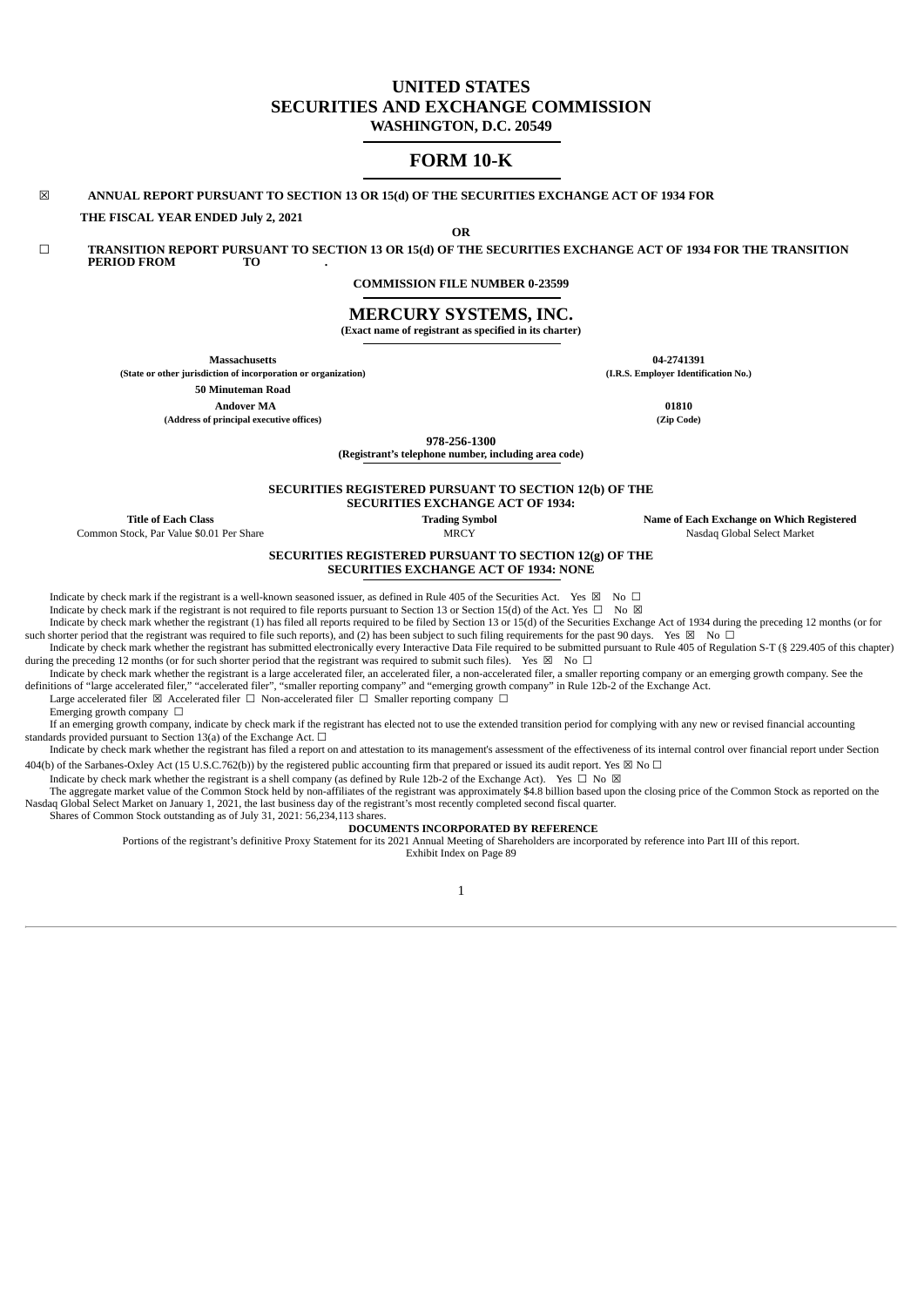# **MERCURY SYSTEMS, INC. INDEX**

<span id="page-1-0"></span>

|           |                                                                                                              | PAGE<br><b>NUMBER</b>                                           |
|-----------|--------------------------------------------------------------------------------------------------------------|-----------------------------------------------------------------|
|           | <b>PART I</b>                                                                                                | $\overline{3}$                                                  |
| Item 1.   | <b>Business</b>                                                                                              |                                                                 |
| Item 1A.  | <b>Risk Factors</b>                                                                                          | $\frac{3}{16}$ $\frac{28}{29}$                                  |
| Item 1B.  | <b>Unresolved Staff Comments</b>                                                                             |                                                                 |
| Item 2.   | <b>Properties</b>                                                                                            |                                                                 |
| Item 3.   | <b>Legal Proceedings</b>                                                                                     |                                                                 |
| Item 4.   | <b>Mine Safety Disclosures</b>                                                                               |                                                                 |
| Item 4.1. | <b>Information About Our Executive Officers</b>                                                              | $\frac{29}{29}$                                                 |
|           | <b>PART II</b>                                                                                               | $\overline{31}$                                                 |
| Item 5.   | Market for Registrant's Common Equity, Related Stockholder Matters and Issuer Purchases of Equity Securities |                                                                 |
| Item 6.   | <b>Selected Financial Data</b>                                                                               |                                                                 |
| Item 7.   | Management's Discussion and Analysis of Financial Condition and Results of Operations                        |                                                                 |
| Item 7A.  | Quantitative and Qualitative Disclosures about Market Risk                                                   |                                                                 |
| Item 8.   | <b>Financial Statements and Supplementary Data</b>                                                           |                                                                 |
| Item 9.   | <b>Changes in and Disagreements with Accountants on Accounting and Financial Disclosure</b>                  | $\frac{31}{31}$ $\frac{32}{45}$ $\frac{45}{60}$ $\frac{83}{83}$ |
| Item 9A.  | <b>Controls and Procedures</b>                                                                               |                                                                 |
| Item 9B.  | <b>Other Information</b>                                                                                     | 84                                                              |
|           | <b>PART III</b>                                                                                              | 84                                                              |
| Item 10.  | Directors, Executive Officers and Corporate Governance                                                       |                                                                 |
| Item 11.  | <b>Executive Compensation</b>                                                                                | $\frac{84}{84}$ $\frac{84}{84}$                                 |
| Item 12.  | Security Ownership of Certain Beneficial Owners and Management and Related Stockholder Matters               |                                                                 |
| Item 13.  | <b>Certain Relationships and Related Transactions, and Director Independence</b>                             |                                                                 |
| Item 14.  | <b>Principal Accounting Fees and Services</b>                                                                | 84                                                              |
|           | <b>PART IV</b>                                                                                               |                                                                 |
| Item 15.  | <b>Exhibits and Financial Statement Schedules</b>                                                            | $\frac{85}{85}$                                                 |
|           | <b>Signatures</b>                                                                                            |                                                                 |
|           | <b>Exhibit Index</b>                                                                                         | 88                                                              |
|           |                                                                                                              |                                                                 |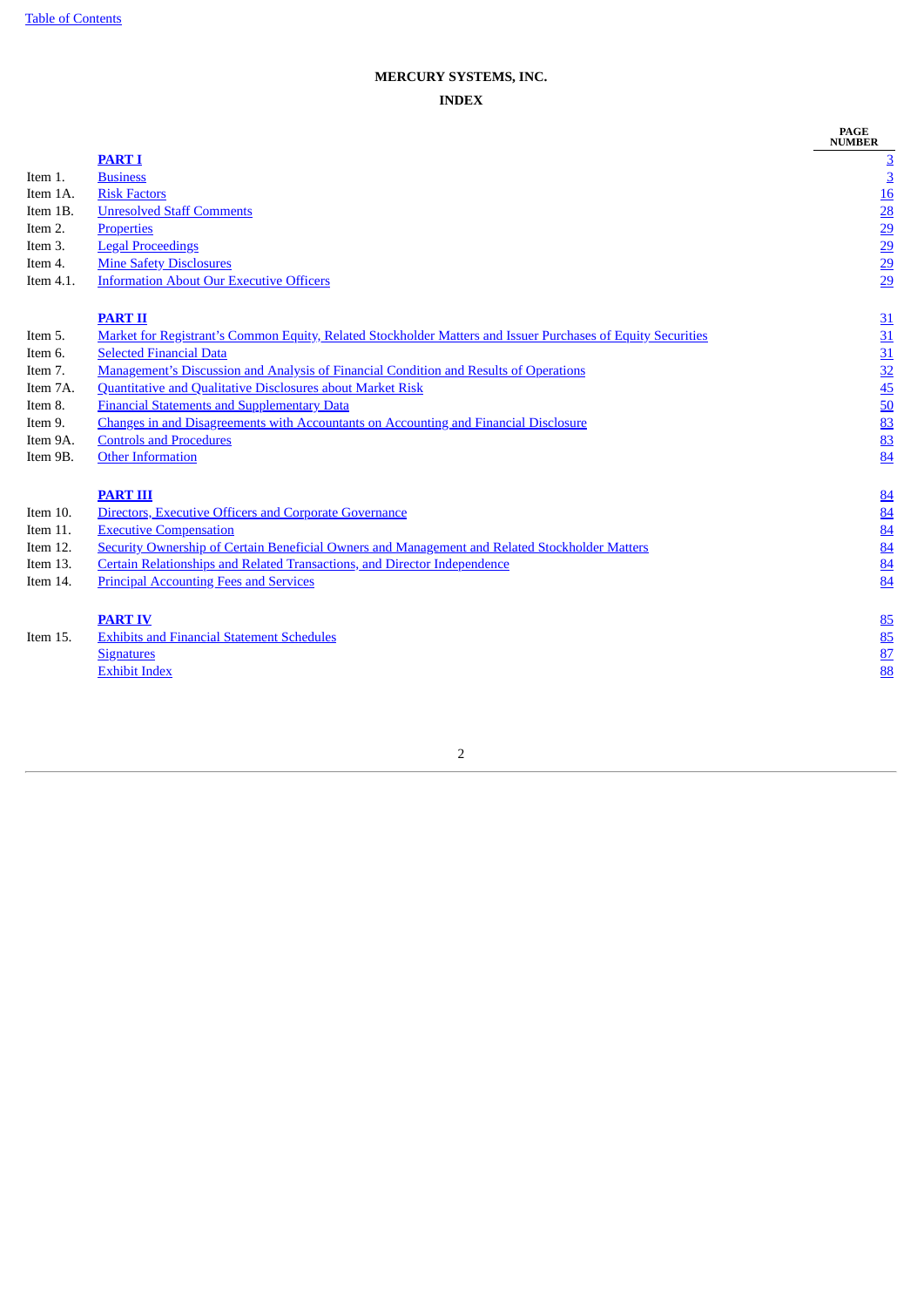#### **PART I**

This Annual Report on Form 10-K contains forward-looking statements within the meaning of Section 27A of the Securities Act of 1933, as amended, and Section 21E of the Securities Exchange Act of 1934, as amended. Actual results could differ materially from those set forth in the forward-looking statements. The reader may find discussions containing such forward-looking statements in the material set forth under "Management's Discussion and Analysis of Financial Conditions and Results of Operations" as well as elsewhere in this Annual Report on Form 10-K. Certain factors that might cause such a difference are discussed in this annual report on Form 10-K, including in the section entitled "Risk Factors."

When used in this report, the terms "Mercury," "we," "our," "us," and "the Company" refer to Mercury Systems, Inc. and its consolidated subsidiaries, except where the context otherwise requires or as otherwise indicated.

Effective July 1, 2019, the Company's fiscal year has changed to the 52-week or 53-week period ending on the Friday closest to the last day in June. All references to fiscal 2021 are to the 52-week period from July 4, 2020 to July 2, 2021. All references to fiscal 2020 are to the 53-week period from July 1, 2019 to July 3, 2020. All references to fiscal 2019 are to the 52-week period from and July 1, 2018 to June 30, 2019. There have been no reclassifications of prior comparable periods due to this change.

# <span id="page-2-0"></span>**ITEM 1. BUSINESS**

#### **Our Company**

Mercury Systems, Inc. is a leading technology company serving the aerospace and defense industry, positioned at the intersection of high-tech and defense. Headquartered in Andover, Massachusetts, we deliver products and solutions that enable a broad range of aerospace and defense programs, optimized for mission success in some of the most challenging and demanding environments. We envision, create and deliver innovative technology solutions that are open, purpose-built and uncompromised to meet our customers' most-pressing high-tech needs, including those specific to the defense community.

As a leading manufacturer of essential components, products, modules and subsystems, we sell to defense prime contractors, the U.S. government and original equipment manufacturers ("OEM") commercial aerospace companies. Mercury has built a trusted, contemporary portfolio of proven product solutions purpose-built for aerospace and defense that it believes meets and exceeds the performance needs of our defense and commercial customers. Customers add their own applications and algorithms to our specialized, secure and innovative products and pre-integrated solutions. This allows them to complete their full system by integrating with their platform, the sensor technology and, in some cases, the processing from Mercury. Our products and solutions are deployed in more than 300 programs with over 25 different defense prime contractors and commercial aviation customers.

Mercury's transformational business model accelerates the process of making new technology profoundly more accessible to our customers by bridging the gap between commercial technology and aerospace and defense applications. Our long-standing deep relationships with leading high-tech companies, coupled with our high level of research and development ("R&D") investments and industry-leading trusted and secure design and manufacturing capabilities, are the foundational tenets of this highly successful model. We are leading the development and adaptation of commercial technology for aerospace and defense solutions. From chip-scale to system scale and from radio frequency ("RF") to digital, we make mission-critical technologies safe, secure, affordable and relevant for our customers.

Our capabilities, technology and R&D investment strategy combine to differentiate Mercury in our industry. Our technologies and capabilities include secure embedded processing modules and subsystems, mission computers, secure and rugged rack-mount servers, safety-critical avionics, components, multifunction assemblies, subsystems and custom microelectronics. We maintain our technological edge by investing in critical capabilities and intellectual property ("IP" or "building blocks") in processing and RF, leveraging open standards and open architectures to adapt quickly those building blocks into solutions for highly data-intensive applications, including emerging needs in areas such as artificial intelligence ("AI").

Our mission critical solutions are deployed by our customers for a variety of applications including command, control, communications, computers, intelligence, surveillance and reconnaissance ("C4ISR"), electronic intelligence, avionics, electro-optical/infrared ("EO/IR"), electronic warfare, weapons and missile defense, hypersonics and radar.

Our consolidated revenues, acquired revenues, net income, diluted earnings per share ("EPS"), adjusted earnings per share ("adjusted EPS") and adjusted EBITDA for fiscal 2021 were \$924.0 million, \$88.4 million, \$62.0 million, \$1.12, \$2.42 and \$201.9 million, respectively. Our consolidated revenues, acquired revenues, net income, EPS, adjusted EPS and adjusted EBITDA for fiscal 2020 were \$796.6 million, \$0.9 million, \$85.7 million, \$1.56, \$2.30 and \$176.2 million, respectively. See the Non-GAAP Financial Measures section of this annual report for a reconciliation of our acquired revenues, adjusted EPS and adjusted EBITDA to the most directly comparable GAAP measures.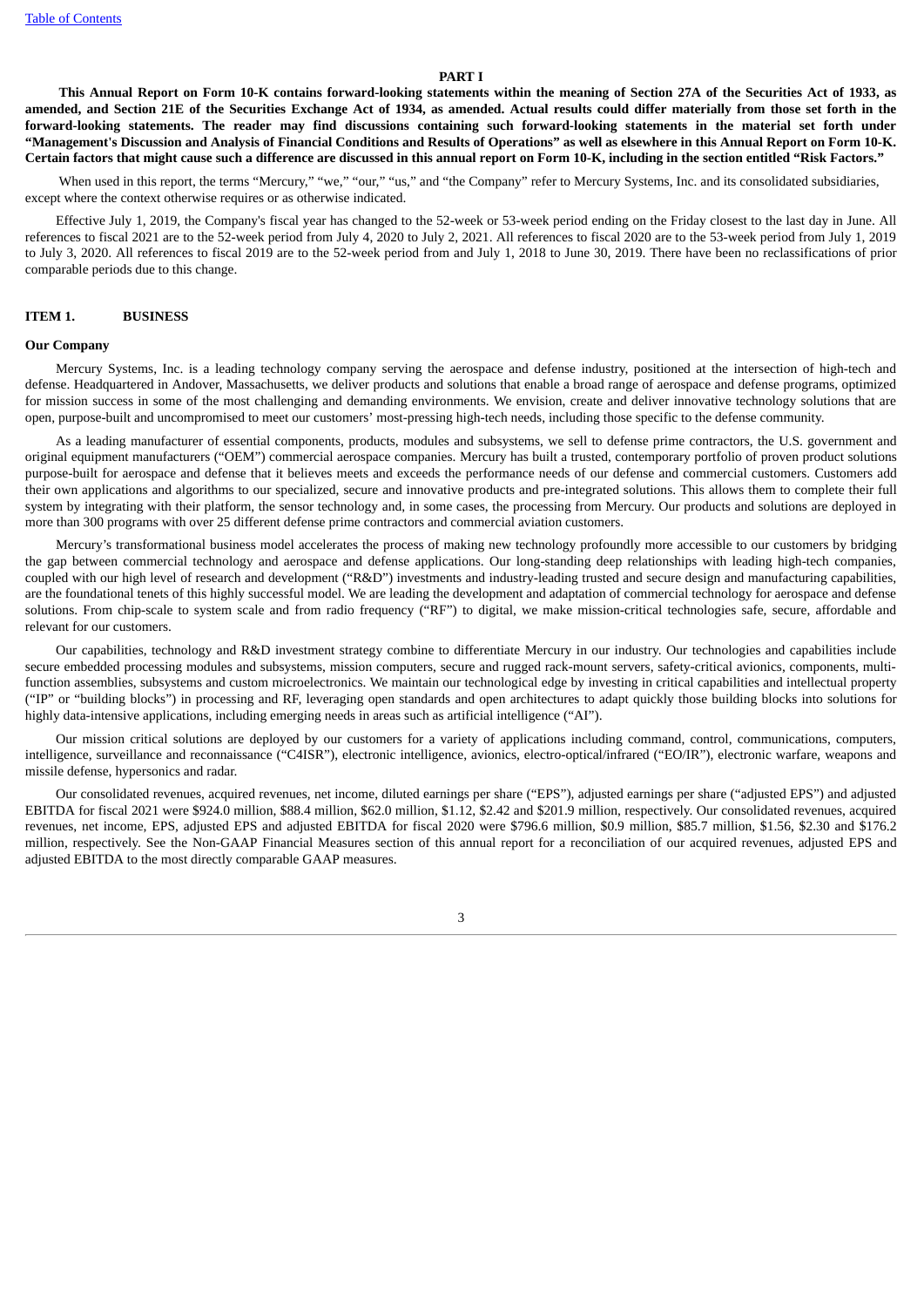# **1MPACT**

On August 3, 2021, Mercury announced a companywide effort, called 1MPACT, to lay the foundation for the next phase of the Company's value creation at scale. The goal of 1MPACT is to achieve Mercury's full growth, margin expansion and adjusted EBITDA potential over the next five years. Since fiscal year 2014, Mercury has completed 13 acquisitions, deploying \$1.2 billion of capital and, as a result, dramatically scaled and transformed the business. Over this time, the Company has extracted substantial revenue and cost synergies from each of these individual acquisitions. Now, as Mercury approaches the milestone of \$1 billion of revenue, management believes there is significant opportunity to realize further scale through consolidating and streamlining the Company's organizational structure which will improve visibility, speed of decision making and accountability. 1MPACT will be led by a new Chief Transformation Officer, and will focus on six major areas: organization efficiency and scalability; procurement and supply chain; facilities optimization; R&D investment; capital and asset efficiency; and scalable common processes and systems.

#### **Our Business Strategy**

Mercury's business strategy is based on a differentiated market position: we make trusted, secure, mission critical technologies profoundly more accessible to the aerospace and defense industry. We leverage cutting edge commercial technology innovations to develop complex, secure and reliable product solutions and subsystems, purpose built for aerospace and defense. We create leading-edge technologies customized for aerospace and defense applications, through above average industry investment on a percentage basis in R&D. Our strategy is built to meet the aerospace and defense market's need for speed.

Our strategies for growth are as follows:

1. *Invest to grow organically*: Mercury invests in our people, processes, systems and trusted manufacturing assets to support continued organic growth.

2. *Expand capabilities, market access and penetration through mergers & acquisitions ("M&A")*: We supplement our organic growth by expanding capabilities, market access and penetration through a disciplined M&A process and full acquisition integration to drive cost and revenue synergies.

3. *Invest in trusted, secure Innovation that Matters®:* Mercury develops leading edge technologies, customized for aerospace and defense applications, through above-average industry investment on a percentage basis in R&D. Recently our investments have been centered on trusted, secure Innovation that Matters®.

4. *Continuously improve operational capability and scalability*: We drive transformational and sustainable business improvement and value creation across the enterprise.

5. *Attract and retain the right talent*: We strive to continuously improve operational capability and scalability by attracting, retaining and engaging the right talent and supporting and promoting our culture and values.

Our strategies are built around our key strengths as a leading technology company serving the aerospace and defense industry. Our strategies include innovation and investment in scaling existing capabilities, as well as augmenting our capabilities through an acquisition strategy designed to focus on adjacent technologies. We believe our investment in R&D is more than double that of our competitors on a percentage basis. Our consistent strategies allow us to assist our customers, mostly defense prime contractors, to reduce program cost, minimize technical risk, stay on schedule and on budget, and ensure trust and security in the supply chain. As a result we have successfully penetrated strategic programs including Aegis, Patriot, Lower Tier Air & Missile Defense Sensor ("LTAMDS"), Surface Electronic Warfare Improvement Program ("SEWIP"), Gorgon Stare, Predator, F-35, Reaper, F-16 SABR, E2-D Hawkeye, Paveway, Filthy Buzzard, PGK, P-8, Advanced Integrated Defensive Electronic Warfare Suite ("AIDEWS"), Common Display System ("CDS") and WIN-T.

We are committed to continued investment and innovation in advanced new products and solutions development to maintain our competitive advantage, including in the fields of RF, analog-to-digital and digital-to-analog conversion, advanced multi- and many-core sensor processing systems including graphics processing units ("GPUs"), safety-critical design and engineering, processing for AI, embedded security, digital storage, and digital radio frequency memory ("DRFM") solutions, software defined communications capabilities, and advanced security technologies and capabilities. Concurrently, we leverage our engineering and development capabilities, including systems integration, to accelerate our strategy to become a commercial outsourcing partner to the large defense prime contractors as they seek the more rapid design, development and delivery of affordable, commercially-developed, open architecture solutions within the markets we serve. We invest in scalable manufacturing operations in the U.S. to enable rapid, cost-effective deployment of our microelectronics and secure processing solutions to our customers.

Our commercial business model positions us to be compensated for non-recurring engineering which supplements our own internal R&D investment. We typically team concurrently with multiple defense prime contractors as they pursue new

4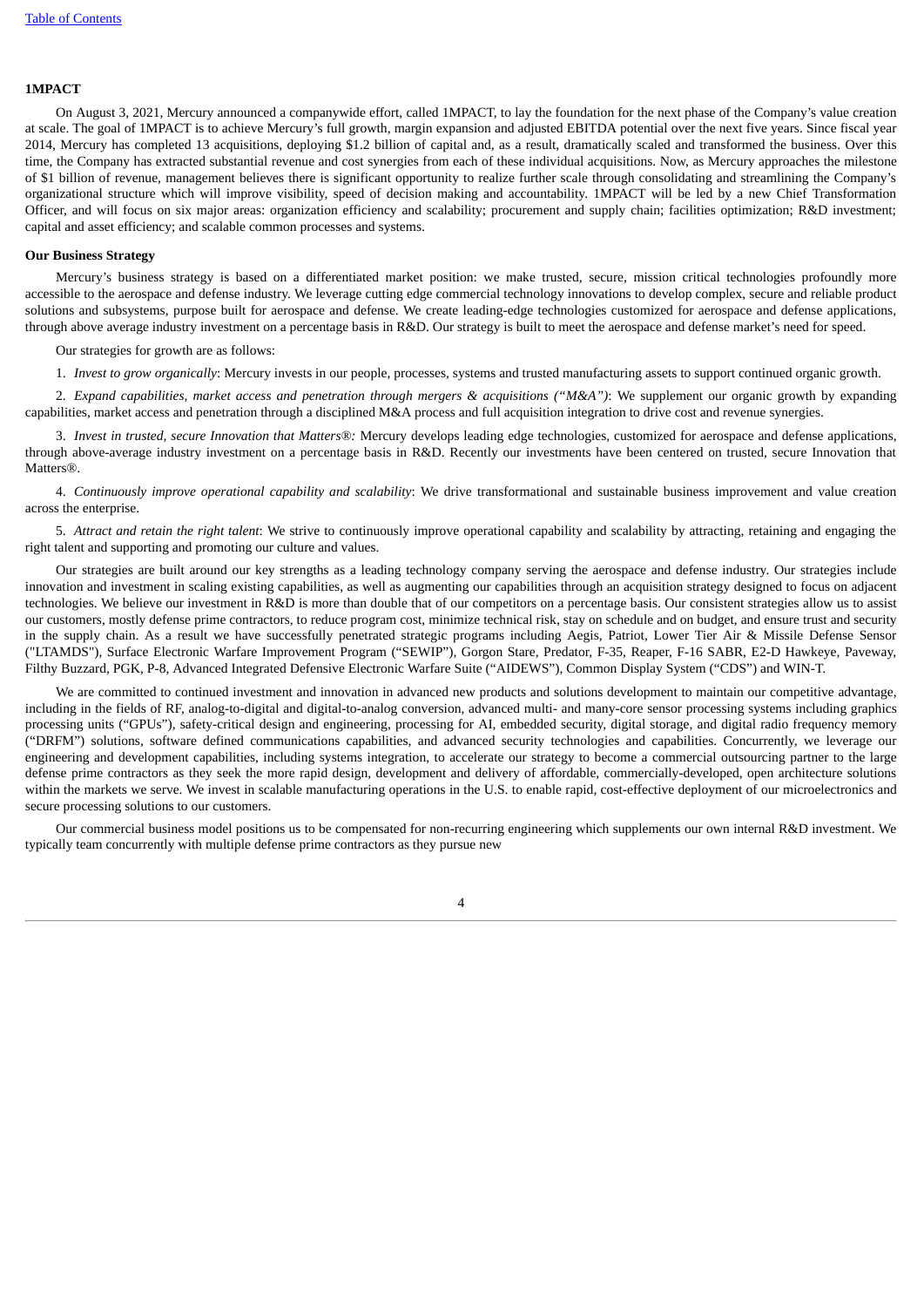business with solutions they develop and market to the government, and engage with our customers early in the design cycle. Our engagement model can lead to long-term production revenue that continues after the initial services are delivered.

We intend to add capabilities, through both M&A and investment in organic growth, both horizontally – in adjacent markets – and vertically – adding more content. For example:

• First, transition to pre-integrated subsystems: Mercury has expanded capabilities, particularly in integrated subsystems related to defense threats and increased system complexity, which in turn has driven greater outsourcing to us from our prime defense contractor and OEM customers.

• Second, expansion into new submarkets: Within the major markets Mercury serves we have moved, for example, into electronic warfare, weapons systems, acoustics submarkets and C4I.

• Third, vertical expansion: As we continue to add content, we seek to apply technology to all computers on aerospace and defense platforms that require trusted, safe and secure processing.

• Fourth, microelectronics: Our investment domestically in next-generation chiplet technology, from chip-scale to system scale.

Since July 2015, we have added substantial capabilities to our technology portfolio including: embedded security, with the acquisitions of Lewis Innovative Technologies Inc. ("LIT"), custom microelectronics, RF and microwave solutions, and embedded security, with the carve-out acquisition from Microsemi Corporation (the "Carve-Out Business"), The Athena Group, Inc. ("Athena"), Delta Microwave, LLC ("Delta"), Syntonic Microwave LLC ("Syntonic"), and Pentek Technologies, LLC and Pentek Systems, Inc. (collectively, "Pentek"); mission computing, safety-critical avionics and platform management, and large area display technology with the CES Creative Electronic Systems, S.A. ("CES"), Richland Technologies, L.L.C. ("RTL"), GECO Avionics, LLC ("GECO"), American Panel Corporation ("APC") and Physical Optics Corporation ("POC") acquisitions; and rugged servers, computers and storage systems with the acquisitions of Themis Computer ("Themis") and Germane Systems, LC ("Germane").

We believe we have built the most trusted, proven, contemporary portfolio of solutions and sub-systems that are purpose-built to meet or exceed our customers' most pressing high-tech needs. We are investing in six highly differentiated capabilities embedded into our pre-integrated subsystem solutions and products.

• *Silicon*. We adapt commercial Silicon Valley technology specifically for the aerospace and defense industry bringing cutting-edge commercial silicon technology to the Department of Defense ("DoD") and our commercial customers, across platforms and programs, fast and affordably, from chip-scale to systems.

• *Speed*. We believe we have the highest performance and densest processing solutions available onboard military platforms. We also have some of the highest performing broadband RF capability targeting electronic warfare applications.

• *SWaP*. We have some of the best size, weight, power and cooling capabilities that ensure that our technology is able to run at the highest performance as well as the advanced ruggedization that is required to ensure that these technologies are able to operate consistently and effectively in the harsh environments in which they are required to operate.

• *Software*. We have some of the most advanced open middleware and software that allows customers to port their applications on top of open mission systems architecture.

• *Security*. We have industry-leading embedded security capabilities. We design, market and sell products intended to protect electronic systems that are critical to national security.

• *Safety*. We design safety-certifiable processing systems up to the highest design assurance levels. Our products are certifiable to the highest levels of software critically recognized by the Federal Aviation Administration ("FAA"), European Union Aviation Safety Agency ("EASA"), Transport Canada and Joint Aviation Authorities ("JAA").

### **Our Solutions and Products**

We deliver technology at the intersection of the high-tech and defense industries. The Mercury difference is driven by three key factors we promise to deliver to all of our customers: Trusted, Secure and Performance.

• *Trusted*: A trusted partner to aerospace and defense, delivering the most advanced and secure solutions to address accelerating global security challenges.

• *Secure*: Advanced embedded security capabilities – built-in, not bolted on – delivering uncompromised solutions in the face of growing cyber threats, and manufactured in Mercury facilities with superior ratings in industrial security.

• *High Performance*: Solutions that are among the highest performing available and optimized to meet the most rigorous demands of defense and commercial customers.

We offer a broad family of products designed to meet the full range of requirements in compute-intensive, signal processing, image processing and command and control applications. To maintain a competitive advantage, we seek to leverage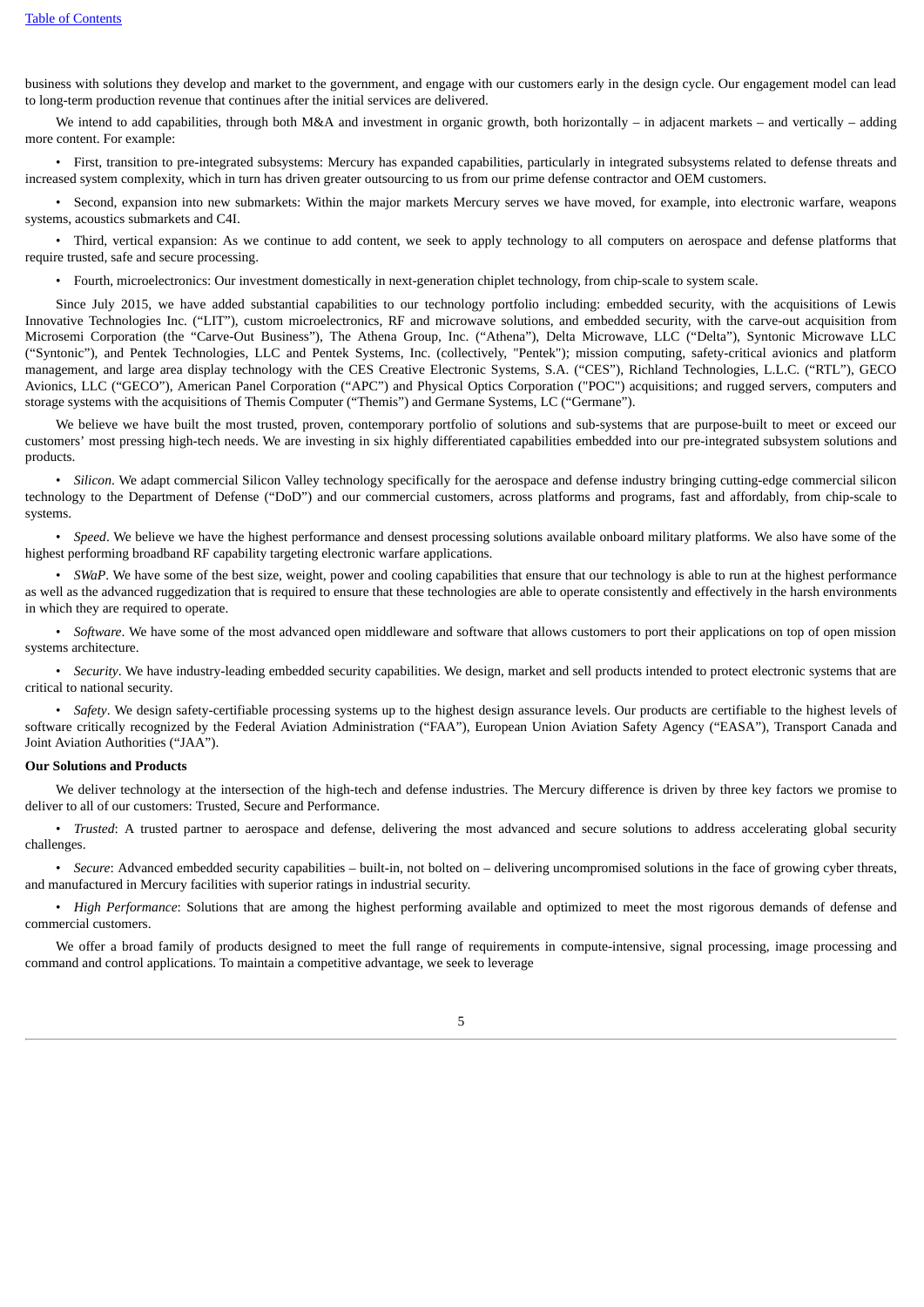technology investments across multiple product lines and product solutions. Examples of hardware products include small, custom microelectronics, embedded sensor processing subsystems, RF and microwave components, modules, and subsystems, rugged servers, and avionics mission computers.

Our products are typically compute-intensive and require extremely high bandwidth and high throughput. These systems often must also meet significant SWaP constraints for use in aircraft, unmanned aerial vehicles ("UAVs"), ships and other platforms and be ruggedized for use in harsh environments. They are primarily used in both commercial aerospace applications, such as communications and ground radar air traffic control, as well as advanced defense and intelligence applications, including space-time adaptive processing, synthetic aperture radar, airborne early warning, command, control, communication and information systems, mission planning, image intelligence and signal intelligence systems. Our products transform the massive streams of digital data created in these applications into usable information in real time. The systems can scale from a few processors to thousands of processors.

We group our products into the following categories:

• *Components*. Components include technology elements typically performing a single, discrete technological function, which when physically combined with other components may be used to create a module or subassembly. Examples include but are not limited to power amplifiers and limiters, switches, oscillators, filters, equalizers, digital and analog converters, chips, MMICs (monolithic microwave integrated circuits), and memory and storage devices.

• *Modules and Subassemblies*. Modules and subassemblies include combinations of multiple functional technology elements and/or components that work together to perform multiple functions but are typically resident on or within a single board or housing. Modules and subassemblies may in turn be combined to form an integrated subsystem. Examples of modules and subassemblies include but are not limited to embedded processing modules, embedded processing boards, switch fabric boards, digital receiver boards, graphics and video processing and Ethernet and input/output boards, multi-chip modules, integrated radio frequency and microwave multi-function assemblies, tuners and transceivers.

• *Integrated Subsystems*. Integrated subsystems include multiple modules and/or subassemblies combined with a backplane or similar functional element and software to enable a solution. These are typically but not always integrated within a chassis and with cooling, power and other elements to address various requirements and are also often combined with additional technologies for interaction with other parts of a complete system or platform. Integrated subsystems also include spare and replacement modules and subassemblies sold as part of the same program for use in or with integrated subsystems sold by us.

By providing pre-integrated subsystems to our customers, we enable them to rapidly and cost-effectively port and adapt their applications to changing threats. This approach also saves our customers valuable time and expense, as their initial costs to integrate modules and components typically far exceed the costs of the individual product procurement. This benefit continues over time because we are continually investing R&D into our products. This allows us to provide our customers the latest technologies in our pre-integrated subsystems faster than they can typically do it themselves. We believe this is a better business and technology model to operate within, as it continues to provide value and benefits to us and our customers over time.

To address the current challenges facing the warfighter, our government and defense prime contractors, we have developed a new product architecture that supports a more dynamic, iterative, spiral development process by leveraging open architecture standards and leading-edge commercial technologies and products. Our open architecture is carried throughout our entire embedded computing product line from the very small form-factor subsystems to the high-end, where ultimate processing power and reliability is of paramount importance to the mission. Our commercially-developed product capabilities cover the entire intelligence, surveillance and reconnaissance ("ISR") spectrum from acquisition and digitization of the signal, to processing of the signal, through the exploitation and dissemination of the information. We work continuously to improve our hardware technology with an eye toward optimization of SWaP demands.

Mercury partners with global tech leaders to align technology roadmaps and deliver cutting-edge computing in scalable, field-deployable form factors that are fully configurable to each unique workload. We use the latest Intel® server-class processing products, Xilinx Field Programmable Gate Arrays ("FPGA"), as well as NVIDIA GPU products in our embedded high-performance processing technologies. While this multi-computing and embedded processing technology is one of our core skills, the SWaP constraints that are encountered in connection with the high-performance embedded processing applications create unique challenges. For example, to deal with the heat build-up involved in small subsystems, we introduced a key technology called Air Flow-By<sup>TM</sup> that enables previously unattainable levels of processing power within a small footprint by effectively removing heat so the server-class processors can perform at maximum designed power limits. In rugged environments where air is limited, such as high-altitude operations, our Liquid-Flow-By™ technology has been successfully customer tested allowing maximum server-class processor performance. These innovative cooling techniques allow full performance server-class processing in rugged environments enabling new and advanced modes of operation that enhance the multi-intelligence, situational awareness and electronic warfare capabilities in military platforms.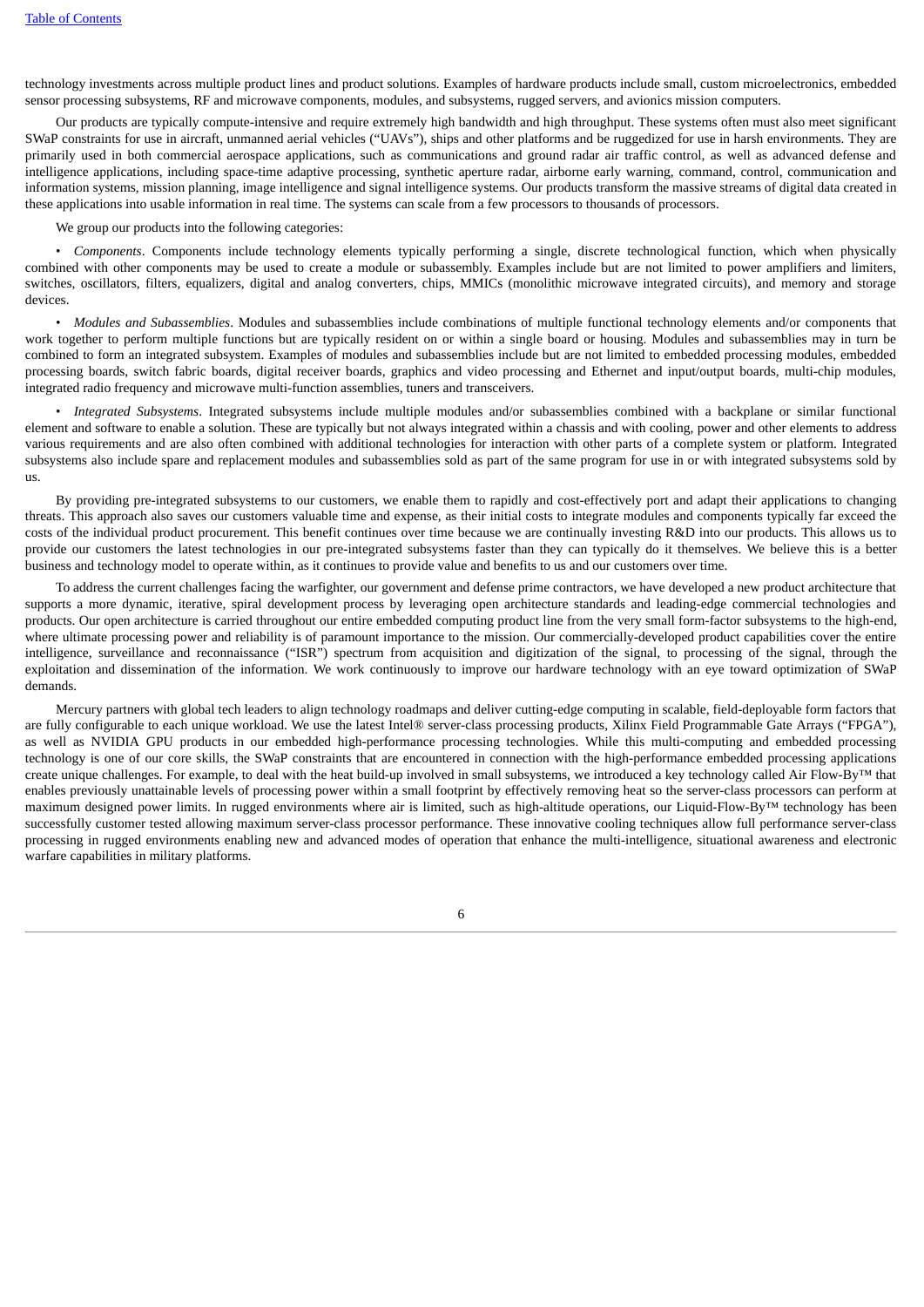Embedded systems security has become a requirement for new and emerging military programs, and our security solutions are a critical differentiator from our traditional competition. Our security solutions, combined with our next-generation secure Intel® server-class product line, together with increasingly frequent mandates from the government to secure electronic systems for domestic and foreign military sales, position us well to capitalize on DoD program protection security requirements. Finally, our built-in security framework creates higher product differentiation, and drives greater program velocity, while lowering risk.

### *Open Standards Support*

Mercury has a long history of driving modular open systems architectures and has remained committed to creating, advancing, and adopting open standards for all our products, from our smallest components and connectors to our largest, high-performance, integrated multi-computer systems. With thirtyfive years of technology leadership within the high-performance embedded computing industry, we have pioneered or contributed to the development of many of the defense industry's current and emerging open standards, including standards such as RACEway, RapidIO, VXS, VPX, REDI and notably OpenVPX. These open standards allow system integrators to benefit from the interoperability of modules produced by multiple vendors. We also continue to be influential in the industry-standards organizations associated with our market segments. As a member of the VMEbus International Trade Association ("VITA"), the Sensor Open Systems Architecture ("SOSA") initiative, the Future Airborne Capability Environment ("FACE") consortium, and the Vehicular Integration for C4ISR/EW Interoperability ("VICTORY") consortium, among other standards bodies, Mercury is helping to guide the aerospace and defense industry toward greater openness and vendor interoperability, consistent with the DoD's focus on using modular open systems architectures ("MOSA") in major programs.

Our software is based on open standards and includes heterogeneous processor support with extensive highly-optimized math libraries, multi-computing switch fabric support, net-centric and system management enabling services, extended operating system services, board support packages and development tools. This software platform delivers on the performance required for highly tuned real-time operation with the flexibility of open standards that are an essential ingredient of technology insertion and software life-cycle support.

As the U.S. government mandates more outsourcing and open standards, a major shift is occurring within the defense prime contractor community towards procurement of integrated subsystems that enable quick application level porting through standards-based methodologies. We believe that our core expertise in this area is well aligned to capitalize on this trend. By leveraging our open architecture and high-performance modular product set, we provide defense prime contractors with rapid deployment and quick reaction capabilities through our professional services and systems integration offerings. This results in less risk for the defense prime contractors, shortened development cycles, quicker solution deployment and reduced life-cycle costs.

#### *Commitment to Deliver Uncompromised*

For Mercury, this means ensuring our products and solutions have not been and cannot be tampered with, and that what we deliver to our customers is not compromised at any point during the development lifecycle, from procurement to manufacturing. Our holistic approach to deliver uncompromised includes:

- vigorously mitigating potential insider threats;
- proactively protecting our IT infrastructure with strong cybersecurity defenses;
- effectively managing and assessing our suppliers' controls; and
- judiciously controlling design information through the entire development process.

We are investing in digital transformation, insider trust, cybersecurity, supply chain management and trusted microelectronics, all integral to our commitment to being a leader in delivering uncompromised solutions to our customers.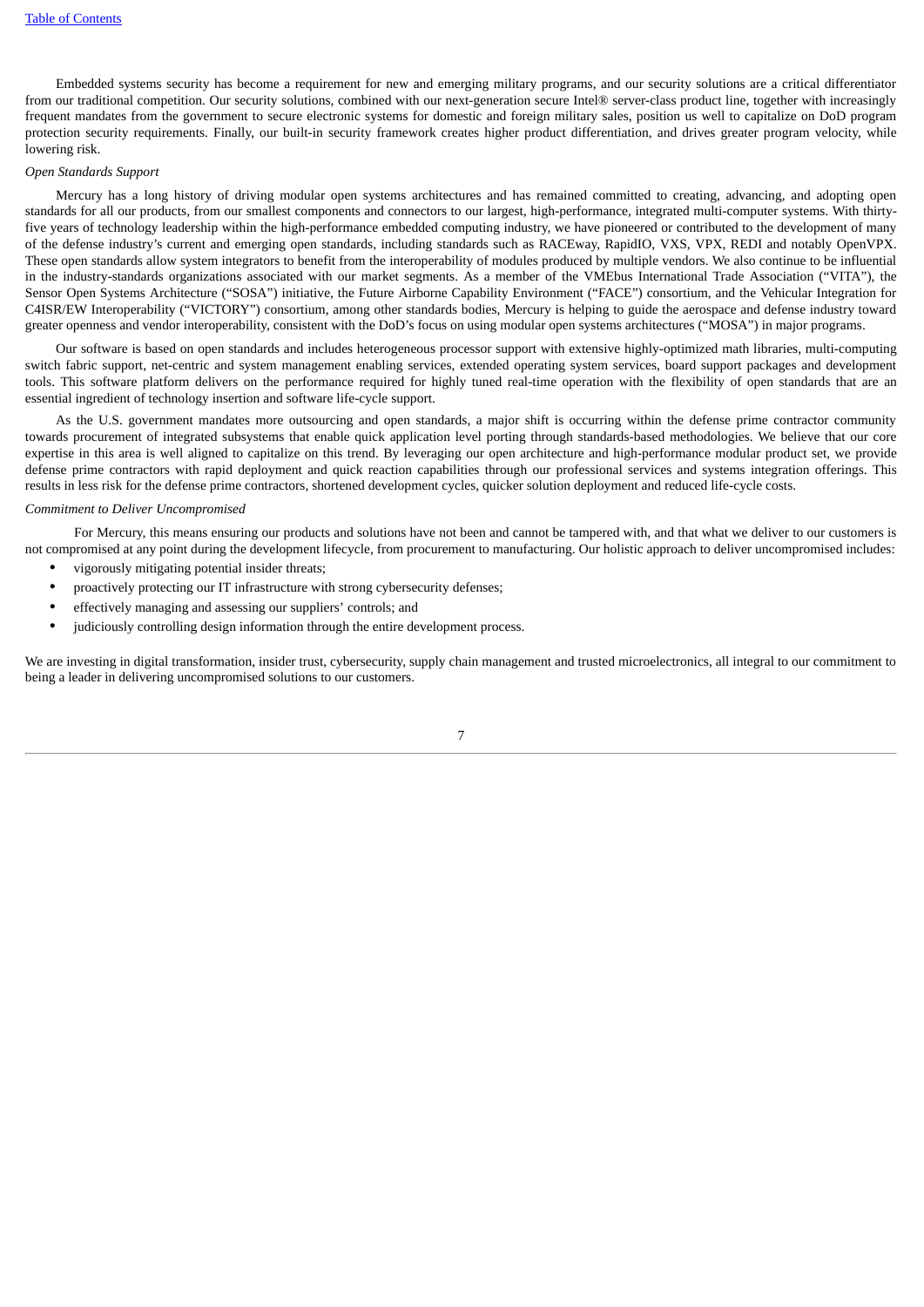# **Recent Acquisitions**

Since 2011 we have successfully acquired 16 businesses, successfully completing integration of the earlier acquired businesses with the integration of the more recent acquisitions progressing well. The 13 acquisitions completed since July 1, 2015 are shown below.

| <b>Name of Acquired Entities</b>     | <b>Date of Acquisition</b> |
|--------------------------------------|----------------------------|
| Lewis Innovative Technologies, Inc.  | December 16, 2015          |
| Microsemi Carve-Out Business         | May 2, 2016                |
| CES Creative Electronic Systems S.A. | November 3, 2016           |
| Delta Microwave, LLC                 | April 3, 2017              |
| Richland Technologies L.L.C.         | July 3, 2017               |
| <b>Themis Computer</b>               | February 1, 2018           |
| Germane Systems, LC                  | July 31, 2018              |
| GECO Avionics, LLC                   | January 29, 2019           |
| The Athena Group, Inc.               | April 18, 2019             |
| Syntonic Microwave LLC               | April 18, 2019             |
| <b>American Panel Corporation</b>    | September 23, 2019         |
| <b>Physical Optics Corporation</b>   | December 30, 2020          |
| Pentek                               | May 27, 2021               |
|                                      |                            |

# **Our Market Opportunity**

Our market opportunity is defined by the growing demand for domestically designed and manufactured secure sensor and safety-critical mission processing capabilities for critical aerospace, defense and intelligence applications. Our primary market positioning is centered on making commercially available technologies profoundly more accessible to the aerospace and defense sector, specifically C4I systems, sensor processing and electronic warfare systems; and commercial markets, which include commercial aerospace communications and other commercial computing applications. We believe we are well-positioned in growing sustainable market segments of the aerospace and defense sector that rely on advanced technologies to improve warfighter capability and provide enhanced force protection capabilities. The acquisitions of the Carve-Out Business, Delta, Syntonic and Pentek further improved our ability to compete successfully in these market segments by allowing us to offer an even more comprehensive set of closely related capabilities. The CES, RTL, GECO, APC, and POC acquisitions provided us new capabilities that substantially expanded our addressable market into defense platform management, mission computing and commercial aerospace markets that are aligned to our existing market focus. The additions of Themis and Germane provided us with new capabilities and positioned us with a significant footprint within the C2I rugged server business. Our organic investments as well as the acquisitions of LIT, the Carve-Out Business, and Athena added to our portfolio of embedded security products that can be leveraged across our business. Finally, our CES addition, due to its location in Geneva, is helping to open more opportunities in international markets.

We believe there are a number of evolving trends that are reshaping our target markets and accordingly provide us with attractive growth opportunities. These trends include:

• The aerospace and defense electronics market is expected to grow in 2021 and beyond. According to Renaissance Strategic Advisors ("RSA"), as of August 2021, the global aerospace and defense electronics market is estimated to be \$129 billion in 2021, growing to \$148 billion by 2025. Within this global market, RSA estimates that the U.S. defense electronics market will be approximately \$72 billion in 2021, growing to \$78 billion in 2025. The aerospace and defense electronics marketplace consists of two primary subsegments: (i) C4I and (ii) sensor and effector mission systems. C4I encompasses platform and mission management, which include avionics and vetronics, C2I, which includes command and control and intelligence, and dedicated communications processing. Sensor and effector mission systems are primarily different types of sensor modalities such as electronic warfare, radar, EO/IR, and acoustics as well as weapons systems such as missiles and munitions. Within the global Tier 2 C4I market in which we participate, RSA estimates the market for 2021 to be \$6.7 billion for platform and mission management, \$8.3 billion for C2I, and \$8.9 billion for dedicated communications. RSA estimates the compound annual growth rate ("CAGR") from 2021-2025 for these markets to be 6.6% for platform and mission management, 3.8% for C2I, and 3.3% for dedicated communications. Within the global Tier 2 sensor and effector mission systems market in which we participate, RSA estimates the market for 2021 to be \$5.7 billion for electronic warfare, \$5.8 billion for radar, \$2.0 billion for EO/IR, \$1.2 billion for acoustics, and \$3.4 billion for weapons systems. RSA estimates the 2021-2025

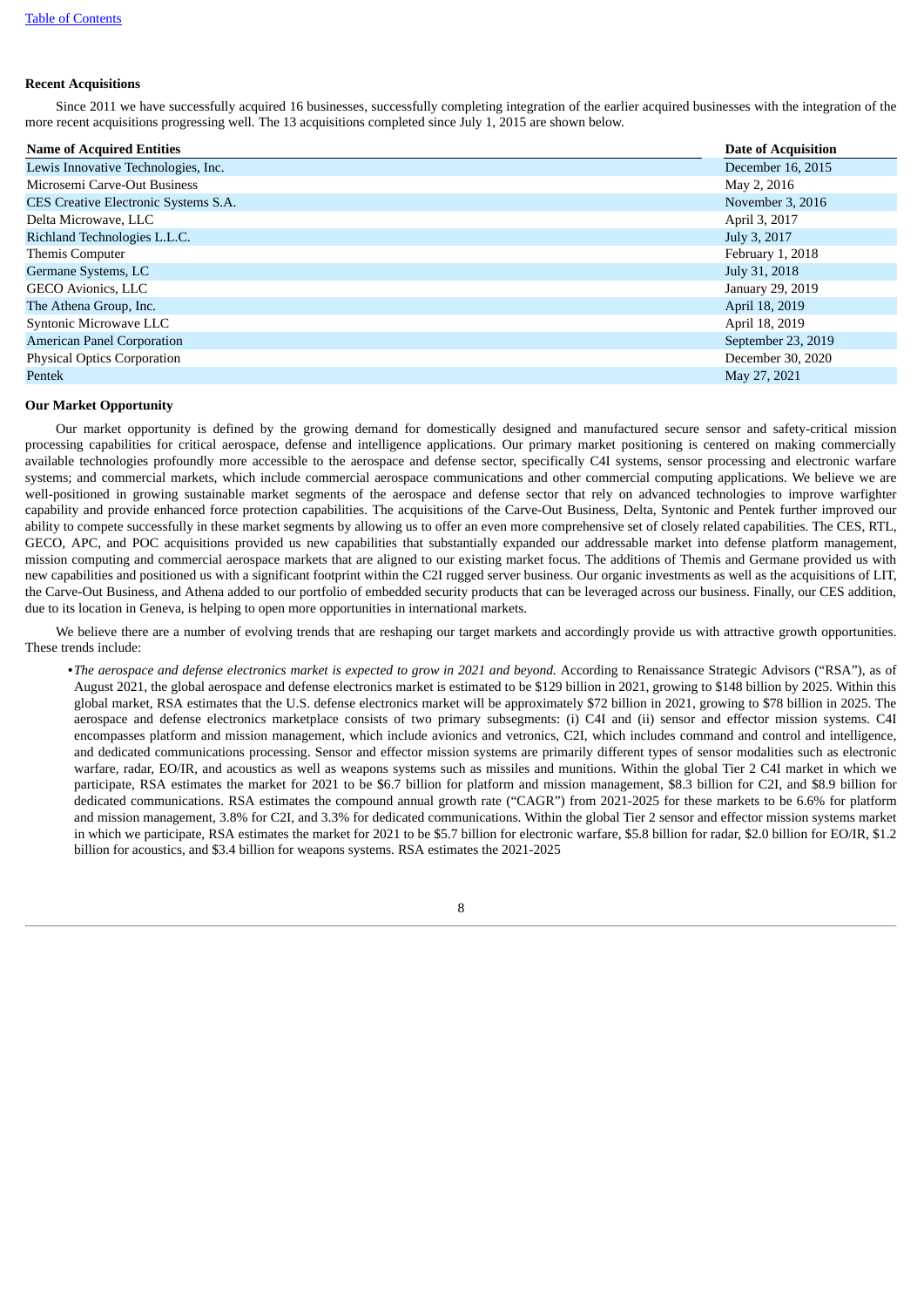CAGR for these markets to be 3.1% for electronic warfare, 2.9% for radar, 4.0% for EO/IR, 4.4% for acoustics, and 3.3% for weapons systems. Within the context of the overall U.S. defense budget and spending for defense electronics specifically, we believe the C4ISR, electronic warfare, guided missiles and precision munitions, and ballistic missile defense market segments have a high priority for future DoD spending. We continue to build on our strengths in the design and development of performance optimized electronic subsystems for these markets, and often team with multiple defense prime contractors as they bid for projects, thereby increasing our chance of a successful outcome. We expect to continue our above industry-average growth.

- •The rapidly expandina demand for tactical ISR is leadina to sianificant arowth in sensor data beina aenerated, leadina to even areater demand for the capability of our products to securely store and process data onboard platforms. An increase in the prevalence and resolution of ISR sensors is generating significant growth in the associated data that needs to be stored and turned into information for the warfighter in a timely manner. In addition, several factors are driving the defense and intelligence industries to demand greater capability to collect, store, and process data onboard the aircraft, UAVs, ships and other vehicles, which we refer to collectively as platforms. These factors include the limited communications bandwidth of existing platforms, the need for platforms that can operate more autonomously and possibly in denied communications environments, the need for platforms with increased persistence to enable them to remain in or fly above the battlefield for extended periods, and the need for greater onboard processing capabilities. In addition, the advent of sophisticated AI algorithms is beginning to revolutionize the ability of sensor processing systems to intelligently and efficiently process and act upon these large data sets. Standard computing architectures and computing platforms currently do not offer the level of performance needed to optimize existing AI algorithms, creating an additional opportunity for advanced processing capabilities onboard the platform.
- •Roque nations' missile programs and threats from peer nations are causing greater investment in advanced new radar, electronic warfare and ballistic *missile defense capabilities*. There are a number of new and emerging threats, such as peer nations developing stealth technologies, including stealth aircraft, new anti-ship ballistic missiles and a variety of other advanced missile capabilities. Additionally, U.S. armed forces require enhanced signals intelligence and jamming capabilities. In response to these emerging threats, we have participated in key DoD programs, including Aegis, Patriot, SEWIP, LTAMDS, F-22 Raptor, F-35 Joint Strike Fighter and upgrade programs for the F-15, F-16, V-22 and F/A-18.
- The long-term DoD budget pressure is pushing more dollars toward upgrades of the electronic subsystems on existing platforms, which may increase *demand for our products*. The DoD is moving from major new weapons systems developments to upgrades of the electronic subsystems on existing platforms. These upgrades are expected to include more sensors, signal processing, ISR algorithms, multi-intelligence fusion and exploitation, computing and communications. We believe that upgrades to provide new urgent war fighting capability, driven by combatant commanders, are occurring more rapidly than traditional defense prime contractors can easily react to. We believe these trends will cause defense prime contractors to increasingly seek out our high-performance, cost-effective open architecture products.
- •Defense procurement reform is causing the defense prime contractors to outsource more work to commercial companies and we believe that prime *contractor outsourcing is our largest secular growth opportunity*. RSA estimates that in 2021 the U.S. defense Tier 2 embedded computing and RF market addressable by suppliers such as Mercury is approximately \$24 billion. RSA estimates that the U.S. defense prime contractors currently outsource only a small percentage of their work. On a global basis the Tier 2 embedded computing and RF market in 2021 is estimated by RSA to be \$42 billion. The U.S. government is intensely focused on making systems more affordable and shortening their development time. In addition, the U.S. government is challenging defense prime contractors to leverage commercial technology wherever possible. This trend, along with a scarcity of technical and engineering talent in the market, is causing defense prime contractors to outsource to companies like Mercury, which we believe is our largest secular growth opportunity. As a merchant supplier of commercial technologies to the defense industry, we believe our products and subsystem solutions are often more affordable than solutions with the same functionality developed by a defense prime contractor. In addition, we believe our size, scale, and stability in addition to the investments we have made in our domestic manufacturing capabilities and infrastructure, make us a more reliable and attractive outsourcing partner for our customers relative to smaller sub-scale providers. These factors are providing incentives for defense prime contractors to outsource more work to subcontractors with significant expertise and cost-effective technology capabilities and solutions, and we have transformed our business model over the last several years to address these long-term outsourcing trends and other needs.
- •DoD security and program protection requirements are creating new opportunities for domestic sourcing and our advanced secure processing *capabilities*. The U.S. government is focused on ensuring that the U.S. military protects its defense electronic systems and the information held within them from nefarious activities such as tampering, reverse engineering and other forms of advanced attacks, including cyber. The requirement to add security comes at a time when the commercial technology world continues to offshore more of the design, development, manufacturing

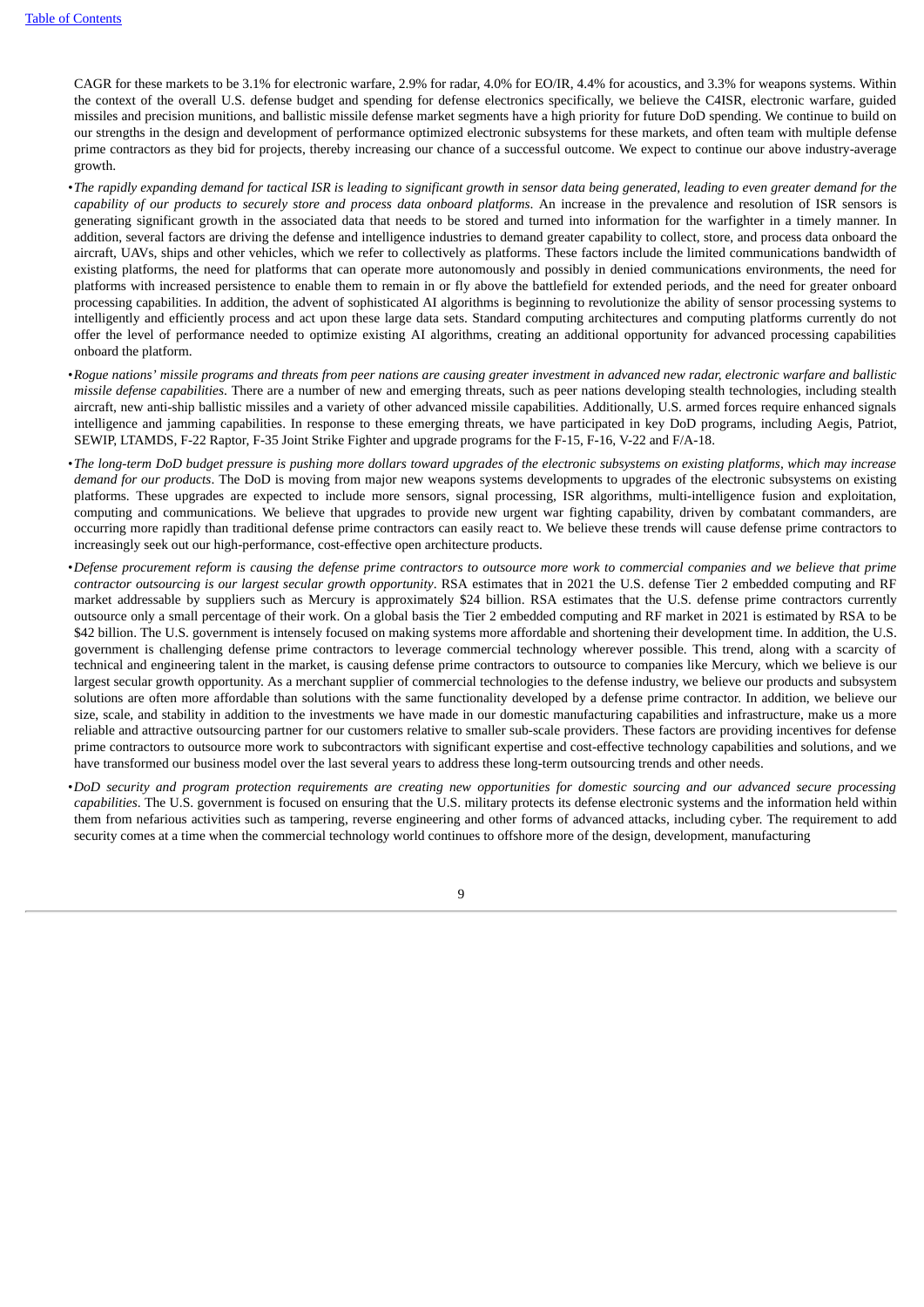and support of such capabilities, making it more difficult to protect against embedded vulnerabilities, tampering, reverse engineering and other undesired activities. The DoD has a mandate to ensure both the provenance and integrity of the technology and its associated supply chain. These factors have created a unique opportunity for us to expand beyond sensor processing into the provision of technologies ranging from advanced secure processing subsystems to miniaturized custom microelectronics devices and capabilities for other on board critical computing applications designed, developed, manufactured and supported in the U.S.A. In addition, advanced systems sold to foreign military buyers also require protection so that the technologies, techniques and data associated with them do not become more widely available, which further enhances our market opportunity.

 $\cdot$ Mercury is well-positioned to help address the need for DoD to access the latest commercial silicon, combined with the desire to ensure a trusted *domestic supply of silicon technologies*. In June 2020, DoD elevated microelectronics to its number one technology priority. This decision was based primarily on the proliferation and advances in commercial silicon but also the realization that DoD needs to be able to access these technologies in a trusted, secure and domestic manner. We believe Mercury is the leading provider of commercially-developed silicon purpose-built for the specific requirements of aerospace & defense. This capability began with our 2016 acquisition of the Carve-Out Business, which included capabilities in trusted and secure microelectronics. Since the acquisition, we have made additional investments in security and advanced packaging, most notably our announced \$15 million capital investment in fiscal year 2020 to expand our trusted custom microelectronics business in Phoenix, Arizona, to bring cutting-edge commercial silicon to the DoD. This initiative is specifically intended to bridge DoD technologies from monolithic ASIC designs, which are purpose-built for DoD but are deployed on legacy silicon designs, to heterogeneous "chiplet" architectures, which leverage best-of-breed silicon from commercial providers and packages the silicon for defense-specific applications, including the ability to embed security into the device itself.

#### **Our Competitive Strengths**

We believe the following competitive strengths will allow us to take advantage of the evolving trends in our industry and successfully pursue our business strategy:

- •*Subsystem Solutions Provider for the C4ISR and Electronic Warfare Markets*. Through our commercially developed, specialized processing subsystem solutions, we address the challenges associated with the collection and processing of massive, continuous streams of data and dramatically shorten the time that it takes to give information to U.S. armed forces at the tactical edge. Our solutions are specifically designed for flexibility and interoperability, allowing our products to be easily integrated into larger system-level solutions. Our ability to integrate subsystem-level capabilities allows us to provide solutions that most effectively address the mission-critical challenges within the C4ISR market, including multi-intelligence data fusion and AI processing onboard the platform. We leverage our deep expertise in embedded multicomputing, embedded sensor processing, with the addition of our RF microwave and millimeter subsystems and components, along with strategic investments in research and development to provide solutions across the sensor processing chain.
- •*Diverse Mix of Stable, Growth Programs Aligned with DoD Funding Priorities*. Our products and solutions have been deployed on more than 300 different programs and over 25 different defense prime contractors. We serve high priority markets for the DoD and foreign militaries, such as UAVs, ballistic missile defense, guided missiles and precision munitions, airborne reconnaissance, electronic warfare, and have secured positions on missioncritical programs including Aegis, Predator and Reaper UAVs, F-35 Joint Strike Fighter, LTAMDS, Patriot missile, SEWIP and Paveway. In addition, we consistently leverage our technology and capabilities across multiple programs, providing significant operating leverage and cost savings. Our recent acquisitions allow us to participate in a broader array of programs, many with key strategic customers of ours.
- •*We are a leading technology company serving the aerospace and defense industry.* We have a portfolio of Open Standards Architecture ("OSA") technology building blocks across the entire sensor processing chain. We offer embedded secure processing capabilities with advanced packaging and cooling technologies that ruggedize commercial technologies while allowing them to stay cool for reliable operation. These capabilities allow us to help our customers meet the demanding SWaP requirements of today's defense platforms. Our pre-integrated subsystems improve affordability by substantially reducing customer system integration costs and time-to-market for our solutions. System integration costs are one of the more substantial costs our customers bear in developing and deploying technologies in defense programs and platforms. Our pre-integrated solutions approach allows for more rapid and affordable modernization of existing platforms and faster deployment of new platforms.

Our strengths in this area include our position as an early and leading advocate for OSA in defense, offering Intel® server class processing form factors across 3/6U OpenVPX, ATCA and rack-mount architectures, and high density, secure solutions across multiple hardware architectures to seamlessly scale to meet our customers' SWaP requirements. In addition, we have a 30-year legacy of system management and system integration expertise that allows us to reduce technical risk, while

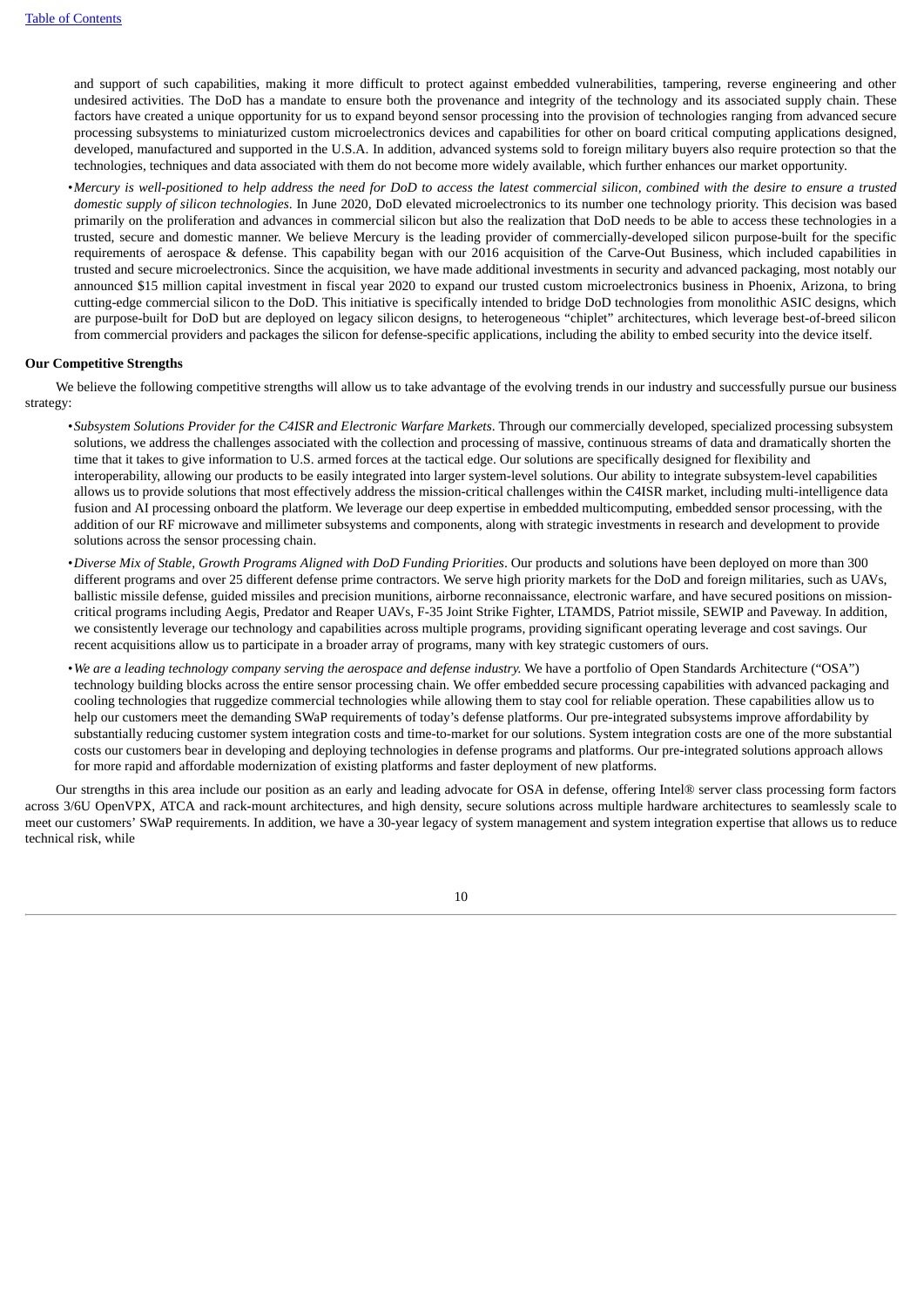improving affordability and interoperability. Our system integration expertise is a cornerstone in helping us support our customers in deploying preintegrated, OSA subsystems.

As more commercial technology companies move the design, development, manufacturing and support of their technologies offshore, the DoD is looking to domestic technology providers to develop a sustainable, U.S.-based trusted supply chain. Over several years we have been building out our capacity for domestic manufacturing through our Advanced Microelectronics Centers ("AMCs"). These facilities provide significant scale and capacity for our defense prime customers, who have been increasingly willing to outsource to partners with the scale needed to meet large program production requirements. In addition, our Phoenix, Arizona AMC is a Defense Microelectronics Activity ("DMEA")-certified, trusted manufacturing facility, which represents a significant competitive advantage. Our Phoenix AMC also includes a surface mount technology manufacturing capability which we refer to as our U.S. Manufacturing Operations ("USMO").

- We provide advanced, integrated security features for our products and subsystems, addressing an increasingly prevalent requirement for DoD *program security*. We offer secure processing expertise that is built-in to our pre-integrated subsystems. By doing this we are able to provide secure building blocks that allow our customers to also incorporate their own security capabilities. This assists our customers in ensuring program protection as they deploy critical platforms and programs, all in support of DoD missions. The acquisition of the Carve-Out Business brought us new security technologies and also allowed us to provide enhanced security capabilities in areas such as memory and storage devices. Our acquisitions of the Carve-Out Business, LIT and Athena also added to our portfolio of sophisticated firmware and software specifically designed to secure microelectronic devices that can be leveraged across our product portfolio.
- •*We are pioneering a next generation business model*. The DoD and the defense industrial base is currently undergoing a major transformation. Domestic political and budget uncertainty, geopolitical instability and evolving global threats have become constants. The defense budget remains under pressure and R&D and technology spending are often in budgetary competition with the increasing costs of military personnel requirements, health care costs and other important elements within the DoD and the Federal budget generally. Finally, defense acquisition reform calls for the continued drive for innovation and competition within the defense industrial base, while also driving down acquisition costs. Our approach is built around a few key pillars:
	- We continue to leverage our expertise in building pre-integrated subsystems in support of critical defense programs, driving out procurement costs by lowering integration expenses of our customers.
	- We have been a pioneer in driving OSA for both embedded computing and RF.
	- The DoD has asked defense industry participants to invest their own resources into R&D. This approach is a pillar of our business model.
	- Security and program protection are now critical considerations for both program modernizations as well as for new program deployment. We are now in our fourth generation of building secure embedded processing solutions.

We have a next generation business model built to meet the emerging needs of the DoD.

- •*Value-Added Subsystem Solution Provider for Defense Prime Contractors*. Because of the DoD's continuing shift toward a firm fixed price contract procurement model, an increasingly uncertain budgetary and procurement environment, and increased budget pressures from both the U.S. and allied governments, defense prime contractors are accelerating their move toward outsourcing opportunities to help mitigate the increased program and financial risk. Our differentiated secure sensor and safety-critical processing solutions offer meaningful capabilities upgrades for our customers and enable the rapid, cost-effective deployment of systems to the end customer. We believe our open architecture subsystems offer differentiated sensor processing and data analytics capabilities that cannot be easily replicated. Our solutions minimize program risk, maximize application portability, and accelerate customers' time to market, all within a fixed-pricing contracting environment.
- •*Delivery of Platform-Ready Solutions for Classified Programs*. We believe our integration work through our Cypress, California facility provides us with critical insights as we implement and incorporate key classified government intellectual property, including critical intelligence and signal processing algorithms, into advanced systems. This integration work provides us the opportunity to combine directly and integrate our technology building blocks along with our intellectual property into our existing embedded processing products and solutions, enabling us to deliver more affordable, platform-ready integrated ISR subsystems that leverage our OSA and address key government technology and procurement concerns. Our operations in this environment also help us identify emerging needs and opportunities to influence our future product development, so that critical future needs can be met in a timely manner with commercially-developed products and solutions.

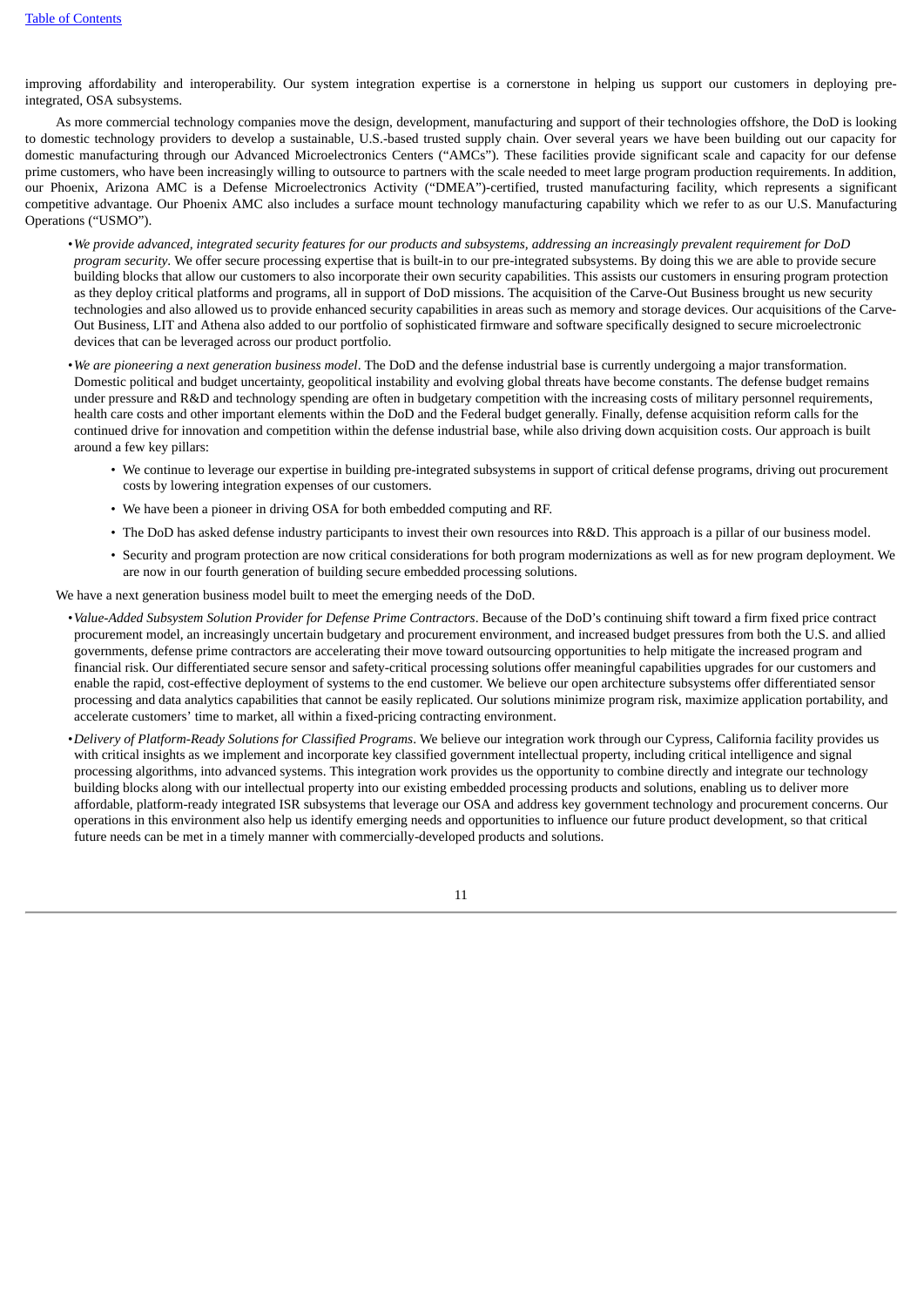- •*We have invested in advanced, domestic design and manufacturing capabilities.* Over the past several years we have prioritized investments to build our internal capabilities and capacity for defense electronics design and manufacturing in the U.S. These investments include the consolidation of a number of sub-scale microelectronics manufacturing facilities into our modern AMCs as well as the establishment of our USMO in Phoenix, Arizona. In addition to the consolidation of facilities into scalable engineering and manufacturing centers of excellence, we have made the necessary investments to outfit these facilities with modern, scalable and redundant tools and equipment to promote quality, efficiency, throughput and redundancy. In addition we invested in our information technology ("IT") infrastructure and business systems to meet Defense Federal Acquisition Regulation Supplement ("DFARS") requirements for cybersecurity. These investments taken together are intended to demonstrate our commitment to meeting DoD expectations for a trusted and secure defense industrial base. Our AMCs in Hudson, New Hampshire, West Caldwell, New Jersey, Oxnard, California, Huntsville, Alabama and Phoenix, Arizona are strategically located near key customers and are purpose-built for the design, build and test of RF components and subsystems in support of a variety of key customer programs. Our USMO is built around scalable, repeatable, secure, affordable and predictable manufacturing. The USMO is a DMEA certified secure trusted site, certified to AS9100 quality standards and it utilizes Lean Six Sigma methodologies throughout manufacturing. The USMO is designed for efficient manufacturing, enabling our customers to access the best proven technology and high performing, secure processing solutions. This allows for the most repeatable product performance, while optimizing affordability and production responsiveness.
- •*Long-Standing Industry Relationships.* We have established long-standing relationships with defense prime contractors, the U.S. government and other key organizations in the defense industry over our 30 years in the defense electronics industry. Our customers include Airbus, BAE Systems, Boeing, General Atomics, General Dynamics, L3Harris Technologies, Leonardo, Lockheed Martin Corporation, Northrop Grumman Corporation, and Raytheon Technologies. Over this period, we have become recognized for our ability to develop new technologies and meet stringent program requirements. We believe we are well-positioned to maintain these high-level customer engagements and enhance them through the additional relationships that our recently acquired businesses have with many of the same customers.
- •*Proven Management Team*. Our senior management team has developed a long-term compelling strategy for the aerospace and defense markets. Our senior management team has a history of identifying and evaluating successful business acquisition opportunities, performing in-depth due diligence, negotiating with owners and management, structuring, financing and closing transactions and then integrating the acquired business resulting in the creation of synergies and enhanced overall returns. Having completed these critical steps with a senior management team with significant experience in growing, scaling and acquiring businesses, we believe that we have demonstrated our operational capabilities and we are well-positioned to continue growing and scaling our business.
- •*Leading M&A Origination and Execution Capability*. We have a strong track-record of identifying and executing strategic acquisitions. Since July 1, 2015 we have acquired 13 businesses, which are strategically aligned with Mercury, successfully completing integration of the earlier acquired businesses with the integration of the more recent acquisitions progressing well. We have established an internal team that brings decades of experience across more than 100 transactions. We have developed internal processes to identify and source strategic acquisitions on a proprietary basis and negotiated directly with owners on a number of acquisitions. In addition, we have developed relationships with a number of investment banks and other sell-side advisors, as well as a reputation as a preferred acquirer, which allow us access to targeted or widely-marketed M&A processes. Our internal capabilities include financial, legal and other transaction diligence, deal valuation and deal negotiations. Where appropriate, we leverage third party advisors to supplement our internal diligence. We have a proven ability to execute numerous transactions simultaneously effectively and efficiently.
- •*Proven M&A Integration Capability.* We have developed the internal processes and capability to integrate acquired businesses to deliver value through revenue and cost synergies. We leverage our common cultures and values as well as common processes, business systems, tools, channels and manufacturing infrastructure to accelerate growth and improve profitability in our acquired businesses.

# **Competition**

We operate in a highly competitive marketplace characterized by rapidly changing technology, frequent product performance improvements, increasing speed of deployment to align with warfighters' needs and evolving industry standards and requirements coming from our customers or the DoD. Competition typically occurs at the design stage of a prospective customer's product, where the customer evaluates alternative technologies and design approaches. We work with defense prime contractors as well as directly with the DoD. We help drive subsystem development and deployment in both classified and unclassified environments.

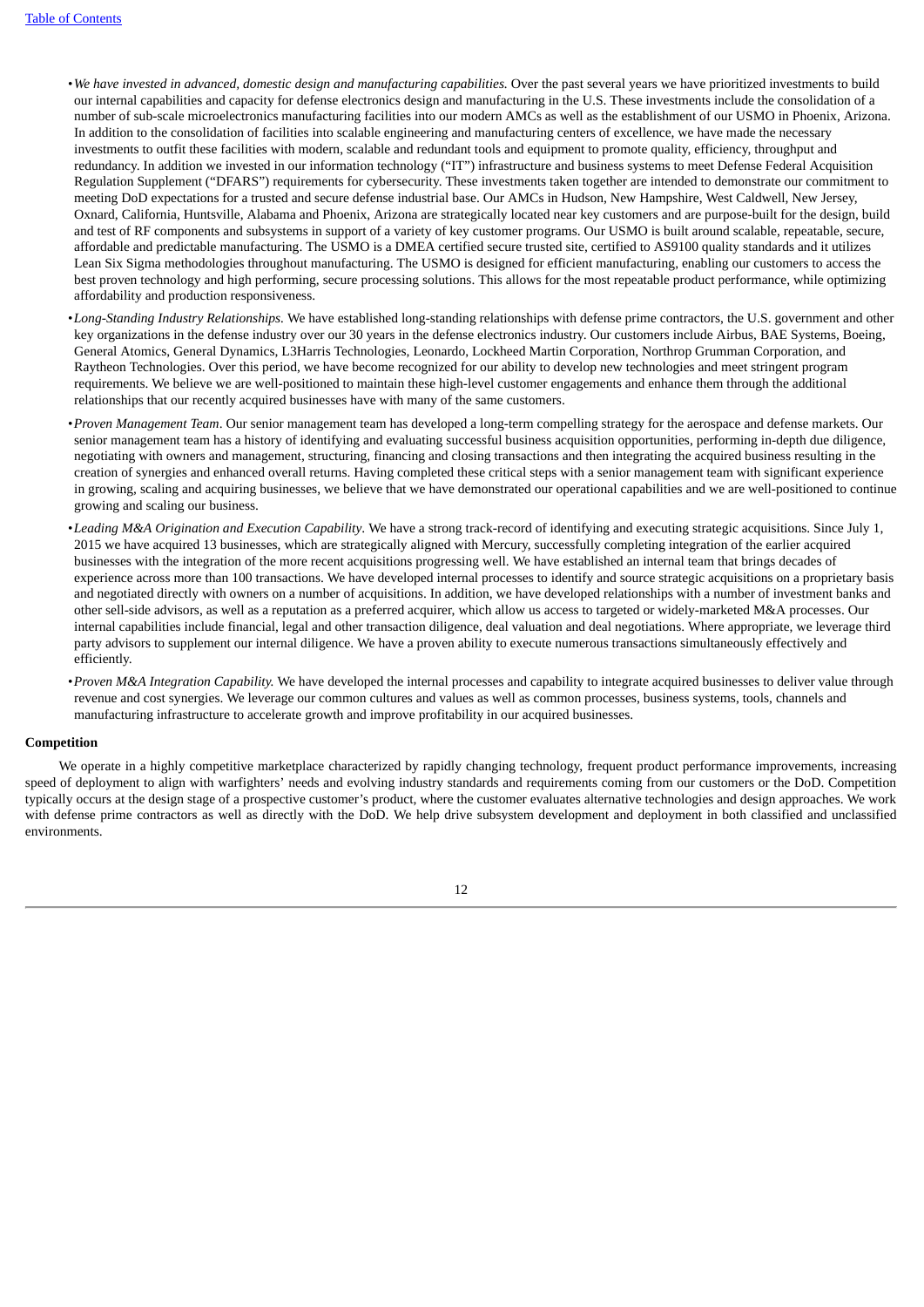The principal competitive factors in our market are price/performance value proposition, available new products at the time of design win engagement, services and systems integration capability, effective marketing and sales efforts and reputation in the market. Our competitive strengths include rapid, innovative engineering in both hardware and software products, subsystem design expertise, advanced packaging capability to deliver the most optimized SWaP solution possible, our ability to respond rapidly to varied customer requirements and a track record of successfully supporting many high profile programs in the defense market. There are competitors in the different market segments and application types in which we participate. Some of these competitors are larger and have greater resources than us. Some of these competitors compete against us at purely a component or board-level, others at a subsystem level. We also compete with in-house design teams at our customers. The DoD as well as the defense prime contractors are pushing for more outsourcing of subsystem designs to mitigate risk and to enable concurrent design of the platform which ultimately leads to faster time to deployment. We have aligned our strategy to capitalize on that trend and are leveraging our long standing subsystem expertise to provide this value to our customers.

#### **Research and Product Development**

Our R&D efforts are focused on developing new products and subsystems as well as enhancing existing hardware and software products in mission, signal and image processing. Our R&D goal is to fully exploit and maintain our technological lead in the high-performance, real-time sensor processing industry and in mission computing, platform management and other safety-critical applications. Expenditures for research and development amounted to \$113.5 million, \$98.5 million and \$68.9 million in fiscal years 2021, 2020 and 2019, respectively. As of July 2, 2021, we had 791 employees, including hardware and software architects and design engineers, primarily engaged in engineering and research and product development activities. These individuals, in conjunction with our sales team, also devote a portion of their time to assisting customers in utilizing our products, developing new uses for these products and anticipating customer requirements for new products.

#### **Manufacturing**

The majority of our sales are produced in AS9100 quality system-certified facilities. The current scope of delivered hardware products includes commercial and industrial class printed circuit board assemblies (modules), complex chassis subsystems, rugged display system and servers and RF and microwave components and subsystems.

Our Phoenix, Arizona AMC manufactures our custom microelectronics products in an AS9100 quality system-certified facility. Our Phoenix, Arizona facility also contains our USMO, which is an IPC1791 and DMEA-certified trusted manufacturing facility and is primarily focused on advanced secure systemon-chip design, assembly, packaging and test. Our Oxnard, California facility manufactures radio frequency and microwave products in an AS9100 quality system-certified facility. Our Cypress, California, West Lafayette, Indiana, Huntsville, Alabama and Mesa, Arizona facilities are AS9100 quality systemscertified facilities as well. Our Fremont, California and Alpharetta, Georgia facilities are ISO 9001:2015 quality systems-certified. Our Chantilly, Virginia facility is an IPC1791 and AS9100 quality systems-certified facility. Our Andover, Massachusetts and Hudson, New Hampshire facilities design and assemble our processing products and are AS9100 quality systems-certified facilities. Our Andover, Massachusetts facility is also a DMEA-certified trusted design facility and is primarily focused on advanced security features for the processing product line. Our Hudson, New Hampshire facility is also IPC1791 certified. Our Geneva, Switzerland facility, the headquarters of Mercury's European operations, provides electronic design and manufacturing, maintenance and support services and is AS9001 and EASA Part 145 quality systems-certified. Our Silchester, England facility provides engineering, development and integration services and is AS9100 quality systems-certified.

We rely on both vertical integration and subcontracting to contract manufacturers to meet our manufacturing needs. Our USMO and Geneva facilities have the manufacturing capabilities to complete the assembly and testing for certain of our embedded multi-computing products. We subcontract as needed a portion of the assembly and testing for our other embedded multi-computing products to contract manufacturers in the U.S. to build to our specifications. Our printed circuit board assemblies and chassis subsystems' manufacturing operations also consist of materials planning and procurement, final assembly and test and logistics (inventory and traffic management). Our vertically integrated subsystem product solutions rely on strong relationships with strategic suppliers to ensure on-time delivery and high quality products. We manage supplier performance and capability through quality audits and stringent source, incoming and/or first article inspection processes. We have a comprehensive quality and process control plan for each of our products, which include an effective supply chain management program and the use of automated inspection and test equipment to assure the quality and reliability of our products. We perform most post sales service obligations (both warranty and other lifecycle support) in-house through a dedicated service and repair operation. We periodically review our contract manufacturing capabilities to ensure we are optimized for the right mix of quality, affordability, performance and on-time delivery.

Our AMC in Phoenix, Arizona is built around scalable, repeatable, secure, affordable, and predictable manufacturing. The high mix, low volume and high complexity/density nature of our products require speed and seamless interaction with all internal functions (as opposed to with an external contract manufacturer) which is a key value proposition of the USMO. The USMO is also designed for efficient showcasing to customers who at any point wish to access the best proven technology and

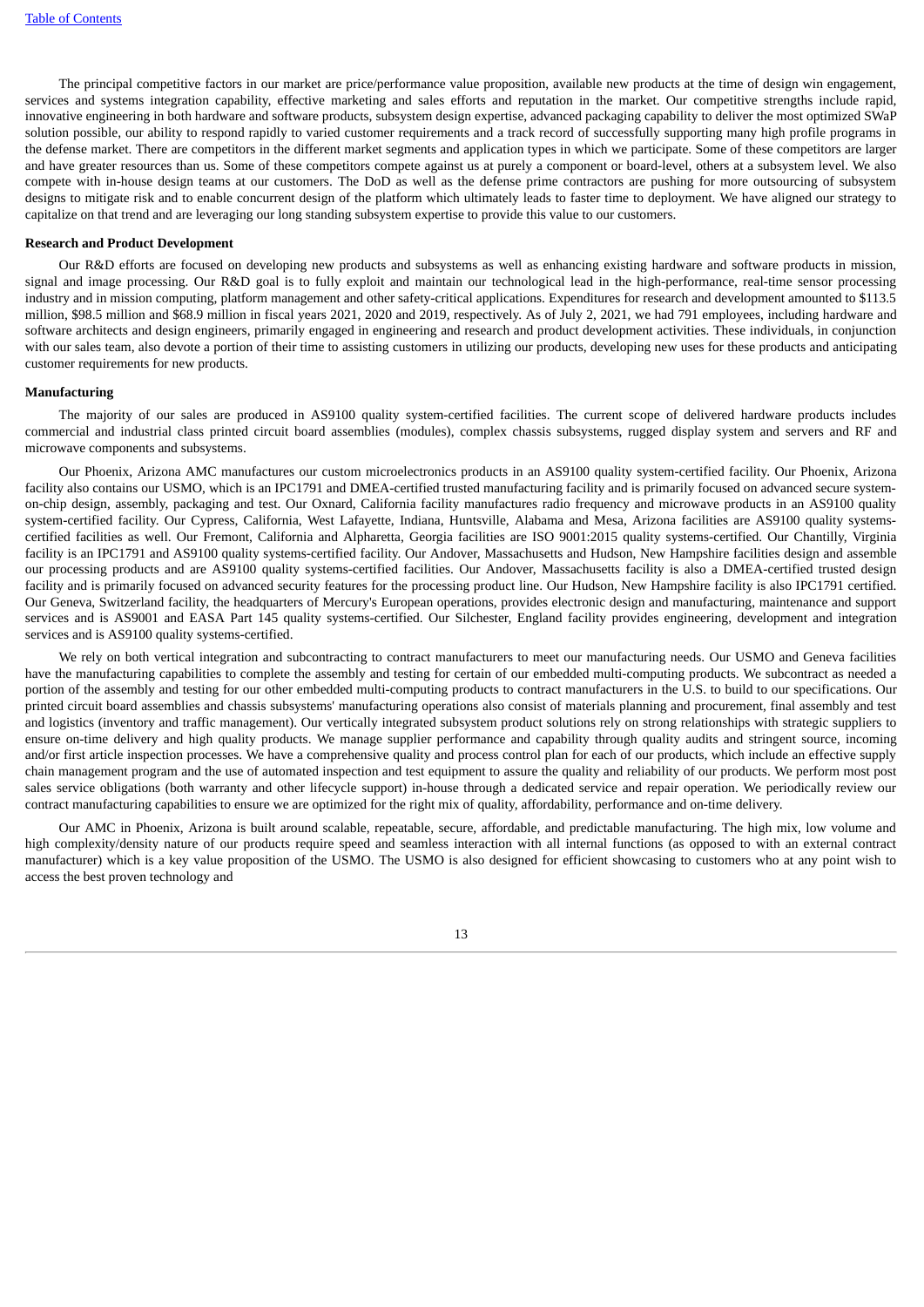high performing, secure electronics and processing manufacturing solutions within a broader product company such as Mercury. Proximity and interaction with our internal engineering organization is a significant benefit. This allows for the most repeatable product performance, while optimizing affordability and production responsiveness. The Phoenix AMC also provides manufacturing and assembly for SWaP-optimized multi-chip modules and system-in-package devices. We combine surface-mount, flip chip, die attach, wire bond and rugged 3D packaging on the same devices to provide a swap-optimized solution for our customers.

The Hudson, New Hampshire, West Caldwell, New Jersey, and Oxnard, California facilities are specifically aimed at providing scalable manufacturing within our critical businesses. We leverage best practices in design, development, manufacturing and materials handling at these production and subsystems integration facilities. These facilities include the design, build and test of both RF and microwave components and subsystems in support of a variety of key customer programs. Our Alpharetta, Georgia facility offers active matrix liquid crystal display systems which enhances the highly sophisticated man/machine interface. Our recent acquisition of POC in Torrance, CA is an AS9100 facility that offers Avionics Safety-Certifiable subsystems.

Although we generally use standard parts and components for our products, certain components, including custom designed ASICs, static random access memory, FPGAs, microprocessors and other third-party chassis peripherals (single board computers, power supplies, blowers, etc.), are currently available only from a single source or from limited sources. Prior to the global COVID-19 pandemic, we launched efforts to increase our spend under long-term procurement agreements. This has proven very beneficial during the severe supply constraints we have faced, which have driven significant price increases across the industry. We have generally been able to obtain adequate supplies of components in a timely manner from current vendors or, when necessary to meet production needs, from alternate vendors. We believe that, in most cases, alternate vendors can be identified if current vendors are unable to fulfill needs.

We also design, develop and manufacture DRFM units for a variety of modern electronic warfare applications, as well as radar environment simulation and test systems for defense and intelligence applications. We develop high performance signals intelligence payloads and EO/IR technologies for small UAV platforms as well as powerful onboard UAV processor systems for real-time wide area motion imagery.

#### **Intellectual Property and Proprietary Rights**

As of July 2, 2021, we held 90 patents of varying duration issued in the United States. We file U.S. patent applications and, where appropriate, foreign patent applications. We also file continuations to cover both new and improved designs and products. At present, we have several U.S. and foreign patent applications in process.

We also rely on a combination of trade secret, copyright and trademark laws, as well as contractual agreements, to safeguard our proprietary rights in technology and products. In seeking to limit access to sensitive information to the greatest practical extent, we routinely enter into confidentiality and assignment of invention agreements with each of our employees and consultants and nondisclosure agreements with our key customers and vendors.

Mercury Systems, Innovation that Matters, Armor, ASSURE-Stor, EchoCore, Echotek, Ensemble, MultiCore Plus, NanoATR, NanoPAK, NanoSWITCH, PowerBlock, PowerStream, RACE, RACE Series, Race++ Series, Themis, TRRUST-Stor, and TRRUST-Purge are registered trademarks; and Air Flow-By, BuiltSAFE, BuiltSECURE, CANGuard, CodeSEAL, EnforcIT-S, EnsembleSeries, EnterpriseSeries, Liquid Flow-By, OpenRFM, POET, SecureBootFPGA, SpectrumSeries, and WhiteboxCRYPTO are trademarks of Mercury Systems, Inc. OpenVPX is a trademark of the VMEbus International Trade Association. All other trademarks and registered trademarks are the property of their respective holders, and are hereby acknowledged.

### **Backlog**

As of July 2, 2021, we had a backlog of orders aggregating approximately \$909.6 million, of which \$530.0 million is expected to be delivered within the next twelve months. As of July 3, 2020, backlog was approximately \$831.1 million. We include in our backlog customer orders for products and services for which we have accepted signed purchase orders, as long as that order is scheduled to ship or invoice in whole, or in part, within the next 24 months. Orders included in backlog may be canceled or rescheduled by customers, although the customer may incur cancellation penalties depending on the timing of the cancellation. A variety of conditions, both specific to the individual customer and generally affecting the customer's industry, may cause customers to cancel, reduce or delay orders that were previously made or anticipated. We cannot assure the timely replacement of canceled, delayed or reduced orders.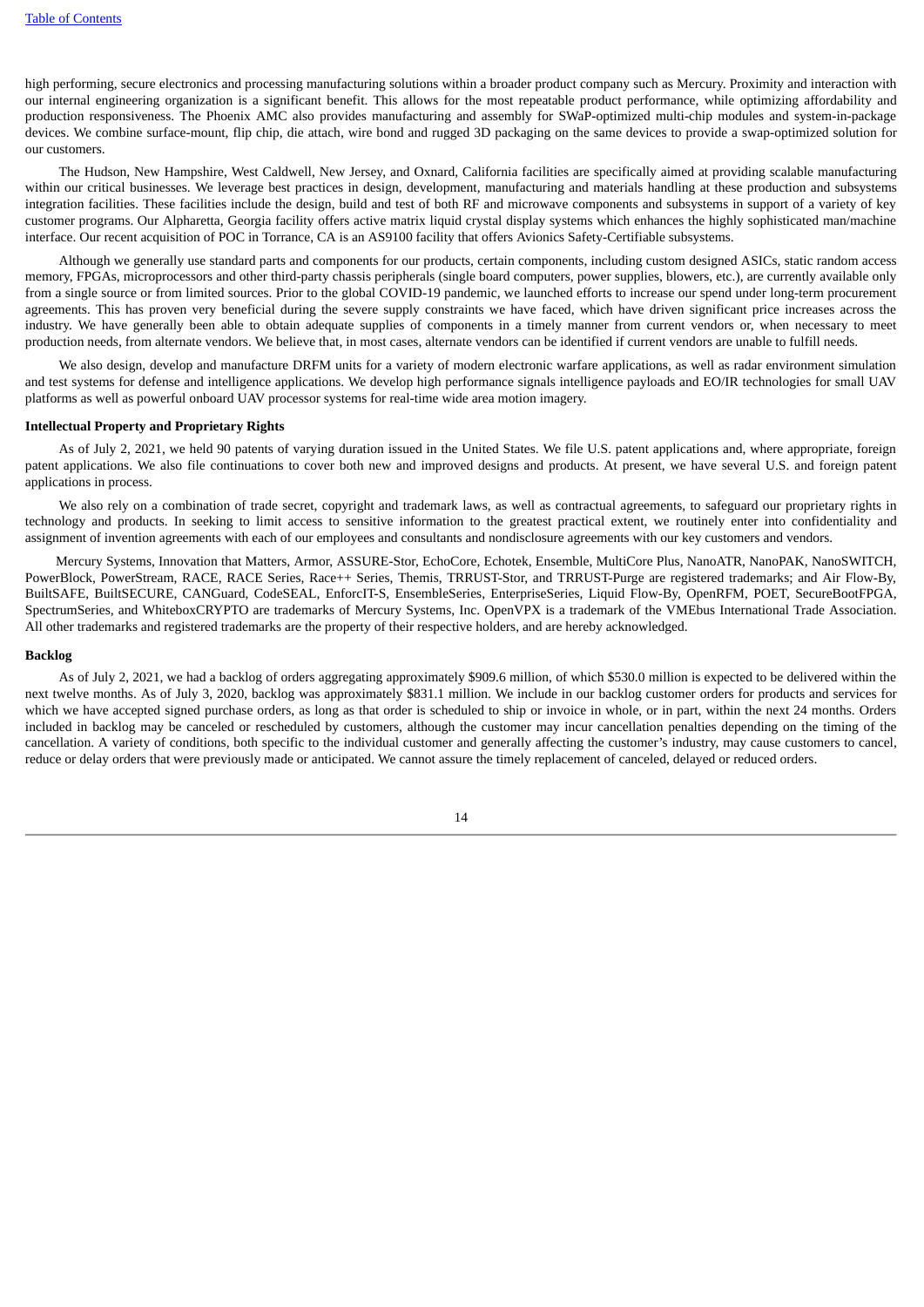# **Employees**

At July 2, 2021, we employed a total of 2,384 people excluding contractors, including 791 in research and development, 135 in sales and marketing, 891 in manufacturing and customer support and 567 in general and administrative functions. We have 141 employees located in Europe, six located in Canada, and one located in Japan, and 2,236 located in the United States. We do not have any employees represented by a labor organization, and we believe that our relations with our employees are good. We also use contractors on an as-needed basis.

# **Human Capital**

At Mercury, our people are at the center of everything we do in driving Innovation That Matters® for our customers. We recognize that Mercury will succeed only if our employees are engaged, given an opportunity to develop and provided with a safe workplace that values diverse perspectives. Our Board of Directors provides oversight of our people practices, including regularly reviewing workforce metrics, including the metrics described below. Additional data related to these metrics can be found on our website at www.mrcy.com under the Company – Environmental, Social and Governance tab (our "Website").

- **Employee Overview:** As of July 2, 2021, we had 2,384 employees around the globe. Our primary operations are in the U.S. with 2,175 employees and we operate offices in 11 states. Mercury also has operations in Europe, Asia and Canada. No employees are covered by any collective bargaining or similar agreements.
- **Culture and Employee Engagement:** We believe our workplace culture drives engagement that turns ideas into action, delivering trusted and secure solutions at the speed of innovation. Our investment in our employees extends to our workplaces. Over the last fiscal year, Mercury's Phoenix, Arizona, facility, our largest manufacturing facility, was recognized as Medium Manufacturer of the Year by the Arizona Manufacturers Council for its accomplishments in championing innovation, excellence, sustainability and leadership in the manufacturing sector. We also encourage employees to give back to our communities. During the pandemic, Mercury and its employees contributed over \$100,000 to a fund used to thank healthcare workers in our communities with gift cards. The Boston Globe also ranked Mercury for 2020 one of the Top Places to Work in Massachusetts, where we are headquartered with over 300 employees as of July 2, 2021.

Mercury regularly seeks employee input through engagement surveys, the results of which drive meaningful and timely action, as appropriate, from our leadership team. Participation in our most recent employee engagement survey in April 2021 remained strong at 85%.

- **Training and Development:** Life-long learning is encouraged at Mercury through our offering of LinkedIn Learning, tuition reimbursement and other employee development opportunities. We are deeply invested in building the next generation of engineers and scientists, with our internship and co-op programs, as well as through our new partnership with Udacity which fosters upskilling in the areas of AI, machine learning and data science. Mercury also has formal leadership development programs for high-potential employees: Leadership Edge (director and above); Mercury Managers Matter (for manger-level employees); and Managing at Mercury (supervisors, team leaders and new managers).
- Pay and Benefits: The Company seeks competitiveness and fairness in total compensation with reference to peer comparisons and internal equity. Mercury also offers a variety of well-being programs to support our employees and their families with healthy living. These programs include paid time off, paid parental leave, health insurance coverage, company contributions to retirement savings and employee assistance and work-life programs. In addition, Mercury offers employees less traditional benefits to support employee well-being such as access to fitness and meditation apps, as well as an online platform through which employees participate in health living challenges and earn financial rewards.
- **Health and Safety:** On our Website, we disclose quality and safety information, including OSHA injury data. Over the last fiscal year, Mercury expended \$9.9 million for COVID testing, sick pay and other efforts to keep our employees and their families, as well as our facilities, safe during the global pandemic. Mercury also established a \$1 million relief fund, which was fully utilized, for employees to access during the pandemic for family needs (e.g., acquiring personal protective equipment) and hardships. Our CEO was also recognized by Glassdoor as the top rated CEO in the U.S. for his leadership during the pandemic.
- **Diversity, Equity & Inclusion:** Our Website discloses detailed workplace data surrounding our gender diversity, racial/ethnic diversity and turnover data. As of July 2, 2021, women and racially/ethnically diverse employees represented 30% and 42%, respectively, of Mercury's workforce. Development of a diverse talent pipeline is a

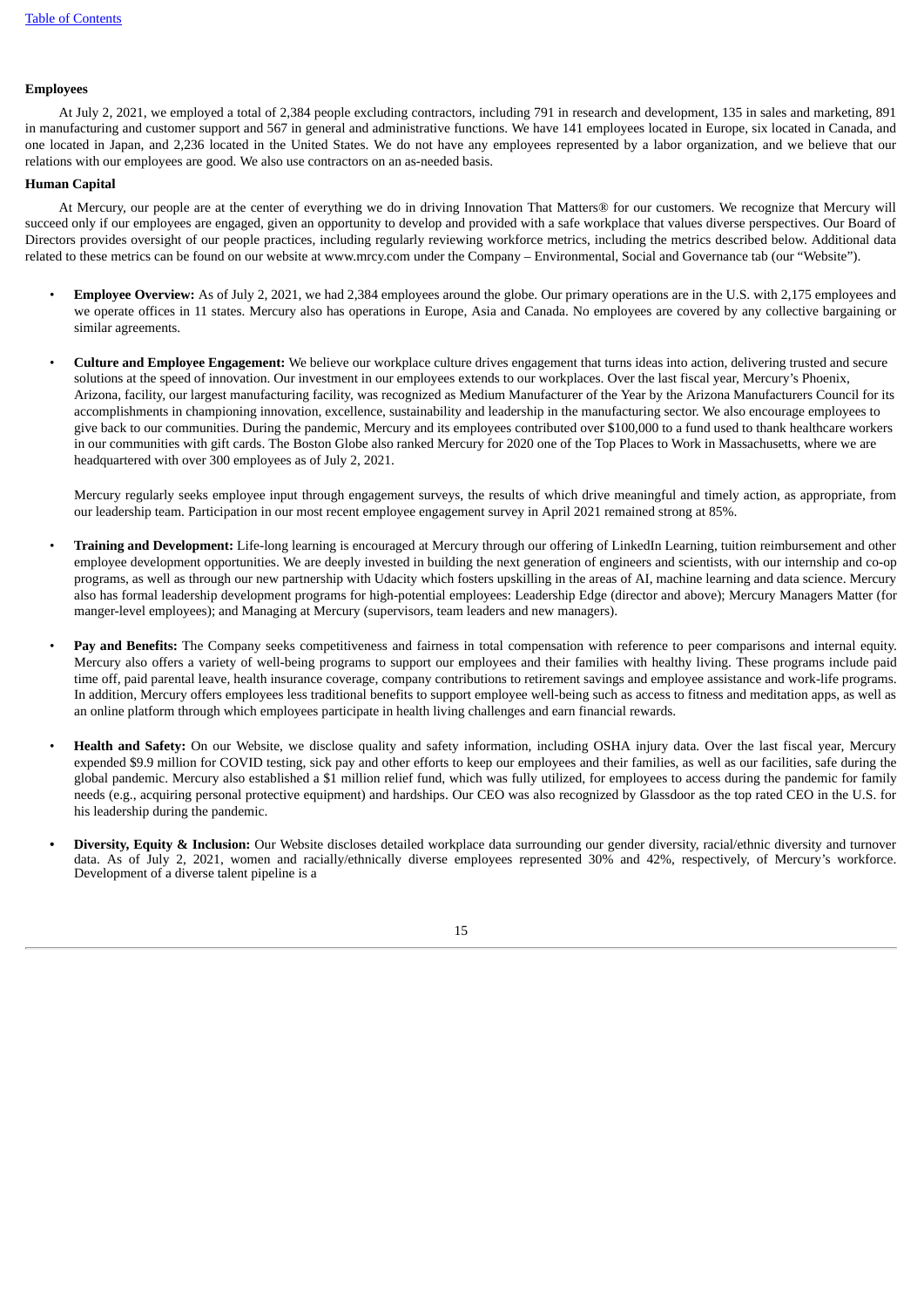business imperative at Mercury and critical to our ability to drive innovation and improve long-term results. We have established relationships with job networks and educational institutions to proactively attract a diverse pool of talent. Our employees are afforded opportunities to cultivate diversity, equity and inclusion both within Mercury and our industry. For example, Mercury sponsors, and our leaders participate in, the annual Simmons Women's Leadership Conference which has the goal of preparing the next generation of female leaders and furthering equality in the workplace. Mercury has also conducted gender pay equity assessments and made adjustments to women's pay levels, as appropriate, as a result of such assessments.

### **Customers**

Lockheed Martin Corporation and Raytheon Technologies comprised an aggregate of 34%, 32% and 37% of our revenues in each of the fiscal years 2021, 2020 and 2019, respectively. The United States Navy comprised 12% of our revenues in fiscal year 2021. While sales to each of these customers comprise 10% or more of our annual revenue, the sales to these customers are spread across multiple programs and platforms. For the fiscal years ended 2021, 2020 and 2019, we had no single program that represented 10% or more of our revenues.

#### **Corporate Headquarters and Incorporation**

Our corporate headquarters is located in Andover, Massachusetts. Mercury Systems, Inc. was incorporated in Massachusetts in 1981.

#### **Financial Information about Geographic Scope**

Information about revenue we receive within and outside the U.S. can be found in Note Q - Operating Segment, Geographic Information and Significant Customers - to the accompanying Consolidated Financial Statements included elsewhere in this Annual Report on Form 10-K.

#### **WEBSITE**

We maintain a website at *www.mrcy.com*. We make available on our website, free of charge, our annual report on Form 10-K, quarterly reports on Form 10-Q, and current reports on Form 8-K, including exhibits and amendments to those reports filed or furnished pursuant to Section 13(a) or 15(d) of the Securities Exchange Act of 1934 as amended, as soon as reasonably practicable after such reports are electronically filed with, or furnished to, the Securities and Exchange Commission ("SEC"). Our code of business conduct and ethics is also available on our website. We intend to disclose any future amendments to, or waivers from, our code of business conduct and ethics within four business days of the waiver or amendment through a website posting or by filing a current report on Form 8-K with the SEC. Information contained on our website does not constitute part of this report. Our reports filed with, or furnished to, the SEC are also available on the SEC's website at *www.sec.gov*.

Investors and others should note that we announce material financial information using our website (www.mrcy.com), SEC filings, press releases, public conference calls, webcasts, and social media, including Twitter (twitter.com/mrcy and twitter.com/mrcy\_CEO) and LinkedIn (www.linkedin.com/company/mercury-systems). Therefore, we encourage investors and others interested in Mercury to review the information we post on the social media and other communication channels listed on our website.

# <span id="page-15-0"></span>**ITEM 1A. RISK FACTORS:**

### **Risks Related to Business Operations and Our Industry**

# We depend heavily on defense electronics programs that incorporate our products and services, which may be only partially funded and are subject to **potential termination and reductions and delays in government spending.**

Sales of our products and services, primarily as a subcontractor or team member with defense prime contractors, and in some cases directly, to the U.S. government and its agencies, as well as foreign governments and agencies, accounted for approximately 98% of our total net revenues in fiscal 2021 and 95% in each of fiscal 2020 and 2019. Our products and services are incorporated into many different domestic and international defense programs. Over the lifetime of a defense program, the award of many different individual contracts and subcontracts may impact our products' requirements. The funding of U.S. government programs is subject to Congressional appropriations. Although multiple-year contracts may be planned in connection with major procurements, Congress generally appropriates funds on a fiscal year basis even though a program may continue for many years. Consequently, programs are often only partially funded initially, and additional funds are committed only as Congress makes further appropriations and prime contracts receive such funding. The reduction or delay in funding or termination of a government program in which we are involved could result in a loss of or delay in receiving anticipated future revenues attributable to that program and contracts or orders received. The U.S. government could reduce or terminate a prime contract under which we are a subcontractor or team member irrespective of the quality of our products or services. The termination of a program or the reduction in or failure to commit additional funds to a program in which we are involved could

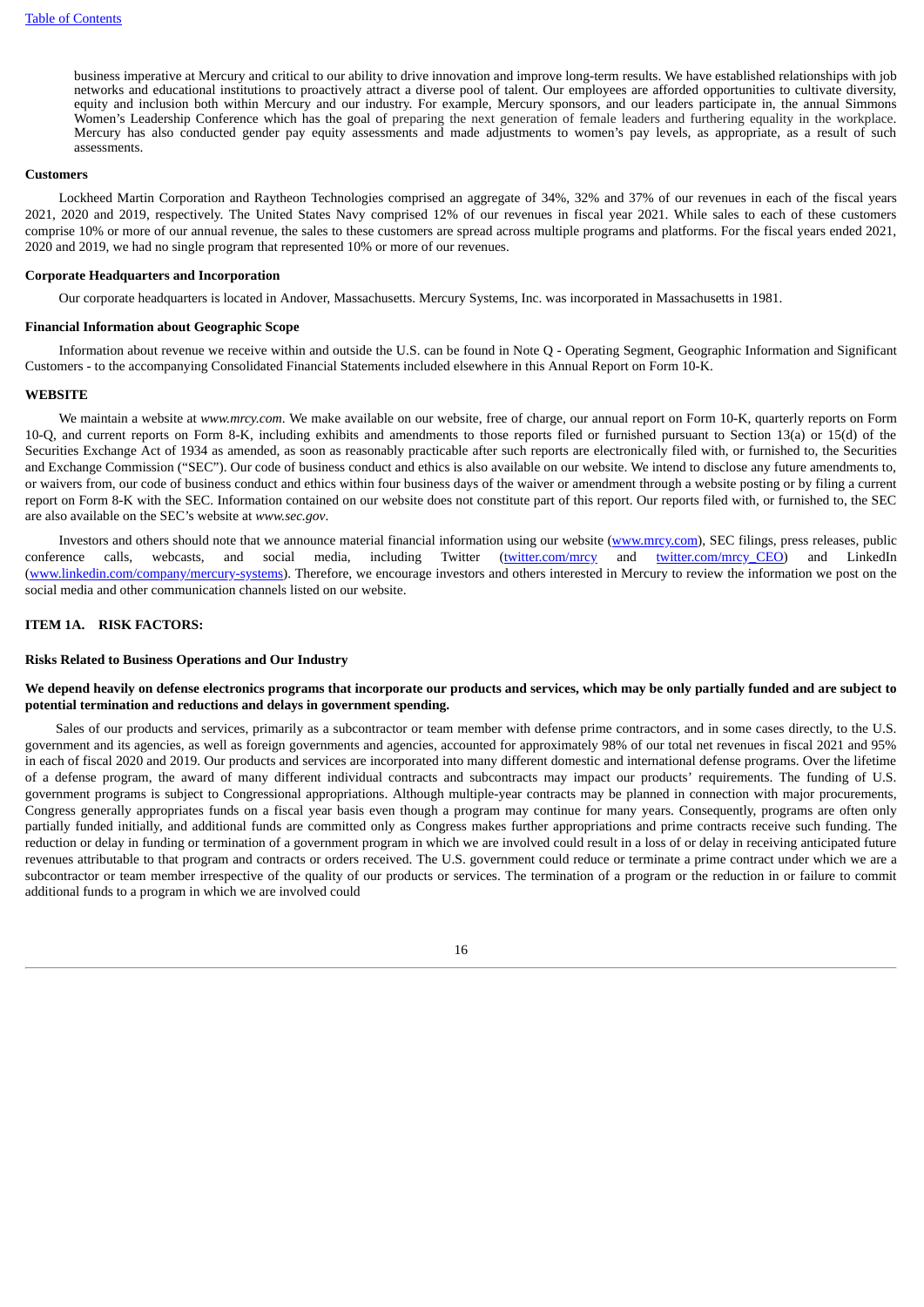negatively impact our revenues and have a material adverse effect on our financial condition and results of operations. The U.S. defense budget frequently operates under a continuing budget resolution, which increases revenue uncertainty and volatility. For fiscal 2022 and beyond, the potential for gridlock in Congress, a continuing budget resolution, budget sequestration, a U.S. government shutdown, or the crowding out of defense funding due to historically high budget deficits or changes in national spending priorities toward non-defense budget items could adversely impact our revenues and increase uncertainty in our business and financial planning.

# **Economic conditions could adversely affect our business, results of operations, and financial condition.**

The world's financial markets have, at times, experienced turmoil which could have material adverse impacts on our financial condition or our ability to achieve targeted results of operations due to:

- reduced and delayed demand for our products;
- increased risk of order cancellations or delays;
- downward pressure on the prices of our products;
- greater difficulty in collecting accounts receivable; and
- risks to our liquidity, including the possibility that we might not have access to our cash and short-term investments or to our line of credit when needed.

Further, the funding of the defense programs that incorporate our products and services is subject to the overall U.S. government budget and appropriation decisions and processes, which are driven by numerous factors beyond our control, including geo-political, macroeconomic, public health, and political conditions. We are unable to predict the likely duration and severity of adverse economic conditions in the United States and other countries, but the longer the duration or the greater the severity, the greater the risks we face in operating our business.

### The loss of one or more of our largest customers, programs, or applications could adversely affect our results of operations.

We are dependent on a small number of customers for a large portion of our revenues. A significant decrease in the sales to or loss of any of our major customers would have a material adverse effect on our business and results of operations. In fiscal 2021, Raytheon Technologies accounted for 19% of our total net revenues, Lockheed Martin Corporation accounted for 15% of our total net revenues, and the US Navy accounted for 12% of our total net revenues. In fiscal 2020, both Lockheed Martin Corporation and Raytheon Technologies accounted for 16% of our total net revenues. In fiscal 2019, Raytheon Technologies accounted for 20% of our total net revenues and Lockheed Martin Corporation accounted for 17% of our total net revenues. Customers in the defense market generally purchase our products in connection with government programs that have a limited duration, leading to fluctuating sales to any particular customer in this market from year to year. In addition, our revenues are largely dependent upon the ability of customers to develop and sell products that incorporate our products. No assurance can be given that our customers will not experience financial, technical or other difficulties that could adversely affect their operations and, in turn, our results of operations. Additionally, on a limited number of programs the customer has co-manufacturing rights which could lead to a shift of production on such a program away from us which in turn could lead to lower revenues.

Going forward, we believe the SEWIP, Filthy Buzzard, F-35 and LTAMDS programs as well as a classified radar program could be a large portion of our future revenues in the coming years, and the loss or cancellation of these programs could adversely affect our future results. Further, new programs may yield lower margins than legacy programs, which could result in an overall reduction in gross margins.

# If we are unable to respond adequately to our competition or to changing technology, we may lose existing customers and fail to win future business opportunities. The emergence of commodity-type products as acceptable substitutes for certain of our products may cause customers to delay **purchases or seek alternative solutions.**

The markets for our products are highly competitive and are characterized by rapidly changing technology, frequent product performance improvements, and evolving industry standards. Competitors may be able to offer more attractive pricing, develop products with performance features that are superior to our products, or offer higher quality or superior on time delivery, resulting in reduced demand for our products. We may be unable to keep pace with competitors' marketing and the lack of visibility in the marketplace may negatively impact design wins, bookings, and revenues. Customers may also decide to reduce costs and accept the least costly technically acceptable alternative to our products or services. In addition, customers may decide to insource products that they have outsourced to us. Due to the rapidly changing nature of technology, we may not become aware in advance of the emergence of new competitors into our markets. The emergence of new competitors into markets targeted by us could result in the loss of existing customers and may have a negative impact on our ability to win future business opportunities. Perceptions of Mercury as a high-cost provider could cause us to lose existing customers or fail to win new business. Further, our lack of strong engagements with important government-funded laboratories (e.g. DARPA, MIT Lincoln Labs, MITRE) may inhibit our ability to become subsystem solution design partners with our defense prime customers.

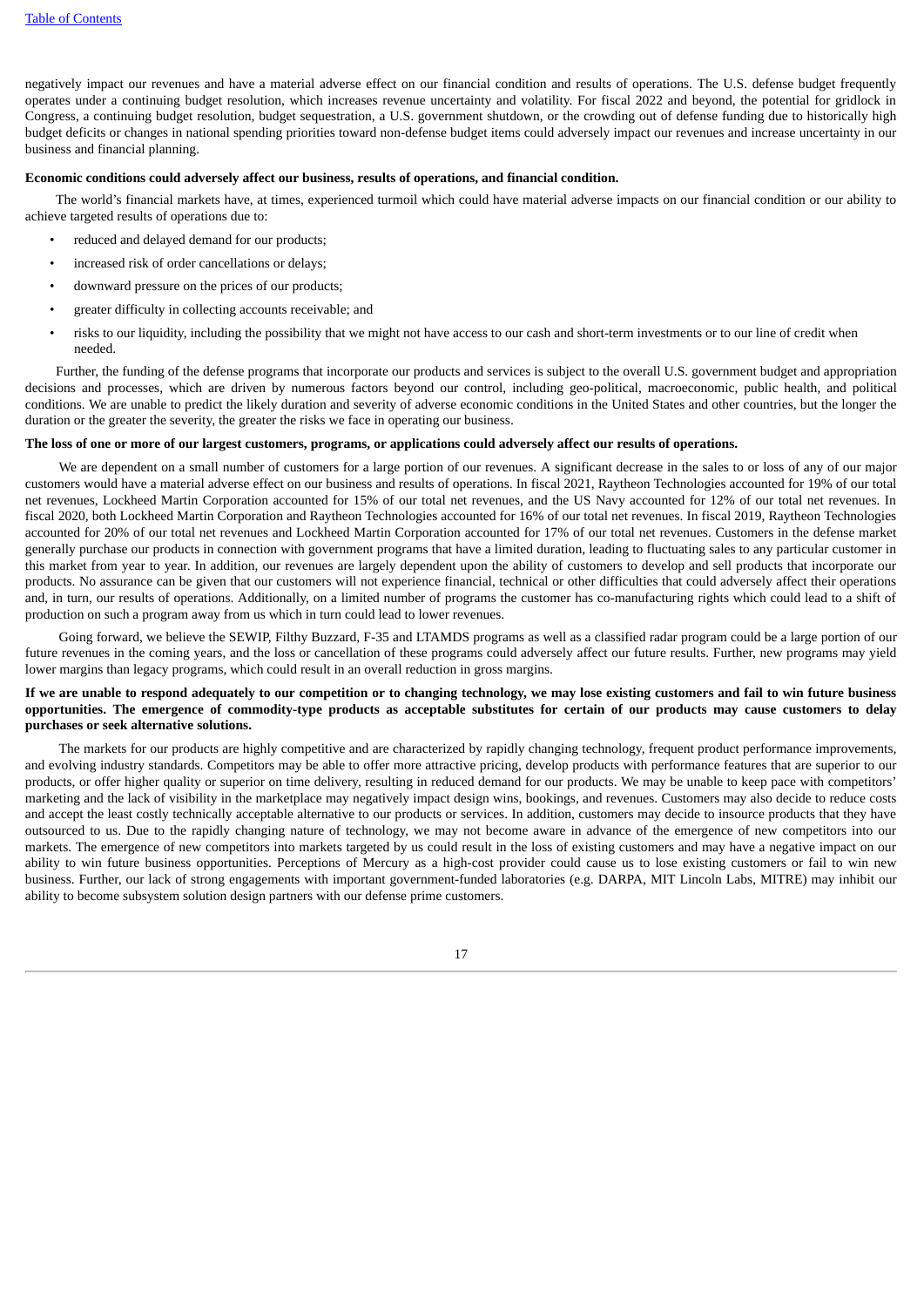Our products are often designed for operating under physical constraints such as limited space, weight, and electrical power. Furthermore, these products are often designed to be "rugged," that is, to withstand enhanced environmental stress such as extended temperature range, shock, vibration, and exposure to sand or salt spray. Historically these requirements have often precluded the use of less expensive, readily available commodity-type systems typically found in more benign non-military settings. With continued microprocessor evolution, low-end systems could become adequate to meet the requirements of an increased number of the lesser-demanding applications within our target markets. Commercial server manufacturers and other low-end single-board computer, or new competitors, may attempt to penetrate the high-performance market for defense electronics systems. Factors that may increase the acceptability of commoditytype products in some defense platforms that we serve include improvements in the physical properties and durability of such alternative products, combined with the relaxation of physical and ruggedness requirements by the military due to either a reevaluation of those requirements or the installation of products in a more highly environmentally isolated setting. These developments could negatively impact our revenues and have a material adverse effect on our business and operating results.

# Competition from existing or new companies could cause us to experience downward pressure on prices, fewer customer orders, reduced margins, the **inability to take advantage of new business opportunities, and the loss of market share.**

We compete in highly competitive industries, and our customers generally extend the competitive pressures they face throughout their respective supply chains. Additionally, our markets are facing increasing industry consolidation, resulting in larger competitors who have more market share putting more downward pressure on prices and offering a more robust portfolio of products and services. We are subject to competition based upon product design, performance, pricing, quality, on time delivery, and support services. Our product performance, engineering expertise, and product quality have been important factors in our growth. While we try to maintain competitive pricing on those products that are directly comparable to products manufactured by others, in many instances our products will conform to more exacting specifications and carry a higher price than analogous products. Many of our customers and potential customers have the capacity to design and internally manufacture products that are similar to our products. We face competition from research and product development groups and the manufacturing operations of current and potential customers, who continually evaluate the benefits of internal research, product development, and manufacturing versus outsourcing. Our defense prime contractor customers could decide to pursue one or more of our product development areas as a core competency and insource that technology development and production rather than purchase that capability from us as a supplier. This competition could result in fewer customer orders and a loss of market share.

#### We may be unable to obtain critical components from suppliers, which could disrupt or delay our ability to deliver products to our customers.

Several components used in our products are currently obtained from sole-source suppliers. We are dependent on key vendors such as Xilinx, Inc., Intel Corporation and Microsemi for Field Programmable Gate Arrays ("FPGA"), on NXP Semiconductor for Application-Specific Integrated Circuits ("ASICs"), Intel Corporation and NXP Semiconductor for processors, Micron Technology, Inc. for specific memory products and in general any sole-source microelectronics suppliers. Generally, suppliers may terminate their contracts with us without cause upon 30 days' notice and may cease offering their products upon 180 days' notice. If any of our sole-source suppliers limits or reduces the sale of these components, we may be unable to fulfill customer orders in a timely manner or at all. If these or other component suppliers, some of which are small companies, experienced financial difficulties or other problems that prevented them from supplying us with the necessary components on a timely basis, we could experience a loss of revenues due to our inability to fulfill orders. These sole-source and other suppliers are each subject to quality and performance issues, materials shortages, excess demand, reduction in capacity and other factors that may disrupt the flow of goods to us or to our customers, which would adversely affect our business and customer relationships. There can be no assurance that these suppliers will continue to meet our requirements. If supply arrangements are interrupted, we may not be able to find another supplier on a timely or satisfactory basis. We may incur significant set-up costs and delays in manufacturing should it become necessary to replace any key vendors due to work stoppages, shipping delays, financial difficulties, natural or manmade disasters or other factors. In addition, our industry, along with many others, is facing a significant shortage of semiconductors. We are experiencing various levels of semiconductor impact. A shortage of semiconductors or other key components can cause a significant disruption to our production schedule.

# **We may not be able to effectively manage our relationships with contract manufacturers.**

We may not be able to effectively manage our relationship with contract manufacturers, and the contract manufacturers may not meet future requirements for timely delivery. We rely on contract manufacturers to build hardware sub-assemblies for certain of our products in accordance with our specifications. During the normal course of business, we may provide demand forecasts to contract manufacturers several months prior to scheduled delivery of our products to customers. If we overestimate requirements, the contract manufacturers may assess cancellation penalties or we may be left with excess inventory, which may negatively impact our earnings. If we underestimate requirements, the contract manufacturers may have inadequate inventory, which could interrupt manufacturing of our products and result in delays in shipment to customers and revenue recognition. Contract manufacturers also build products for other companies, and they may not have sufficient quantities of inventory available or sufficient internal resources to fill our orders on a timely basis or at all.

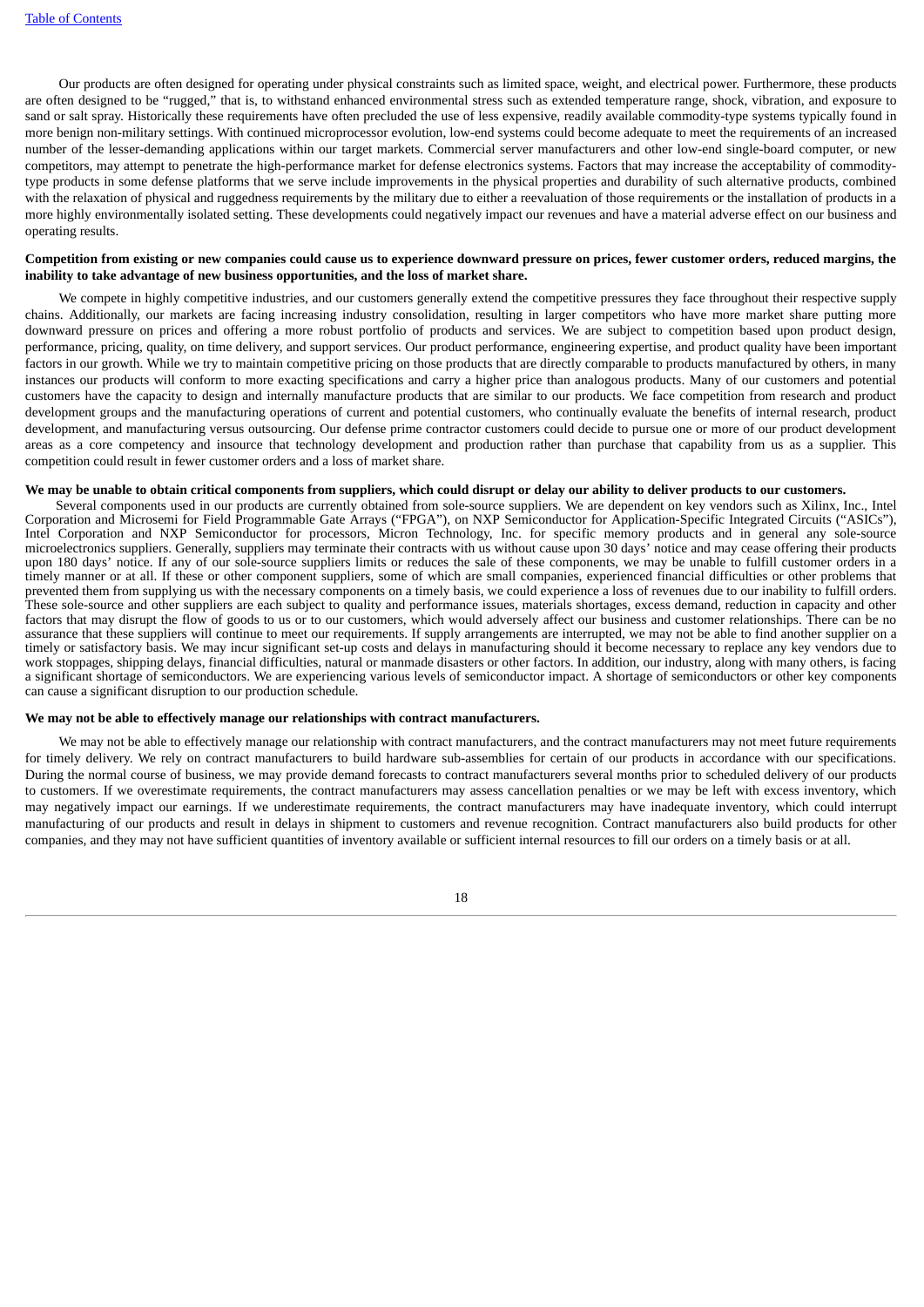In addition, there have been a number of major acquisitions within the contract manufacturing industry in recent years. Future acquisitions could potentially have an adverse effect on our working relationships with contract manufacturers. Moreover, we currently rely primarily on two contract manufacturers, Benchmark Electronics, Inc. and Omega Electronics Manufacturing Services. The failure of these contract manufacturers to fill our orders on a timely basis or in accordance with our customers' specifications could result in a loss of revenues and damage to our reputation.

# **We are exposed to risks associated with international operations and markets.**

We market and sell products in international markets, have sales offices and subsidiaries in the United Kingdom, Japan, and France and we have manufacturing and/or engineering facilities and subsidiaries in Switzerland, Spain and Canada. Revenues from international operations accounted for 5%, 7%, and 8%, of our total net revenues in fiscal 2021, 2020, and 2019, respectively. We also ship directly from our U.S. operations to international customers. There are inherent risks in transacting business internationally, including:

- changes in applicable laws and regulatory requirements;
- export and import restrictions, including export controls relating to technology and sanctioned parties;
- tariffs and other trade barriers;
- less favorable intellectual property laws;
- difficulties in staffing and managing foreign operations;
- longer payment cycles;
- problems in collecting accounts receivable;
- adverse economic conditions in foreign markets:
- political instability;
- fluctuations in currency exchange rates, which may lead to lower operating margins, or may cause us to raise prices which could result in reduced revenues;
- expatriation controls; and
- potential adverse tax consequences.

There can be no assurance that one or more of these factors will not have a material adverse effect on our future international activities and, consequently, on our business and results of operations.

We have a pension plan (the "Plan") for Swiss employees, mandated by Swiss law. Since participants of the Plan are entitled to a defined rate of interest on contributions made, the Plan meets the criteria for a defined benefit plan under U.S. GAAP. The Plan, an independent pension fund, is part of a multiemployer plan with unrestricted joint liability for all participating companies and the economic interest in the Plan's overfunding or underfunding is allocated to each participating company based on an allocation key determined by the Plan. U.S. GAAP requires an employer to recognize the funded status of the defined benefit plan on the balance sheet, which we have presented in other long-term liabilities on our Consolidated Balance Sheets at July 2, 2021. The funded status may vary from year to year due to changes in the fair value of the Plan's assets and variations on the underlying assumptions in the Plan and we may have to record an increased liability as a result of fluctuations in the value of the Plan's assets. As of July 2, 2021, we had a liability of \$9.8 million in Other non-current liabilities representing the net under-funded status of the Plan.

In addition, we must comply with the Foreign Corrupt Practices Act, or the FCPA, and the anti-corruption laws of the countries in which we operate. Those laws generally prohibit the giving of anything of value to win business. The FCPA also generally requires companies to maintain adequate recordkeeping and internal accounting practices to accurately reflect the transactions of the company and prohibits U.S. companies and their intermediaries from making corrupt payments to foreign officials for the purpose of obtaining or keeping business or otherwise obtaining favorable treatment. Under these anticorruption laws, U.S. companies may be held liable for actions taken by strategic or local partners or representatives. If we or our intermediaries fail to comply with the requirements of international applicable anti-corruption laws, governmental authorities in the United States or the countries in which we operate could seek to impose civil and criminal penalties, which could have a material adverse effect on our business, results of operations, financial conditions and cash flows.

19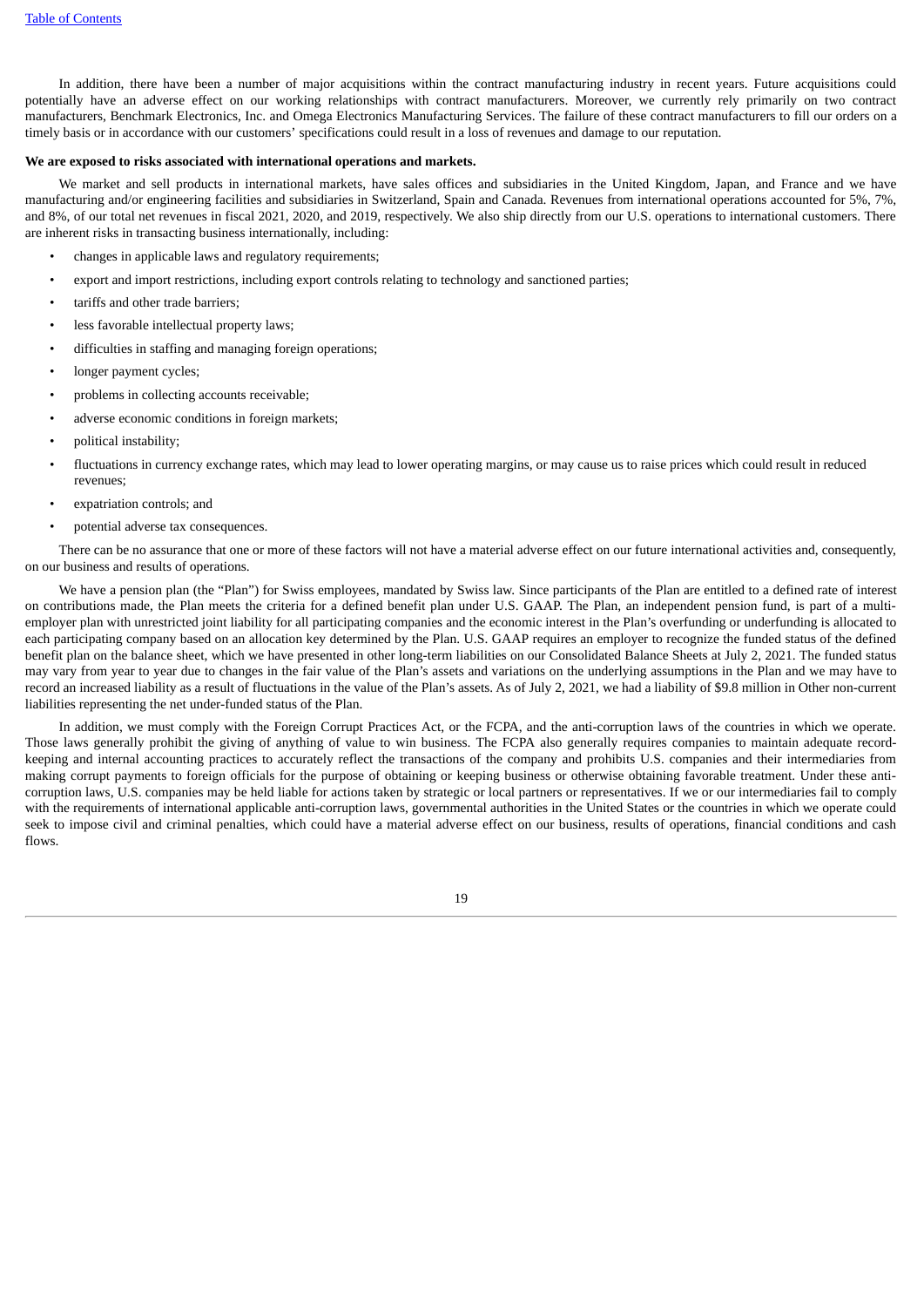# If we are unable to respond to technological developments and changing customer needs on a timely and cost-effective basis, our results of operations **may be adversely affected.**

Our future success will depend in part on our ability to enhance current products and to develop new products on a timely and cost-effective basis to respond to technological developments and changing customer needs. Defense customers demand frequent technological improvements as a means of gaining military advantage. Military planners have historically funded significantly more design projects than actual deployments of new equipment, and those systems that are deployed tend to contain the components of the subcontractors selected to participate in the design process. In order to participate in the design of new defense electronics systems, we must demonstrate the ability to deliver superior technological performance on a timely and cost-effective basis. There can be no assurance that we will secure an adequate number of design wins in the future, that the equipment in which our products are intended to function will eventually be deployed in the field, or that our products will be included in such equipment if it eventually is deployed.

The design-in process is typically lengthy and expensive, and there can be no assurance that we will be able to continue to meet the product specifications of customers in a timely and adequate manner. In addition, any failure to anticipate or respond adequately to changes in technology, customer preferences, and future order demands, or any significant delay in product developments, product introductions, or order volume, could negatively impact our financial condition and results of operations, including the risk of inventory obsolescence. Because of the complexity of our products, we have experienced delays from time to time in completing products on a timely basis.

### **Our need for continued or increased investment in R&D may increase expenses and reduce our profitability.**

Our business is characterized by the need for continued investment in R&D. If we fail to invest sufficiently in R&D, our products could become less attractive to potential customers and our business and financial condition could be materially and adversely affected. As a result of the need to maintain or increase spending levels in this area and the difficulty in reducing costs associated with R&D, our operating results could be materially harmed if our R&D efforts fail to result in new products or if revenues fall below expectations. As a result of our commitment to invest in R&D, spending levels of R&D expenses as a percentage of revenues may fluctuate in the future. In addition, defense prime contractors could increase their requirement for subcontractors, like us, to increase their share in the R&D costs for new programs and design wins.

#### Our results of operations are subject to fluctuation from period to period and may not be an accurate indication of future performance.

While our revenues are generated through the sale of products and services across more than 300 programs with no single program contributing more than 10% of our annual revenues, we have experienced fluctuations in operating results due to shifts in timing or quantities across certain of our larger programs. Customers specify delivery date requirements that coincide with their need for our products and services on the programs in which we participate. Because these customers may use our products and services in connection with a variety of defense programs or other projects with different sizes and durations, a customer's orders for one quarter generally do not indicate a trend for future orders by that customer or on that program. As such, we cannot always accurately plan our manufacturing, inventory, and working capital requirements. As a result, if orders and shipments differ from what we predict, we may incur additional expenses and build excess inventory, which may require additional reserves and allowances and reduce our working capital and operational flexibility. Any significant change in our customers' purchasing patterns could have a material adverse effect on our operating results and reported earnings per share for a particular quarter. Results of operations in any period should not be considered indicative of the results to be expected for any future period.

High quarterly book-ship ratios pressure our inventory and cash flow management, necessitating increased inventory balances to ensure quarterly revenue attainment. Increased inventory balances tie up additional capital, limiting our operational flexibility. Some of our customers may have become conditioned to wait until the end of a quarter to place orders in the expectation of receiving a discount. Customers conditioned to seek quarter-end discounts increase risk and uncertainty in our financial forecasting and decrease our margins and profitability.

Our quarterly results may be subject to fluctuations resulting from other factors, including:

- delays in completion of internal product development projects;
- delays in shipping hardware and software;
- delays in acceptance testing by customers;
- a change in the mix of products sold;
- changes in customer or program order patterns;
- production delays due to quality problems;
- inability to scale quick reaction capability products due to low product volume;

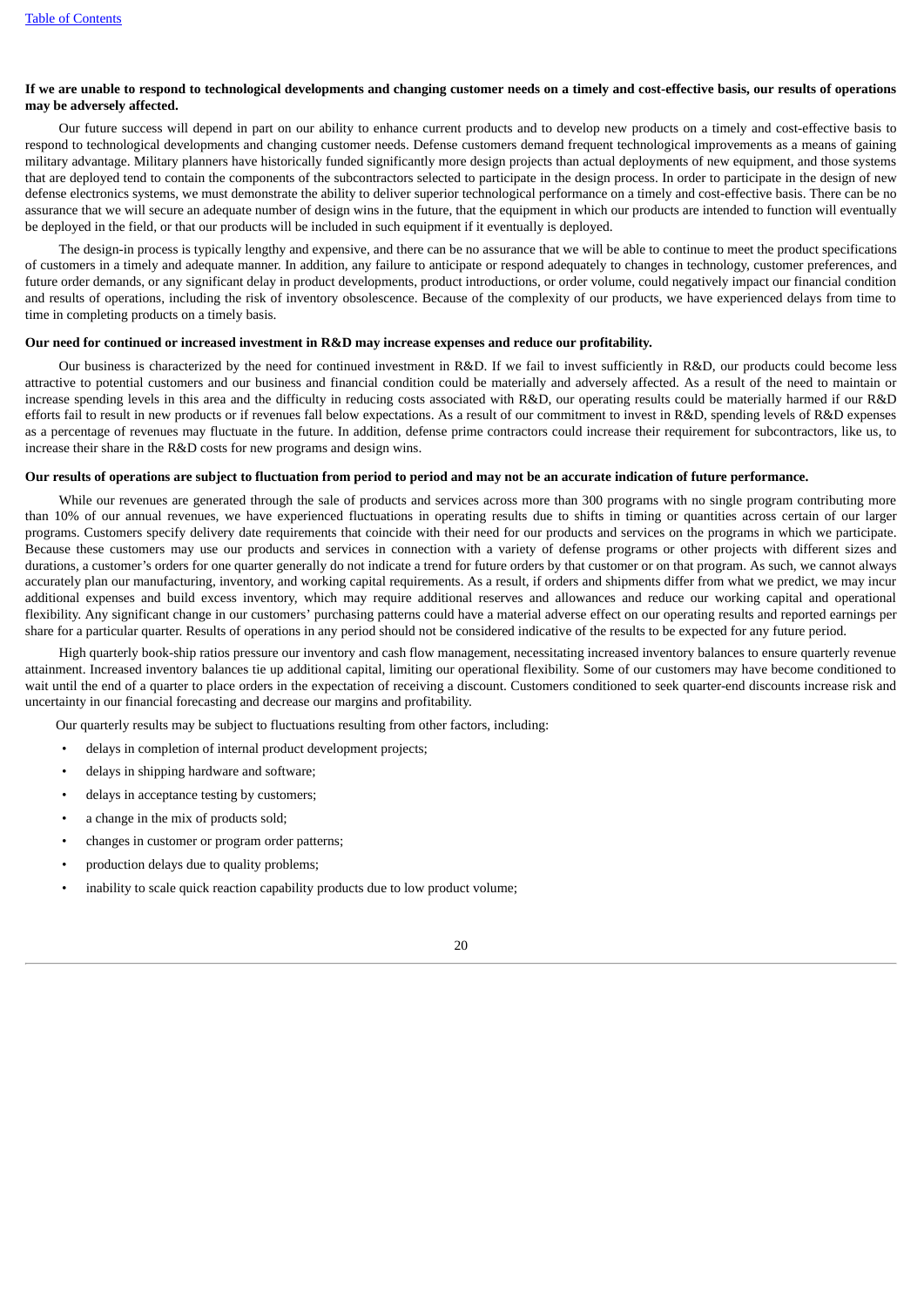- shortages and costs of components;
- delays due to the implementation of new tariffs or other trade barriers;
- the timing of product line transitions:
- declines in quarterly revenues from previous generations of products following announcement of replacement products containing more advanced technology; and
- changes in estimates of completion on fixed price engagements.

In addition, from time to time, we have entered into contracts, referred to as development contracts, to engineer a specific solution based on modifications to standard products. Gross margins from development contract revenues are typically lower than gross margins from standard product revenues. We intend to continue to enter into development contracts and anticipate that the gross margins associated with development contract revenues will continue to be lower than gross margins from standard product sales.

Another factor contributing to fluctuations in our quarterly results is the fixed nature of expenditures on personnel, facilities, and marketing programs. Expense levels for these programs are based, in significant part, on expectations of future revenues. If actual quarterly revenues are below management's expectations, our results of operations could be adversely affected.

Further, the preparation of financial statements in conformity with accounting principles generally accepted in the United States requires us to make estimates and assumptions that affect the reported amounts of assets and liabilities and disclosure of contingent assets and liabilities at the dates of the financial statements and the reported amounts of revenues and expenses during the reporting periods. Actual results could differ from those estimates, and changes in estimates in subsequent periods could cause our results of operations to fluctuate.

# We rely on the significant experience and specialized expertise of our senior management, engineering, and operational staff and must retain and **attract qualified and highly skilled personnel to grow our business successfully.**

Our performance is substantially dependent on the continued services and performance of our senior management and our highly qualified team of engineers and operational staff, many of whom have numerous years of experience, specialized expertise in our industry, and security clearances required for certain defense projects. If we are not successful in hiring and retaining such employees, we may not be able to extend or maintain our engineering and operational expertise, and our future product development efforts could be adversely affected. Competition for hiring these employees is intense, especially individuals with specialized skills and security clearances required for our business, and we may be unable to hire and retain enough staff to implement our growth strategy. Like our defense prime contractor customers, we face the potential for knowledge drain due to the impending retirement of the older members of our engineering and operations workforce in the coming years.

# If we experience a disaster or other business continuity problem, we may not be able to recover successfully, which could cause material financial loss, **loss of human capital, regulatory actions, reputational harm, or legal liability.**

If we experience a local or regional disaster or other business continuity problem, such as an earthquake, terrorist attack, pandemic or other natural or man-made disaster, our continued success will depend, in part, on the availability of our personnel, our facilities, and the proper functioning of our network, telecommunication, and other business systems and operations. As we grow our operations, the potential for natural or man-made disasters, political, economic, or infrastructure instabilities, or other country- or region-specific business continuity risks increases.

# **Risks Related to Our Growth Strategy, Our 1MPACT Value Creation Plan, and M&A**

# Implementation of our growth strategy and 1MPACT value creation plan may not be successful, which could affect our ability to increase revenues **and profits.**

Our growth strategy includes developing new products, adding new customers and programs within our existing markets, and entering new markets both domestically and internationally, developing our manufacturing capabilities, as well as identifying and integrating acquisitions and achieving revenue and cost synergies and economies of scale. Our ability to compete in new markets will depend upon a number of factors including, among others:

- our ability to create demand for products in new markets;
- our ability to respond to changes in our customers' businesses by updating existing products and introducing, in a timely fashion, new products which meet the needs of our customers;
- our ability to increase our market visibility and penetration with prime defense contractors, government agencies, and government funded laboratories;

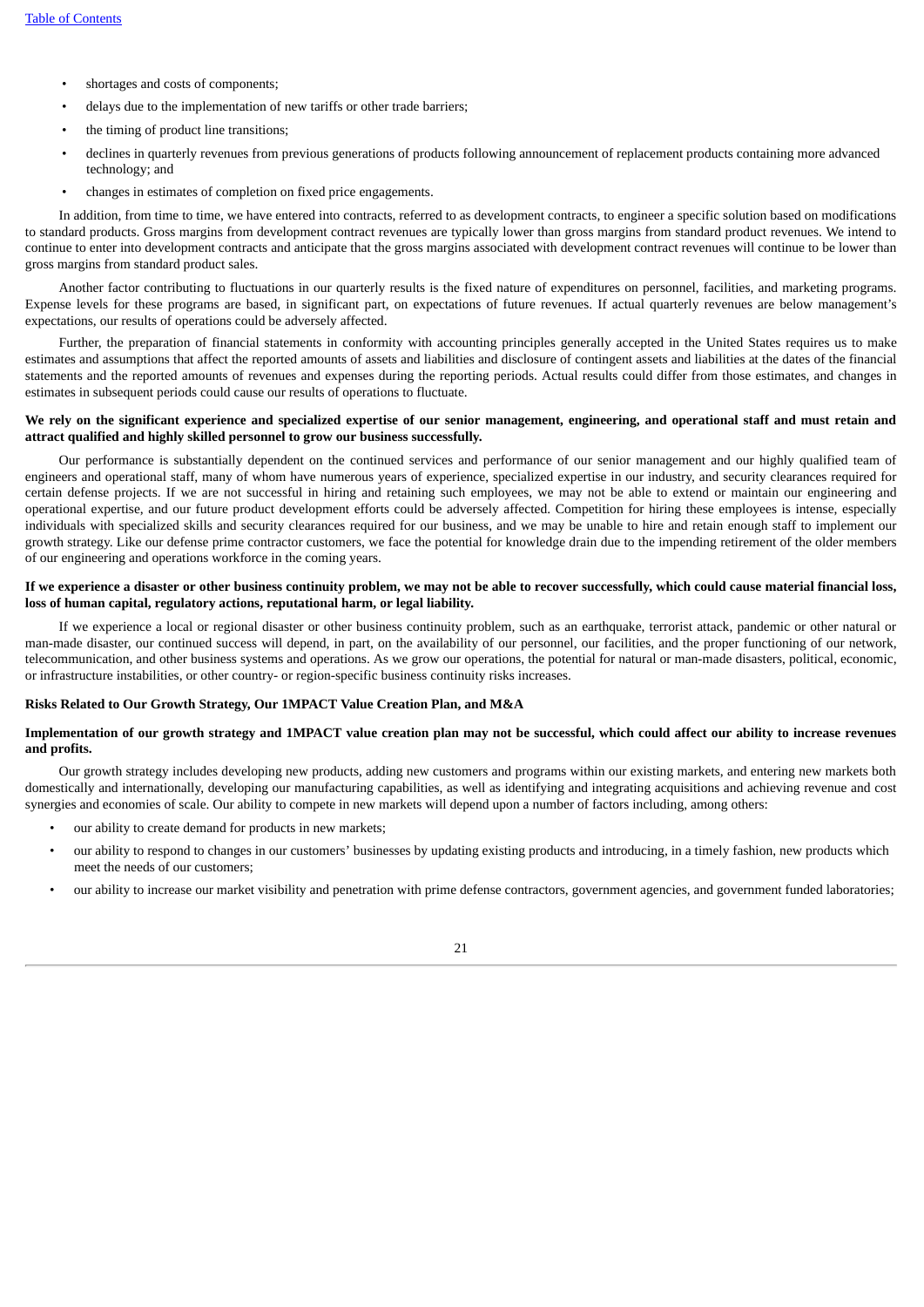- the quality of our new products;
- our ability to respond rapidly to technological changes;
- our ability to increase our in-house manufacturing capacity and utilization as well as our ability to deliver on schedule and on budget; and
- our ability to successfully integrate acquisitions and achieve revenue and cost synergies and economies of scale.

The failure to do any of the foregoing could have a material adverse effect on our business, financial condition, and results of operations. In addition, we may face competition in these new markets from various companies that may have substantially greater research and development resources, marketing and financial resources, manufacturing capability, and/or customer support organizations.

Our 1MPACT value creation plan is designed to enable us to achieve our full growth and value creation potential, both organically and through M&A, to position us to scale beyond our cumulative acquisitions over recent years. 1MPACT includes streamlining procurement and our supply chain, increasing the efficiency and effectiveness of R&D and manufacturing operations, and further scaling through common processes and systems. Our ability to enhance value through 1MPACT is subject to risks including: anticipated benefits not being realized or not at the levels anticipated; that implementation will be materially delayed or will be more difficult than expected; challenges of hiring and retaining key employees to drive the value creation plan; and initiatives being more expensive to complete than anticipated, including as a result of unexpected factors or events. In addition, there is a risk that 1MPACT will divert management's attention from ongoing organic business operations and M&A opportunities.

### **Acquisitions may adversely affect our financial condition.**

As part of our strategy for growth, we expect to continue to explore acquisitions or strategic alliances, which ultimately may not be completed or be beneficial to us. While we expect our acquisitions to result in synergies and other financial and operational benefits, we may be unable to realize these synergies or other benefits in the timeframe that we expect or at all. The integration process may be complex, costly, and time consuming. Acquisitions may pose risks to our business, including:

- problems and increased costs in connection with the integration of the personnel, operations, technologies, or products of the acquired businesses;
- layering of integration activity due to multiple overlapping acquisitions:
- unanticipated issues, expenses, charges, or liabilities related to the acquisitions;
- failure to implement our business plan for the combined business or to achieve anticipated increases in revenues and profitability;
- diversion of management's attention from our organic business;
- adverse effects on business relationships with suppliers and customers, including the failure to retain key customers;
- acquired assets becoming impaired as a result of technical advancements or worse-than-expected performance by the acquired company;
- failure to rationalize supply chain, manufacturing capacity, locations, logistics, and operating models to achieve anticipated economies of scale, or disruptions to supply chain, manufacturing, or product design operations during the combination of facilities;
- failure to rationalize business, information, and communication systems and to expand the IT infrastructure and security protocols throughout the enterprise;
- volatility associated with accounting for earn-outs in a given transaction;
- entering markets in which we have no, or limited, prior experience;
- environmental liabilities at current or previous sites of the acquired business;
- poor compliance programs pre-acquisition at acquired companies, which may lead to liabilities for violations, or impact the business acquired when placed under our compliance programs;
- unanticipated changes in applicable laws or regulations;
- potential loss of key employees;
- the impact of any assume legal proceedings; and
- adverse effects on our internal control over financial reporting before the acquiree's complete integration into our control environment.

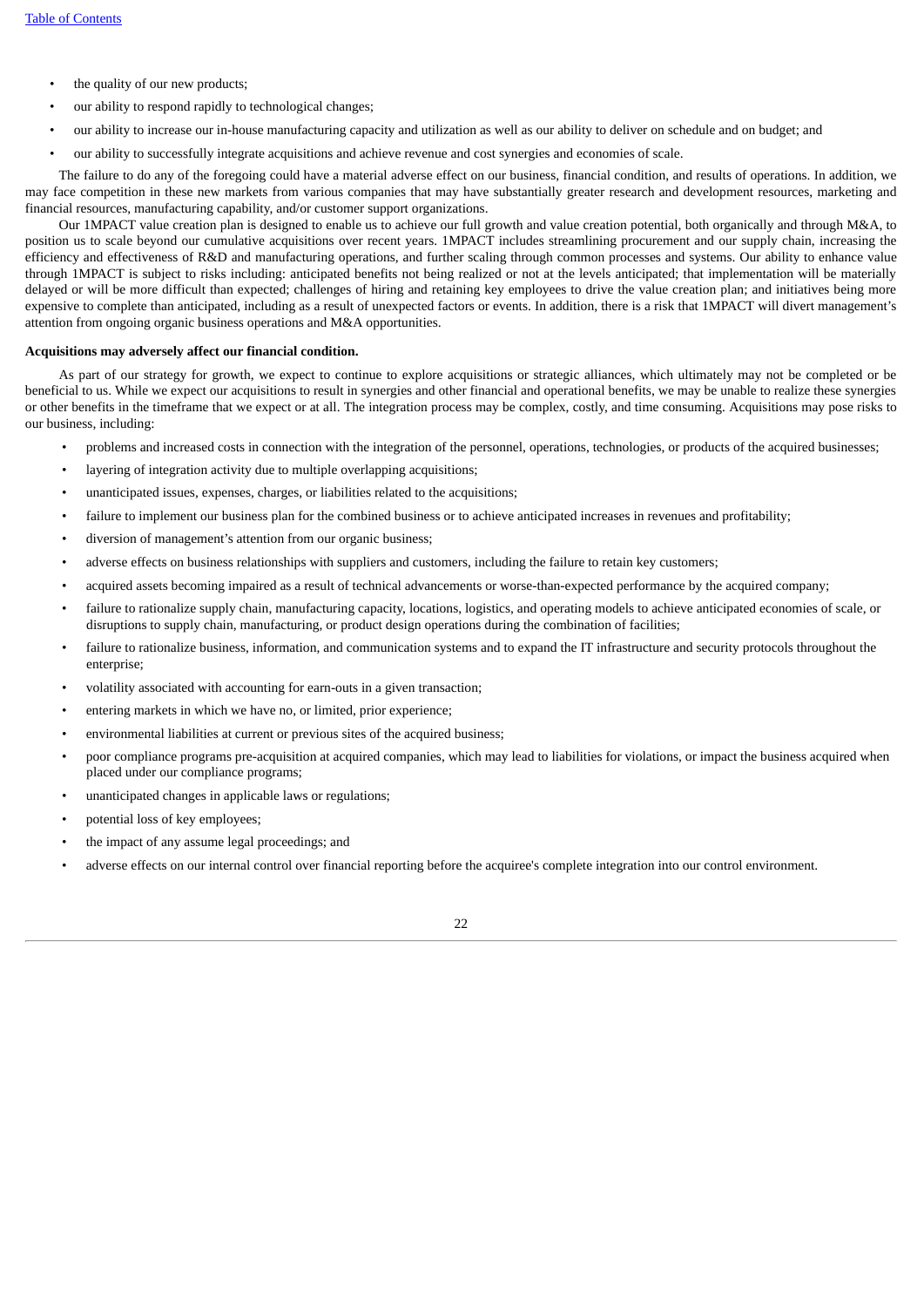In addition, in connection with any acquisitions or investments we could:

- issue stock that would dilute our existing shareholders' ownership percentages;
- incur debt and assume liabilities:
- obtain financing on unfavorable terms, or not be able to obtain financing on any terms at all;
- incur amortization expenses related to acquired intangible assets or incur large and immediate write-offs;
- incur large expenditures related to office closures of the acquired companies, including costs relating to the termination of employees and facility and leasehold improvement charges resulting from our having to vacate the acquired companies' premises; and
- reduce the cash that would otherwise be available to fund operations or for other purposes.

We may not be able to maintain the levels of revenue, earnings, or operating efficiency that we and our prior acquisitions had achieved or might achieve separately. You should not place undue reliance on any anticipated synergies. In addition, our competitors could try to emulate our acquisition strategy, leading to greater competition for acquisition targets which could lead to larger competitors if they succeed in emulating our strategy,

## **We may incur substantial indebtedness.**

On September 28, 2018, we amended our existing revolving credit facility ("the Revolver") to increase and extend the borrowing capacity to a \$750.0 million, 5-year revolving credit line, with the maturity extended to September 28, 2023. As of July 2, 2021, we had \$200.0 million of outstanding borrowings on the Revolver. The Revolver accrues interest, at our option, at floating rates tied to LIBOR or the prime rate plus an applicable percentage. The applicable percentage is set at LIBOR plus 1.25% and is established pursuant to a pricing grid based on our total net leverage ratio. We may be exposed to the impact of interest rate changes primarily through our borrowing activities. Subject to the limits contained in the Revolver, we may incur substantial additional debt from time to time to finance working capital, capital expenditures, investments or acquisitions, or for other purposes. If we do so, the risks related to our debt could intensify. Specifically, our debt could have important consequences to our investors, including the following:

- making it more difficult for us to satisfy our obligations under our debt instruments, including, without limitation, the Revolver; and if we fail to comply with these requirements, an event of default could result;
- limiting our ability to obtain additional financing to fund future working capital, capital expenditures, acquisitions, or other general corporate requirements;
- requiring a substantial portion of our cash flows to be dedicated to debt service payments instead of other purposes, thereby reducing the amount of cash flows available for working capital, capital expenditures, acquisitions, and other general corporate purposes;
- increasing our vulnerability to general adverse economic and industry conditions;
- exposing us to the risk of increased interest rates as certain of our borrowings may have variable interest rates, which could increase the cost of servicing our financial instruments and could materially reduce our profitability and cash flows;
- limiting our flexibility in planning for and reacting to changes in the industry in which we compete;
- placing us at a disadvantage compared to other, less leveraged competitors; and
- increasing our cost of borrowing.

In addition, the Revolver contains restrictive covenants that may limit our ability to engage in activities that are in our long term best interest. Our failure to comply with those covenants could result in an event of default which, if not cured or waived, could result in the acceleration of all our debt. And, if we were unable to repay the amounts due and payable, the lenders under the Revolver could proceed against the collateral granted to them to secure that indebtedness.

Increases in interest rates would increase the cost of servicing our financial instruments with exposure to interest rate risk and could materially reduce our profitability and cash flows. Assuming that we had \$100.0 million of floating rate debt outstanding, our annual interest expense would change by approximately \$1.0 million for each 100 basis point increase in interest rates. We may also incur costs related to interest rate hedges, including the termination of any such hedges,

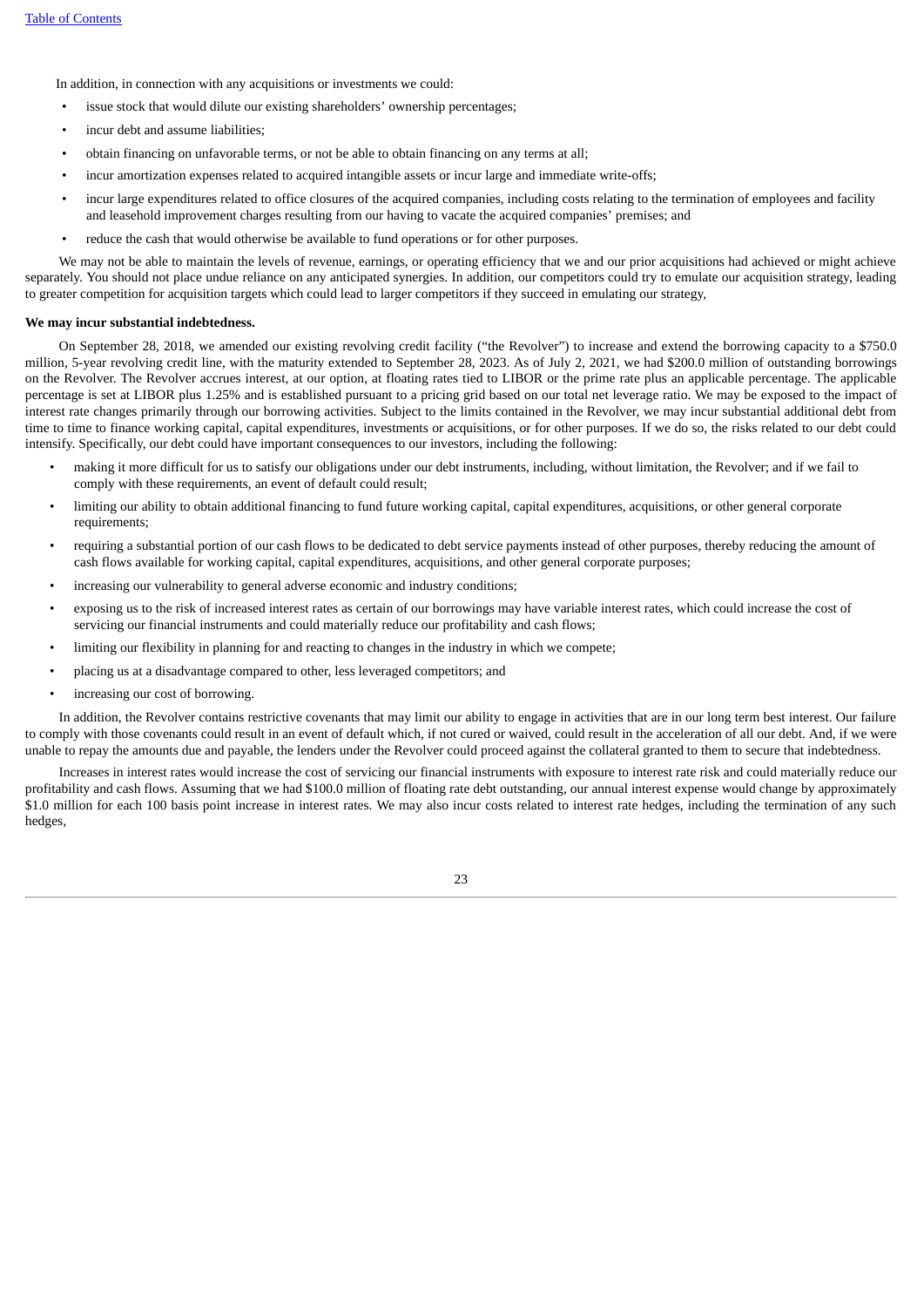# We have a significant amount of goodwill and intangible assets on our consolidated financial statements that are subject to impairment based upon **future adverse changes in our business or prospects.**

At July 2, 2021, the carrying values of goodwill and identifiable intangible assets on our balance sheet were \$804.9 million and \$307.6 million, respectively. We evaluate indefinite lived intangible assets and goodwill for impairment annually in the fourth quarter, or more frequently if events or changes in circumstances indicate that the asset might be impaired. Indefinite lived intangible assets are impaired and goodwill impairment is indicated when their book value exceeds fair value. We also review finite-lived intangible assets and long-lived assets when indications of potential impairment exist, such as a significant reduction in undiscounted cash flows associated with the assets. Should the fair value of our long-lived assets decline because of reduced operating performance, market declines, or other indicators of impairment, a charge to operations for impairment may be necessary. The value of goodwill and intangible assets from the allocation of purchase price from our acquisitions will be derived from our business operating plans and is susceptible to an adverse change in demand, input costs or general changes in our business or industry and could require an impairment charge in the future.

# **Risks Related to Legal, Regulatory and Compliance Matters**

# **We face risks and uncertainties associated with defense-related contracts**

Whether our contracts are directly with the U.S. government, a foreign government, or one of their respective agencies, or indirectly as a subcontractor or team member, our contracts and subcontracts are subject to special risks. For example:

- Our contracts with the U.S. and foreign governments and their defense prime contractors and subcontractors are subject to termination either upon default by us or at the convenience of the government or contractor if, among other reasons, the program itself has been terminated. Termination for convenience provisions generally only entitle us to recover costs incurred, settlement expenses, and profit on work completed prior to termination.
- Because we contract to supply goods and services to the U.S. and foreign governments and their prime and subcontractors, we compete for contracts in a competitive bidding process. We may not be awarded the contract if the pricing or product offering is not competitive, either at our level or the prime or subcontractor level. In the event we are awarded a contract, we are subject to protests by losing bidders of contract awards that can result in the reopening of the bidding process and changes in governmental policies or regulations and other political factors. We may be subject to multiple rebid requirements over the life of a defense program in order to continue to participate in such program, which can result in the loss of the program or significantly reduce our revenue or margin. Requirements for more frequent technology refreshes on defense programs may lead to increased costs and lower long-term revenues.
- Consolidation among defense industry contractors has resulted in a few large contractors with increased bargaining power relative to us.
- Our customers include U.S. government contractors who must comply with and are affected by laws and regulations relating to the formation, administration, and performance of U.S. government contracts. When we contract with the U.S. government, we must comply with these laws and regulations. A violation of these laws and regulations could result in the imposition of fines and penalties to us or our customers or the termination of our or their contracts with the U.S. government. As a result, there could be a delay in our receipt of orders from our customers, a termination of such orders, or a termination of contracts between us and the U.S. government.
- We sell certain products and services to U.S. and international defense contractors or directly to the U.S. government on a commercial item basis, eliminating the requirement to disclose and certify cost data. To the extent that there are interpretations or changes in the Federal Acquisition Regulations ("FAR") regarding the qualifications necessary to sell commercial items, there could be a material impact on our business and operating results. For example, there have been legislative proposals to narrow the definition of a "commercial item" (as defined in the FAR) or to require cost and pricing data on commercial items that could limit or adversely impact our ability to contract under commercial item terms. Changes could be accelerated due to changes in our mix of business, in Federal regulations, or in the interpretation of Federal regulations, which may subject us to increased oversight by the Defense Contract Audit Agency ("DCAA") for certain of our products or services. Such changes could also trigger contract coverage under the Cost Accounting Standards ("CAS"), further impacting our commercial operating model and requiring compliance with a defined set of business systems criteria. Failure to comply with applicable CAS requirements could adversely impact our ability to win future CAS-type contracts.
- We are subject to the Department of Defense Cybersecurity Maturity Model Certification ("CMMC") in connection with our defense work for the U.S. government and defense prime contractors. Amendments to the CMMC may increase our costs or delay the award of contracts if we are unable to certify that we satisfy such cybersecurity requirements at our Company level and into our supply chain.
- The U.S. government or a defense prime contractor customer could require us to relinquish data rights to a product in connection with performing work on a defense contract, which could lead to a loss of valuable technology and intellectual property in order to participate in a government program.

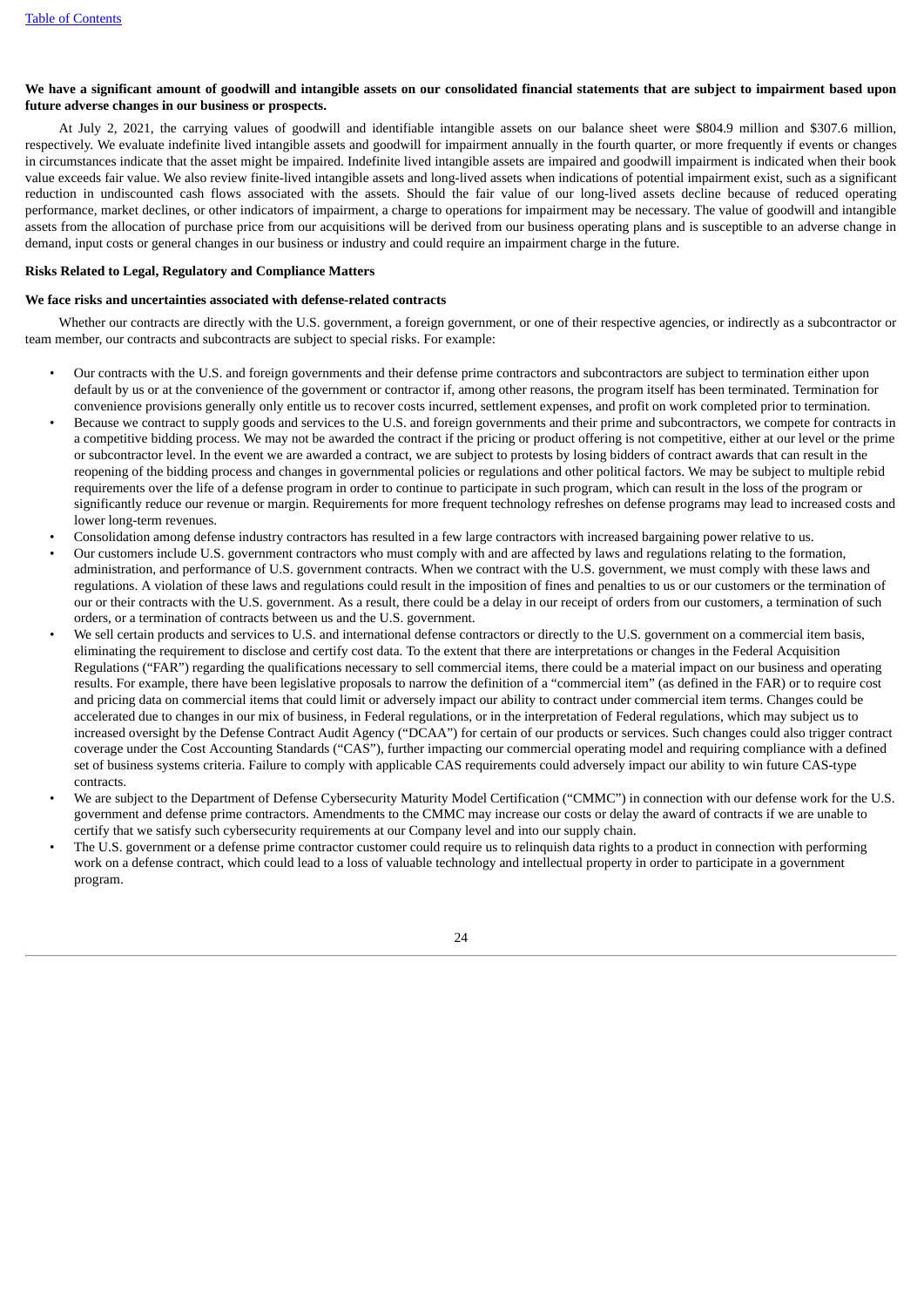- The U.S. government or a defense prime contractor customer could require us to enter into cost reimbursable contracts that could offset our cost efficiency initiatives.
- We anticipate that sales to our U.S. prime defense contractor customers as part of foreign military sales ("FMS") programs will be an increasing part of our business going forward. These FMS sales combine several different types of risks and uncertainties highlighted above, including risks related to government contracts, risks related to defense contracts, timing and budgeting of foreign governments, and approval from the U.S. and foreign governments related to the programs, all of which may be impacted by macroeconomic and geopolitical factors outside of our control.
- We must comply with security requirements pursuant to the National Industrial Security Program Operating Manual, or NISPOM, and other U.S. government security protocols when accessing sensitive information. Most of our facilities maintain a facility security clearance and many of our employees maintain a personal security clearance to access sensitive information necessary to the performance of our work on certain U.S. government contracts and subcontracts. Failure to comply with the NISPOM or other security requirements may subject us to civil or criminal penalties, loss of access to sensitive information, loss of a U.S. government contract or subcontract, or potentially debarment as a government contractor.
- We may need to invest additional capital to build out higher level security infrastructure at certain of our facilities to capture new design wins on defense programs with higher level security requirements. In addition, we may need to invest in additional secure laboratory space to integrate efficiently subsystem level solutions and maintain quality assurance on current and future programs.

# If we are unable to continue to obtain U.S. government authorization regarding the export of our products, or if current or future export laws limit or otherwise restrict our business, we could be prohibited from shipping our products to certain countries, which would harm our ability to generate **revenue.**

We must comply with U.S. laws regulating the export of our products and technology. In addition, we are required to obtain a license from the U.S. government to export certain of our products and technical data as well as to provide technical services to foreign persons related to such products and technical data. We cannot be sure of our ability to obtain any licenses required to export our products or to receive authorization from the U.S. government for international sales or domestic sales to foreign persons including transfers of technical data or the provision of technical services. Likewise, our international operations are subject to the export laws of the countries in which they conduct business. Moreover, the export regimes and the governing policies applicable to our business are subject to change. If we cannot obtain required government approvals under applicable regulations in a timely manner or at all, we could be delayed or prevented from selling our products in certain jurisdictions, which could adversely affect our business and financial results. For example, If the US government continues to expand the scope of regulations intended to address civil-military fusion in China, certain commercial technologies which have historically been exportable to Hong Kong and China may be prohibited.

# Our income tax provision and other tax liabilities may be insufficient if taxing authorities are successful in asserting tax positions that are contrary to **our position. Increases in tax rates could impact our financial performance.**

From time to time, we are audited by various Federal, state, local, and foreign authorities regarding income tax matters. Significant judgment is required to determine our provision for income taxes and our liabilities for other taxes. Although we believe our approach to determining the appropriate tax treatment is supportable and in accordance with relevant authoritative guidance it is possible that the final tax authority will take a tax position that is materially different than that which is reflected in our income tax provision. Such differences could have an adverse effect on our income tax provision or benefit, in the reporting period in which such determination is made and, consequently, on our results of operations, financial position, and/or cash flows for such period. Further, future increases in tax rates may adversely affect our financial results.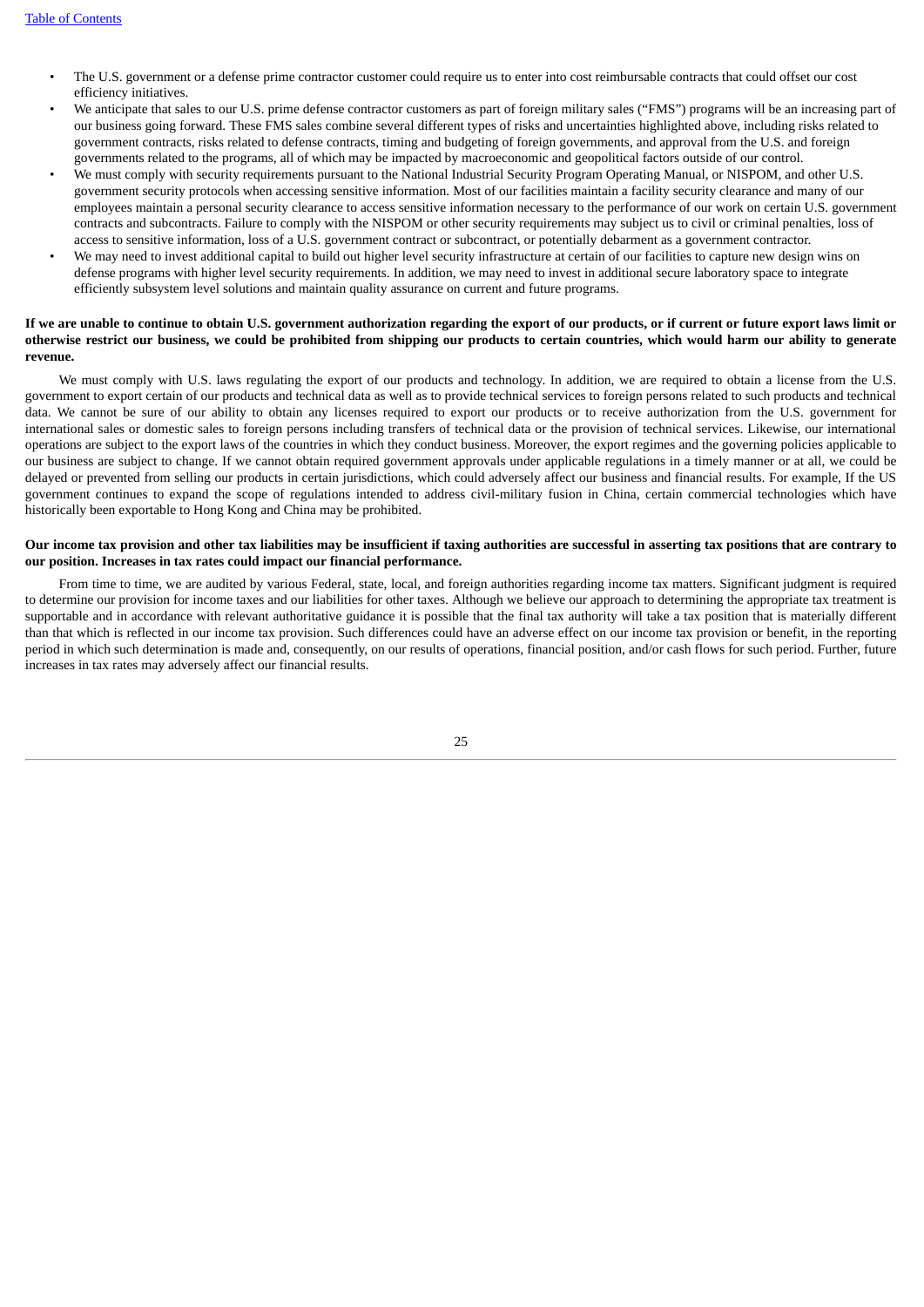#### Our products are complex, and undetected defects may increase our costs, harm our reputation with customers or lead to costly litigation.

Our products are extremely complex and must operate successfully with complex products of our customers and their other vendors. Our products may contain undetected errors when first introduced or as we introduce product upgrades. The pressures we face to be the first to market new products or functionality and the elapsed time before our products are integrated into our customer's systems increases the possibility that we will offer products in which we or our customers later discover problems. We have experienced new product and product upgrade errors in the past and expect similar problems in the future. These problems may cause us to incur significant warranty costs and costs to support our service contracts and divert the attention of personnel from our product development efforts. Also, hostile third parties or nation states may try to install malicious code or devices into our products or software. Undetected errors may adversely affect our product's ease of use and may create customer satisfaction issues. If we are unable to repair these problems in a timely manner, we may experience a loss of or delay in revenue and significant damage to our reputation and business prospects. Many of our customers rely upon our products for mission-critical applications. Because of this reliance, errors, defects, or other performance problems in our products could result in significant financial and other damage to our customers. Our customers could attempt to recover those losses by pursuing products liability claims against us which, even if unsuccessful, would likely be time-consuming and costly to defend and could adversely affect our reputation.

#### **Risks Related to Information Technology and Intellectual Property**

#### **We may need to invest in new information technology systems and infrastructure to scale our operations.**

We may need to adopt new information technology systems and infrastructure to scale our business and obtain the synergies from prior and future acquisitions as well as organic growth. Our information technology and business systems and infrastructure could create product development or production work stoppages, unnecessarily increase our inventory, negatively impact product delivery times and quality, and increase our compliance costs. In addition, an inability to maximize the utility and benefit of our current information technology and business tools could impact our ability to meet cost reduction and planned efficiency and operational improvement goals.

## If we suffer ransomware breaches, data breaches, or phishing diversions involving the designs, schematics, or source code for our products or other **sensitive information, our business and financial results could be adversely affected.**

Our business is subject to heightened risks of cyber intrusion as nation-state hackers seek access to technology used in U.S. defense programs and criminal enterprise hackers, which may or may not be affiliated with foreign governments, use ransomware attacks to disable critical infrastructure and extort companies for ransom payments. We are also targeted by spear phishing attacks in which an email directed at a specific individual or department is disguised to appear to be from a trusted source to obtain sensitive information. Like all DoD contractors that process, store, or transmit controlled unclassified information, we must meet minimum security standards or risk losing our DoD contracts. A breach, whether physical, electronic or otherwise, of the systems on which this sensitive data is stored could lead to damage or piracy of our products or to the shutdown of business systems. If we experience a data security breach from an external source or from an insider threat, we may have a loss in sales or increased costs arising from the restoration or implementation of additional security measures, either of which could adversely affect our business and financial results. Other potential costs could include damage to our reputation, loss of brand value, incident response costs, loss of stock market value, regulatory inquiries, litigation, and management distraction. A security breach that involves classified information could subject us to civil or criminal penalties, loss of a government contract, loss of access to classified information, or debarment as a government contractor. Similarly, a breach that involves loss of customer-provided data could subject us to loss of a customer, loss of a contract, litigation costs and legal damages, and reputational harm.

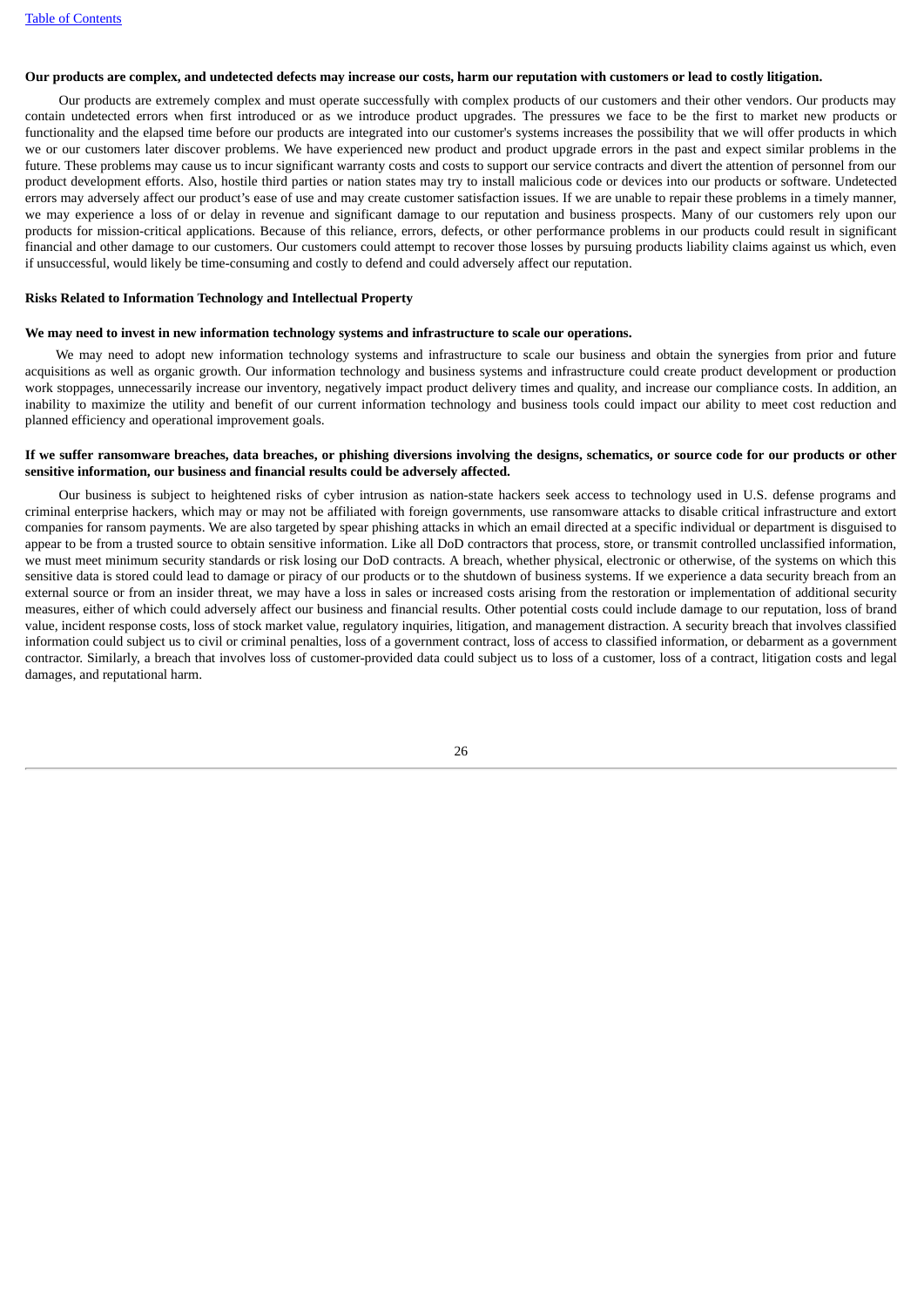### We may be unsuccessful in protecting our intellectual property rights which could result in the loss of a competitive advantage.

Our ability to compete effectively against other companies in our industry depends, in part, on our ability to protect our current and future proprietary technology under patent, copyright, trademark, trade secret, and unfair competition laws. We cannot assure you that our means of protecting our proprietary rights in the United States or abroad will be adequate, or that others will not develop technologies similar or superior to our technology or design around our proprietary rights. In addition, we may incur substantial costs in attempting to protect our proprietary rights.

Also, despite the steps taken by us to protect our proprietary rights, it may be possible for unauthorized third parties to copy or reverse-engineer aspects of our products, develop similar technology independently, or otherwise obtain and use information from our supply chain that we regard as proprietary and we may be unable to successfully identify or prosecute unauthorized uses of our technology. Further, with respect to our issued patents and patent applications, we cannot assure you that any patents from any pending patent applications (or from any future patent applications) will be issued, that the scope of any patent protection will exclude competitors or provide competitive advantages to us, that any of our patents will be held valid if subsequently challenged or that others will not claim rights in or ownership of the patents (and patent applications) and other proprietary rights held by us.

# If we become subject to intellectual property infringement claims, we could incur significant expenses and could be prevented from selling specific **products.**

We may become subject to claims that we infringe the intellectual property rights of others. We cannot assure you that, if made, these claims will not be successful. Any claim of infringement could cause us to incur substantial costs defending against the claim even if the claim is invalid and could distract management from other business. Any judgment against us could require substantial payment in damages and could also include an injunction or other court order that could prevent us from offering certain products.

#### **Risks Related to the COVID-19 Pandemic**

### **We face various risks related to health pandemics such as COVID-19**.

We face adverse effects related to the COVID-19 pandemic, including disruptions in our supply chain, limitations on our operations, and increased costs for health and safety measures. We expect the COVID-19 pandemic to adversely affect our operations and financial position if significant portions of our workforce are unable to work effectively due to illness, quarantines, government actions, facility closures, or other restrictions. To-date, our operations and production activities in the U.S. and globally have remained operational during the COVID-19 pandemic. Our facilities are considered essential activities and have been exempt from closure directives. However, our manufacturing sites are subject to various local and national directives curtailing operations, requiring work from home and social distancing which otherwise could impact the efficiency of our operations. Such directives could change at any time. We continue to monitor the situation, assessing possible implications on our operations, supply chain, liquidity, and cash flow, and will continue taking actions to mitigate adverse consequences.

#### **Risks Related to Our Common Stock**

### The trading price of our common stock may continue to be volatile, which may adversely affect our business, and investors in our common stock may **experience substantial losses.**

Our stock price, like that of other technology and aerospace and defense companies, can be volatile. The stock market in general and technology companies in particular may continue to experience volatility. The stock prices for companies in the aerospace and defense industry may continue to remain volatile given uncertainty and timing of funding for defense programs. This volatility may or may not be related to our operating performance. Our operating results, from time to time, may be below the expectations of public market analysts and investors, which could have a material adverse effect on the market price of our common stock. Market rumors or the dissemination of false or misleading information may impact our stock price. When the market price of a stock has been volatile, holders of that stock will sometimes file securities class action litigation against the company that issued the stock. If any shareholders were to file a lawsuit, we could incur substantial costs defending the lawsuit. Also, the lawsuit could divert the time and attention of management.

### **The market price of our common stock may decline because of our M&A activity.**

The market price of our common stock may decline as a result of our merger and acquisition activity if, among other things, we are unable to achieve the expected growth in revenue and earnings, or if the operational cost savings estimates in connection with the integration of acquired businesses are not realized. The market price of our common stock also may decline if we do not achieve the perceived benefits of the acquisitions as rapidly or to the extent anticipated by financial or industry

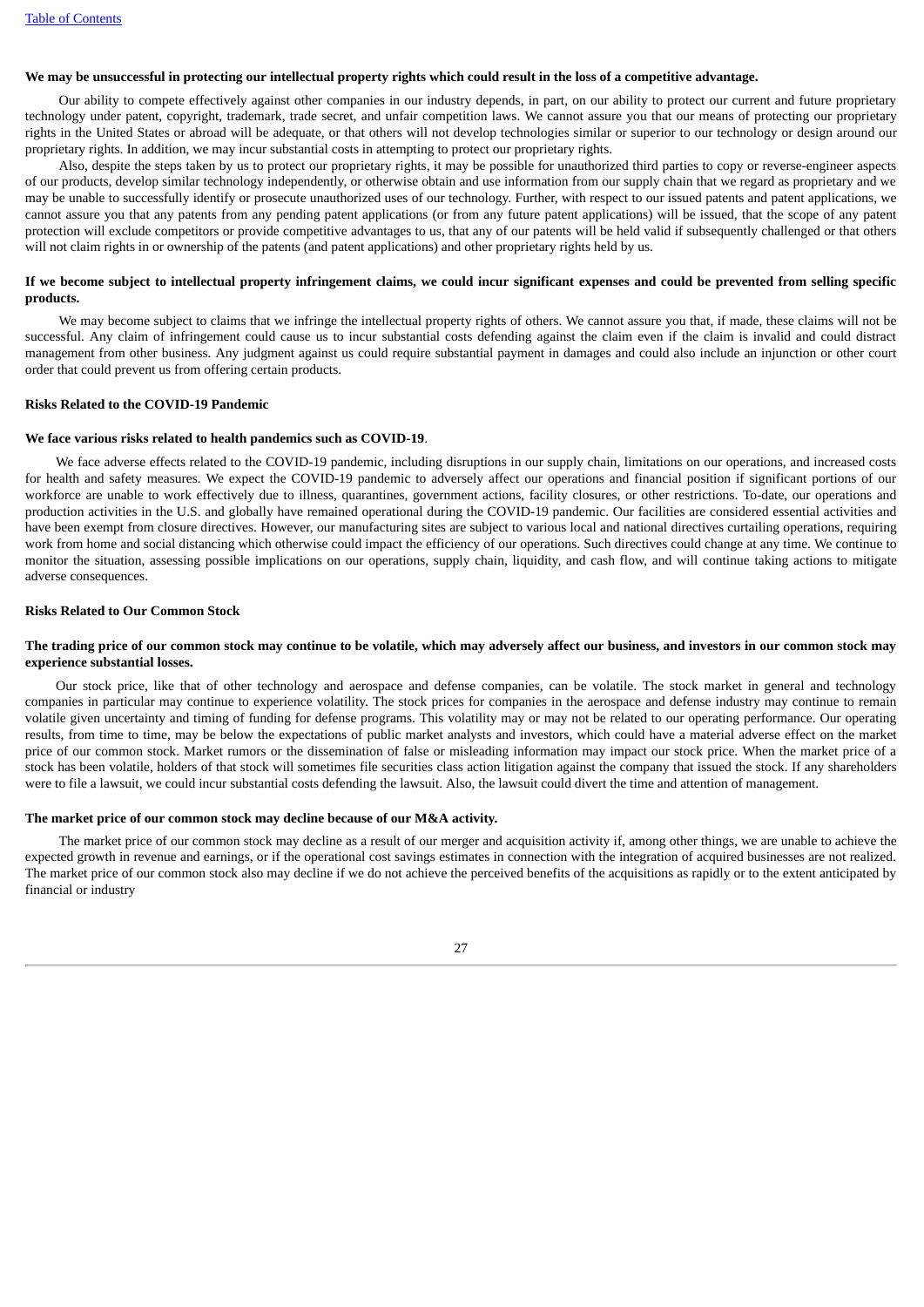analysts or if the effect of the acquisitions on our financial results is not consistent with the expectations of financial or industry analysts.

### We have never paid cash dividends on our common stock and we do not anticipate paying any dividends in the foreseeable future.

We have not declared or paid cash dividends on any of our classes of capital stock to date and we currently intend to retain our future earnings, if any, to fund the development and growth of our business and for future mergers and acquisitions. As a result, capital appreciation, if any, of our common stock will be the sole source of gain for the foreseeable future.

# We may need additional capital and may not be able to raise funds on acceptable terms, if at all. In addition, any funding through the sale of additional common stock or other equity securities could result in additional dilution to our stockholders and any funding through indebtedness could **restrict our operations.**

We may require additional cash resources to finance our continued growth or other future developments, including any investments or acquisitions we may decide to pursue. The amount and timing of such additional financing needs will vary principally depending on the timing of new product and service launches, investments, and/or acquisitions, and the amount of cash flow from our operations. If our resources are insufficient to satisfy our cash requirements, we may seek to sell additional equity or debt securities or obtain a larger credit facility. The sale of additional equity securities or securities convertible into our common shares could result in additional dilution to our stockholders. The incurrence of additional indebtedness would result in increased debt service obligations and could result in operating and financing covenants that would restrict our operations. We cannot assure you that financing will be available in amounts or on terms acceptable to us, if at all. If we fail to raise additional funds, we may need to sell debt or additional equity securities or to reduce our growth to a level that can be supported by our cash flow.

# Provisions in our organizational documents and Massachusetts law and other actions we have taken could make it more difficult for a third party to **acquire us.**

Provisions of our articles of organization and by-laws could have the effect of discouraging a third party from making a proposal to acquire us and could prevent certain changes in control, even if some shareholders might consider the proposal to be in their best interest. These provisions include a classified board of directors, advance notice to our board of directors of shareholder proposals and director nominations, and limitations on the ability of shareholders to remove directors and to call shareholder meetings. In addition, we may issue shares of any class or series of preferred stock in the future without shareholder approval upon such terms as our board of directors may determine. The rights of holders of common stock will be subject to, and may be adversely affected by, the rights of the holders of any such class or series of preferred stock that may be issued.

We also are subject to the Massachusetts General Laws which, subject to certain exceptions, prohibit a Massachusetts corporation from engaging in a broad range of business combinations with any "interested shareholder" for a period of three years following the date that such shareholder becomes an interested shareholder. The Massachusetts Business Corporation Act permits directors to look beyond the interests of shareholders and consider other constituencies in discharging their duties. In determining what the director of a Massachusetts corporation reasonably believes to be in the best interests of the corporation, a director may consider the interests of the corporation's employees, suppliers, creditors, and customers, the economy of the state, the region, and the nation, community and societal considerations, and the long-term and short-term interests of the corporation and its shareholders, including the possibility that these interests may be best served by the continued independence of the corporation.

# <span id="page-27-0"></span>**ITEM 1B. UNRESOLVED STAFF COMMENTS**

<span id="page-27-1"></span>None.

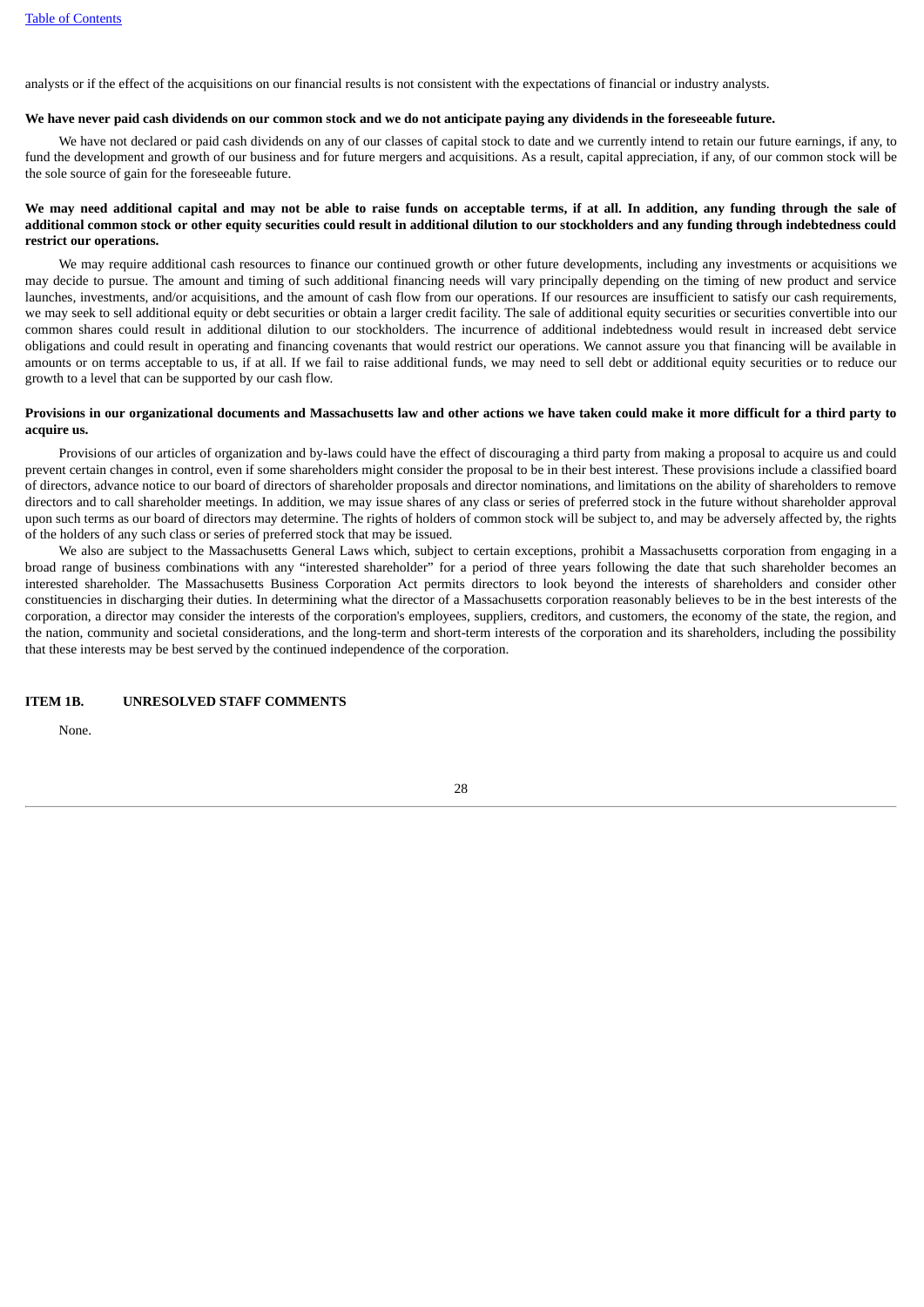# **ITEM 2. PROPERTIES**

The following table sets forth our significant properties as of July 2, 2021:

| Location               | Size in<br>Sq. Feet | Commitment            |
|------------------------|---------------------|-----------------------|
| Andover, MA            | 145,262             | Leased, expiring 2032 |
| Phoenix, AZ            | 125,756             | Leased, expiring 2031 |
| Hudson, NH             | 121,553             | Leased, expiring 2030 |
| Torrance, CA           | 85,125              | Leased, expiring 2029 |
| Oxnard, CA             | 72,673              | Leased, expiring 2025 |
| Fremont, CA            | 53,713              | Leased, expiring 2023 |
| Torrance, CA           | 49,250              | Leased, expiring 2025 |
| Cypress, CA            | 42,770              | Leased, expiring 2028 |
| Upper Saddle River, NJ | 36,223              | Leased, expiring 2029 |
| Torrance, CA           | 36,220              | Leased, expiring 2025 |
| Alpharetta, GA         | 35,005              | Leased, expiring 2028 |
| Mesa, AZ               | 34,320              | Leased, expiring 2022 |
| Chantilly, VA          | 32,789              | Leased, expiring 2025 |
| Geneva, CH             | 27,287              | Leased, expiring 2027 |

We actively manage our facilities and are in pursuit of lease extensions or alternative locations for facilities with expiration dates in 2021 and 2022. In addition, we lease a number of smaller offices around the world primarily for sales. See Note B and Note J to the consolidated financial statements for more information regarding our obligations under leases.

# <span id="page-28-0"></span>**ITEM 3. LEGAL PROCEEDINGS**

We are subject to litigation, claims, investigations, and audits arising from time to time in the ordinary course of our business. Although legal proceedings are inherently unpredictable, we believe that we have valid defenses with respect to those matters currently pending against us and intend to defend our self vigorously. The outcome of these matters, individually and in the aggregate, is not expected to have a material impact on our cash flows, results of operations, or financial position.

On June 23, 2021, Embedded Reps of America, LLC ("ERA"), a former sales representative, and James Mazzola, a principal of ERA, filed for binding arbitration related to the termination of ERA's sales representative agreement raising multiple claims that aggregate to approximately \$9 million in direct damages, with treble damages requested on a number of those claims. ERA was a sales representative of Themis when Themis was acquired by Mercury. The sales representative agreement provided for termination by either party upon 30 days written notice with ERA entitled to commissions for orders obtained by ERA product shipment occurring prior to termination. We responded to the complaint on July 28, 2021. We believe the claims in the complaint are without merit and we intend to defend ourselves vigorously.

### <span id="page-28-1"></span>**ITEM 4. MINE SAFETY DISCLOSURES**

Not Applicable.

# <span id="page-28-2"></span>**ITEM 4.1. INFORMATION ABOUT OUR EXECUTIVE OFFICERS**

Our executive officers are appointed to office by the Board of Directors at the first board meeting following the Annual Meeting of Shareholders or at other board meetings as appropriate, and hold office until the first board meeting following the next Annual Meeting of Shareholders and until a successor is chosen, subject to prior death, resignation or removal. Mr. Perry was appointed as an executive officer as of August 3, 2021. Mr. Thibaud, our Executive Vice President, Chief Operating Officer (COO), is retiring as COO effective as of August 26, 2021. Information regarding our executive officers as of the date of filing of this Annual Report on Form 10-K is presented below.

*Mark Aslett*, age 53, joined Mercury in 2007 and has served as the President and Chief Executive Officer and as a member of the Board since 2007. Prior to joining Mercury, he was Chief Operating Officer and Chief Executive Officer of Enterasys Networks from 2003 to 2006, and held various positions with Marconi plc and its affiliated companies, including Executive Vice President of Marketing, Vice President of Portfolio Management, and President of Marconi Communications- North America, from 1998 to 2002. Mr. Aslett has also held positions at GEC Plessey Telecommunications, as well as other telecommunications-related technology firms.

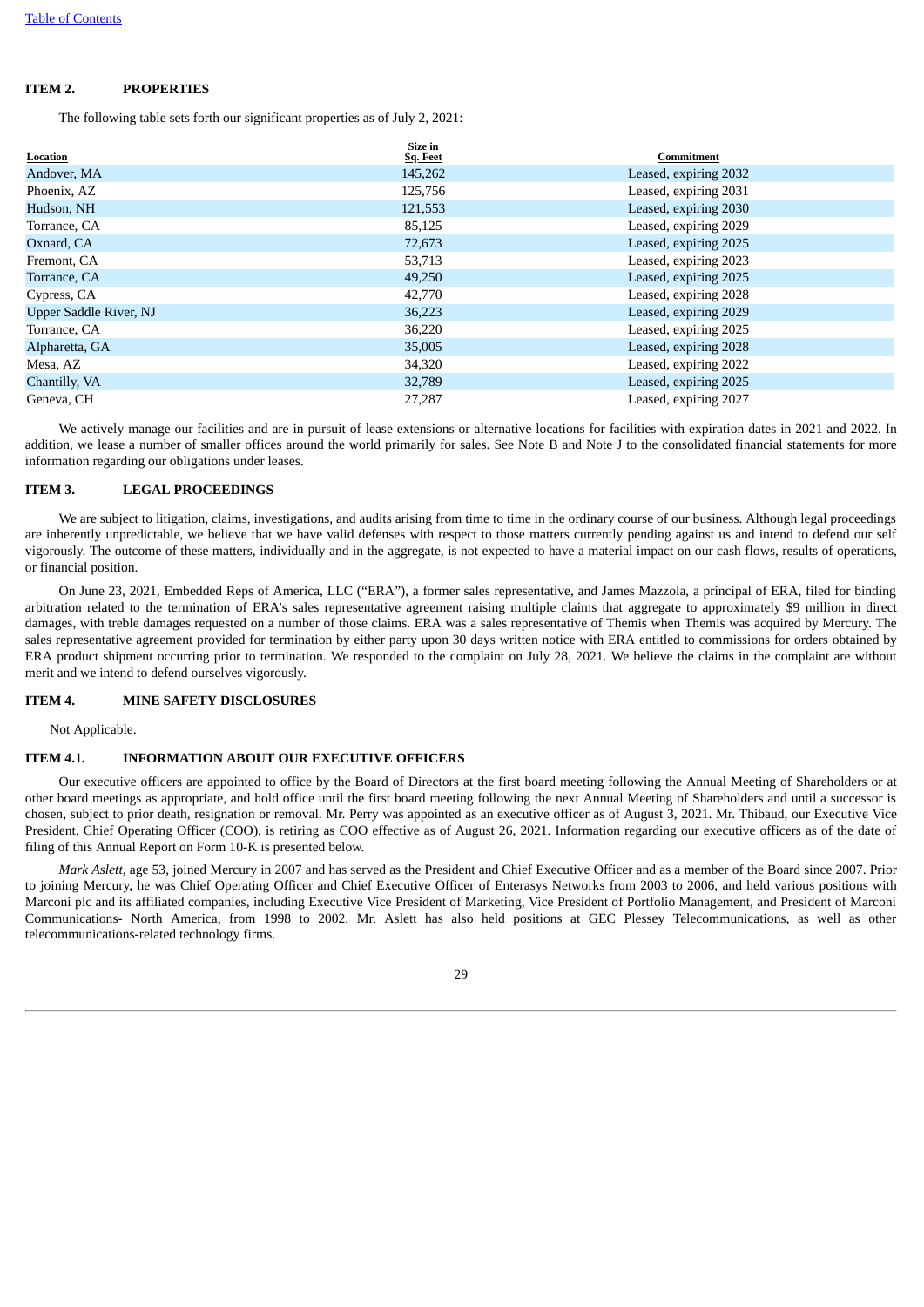*Christopher C. Cambria*, age 63, joined Mercury in 2016 as Senior Vice President, General Counsel, and Secretary and was appointed Executive Vice President, General Counsel, and Secretary in 2017. Prior to joining Mercury, he was Vice President, General Counsel, and Secretary of Aerojet Rocketdyne Holdings, Inc. from 2012 to 2016 and Vice President, General Counsel from 2011 to 2012. He was with L-3 Communications Holdings, Inc. from 1997 through 2009 serving as Senior Vice President and Senior Counsel, Mergers and Acquisitions from 2006 to 2009, Senior Vice President, Secretary and General Counsel from 2001 to 2006, and Vice President, General Counsel and Secretary from 1997 to 2001. Prior to L-3, Mr. Cambria was an Associate with Fried, Frank, Harris, Shriver & Jacobson and Cravath, Swaine & Moore.

*Brian E. Perry*, age 54, joined Mercury in 2008 and has served as our Executive Vice President, President, Processing division since August 2021. He served as Senior Vice President of our Processing division starting in July 2020. Prior to that, he was President of our Mercury Defense Systems business unit starting in 2014 and Vice President and General Manager of our Services and Systems Integration group from 2011 to 2014. Prior to joining Mercury, Mr. Perry was the General Manager for Suntron Corporation's Northeast Express and served in various roles with Lockheed Martin and General Electric Aircraft Engines.

*Michael D. Ruppert*, age 47, joined Mercury in 2014 as Senior Vice President, Strategy and Corporate Development and in 2017 was named Executive Vice President, Strategy and Corporate Development. In 2018, Mr. Ruppert was appointed the Company's Executive Vice President, Chief Financial Officer and Treasurer. Prior to joining Mercury, from 2013 to 2014, Mr. Ruppert was Co-Founder and Managing Partner of RS Partners, LLC, a boutique advisory firm focused on the aerospace & defense industries. Prior to that, he was a Managing Director at UBS Investment Bank where he led the defense investment banking practice from 2011 to 2013. Mr. Ruppert also held positions in the investment banking divisions at Lazard Freres & Co from 2008 to 2011 and at Lehman Brothers from 2000 to 2008.

<span id="page-29-0"></span>*Didier M.C. Thibaud*, age 60, joined Mercury in 1995, and has served as our Executive Vice President, Chief Operating Officer since 2016. He served as the President of our Mercury Commercial Electronics business unit from 2012 to 2016 and the President of our Advanced Computing Solutions business unit from 2007 to 2012. Prior to that, he was Senior Vice President, Defense & Commercial Businesses from 2005 to 2007 and Vice President and General Manager, Imaging and Visualization Solutions Group, from 2000 to 2005 and served in various capacities in sales and marketing from 1995 to 2000.

30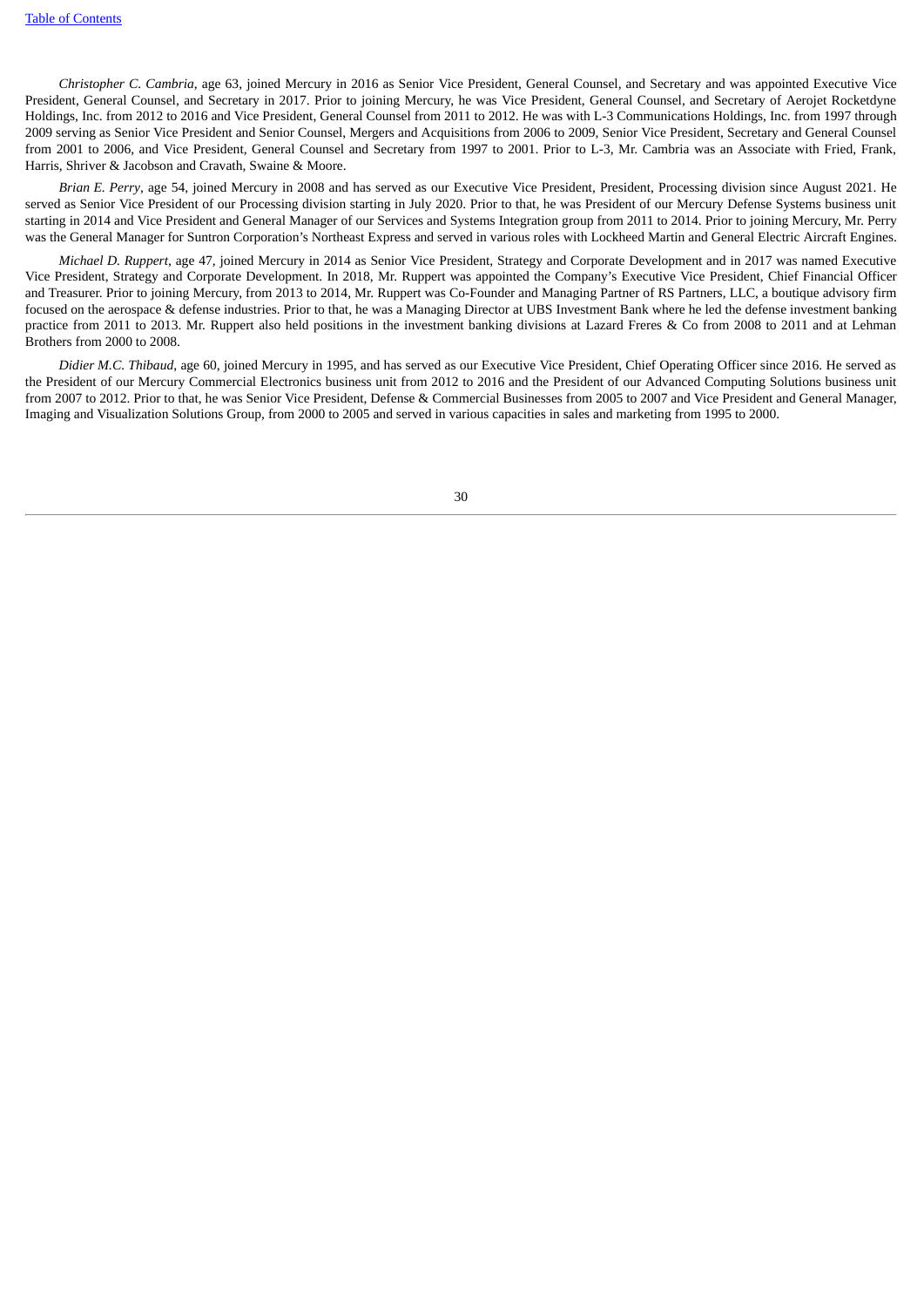# **PART II**

# <span id="page-30-0"></span>**ITEM 5. MARKET FOR REGISTRANT'S COMMON EQUITY, RELATED STOCKHOLDER MATTERS AND ISSUER PURCHASES OF EQUITY SECURITIES**

Our common stock is listed and traded on the Nasdaq Global Select Market under the symbol MRCY. The following table sets forth, for the fiscal periods indicated, the high and low sale prices per share for our common stock during such periods. Such market quotations reflect inter-dealer prices without retail markup, markdown or commission.

|                     |    | High     |   | Low   |  |
|---------------------|----|----------|---|-------|--|
| 2021 Fourth quarter |    | 79.28    | S | 57.69 |  |
| Third quarter       | \$ | 85.49 \$ |   | 61.26 |  |
| Second quarter      | S  | 88.06 \$ |   | 67.10 |  |
| First quarter       | \$ | 79.89 \$ |   | 66.65 |  |
| 2020 Fourth quarter | \$ | 92.80 \$ |   | 68.26 |  |
| Third quarter       | \$ | 86.47 \$ |   | 57.10 |  |
| Second quarter      | S  | 81.17 \$ |   | 68.41 |  |
| First quarter       | \$ | 88.75 \$ |   | 68.31 |  |

As of July 31, 2021, we had 639 record shareholders and 44,888 nominee holders.

# **Dividend Policy**

We have never declared or paid cash dividends on shares of our common stock. We currently intend to retain any earnings for future growth. Accordingly, we do not anticipate that any cash dividends will be declared or paid on our common stock in the foreseeable future.

### **Net Share Settlement Plans**

The following table includes information with respect to net share settlements we made of our common stock during the fiscal year ended July 2, 2021:

| <b>Period of Net Share Settlement</b> | <b>Total Number of Shares Net Settled (1)</b> | Average Price Per Share |       |  |
|---------------------------------------|-----------------------------------------------|-------------------------|-------|--|
| July 3, 2020 - October 2, 2020        |                                               |                         | 74.74 |  |
| October 3, 2020 - January 1, 2021     |                                               |                         |       |  |
| January 2, 2021 - April 2, 2021       |                                               |                         |       |  |
| April 3, 2021 - July 2, 2021          |                                               |                         |       |  |
| <b>Total</b>                          |                                               |                         |       |  |

(1) Represents shares we net settled in connection with the surrender of shares to cover the minimum taxes on vesting of restricted stock. Presented in thousands.

# **Share Repurchase Plans**

During fiscal 2021, we had no active share repurchase programs.

# **Equity Compensation Plans**

<span id="page-30-1"></span>The information required by this item is incorporated by reference to our Proxy Statement for the Shareholders Meeting.

# **ITEM 6. SELECTED FINANCIAL DATA**

<span id="page-30-2"></span>Part II, Item 6 is no longer required as the Company has elected to early adopt the change to Item 301 of Regulation S-K contained in SEC Release No. 33-10890.

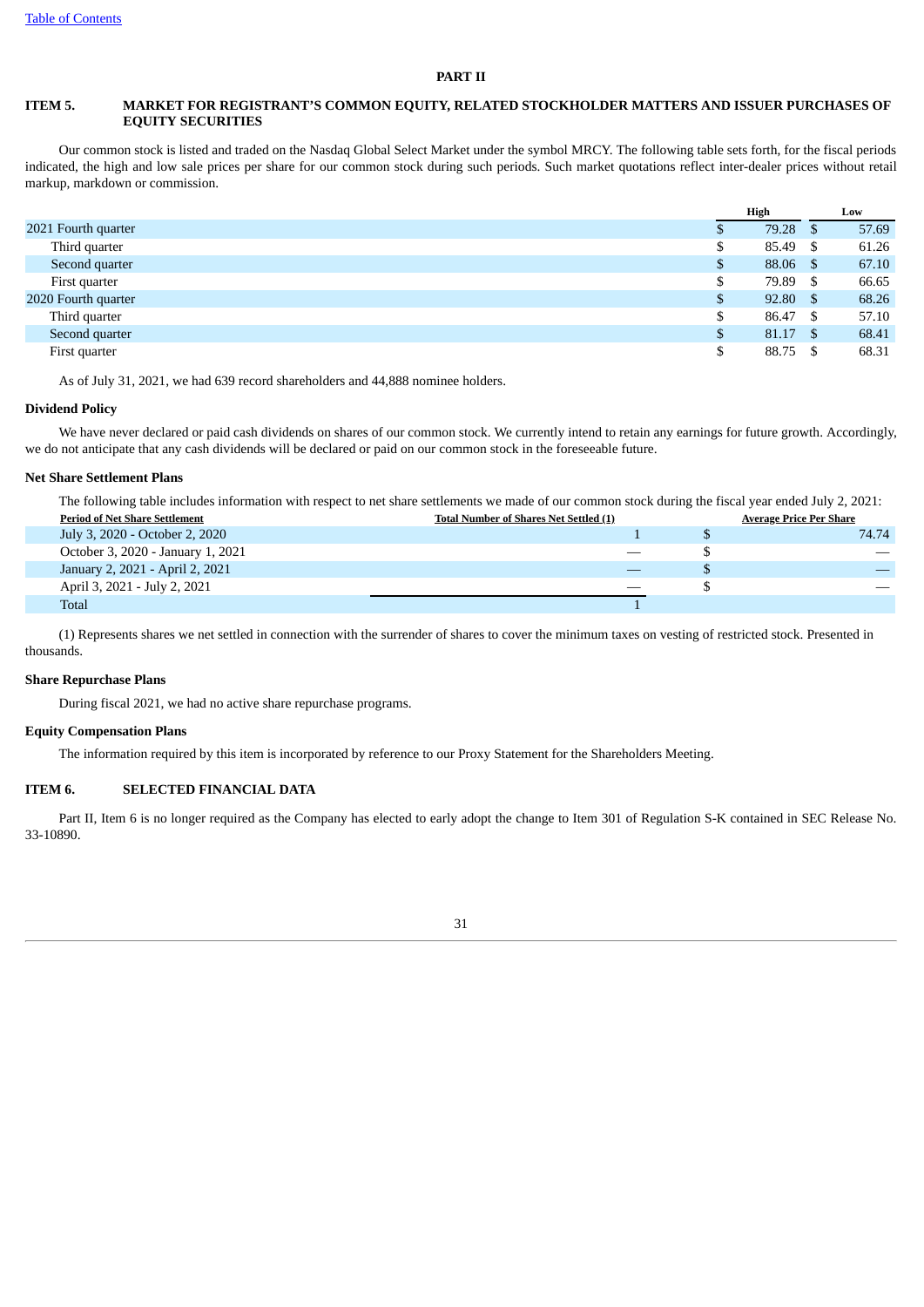# **ITEM 7. MANAGEMENT'S DISCUSSION AND ANALYSIS OF FINANCIAL CONDITION AND RESULTS OF OPERATIONS**

### **FORWARD-LOOKING STATEMENTS**

From time to time, information provided, statements made by our employees or information included in our filings with the Securities and Exchange Commission ("SEC") may contain statements that are not historical facts but that are "forward-looking statements," which involve risks and uncertainties. You can identify these statements by the use of the words "may," "will," "could," "should," "would," "plans," "expects," "anticipates," "continue," "estimate," "project," "intend," "likely," "forecast," "probable," "potential," and similar expressions. These forward-looking statements involve risks and uncertainties that could cause actual results to differ materially from those projected or anticipated. Such risks and uncertainties include, but are not limited to, continued funding of defense programs, the timing and amounts of such funding, general economic and business conditions, including unforeseen weakness in the Company's markets, effects of epidemics and pandemics such as COVID, effects of any U.S. Federal government shutdown or extended continuing resolution, effects of continued geopolitical unrest and regional conflicts, competition, changes in technology and methods of marketing, delays in completing engineering and manufacturing programs, changes in customer order patterns, changes in product mix, continued success in technological advances and delivering technological innovations, changes in, or in the U.S. Government's interpretation of, federal export control or procurement rules and regulations, changes in, or in the interpretation or enforcement of environmental rules and regulations, market acceptance of the Company's products, shortages in or delays in receiving components, production delays or unanticipated expenses due to performance quality issues with outsourced components, inability to fully realize the expected benefits from acquisitions, restructurings and value creation initiatives such as 1MPACT, or delays in realizing such benefits, challenges in integrating acquired businesses and achieving anticipated synergies, increases in interest rates, changes to industrial security and cyber-security regulations and requirements, changes in tax rates or tax regulations, changes to interest rate swaps or other cash flow hedging arrangements, changes to generally accepted accounting principles, difficulties in retaining key employees and customers, unanticipated costs under fixed-price service and system integration engagements, and various other factors beyond our control. These risks and uncertainties also include such additional risk factors as set forth under Part I-Item 1A (Risk Factors) in this Annual Report on Form 10-K. We caution readers not to place undue reliance upon any such forward-looking statements, which speak only as of the date made. We undertake no obligation to update any forward-looking statement to reflect events or circumstances after the date on which such statement is made.

### **OVERVIEW**

Mercury Systems, Inc. is a leading technology company serving the aerospace and defense industry, positioned at the intersection of high-tech and defense. Headquartered in Andover, Massachusetts, we deliver products and solutions that enable a broad range of aerospace and defense programs, optimized for mission success in some of the most challenging and demanding environments. We envision, create and deliver innovative technology solutions that are open, purpose-built and uncompromised to meet our customers' most-pressing high-tech needs, including those specific to the defense community.

As a leading manufacturer of essential components, products, modules and subsystems, we sell to defense prime contractors, the U.S. government and OEM commercial aerospace companies. Mercury has built a trusted, contemporary portfolio of proven product solutions purpose-built for aerospace and defense that it believes meets and exceeds the performance needs of our defense and commercial customers. Customers add their own applications and algorithms to our specialized, secure and innovative products and pre-integrated solutions. This allows them to complete their full system by integrating with their platform, the sensor technology and, in some cases, the processing from Mercury. Our products and solutions are deployed in more than 300 programs with over 25 different defense prime contractors and commercial aviation customers.

Mercury's transformational business model accelerates the process of making new technology profoundly more accessible to our customers by bridging the gap between commercial technology and aerospace and defense applications. Our long-standing deep relationships with leading high-tech companies, coupled with our high level of R&D investments and industry-leading trusted and secure design and manufacturing capabilities, are the foundational tenets of this highly successful model. We are leading the development and adaptation of commercial technology for aerospace and defense solutions. From chip-scale to system scale and from RF to digital, we make mission-critical technologies safe, secure, affordable and relevant for our customers.

Our capabilities, technology and R&D investment strategy combine to differentiate Mercury in our industry. Our technologies and capabilities include secure embedded processing modules and subsystems, mission computers, secure and rugged rack-mount servers, safety-critical avionics, components, multifunction assemblies, subsystems and custom microelectronics. We maintain our technological edge by investing in critical capabilities and IP in processing and RF, leveraging open standards and open architectures to adapt quickly those building blocks into solutions for highly data-intensive applications, including emerging needs in areas such as AI.

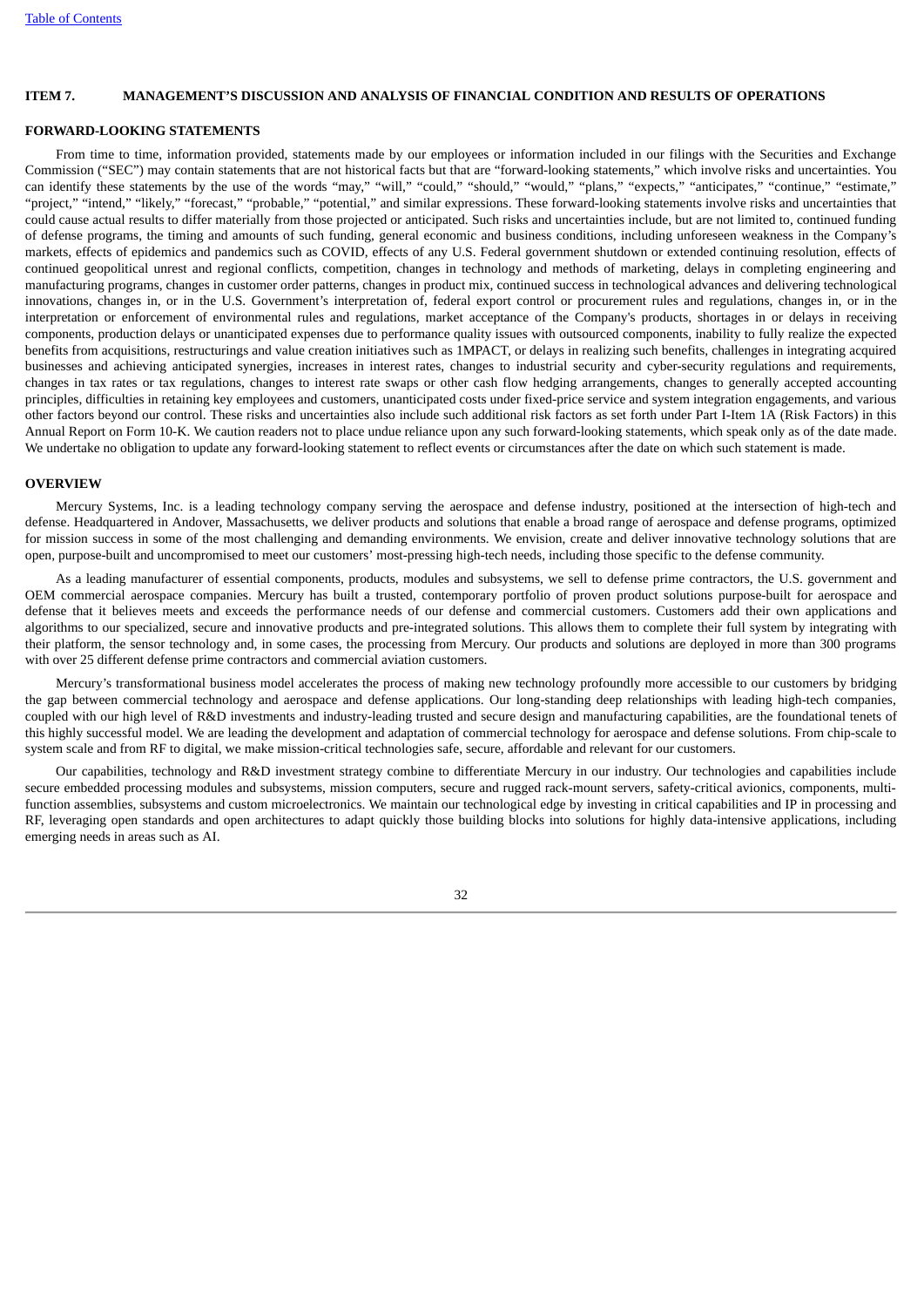Our mission critical solutions are deployed by our customers for a variety of applications including C4ISR, electronic intelligence, avionics, EO/IR, electronic warfare, weapons and missile defense, hypersonics and radar.

Since we conduct much of our business with our defense customers via commercial items, requests by customers are a primary driver of revenue fluctuations from quarter to quarter. Customers specify delivery date requirements that coincide with their need for our products. Because these customers may use our products in connection with a variety of defense programs or other projects of different sizes and durations, a customer's orders for one quarter generally do not indicate a trend for future orders by that customer. Additionally, order patterns do not necessarily correlate amongst customers and, therefore, we generally cannot identify sequential quarterly trends.

As of July 2, 2021, we had 2,384 employees. Our consolidated revenues, acquired revenues, net income, EPS, adjusted EPS, and adjusted EBITDA for fiscal 2021 were \$924.0 million, \$88.4 million, \$62.0 million, \$1.12, \$2.42 and \$201.9 million, respectively. Our consolidated revenues, acquired revenues, net income, EPS, adjusted EPS and adjusted EBITDA for fiscal 2020 were \$796.6 million, \$0.9 million, \$85.7 million, \$1.56, \$2.30 and \$176.2 million, respectively. See the Non-GAAP Financial Measures section for a reconciliation to our most directly comparable GAAP financial measures.

# **OUR RESPONSE TO COVID**

We continue to monitor the COVID pandemic and adapt our policies and programs as needed to protect the health, safety and livelihoods of our people. We remain focused on the four goals we established at the outset of the COVID crisis: to protect the health, safety, and livelihoods of our people; to mitigate or reduce operational and financial risks to the Company; to continue to deliver on our commitments to customers and shareholders; and to continue the missioncritical work Mercury does every day to support the ongoing security of our nation, our brave men and women in uniform, and the communities in which we all live.

As we have been designated an "essential business" as a part of the defense industrial base, during the year, our facilities continued to operate while complying with social distancing requirements consistent with Centers for Disease Control and Prevention ("CDC") guidelines and requirements. We implemented numerous preventive measures to maximize the safety of our facilities, including but not limited to, establishing physical segregation areas, implementing environmental cleaning and disinfection protocols in compliance with CDC guidelines and requirements, temperature and COVID testing at our facilities, and limiting non-essential site visits by internal and external visitors.

In fiscal 2021, we incurred \$9.9 million of direct COVID-related expenses related to these preventative measures as well as certain enhanced compensation programs for our employees.

#### **1MPACT**

On August 3, 2021, we announced a companywide effort, called 1MPACT, to lay the foundation for the next phase of our value creation at scale. The goal of 1MPACT is to achieve our full growth, margin expansion and adjusted EBITDA potential over the next five years. Since fiscal year 2014, we have completed 13 acquisitions, deploying \$1.2 billion of capital and, as a result, dramatically scaled and transformed the business. Over this time, we have extracted substantial revenue and cost synergies from these acquisitions. Now, as we approach the milestone of \$1 billion of revenue, we believe there is significant opportunity to realize further scale through consolidating and streamlining our organizational structure which will improve visibility, speed of decision making and accountability. 1MPACT will be led by a new Chief Transformation Officer, and will focus on six major areas: organization efficiency and scalability; procurement and supply chain; facilities optimization; R&D investment; capital and asset efficiency; and scalable common processes and systems.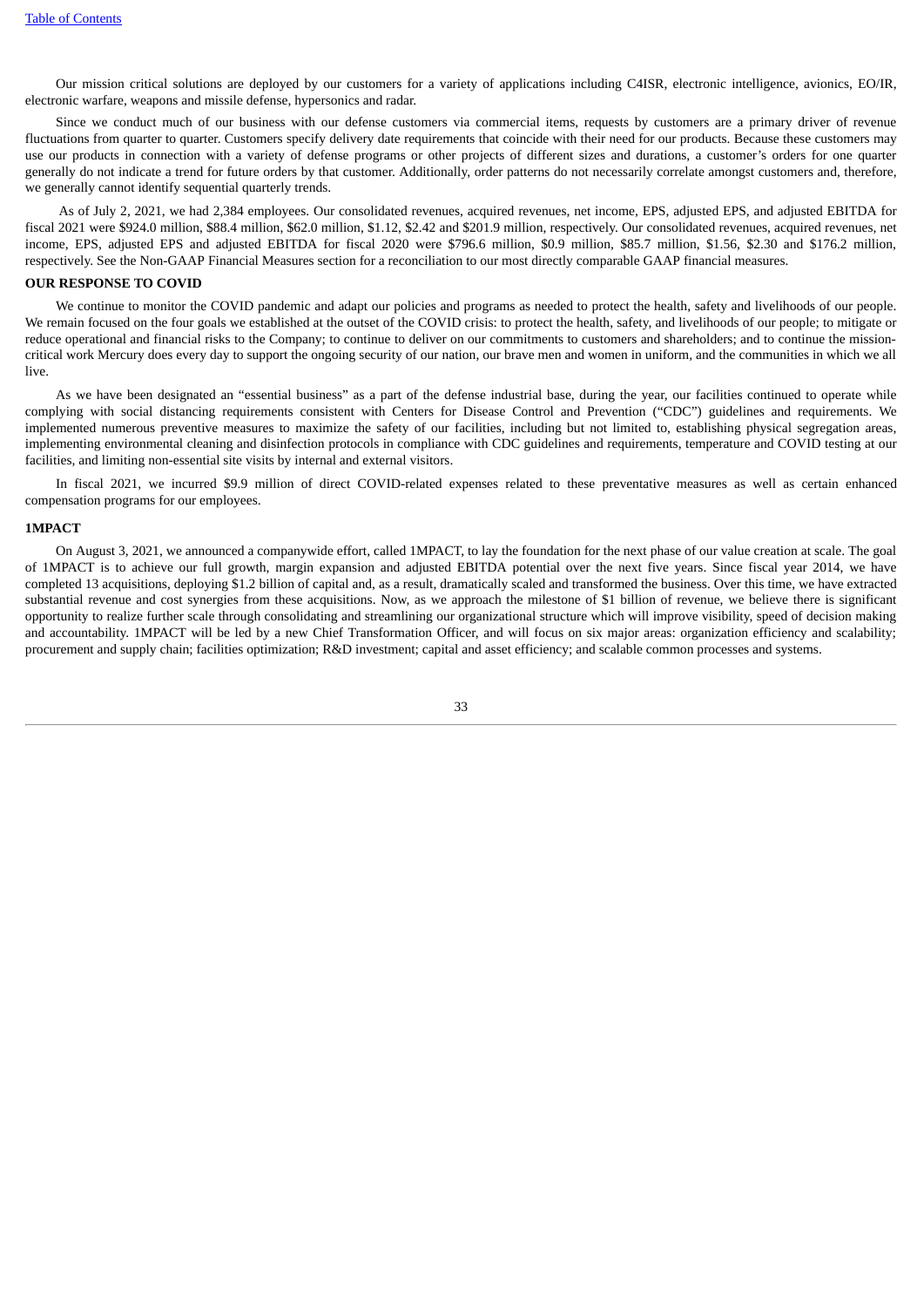# **BUSINESS DEVELOPMENTS:**

# FISCAL 2021

On May 27, 2021, we acquired Pentek for a purchase price of \$65.0 million, subject to net working capital and net debt adjustments. Based in Upper Saddle River, New Jersey, Pentek is a leading designer and manufacturer of ruggedized, high-performance, commercial off-the-shelf ("COTS") softwaredefined radio and data acquisition boards, recording systems and subsystems for high-end commercial and defense applications. The acquisition and associated transaction expenses were funded through a combination of cash on hand and our existing revolving credit facility (the "Revolver").

On December 30, 2020, we acquired POC for a purchase price of \$310.0 million, prior to net working capital and net debt adjustments. Based in Torrance, California, POC more than doubles our global avionics business and expands its collective footprint in the platform and mission management market. We funded the acquisition through a combination of cash on hand and our existing Revolver.

### FISCAL 2020

During the third quarter ended March 27, 2020, we drew \$200.0 million on our \$750.0 million Revolver to provide access to capital and flexibility in managing operations during the COVID pandemic. We paid down the \$200.0 million draw during our fourth quarter ended July 3, 2020 based on reduced turbulence in the capital markets.

On September 23, 2019, we acquired American Panel Corporation ("APC") on a cash-free, debt-free basis for a total purchase price of \$100.0 million, prior to net working capital and net debt adjustments. Based in Alpharetta, Georgia, APC is a leading innovator in large area display technology for the aerospace and defense market. APC's capabilities are deployed on a wide range of next-generation platforms. The acquisition was funded with cash on hand.

Effective July 1, 2019, our fiscal year has changed to the 52-week or 53-week period ending on the Friday closest to the last day in June. All references to fiscal 2021 are to the 52-week period from July 4, 2020 to July 2, 2021. All references to fiscal 2020 are to the 53-week period from July 1, 2019 to July 3, 2020. All references to fiscal 2019 is to the 52-week period from July 1, 2018 to June 30, 2019. There have been no reclassifications of prior comparable periods due to this change.

# **RESULTS OF OPERATIONS:**

# **FISCAL 2021 VS. FISCAL 2020**

Results of operations for fiscal 2021 include full period results from the acquisition of APC and only the results from acquisition date for POC and Pentek, which were acquired subsequent to fiscal 2020. Results of operations for fiscal 2020 include only results from the acquisition date for APC. Accordingly, the periods presented below are not directly comparable. The Company has applied the FAST Act Modernization and Simplification of Regulation S-K, which limits the discussion to the two most recent fiscal years. Refer to Item 7 of the Company's Form 10-K issued on August 18, 2020 for prior year discussion related to fiscal 2019.

34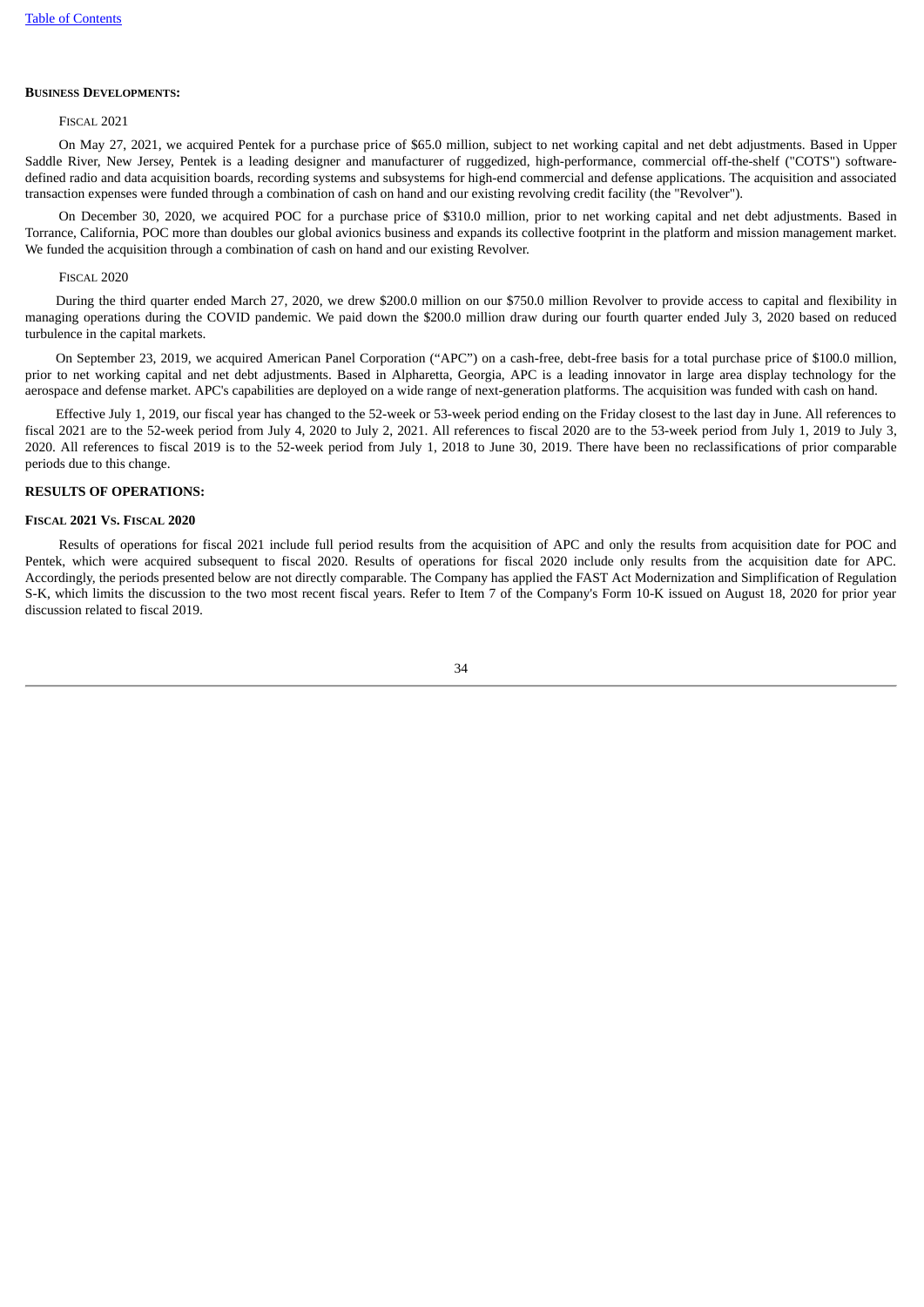The following tables set forth, for the periods indicated, financial data from the Consolidated Statements of Operations and Comprehensive Income:

| (In thousands)                               |  | <b>Fiscal 2021</b> | As a % of<br><b>Total Net</b><br>Revenue |      | <b>Fiscal 2020</b> | As a % of<br><b>Total Net</b><br>Revenue |      |
|----------------------------------------------|--|--------------------|------------------------------------------|------|--------------------|------------------------------------------|------|
| Net revenues                                 |  | 923,996            | 100.0                                    | $\%$ | \$<br>796,610      | 100.0                                    | $\%$ |
| Cost of revenues                             |  | 538,808            | 58.3                                     |      | 439,766            | 55.2                                     |      |
| Gross margin                                 |  | 385,188            | 41.7                                     |      | 356,844            | 44.8                                     |      |
| Operating expenses:                          |  |                    |                                          |      |                    |                                          |      |
| Selling, general and administrative          |  | 134,337            | 14.5                                     |      | 132,253            | 16.6                                     |      |
| Research and development                     |  | 113,481            | 12.3                                     |      | 98,485             | 12.4                                     |      |
| Amortization of intangible assets            |  | 41,171             | 4.5                                      |      | 30,560             | 3.8                                      |      |
| Restructuring and other charges              |  | 9,222              | 1.0                                      |      | 1,805              | 0.2                                      |      |
| Acquisition costs and other related expenses |  | 5,976              | 0.6                                      |      | 2,679              | 0.4                                      |      |
| Total operating expenses                     |  | 304,187            | 32.9                                     |      | 265,782            | 33.4                                     |      |
| Income from operations                       |  | 81,001             | 8.8                                      |      | 91,062             | 11.4                                     |      |
| Interest income                              |  | 179                |                                          |      | 2,151              | 0.3                                      |      |
| Interest expense                             |  | (1,222)            | (0.1)                                    |      | (1,006)            | (0.1)                                    |      |
| Other (expense) income, net                  |  | (2,785)            | (0.3)                                    |      | 1,726              | 0.2                                      |      |
| Income before income taxes                   |  | 77,173             | 8.4                                      |      | 93,933             | 11.8                                     |      |
| Income tax provision                         |  | 15,129             | 1.7                                      |      | 8,221              | 1.0                                      |      |
| Net income                                   |  | 62,044             | 6.7                                      | $\%$ | \$<br>85,712       | 10.8                                     | $\%$ |

### **REVENUES**

Total revenues increased \$127.4 million, or 16.0%, to \$924.0 million during fiscal 2021, as compared to \$796.6 million during fiscal 2020 including "acquired revenue" which represents net revenue from acquired businesses that have been part of Mercury for completion of four full fiscal quarters or less (and excludes any intercompany transactions). After the completion of four full fiscal quarters, acquired businesses will be treated as organic for current and comparable historical periods. The increase in total revenue was primarily due to \$87.4 million and \$40.0 million of additional acquired revenues and organic revenues, respectively. These increases were driven by higher demand for integrated subsystems and modules and sub-assemblies which increased \$153.1 million or 35.0% and \$25.4 million or 19.3%, respectively, partially offset by a decrease to components of \$51.1 million or 22.5% during fiscal 2021. The increase in total revenue was primarily from the C4I and radar end applications which increased \$101.0 million and \$55.2 million, respectively, and were partially offset by decreases of \$17.5 million and \$7.1 million from EW and other sensor and effector end applications. The increase spanned the land, naval and airborne platforms which increased \$79.6 million, \$20.3 million and \$19.3 million, respectively. The largest program increases were related to a classified radar program, LTAMDS, Abrams, CPS and E2D Hawkeye. Acquired revenue in fiscal 2021 represents activity from the POC and Pentek acquired businesses and one fiscal quarter from the APC acquired business. There were no programs comprising 10% or more of our revenues for fiscal 2021 and 2020. See the Non-GAAP Financial Measures section for a reconciliation to our most directly comparable GAAP financial measures.

#### **GROSS MARGIN**

Gross margin was 41.7% for fiscal 2021, a decrease of 310 basis points from the 44.8% gross margin achieved during fiscal 2020. The lower gross margin was primarily driven by the acquisition of POC which contributed to the increased Customer Funded Research and Development ("CRAD") of \$28.6 million, program mix and incremental COVID related expenses of \$7.2 million. These gross margin decreases were partially offset by \$0.3 million gross margin benefit from fair value adjustments from purchase accounting in fiscal 2021, as compared to \$1.8 million of gross margin impact from fair value adjustments from purchase accounting during fiscal 2020. CRAD primarily represents engineering labor associated with long-term contracts for customized development, production and service activities. Due to the nature of these efforts, they typically carry a lower margin. These products are predominately grouped within integrated subsystems and to a lesser extent modules and sub-assemblies.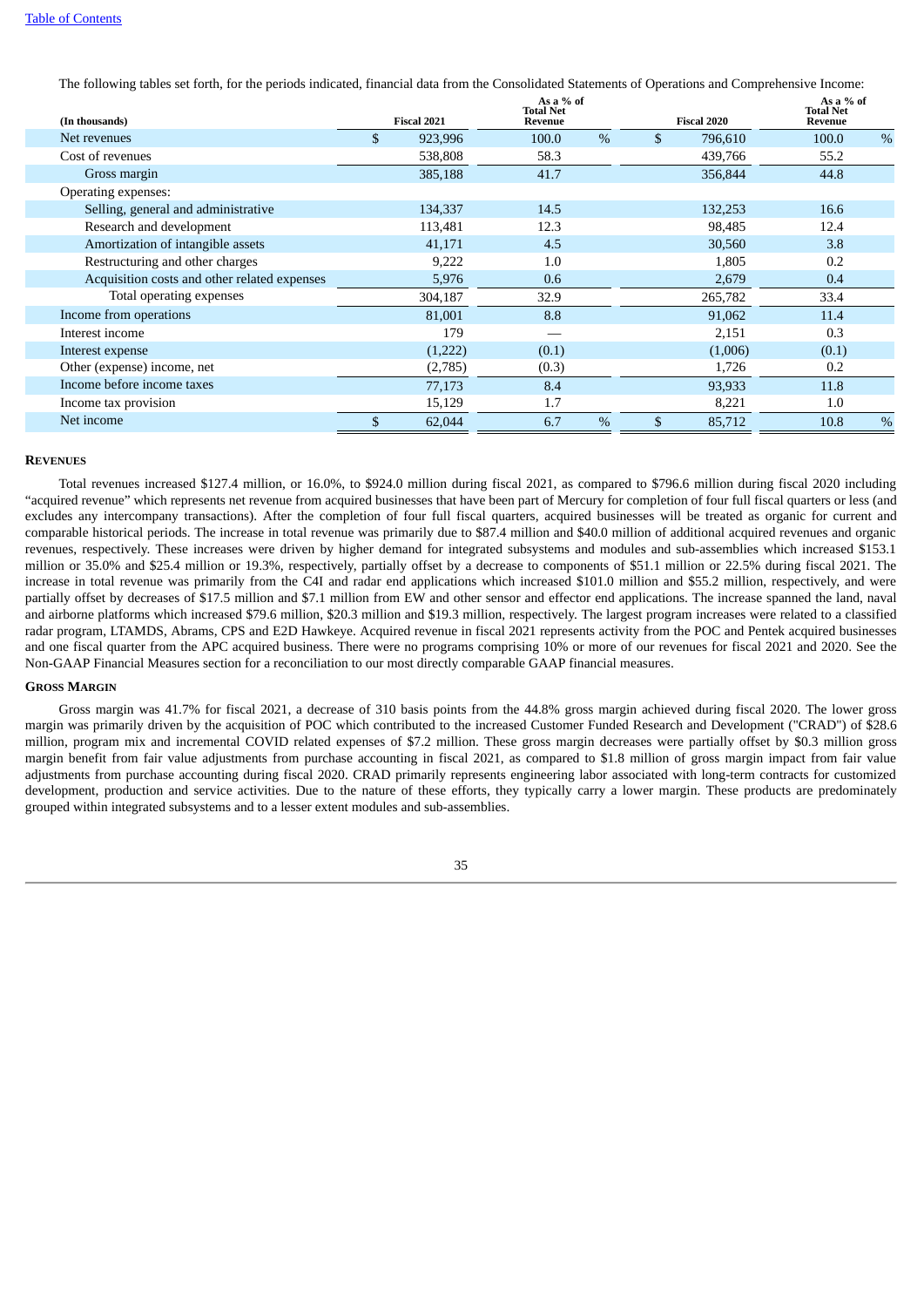#### **SELLING, GENERAL AND ADMINISTRATIVE**

Selling, general and administrative expenses increased \$2.0 million, or 1.5%, to \$134.3 million during fiscal 2021 as compared to \$132.3 million during fiscal 2020. The increase was primarily related to our POC, Pentek and the full period impact of APC driving incremental \$7.4 million of expense, partially offset by tighter control over operating expenses including savings from restructuring activities during the period. Selling, general and administrative expenses decreased as a percentage of revenue to 14.5% during fiscal 2021 from 16.6% during fiscal 2020. The acquisitions of POC and Pentek resulted in a 30-basis point reduction in selling, general and administrative expenses as a percentage of revenue for fiscal 2021.

### **RESEARCH AND DEVELOPMENT**

Research and development expenses increased \$15.0 million, or 15.0%, to \$113.5 million during fiscal 2021, as compared to \$98.5 million for fiscal 2020. The increase was primarily related to our recent acquisitions of POC, Pentek and the full period impact of APC driving an incremental \$3.9 million of expense. These increases were partially offset by increased CRAD of \$28.6 million. Research and development expenses accounted for 12.3% and 12.4% of our revenues during fiscal 2021 and fiscal 2020, respectively. The acquisitions of POC and Pentek resulted in an 80-basis point reduction in research and development expenses as a percentage of revenue for fiscal 2021. The increase as a percentage of revenue, excluding acquisitions of POC and Pentek, was primarily driven by the continued investment in internal R&D to promote future growth, including new opportunities in avionics missions computers, secure processing, radar modernization and our trusted custom microelectronics business.

#### **AMORTIZATION OF INTANGIBLE ASSETS**

Amortization of intangible assets increased \$10.6 million to \$41.2 million during fiscal 2021, as compared to \$30.6 million for fiscal 2020, primarily due to the acquisitions of POC and Pentek as well as the full year impact of amortization from the acquisition of APC.

### **RESTRUCTURING AND OTHER CHARGES**

During 2021, the Company incurred \$9.2 million of restructuring and other charges, as compared to \$1.8 million in fiscal 2020. Restructuring and other charges of \$4.8 million related to severance costs associated with the elimination of approximately 90 positions throughout the period, predominantly in manufacturing, SG&A and R&D. These charges are related to changing market and business conditions as well as talent shifts and resource redundancy resulting from our internal reorganization that was completed during fiscal 2021. The remaining \$4.5 million of restructuring and other charges related to thirdparty consulting costs associated with 1MPACT, our value creation initiatives.

On August 2, 2021, we initiated a workforce reduction of approximately 90 employees based on changes in the business environment and to align with 1MPACT resulting in expected charges of \$9.4 million in the fiscal quarter ending October 1, 2021. These charges include \$5.8 million of employee separation costs and \$3.6 million of third-party consulting costs.

### **ACQUISITION COSTS AND OTHER RELATED EXPENSES**

Acquisition costs and other related expenses were \$6.0 million during fiscal 2021, as compared to \$2.7 million during fiscal 2020. The acquisition costs and other related expenses incurred during fiscal 2021 were related to the acquisitions of POC and Pentek, as well as costs associated with our evaluation of other acquisition opportunities. We expect to incur acquisition costs and other related expenses periodically in the future as we continue to seek acquisition opportunities to expand our technological capabilities and especially within the sensor and effector and C4I markets. Transaction costs incurred by the acquiree prior to the consummation of an acquisition would not be reflected in our historical results of operations.

### **INTEREST INCOME**

Interest income decreased to \$0.2 million in fiscal 2021 from \$2.2 million in fiscal 2020. This was driven by lower cash on hand and lower interest rates during fiscal 2021 as compared to fiscal 2020.

#### **INTEREST EXPENSE**

Interest expense for fiscal 2021 increased to \$1.2 million, as compared to \$1.0 million in fiscal 2020. We drew \$160.0 million and \$40.0 million during the second quarter and fourth quarters of fiscal 2021, respectively, on our Revolver to facilitate the acquisitions of POC and Pentek. We drew \$200.0 million on the Revolver during the third quarter of fiscal 2020 to provide access to capital and flexibility in managing operations during the COVID pandemic, which was subsequently paid down during the fourth quarter of fiscal 2020.

# **OTHER (EXPENSE) INCOME, NET**

Other (expense) income, net was \$2.8 million of other expense, net during fiscal 2021, as compared to \$1.7 million of other income, net in fiscal 2020. Both periods include \$2.9 million of financing and registration fees. Fiscal 2021 includes net

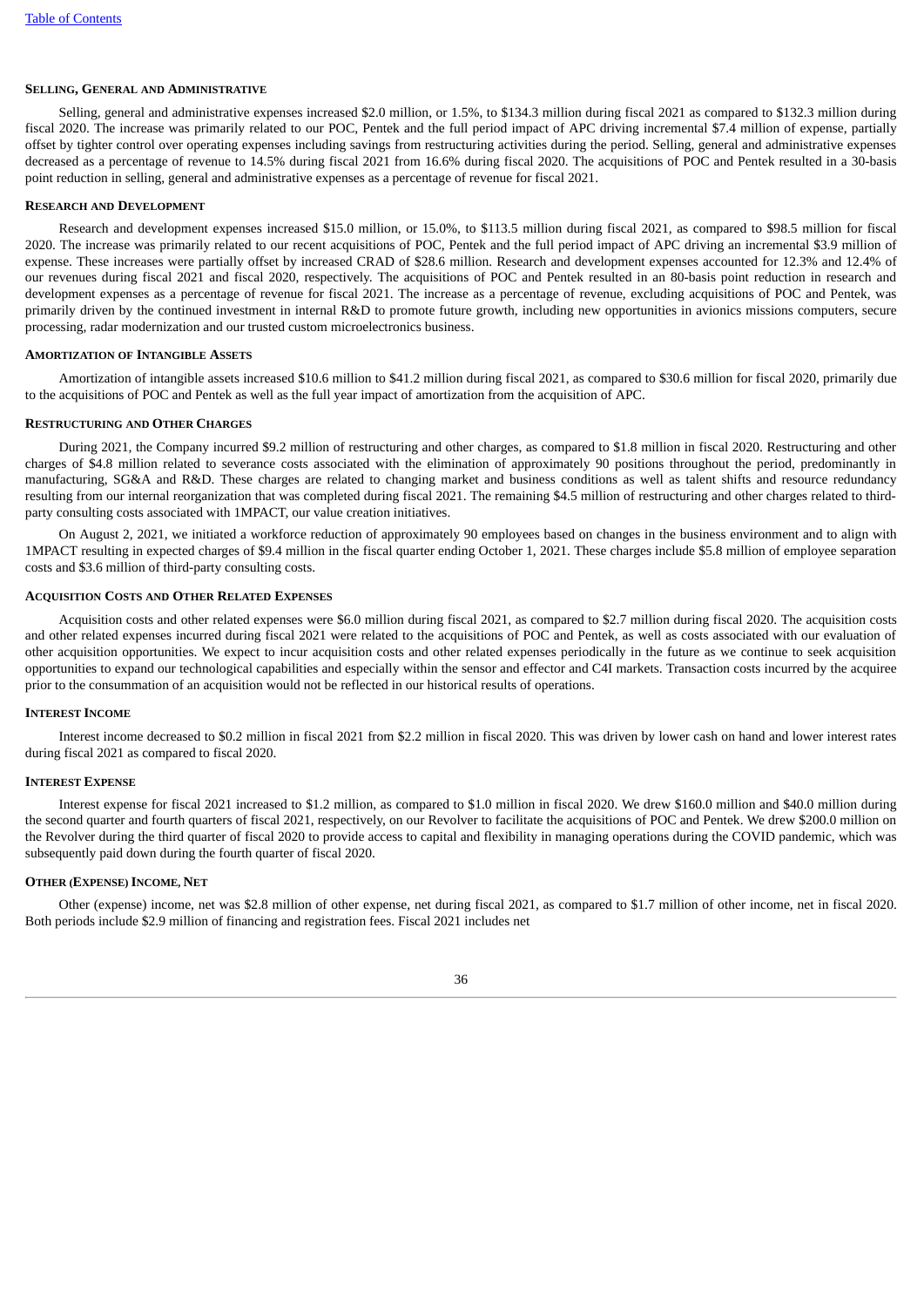foreign currency translation gains of \$1.2 million, which were partially offset by \$0.6 million of litigation and settlement expenses and a \$0.3 million loss on sale of investment. Fiscal 2020 included \$6.4 million of other investment income partially offset by \$0.6 million of litigation and settlement expenses and \$0.7 million of net foreign currency translation losses.

#### **INCOME TAXES**

We recorded an income tax provision of \$15.1 million and \$8.2 million on income before income taxes of \$77.2 million and \$93.9 million for fiscal years 2021 and 2020, respectively. We recognized a discrete tax benefit of \$2.8 million and \$7.3 million related to excess tax benefits on stock-based compensation for fiscal years 2021 and 2020, respectively.

The effective tax rate for fiscal 2021 and 2020 differed from the Federal statutory rate of 21% primarily due to Federal and state research and development tax credits, excess tax benefits related to stock compensation, non-deductible compensation, and state taxes.

Within the calculation of our annual effective tax rate we have used assumptions and estimates that may change as a result of future guidance and interpretation from the Internal Revenue Service. These changes could have a material impact on our future U.S. tax expense.

## **LIQUIDITY AND CAPITAL RESOURCES**

Our primary sources of liquidity come from existing cash and cash generated from operations, our Revolver and our ability to raise capital under our universal shelf registration statement. Our near-term fixed commitments for cash expenditures consist primarily of payments under operating leases and inventory purchase commitments, and restructuring and other expenses associated with our 1MPACT initiative. We plan to continue to invest in improvements to our facilities, continuous evaluation of potential acquisition opportunities and internal R&D to promote future growth, including new opportunities in avionics mission computers, secure processing, radar modernization and trusted custom microelectronics. Our facilities improvements include buildouts in Andover, Massachusetts, and Hudson, New Hampshire, along with the ongoing expansion of our trusted custom microelectronics business during fiscal 2022.

Based on our current plans, business conditions, including the COVID pandemic, and essential business status, we believe that existing cash and cash equivalents, our available Revolver, cash generated from operations, and our financing capabilities will be sufficient to satisfy our anticipated cash requirements for at least the next twelve months. Refer to Item 1A - "Risk Factors" for risk factors concerning the Company, including a risk factor related to health epidemics, pandemics and similar outbreaks.

#### *Shelf Registration Statement*

On September 14, 2020, we filed a shelf registration statement on Form S-3ASR with the SEC. The shelf registration statement, which was effective upon filing with the SEC, registered each of the following securities: debt securities, preferred stock, common stock, warrants and units. We intend to use the proceeds from financings using the shelf registration statement for general corporate purposes, which may include the following:

- the acquisition of other companies or businesses;
- the repayment and refinancing of debt;
- capital expenditures;
- working capital; and
- other purposes as described in the prospectus supplement.

We have an unlimited amount available under the shelf registration statement. Additionally, as part of the shelf registration statement, we have entered into an equity distribution agreement which allows us to sell an aggregate of up to \$200.0 million of our common stock from time to time through our agents. The actual dollar amount and number of shares of common stock we sell pursuant to the equity distribution agreement will be dependent on, among other things, market conditions and our fund raising requirements. The agents may sell the common stock by any method deemed to be an "at the market offering" as defined in Rule 415 of the Securities Act of 1933, as amended, including without limitation sales made directly on Nasdaq, on any other existing trading market for the common stock or to or through a market maker. In addition, our common stock may be offered and sold by such other methods, including privately negotiated transactions, as we and the agents may agree. As of July 2, 2021, we have not sold any stock using our at the market offering feature.

## *Revolving Credit Facilities*

On September 28, 2018, we amended the Revolver to increase and extend the borrowing capacity to a \$750.0 million, 5-year revolving credit line, with the maturity extended to September 2023. We drew \$160.0 million and \$40.0 million during the second and fourth quarters of fiscal 2021, respectively, on the Revolver to facilitate the acquisitions of POC and Pentek. As of

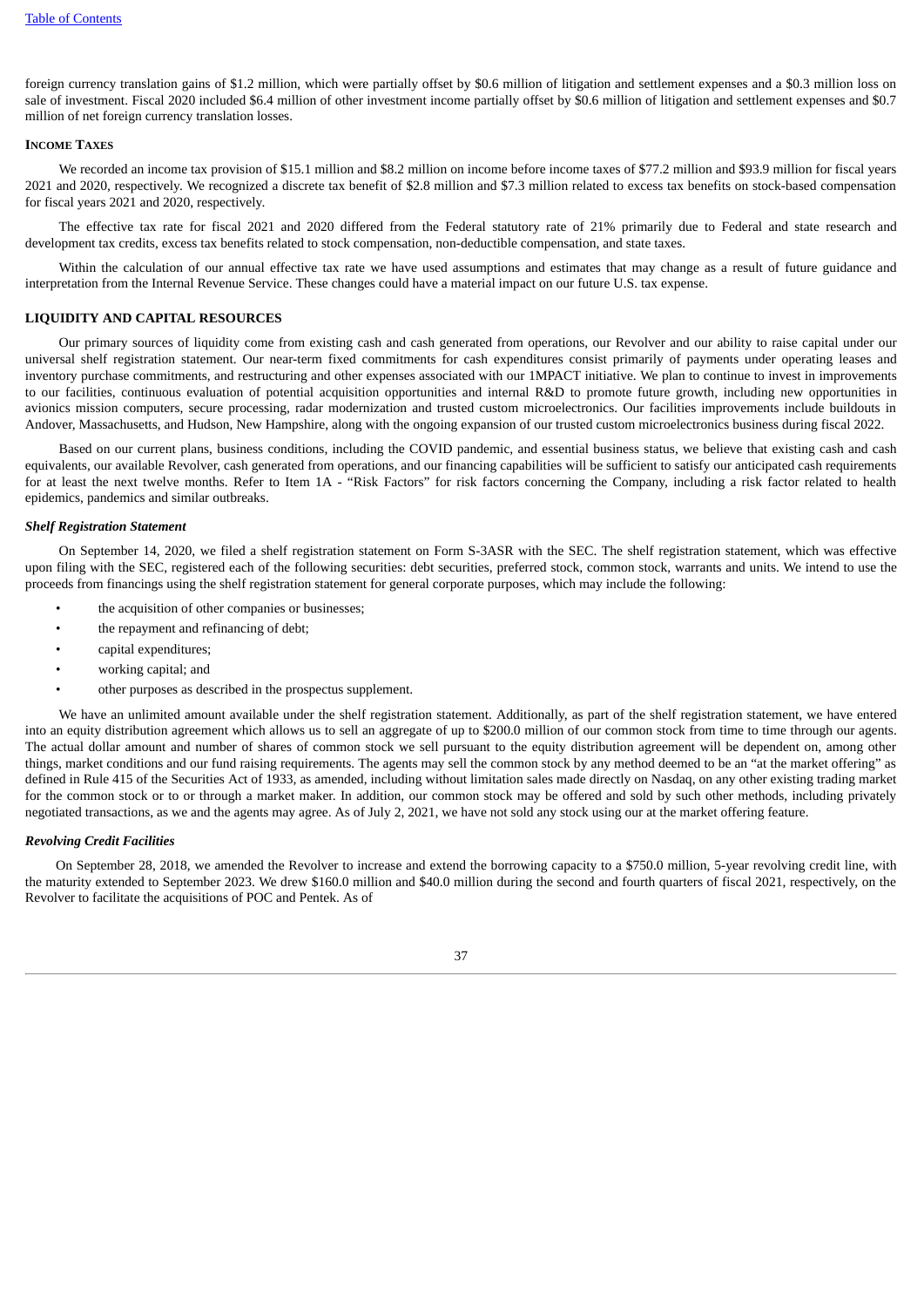July 2, 2021, we had \$200.0 million of outstanding borrowings against the Revolver. See Note M in the accompanying consolidated financial statements for further discussion of the Revolver.

# **CASH FLOWS**

| (In thousands)                                       |  | <b>July 2, 2021</b> | <b>July 3, 2020</b> |      | <b>June 30, 2019</b> |
|------------------------------------------------------|--|---------------------|---------------------|------|----------------------|
| Net cash provided by operating activities            |  | 97.247              | 115,184             | - \$ | 97.517               |
| Net cash used in investing activities                |  | (416.887)           | $(135, 486)$ \$     |      | (153, 774)           |
| Net cash provided by (used in) financing activities  |  | 206,229             | $(10,932)$ \$       |      | 247,765              |
| Net (decrease) increase in cash and cash equivalents |  | (112,999)           | $(31,094)$ \$       |      | 191.411              |
| Cash and cash equivalents at end of year             |  | 113,839             | 226,838             |      | 257,932              |

Our cash and cash equivalents decreased by \$113.0 million during fiscal 2021 primarily as the result of investing activities including \$372.8 million used in the acquisitions of POC and Pentek and \$45.6 million invested in purchases of property and equipment. These decreases were partially offset by \$200.0 million of borrowings on our Revolver to facilitate the acquisitions of POC and Pentek and \$97.2 million provided by operating activities.

#### *Operating Activities*

During fiscal 2021, we generated \$97.2 million in cash from operating activities, a decrease of \$18.0 million, as compared to \$115.2 million during fiscal 2020. The decrease in cash generated by operating activities was primarily the result of lower sources of cash from receivables, higher inventory purchases driven by an increase in demand, especially for larger, more complex integrated subsystems and the advanced purchase of inventory intended to mitigate disruptions to the supply chain or unforeseen changes in customer behavior resulting from the COVID pandemic. These decreases were partially offset by higher sources of cash from deferred revenues and customer advances, other non-current assets and income taxes payable.

#### *Investing Activities*

During fiscal 2021, we invested \$416.9 million, an increase of \$281.4 million, as compared to \$135.5 million during fiscal 2020. The increase was primarily driven by \$372.8 million used in the acquisitions of POC and Pentek, as well as an incremental \$2.3 million invested in purchases of property and equipment during fiscal 2021. During fiscal 2020, we invested \$96.5 million in the acquisition of APC, which was partially offset by \$4.3 million of proceeds from the sale of an investment.

### *Financing Activities*

During fiscal 2021, we had \$206.2 million in cash provided by financing activities, as compared to \$10.9 million used in financing activities during fiscal 2020. During fiscal 2021, we borrowed a total of \$200.0 million on our Revolver to facilitate the acquisitions of POC and Pentek. During fiscal 2020, we drew and repaid \$200.0 million on our Revolver to provide access to capital and flexibility in managing operations during the COVID pandemic. Fiscal 2021 had a decrease of \$16.2 million in cash used for payments for the retirement of common stock due to a change in our incentive stock plan tax withholding method.

#### **COMMITMENTS AND CONTRACTUAL OBLIGATIONS**

The following is a schedule of our commitments and contractual obligations outstanding at July 2, 2021:

| (In thousands)          |   | Total   | <b>Less Than</b><br>Year | 1-3<br>Years | $3 - 5$<br>Years  | <b>More Than</b><br>5 Years |
|-------------------------|---|---------|--------------------------|--------------|-------------------|-----------------------------|
| <b>Operating leases</b> | Ψ | 100,030 | 13,626                   | 25,134       | 21,253            | 40,017                      |
| Purchase obligations    |   | 147,591 | 147.591                  |              | $\qquad \qquad -$ | $\hspace{0.05cm}$           |
|                         |   | 247,621 | 161,217                  | 25,134       | 21,253            | 40,017                      |

See Note B and Note J to the consolidated financial statements for more information regarding our obligations under leases.

Purchase obligations represent open non-cancelable purchase commitments for certain inventory components and services used in normal operations. The purchase commitments covered by these agreements are for less than one year and aggregated \$147.6 million at July 2, 2021.

We had a liability at July 2, 2021 of \$7.5 million for uncertain tax positions that have been taken or are expected to be taken in various income tax returns. Our liability increased by an additional \$3.4 million primarily due to a tax position previously taken on a tax return of an acquired company during the fiscal year ended July 2, 2021. We do not know the ultimate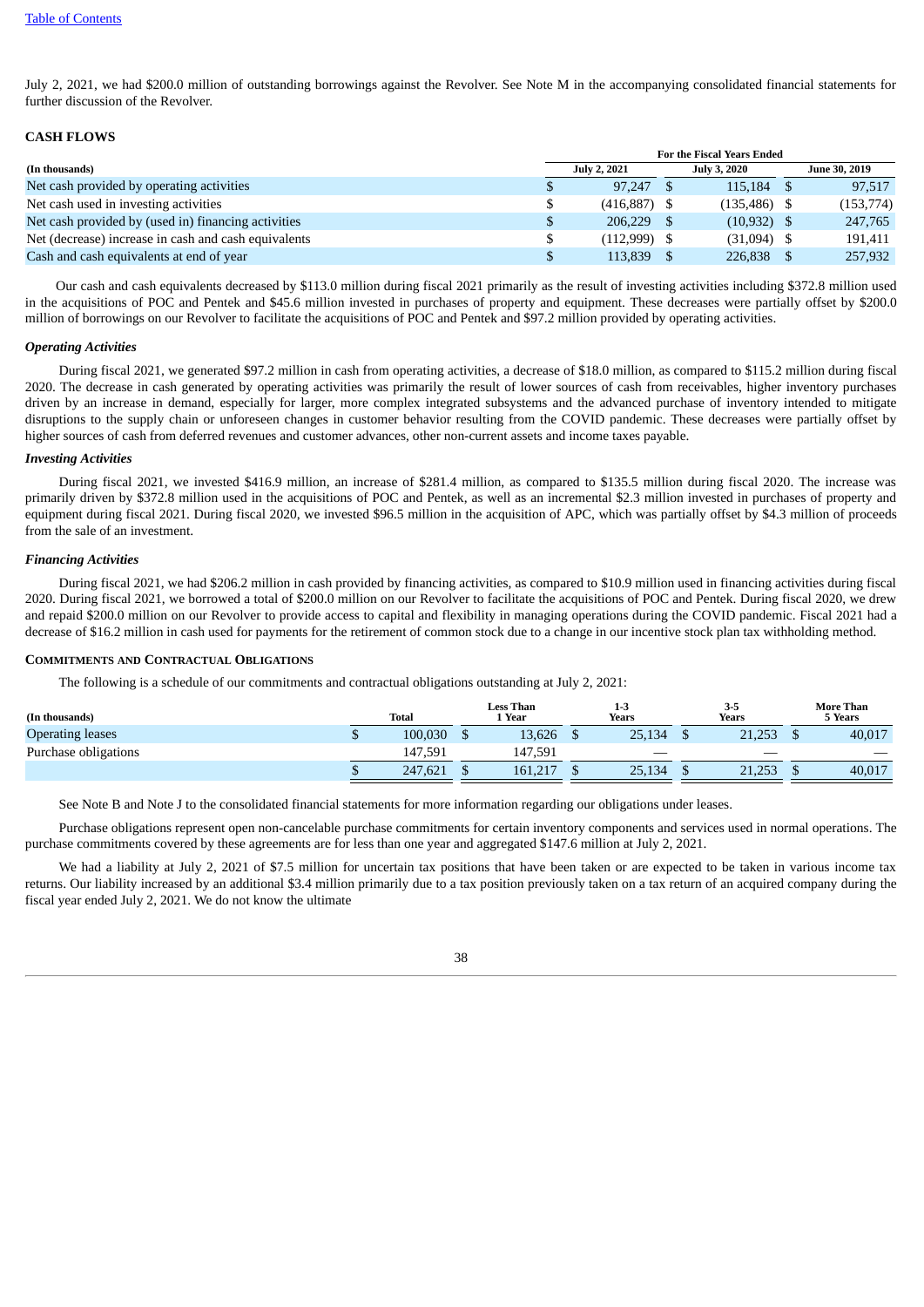resolution of these uncertain tax positions and as such, do not know the ultimate timing of payments related to this liability. Accordingly, these amounts are not included in the above table.

Our standard product sales and license agreements entered into in the ordinary course of business typically contain an indemnification provision pursuant to which we indemnify, hold harmless, and agree to reimburse the indemnified party for losses suffered or incurred in connection with certain intellectual property infringement claims by any third party with respect to our products. Such provisions generally survive termination or expiration of the agreements. The potential amount of future payments we could be required to make under these indemnification provisions is, in some instances, unlimited.

As part of our strategy for growth, we continue to explore acquisitions or strategic alliances. The associated acquisition costs incurred in the form of professional fees and services may be material to the future periods in which they occur, regardless of whether the acquisition is ultimately completed.

We may elect from time to time to purchase and subsequently retire shares of common stock in order to settle employees' tax liabilities associated with vesting of a restricted stock award. These transactions would be treated as a use of cash in financing activities in our Consolidated Statements of Cash Flows.

On August 2, 2021, the Company initiated a workforce reduction of approximately 90 employees based on changes in the business environment and to align with 1MPACT, the Company's value creation initiative, resulting in expected charges of \$9.4 million in the fiscal quarter ending October 1, 2021. These charges include \$5.8 million of employee separation costs and \$3.6 million of third-party consulting costs. These costs will be classified as restructuring and other charges within the Company's statement of operations and other comprehensive income for the fiscal quarter ending October 1, 2021.

#### **OFF-BALANCE SHEET ARRANGEMENTS**

Other than certain indemnification provisions, we do not have any off-balance sheet financing arrangements or liabilities, guarantee contracts, retained or contingent interests in transferred assets, or any obligation arising out of a material variable interest in an unconsolidated entity. We do not have any majorityowned subsidiaries that are not consolidated in the financial statements. Additionally, we do not have an interest in, or relationships with, any special purpose entities.

#### **RELATED PARTY TRANSACTIONS**

During fiscal 2021 and 2020, we did not engage in any related party transactions.

#### **NON-GAAP FINANCIAL MEASURES**

In our periodic communications, we discuss certain important measures that are not calculated according to U.S. generally accepted accounting principles ("GAAP"), including adjusted EBITDA, adjusted income, adjusted EPS, free cash flow, organic revenue and acquired revenue.

Adjusted EBITDA is defined as net income before other non-operating adjustments, interest income and expense, income taxes, depreciation, amortization of intangible assets, restructuring and other charges, impairment of long-lived assets, acquisition and financing costs, fair value adjustments from purchase accounting, litigation and settlement income and expense, COVID related expenses, and stock-based and other non-cash compensation expense. We use adjusted EBITDA as an important indicator of the operating performance of our business. We use adjusted EBITDA in internal forecasts and models when establishing internal operating budgets, supplementing the financial results and forecasts reported to our board of directors, determining the portion of bonus compensation for executive officers and other key employees based on operating performance, evaluating short-term and long-term operating trends in our operations and allocating resources to various initiatives and operational requirements. We believe that adjusted EBITDA permits a comparative assessment of our operating performance, relative to our performance based on our GAAP results, while isolating the effects of charges that may vary from period to period without any correlation to underlying operating performance. We believe that these non-GAAP financial adjustments are useful to investors because they allow investors to evaluate the effectiveness of the methodology and information used by management in our financial and operational decision-making. We believe that trends in our adjusted EBITDA are valuable indicators of our operating performance.

Adjusted EBITDA is a non-GAAP financial measure and should not be considered in isolation or as a substitute for financial information provided in accordance with GAAP. This non-GAAP financial measure may not be computed in the same manner as similarly titled measures used by other companies. We expect to continue to incur expenses similar to the adjusted EBITDA financial adjustments described above, and investors should not infer from our presentation of this non-GAAP financial measure that these costs are unusual, infrequent or non-recurring.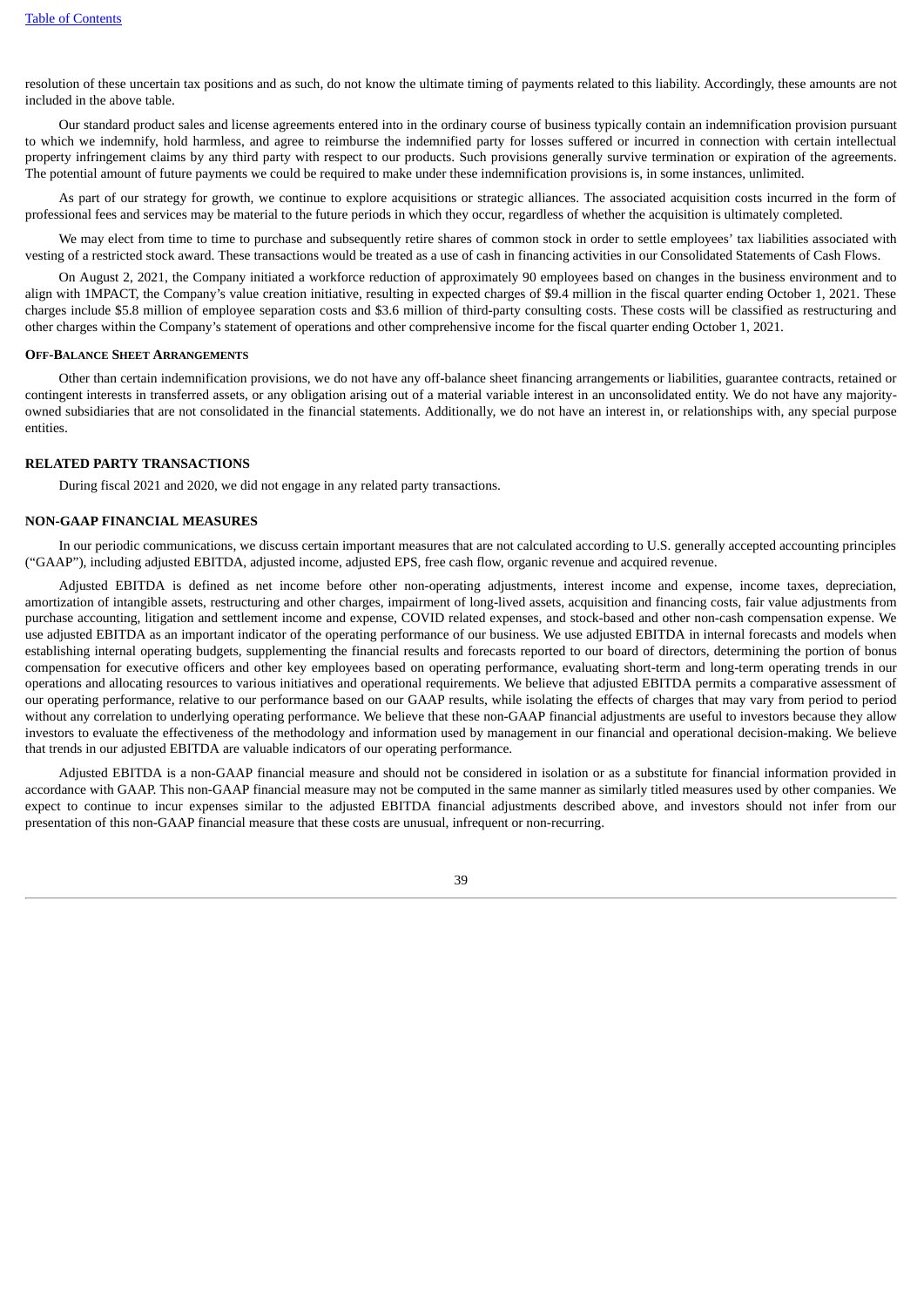The following table reconciles our net income, the most directly comparable GAAP financial measure, to our adjusted EBITDA:

|                                                                | <b>For the Fiscal Years Ended</b> |                     |               |  |  |  |  |  |  |
|----------------------------------------------------------------|-----------------------------------|---------------------|---------------|--|--|--|--|--|--|
| (In thousands)                                                 | <b>July 2, 2021</b>               | <b>July 3, 2020</b> | June 30, 2019 |  |  |  |  |  |  |
| Net income                                                     | 62,044                            | 85,712 \$<br>-S     | 46,775        |  |  |  |  |  |  |
| Other non-operating adjustments, net                           | (724)                             | (5,636)             | 364           |  |  |  |  |  |  |
| Interest expense (income), net                                 | 1,043                             | (1, 145)            | 8,177         |  |  |  |  |  |  |
| Income tax provision                                           | 15,129                            | 8,221               | 12,752        |  |  |  |  |  |  |
| Depreciation                                                   | 25,912                            | 18,770              | 18,478        |  |  |  |  |  |  |
| Amortization of intangible assets                              | 41,171                            | 30,560              | 27,914        |  |  |  |  |  |  |
| Restructuring and other charges $(1)$                          | 9,222                             | 1,805               | 560           |  |  |  |  |  |  |
| Impairment of long-lived assets                                |                                   |                     |               |  |  |  |  |  |  |
| Acquisition and financing costs                                | 8,600                             | 5,645               | 9,628         |  |  |  |  |  |  |
| Fair value adjustments from purchase accounting <sup>(2)</sup> | (290)                             | 1,801               | 713           |  |  |  |  |  |  |
| Litigation and settlement expense, net                         | 622                               | 944                 | 344           |  |  |  |  |  |  |
| COVID related expenses                                         | 9,943                             | 2,593               |               |  |  |  |  |  |  |
| Stock-based and other non-cash compensation expense            | 29,224                            | 26,972              | 19,621        |  |  |  |  |  |  |
| <b>Adjusted EBITDA</b>                                         | 201,896                           | 176.242             | 145,326       |  |  |  |  |  |  |

(1) Restructuring and other charges for fiscal 2021 are related to changing market and business conditions including talent shifts and resource redundancy resulting from internal reorganization and organization structure evaluation the Company completed, as well as third party consulting costs. These charges are typically related to acquisitions and organizational redesign programs initiated as part of discrete post-acquisition integration activities. We believe these items are non-routine and may not be indicative of ongoing operating results.

(2) Fair value adjustments from purchase accounting for fiscal year 2021 relate to various adjustments arising from the POC acquisition. Fair value adjustments from purchase accounting for fiscal year 2020 relate to APC inventory step-up amortization. Fair value adjustments from purchase accounting for fiscal year 2019 relate to Germane and GECO inventory step-up amortization.

Adjusted income and adjusted EPS exclude the impact of certain items and, therefore, have not been calculated in accordance with GAAP. We believe that exclusion of these items assists in providing a more complete understanding of our underlying results and trends and allows for comparability with our peer company index and industry. These non-GAAP financial measures may not be computed in the same manner as similarly titled measures used by other companies. We use these measures along with the corresponding GAAP financial measures to manage our business and to evaluate our performance compared to prior periods and the marketplace. We define adjusted income as net income before other non-operating adjustments, amortization of intangible assets, restructuring and other charges, impairment of long-lived assets, acquisition and financing costs, fair value adjustments from purchase accounting, litigation and settlement income and expense, COVID related expenses, and stock-based and other non-cash compensation expense. The impact to income taxes includes the impact to the effective tax rate, current tax provision and deferred tax provision. Adjusted EPS expresses adjusted income on a per share basis using weighted average diluted shares outstanding.

Adjusted income and adjusted EPS are non-GAAP financial measures and should not be considered in isolation or as a substitute for financial information provided in accordance with GAAP. We expect to continue to incur expenses similar to the adjusted income and adjusted EPS financial adjustments described above, and investors should not infer from our presentation of these non-GAAP financial measures that these costs are unusual, infrequent or nonrecurring.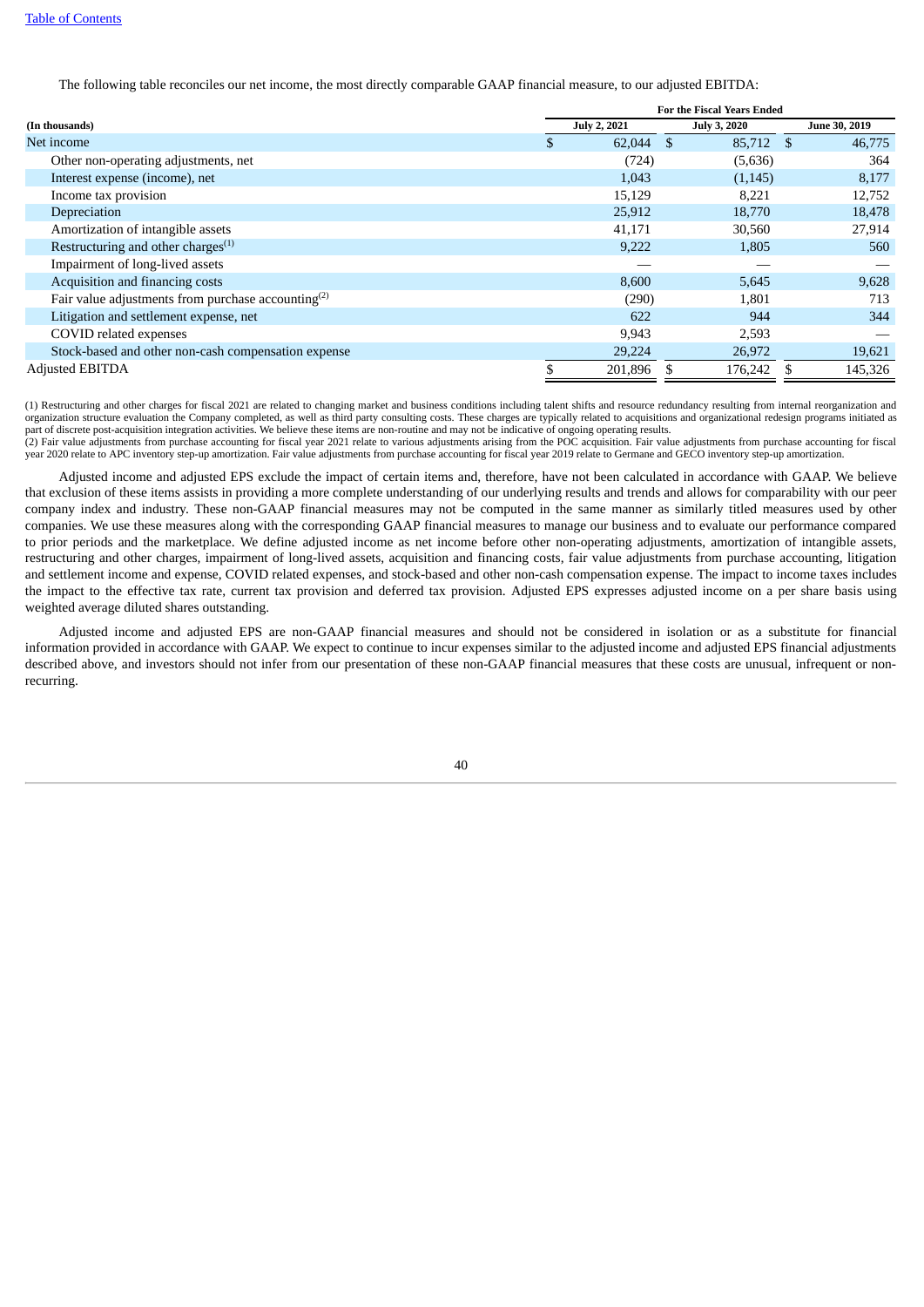The following table reconcile net income and diluted earnings per share, the most directly comparable GAAP financial measures, to adjusted income and adjusted EPS:

|                                                       | For the Fiscal Years Ended |                     |              |        |    |                     |  |        |               |           |               |        |  |
|-------------------------------------------------------|----------------------------|---------------------|--------------|--------|----|---------------------|--|--------|---------------|-----------|---------------|--------|--|
| (In thousands, except per share data)                 |                            | <b>July 2, 2021</b> |              |        |    | <b>July 3, 2020</b> |  |        |               |           | June 30, 2019 |        |  |
| Net income and diluted earnings per share             |                            | 62.044              | $\mathbf{s}$ | 1.12   | S. | 85,712 \$           |  | 1.56   | <sup>\$</sup> | 46,775    | \$            | 0.96   |  |
| Other non-operating adjustments, net                  |                            | (724)               |              |        |    | (5,636)             |  |        |               | 364       |               |        |  |
| Amortization of intangible assets                     |                            | 41,171              |              |        |    | 30,560              |  |        |               | 27,914    |               |        |  |
| Restructuring and other charges $(1)$                 |                            | 9,222               |              |        |    | 1,805               |  |        |               | 560       |               |        |  |
| Impairment of long-lived assets                       |                            |                     |              |        |    |                     |  |        |               |           |               |        |  |
| Acquisition and financing costs                       |                            | 8,600               |              |        |    | 5,645               |  |        |               | 9,628     |               |        |  |
| Fair value adjustments from purchase accounting $(2)$ |                            | (290)               |              |        |    | 1,801               |  |        |               | 713       |               |        |  |
| Litigation and settlement expense, net                |                            | 622                 |              |        |    | 944                 |  |        |               | 344       |               |        |  |
| COVID related expenses                                |                            | 9,943               |              |        |    | 2,593               |  |        |               |           |               |        |  |
| Stock-based and other non-cash compensation expense   |                            | 29,224              |              |        |    | 26,972              |  |        |               | 19,621    |               |        |  |
| Impact to income taxes $(3)$                          |                            | (25, 697)           |              |        |    | (23, 634)           |  |        |               | (16, 630) |               |        |  |
| Adjusted income and adjusted earnings per share       |                            | 134,115             |              | 2.42   | \$ | 126,762             |  | 2.30   | \$            | 89,289    |               | 1.84   |  |
|                                                       |                            |                     |              |        |    |                     |  |        |               |           |               |        |  |
| Diluted weighted-average shares outstanding           |                            |                     |              | 55,474 |    |                     |  | 55,115 |               |           |               | 48,500 |  |

(1) Restructuring and other charges for fiscal 2021 are related to changing market and business conditions including talent shifts and resource redundancy resulting from internal reorganization and organization structure evaluation the Company completed, as well as third party consulting costs. These charges are typically related to acquisitions and organizational redesign programs initiated as part of discrete post-acquisition integration activities. We believe these items are non-routine and may not be indicative of ongoing operating results.

(2) Fair value adjustments from purchase accounting for fiscal year 2021 relate to various adjustments arising from the POC acquisition. Fair value adjustments from purchase accounting for fiscal year 2020 relate to APC inventory step-up amortization. Fair value adjustments from purchase accounting for fiscal year 2019 relate to Germane and GECO inventory step-up amortization.

(3) Impact to income taxes is calculated by recasting income before income taxes to include the add-backs involved in determining adjusted income and recalculating the income tax provision using this adjusted income from operations before income taxes. The impact to income taxes includes the impact to the effective tax rate, current tax provision and deferred tax provision.

Free cash flow, a non-GAAP measure for reporting cash flow, is defined as cash provided by operating activities less capital expenditures for property and equipment, which includes capitalized software development costs. We believe free cash flow provides investors with an important perspective on cash available for investments and acquisitions after making capital investments required to support ongoing business operations and long-term value creation. We believe that trends in our free cash flow can be valuable indicators of our operating performance and liquidity.

Free cash flow is a non-GAAP financial measure and should not be considered in isolation or as a substitute for financial information provided in accordance with GAAP. This non-GAAP financial measure may not be computed in the same manner as similarly titled measures used by other companies. We expect to continue to incur expenditures similar to the free cash flow adjustment described above, and investors should not infer from our presentation of this non-GAAP financial measure that these expenditures reflect all of our obligations which require cash.

The following table reconciles cash provided by operating activities, the most directly comparable GAAP financial measure, to free cash flow:

|                                       | For the Fiscal Years Ended |                     |  |                     |  |                      |  |  |  |  |  |
|---------------------------------------|----------------------------|---------------------|--|---------------------|--|----------------------|--|--|--|--|--|
| (In thousands)                        |                            | <b>July 2, 2021</b> |  | <b>July 3, 2020</b> |  | <b>June 30, 2019</b> |  |  |  |  |  |
| Cash provided by operating activities |                            | 97.247              |  | 115,184             |  | 97,517               |  |  |  |  |  |
| Purchase of property and equipment    |                            | (45,599)            |  | (43,294)            |  | (26,691)             |  |  |  |  |  |
| Free cash flow                        |                            | 51.648              |  | 71,890              |  | 70,826               |  |  |  |  |  |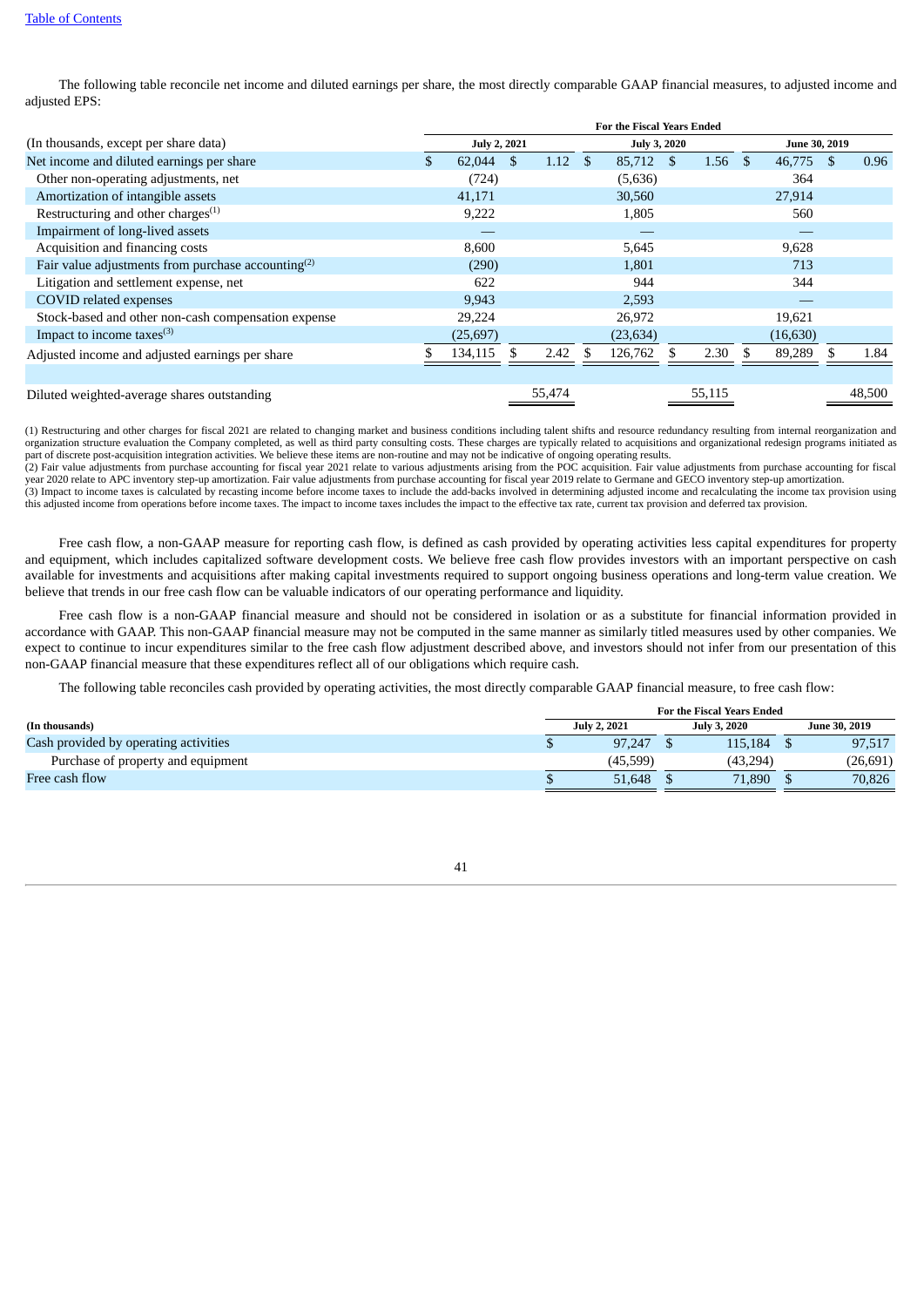Organic revenue and acquired revenue are non-GAAP measures for reporting financial performance of our business. We believe this information provides investors with insight as to our ongoing business performance. Organic revenue represents total company revenue excluding net revenue from acquired companies for the first four full quarters since the entities' acquisition date (which excludes intercompany transactions). Acquired revenue represents revenue from acquired companies for the first four full quarters since the entities' acquisition date (which excludes intercompany transactions). After the completion of four full fiscal quarters, acquired revenue is treated as organic for current and comparable historical periods.

The following table reconciles the most directly comparable GAAP financial measure to the non-GAAP financial measure:

| (In thousands)         | <b>Fiscal 2021</b> | As a % of<br><b>Total Net</b><br>Revenue | <b>Fiscal 2020</b> | As a % of<br><b>Total Net</b><br>Revenue | \$ Change | % Change |
|------------------------|--------------------|------------------------------------------|--------------------|------------------------------------------|-----------|----------|
| Organic revenue        | 835,620            | 90 %                                     | 795.667            | 100 %                                    | 39,953    | $5\%$    |
| Acquired revenue $(1)$ | 88.376             | $10\%$                                   | 943                | $\%$<br>$\hspace{0.1mm}-\hspace{0.1mm}$  | 87.433    | 9,272%   |
| Total revenues         | 923.996            | 100 %                                    | 796.610            | 100 %                                    | 127,386   | 16 %     |

(1) Acquired revenue for all preceding periods presented has been recast for comparative purposes.

# **CRITICAL ACCOUNTING POLICIES AND SIGNIFICANT JUDGMENTS AND ESTIMATES**

We have identified the policies discussed below as critical to understanding our business and our results of operations. The impact and any associated risks related to these policies on our business operations are discussed throughout Management's Discussion and Analysis of Financial Condition and Results of Operations where such policies affect our reported and expected financial results. We believe the following critical accounting policies to be those most important to the portrayal of our financial position and results of operations and those that require the most subjective judgment.

## *REVENUE RECOGNITION*

We recognize revenue at a point in time or over time as the performance obligations are met. A performance obligation is a promise in a contract to transfer a distinct good or service to the customer. Contracts with distinct performance obligations recognized at a point in time, with or without an allocation of the transaction price, totaled 58% and 73% of revenues for the fiscal years ended July 2, 2021 and July 3, 2020, respectively. Total revenue recognized under long-term contracts over time was 42% and 27% of revenues for the fiscal years ended July 2, 2021 and July 3, 2020, respectively.

Revenue recognized at a point in time generally relates to contracts that include a combination of components, modules and sub-assemblies, integrated subsystems and related system integration or other services. Revenue is recognized at a point in time for these products and services (versus over time recognition) due to the following: (i) customers are only able to consume the benefits provided by us upon completion of the product or service; (ii) customers do not control the product or service prior to completion; and (iii) we do not have an enforceable right to payment at all times for performance completed to date. Accordingly, there is little judgment in determining when control of the good or service transfers to the customer, and revenue is generally recognized upon shipment (for goods) or completion (for services).

For contracts with multiple performance obligations, the transaction price is allocated to each performance obligation using the standalone selling price of each distinct good or service in the contract. Standalone selling prices of our goods and services are generally not directly observable. Accordingly, the primary method used to estimate standalone selling price is the expected cost plus a margin approach, under which we forecast the expected costs of satisfying a performance obligation and then add an appropriate margin for that distinct good or service. The objective of the expected cost plus a margin approach is to determine the price at which we would transact if the product or service were sold by us on a standalone basis. Our determination of the expected cost plus a margin approach involves the consideration of several factors based on the specific facts and circumstances of each contract. Specifically, we consider the cost to produce the deliverable, the anticipated margin on that deliverable, the selling price and profit margin for similar parts, our ongoing pricing strategy and policies, often based on the price list established and updated by management on a regular basis, the value of any enhancements that have been built into the deliverable and the characteristics of the varying markets in which the deliverable is sold.

Revenue is recognized over time (versus point in time recognition) for long-term contracts with development, production and service activities where the performance obligations are satisfied over time. These long-term contracts involve the design, development, manufacture, or modification of complex modules and sub-assemblies or integrated subsystems and related services. Revenue is recognized over time, due to the fact that: (i) our performance creates or enhances an asset that the customer controls as the asset is created or enhanced; and (ii) our performance creates an asset with no alternative use to us and we have an enforceable right to payment for performance completed to date. We consider the nature of these contracts and the types of products and services provided when determining the proper accounting for a particular contract. These contracts

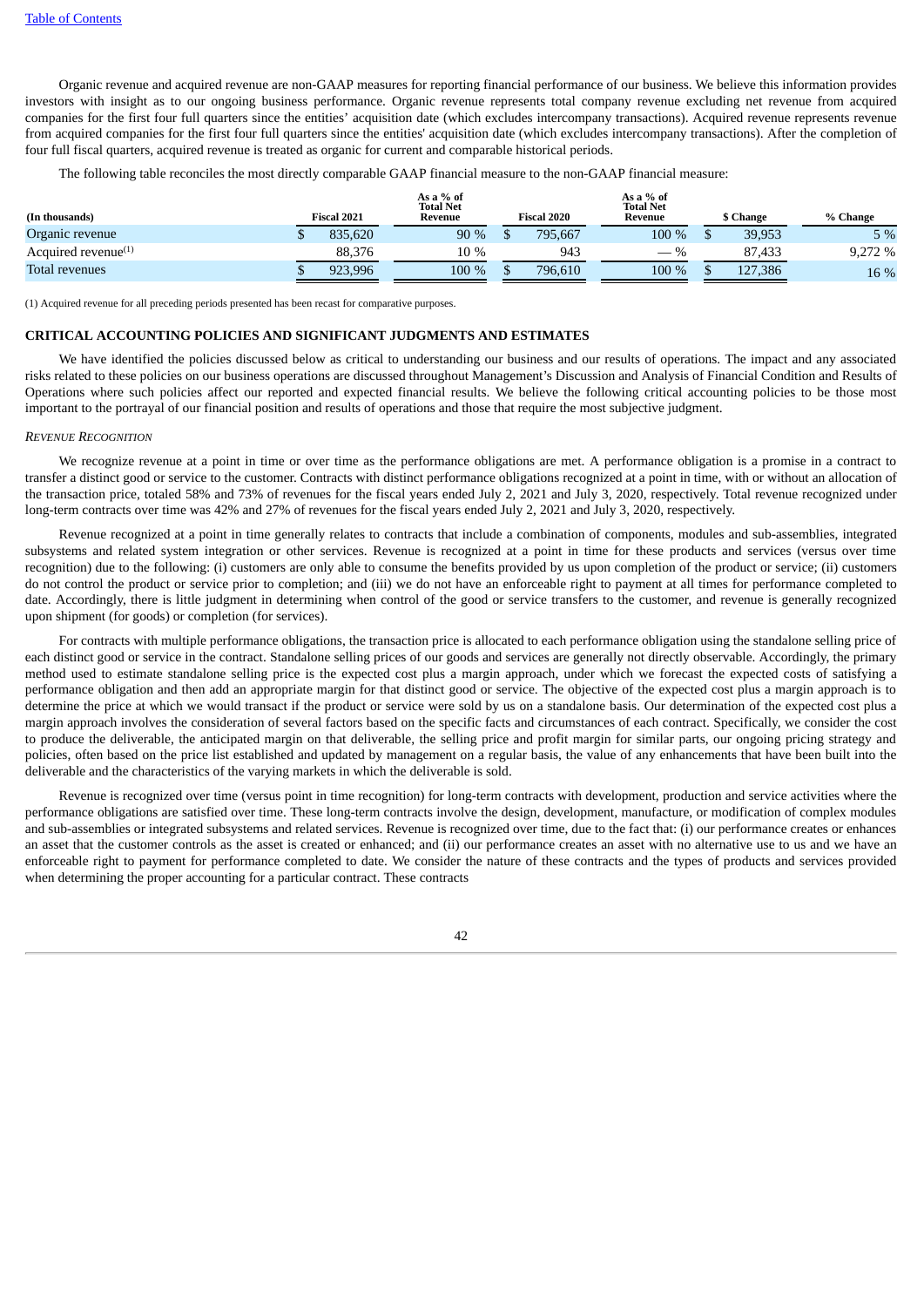include both fixed-price and cost reimbursable contracts. Our cost reimbursable contracts typically include cost-plus fixed fee and time and material ("T&M") contracts. We consider whether contracts should be combined or segmented, and based on this assessment, we combine closely related contracts when all the applicable criteria are met. The combination of two or more contracts requires judgment in determining whether the intent of entering into the contracts was effectively to enter into a single contract, which should be combined to reflect an overall profit rate. Similarly, we may separate an arrangement, which may consist of a single contract or group of contracts, with varying rates of profitability, only if the applicable criteria are met. Judgment also is involved in determining whether a single contract or group of contracts may be segmented based on how the arrangement and the related performance criteria were negotiated. The decision to combine a group of contracts or segment a contract could change the amount of revenue and gross profit recorded in a given period. For all types of contracts, we recognize anticipated contract losses as soon as they become known and estimable. These losses are recognized in advance of contract performance and as of July 2, 2021, approximately \$1.4 million of these costs were in Accrued expenses on our Consolidated Balance Sheet.

For long-term contracts, we typically leverage the input method, using a cost-to-cost measure of progress. We believe that this method represents the most faithful depiction of our performance because it directly measures value transferred to the customer. Contract estimates and estimates of any variable consideration are based on various assumptions to project the outcome of future events that may span several years. These assumptions include: the amount of time to complete the contract, including the assessment of the nature and complexity of the work to be performed; the cost and availability of materials; the availability of subcontractor services and materials; and the availability and timing of funding from the customer. We bear the risk of changes in estimates to complete on a fixed-price contract which may cause profit levels to vary from period to period. For cost reimbursable contracts, we are reimbursed periodically for allowable costs and are paid a portion of the fee based on contract progress. In the limited instances where we enter into T&M contracts, revenue recognized reflects the number of direct labor hours expended in the performance of a contract multiplied by the contract billing rate, as well as reimbursement of other direct billable costs. For T&M contracts, we elected to use a practical expedient permitted by ASC 606 whereby revenue is recognized in the amount for which we have a right to invoice the customer based on the control transferred to the customer. For over time contracts, we recognize anticipated contract losses as soon as they become known and estimable.

Accounting for long-term contracts requires significant judgment relative to estimating total contract revenues and costs, in particular, assumptions relative to the amount of time to complete the contract, including the assessment of the nature and complexity of the work to be performed. Our estimates are based upon the professional knowledge and experience of our engineers, program managers and other personnel, who review each long-term contract monthly to assess the contract's schedule, performance, technical matters and estimated cost at completion. Changes in estimates are applied retrospectively and when adjustments in estimated contract costs are identified, such revisions may result in current period adjustments to earnings applicable to performance in prior periods.

We generally do not provide our customers with rights of product return other than those related to assurance warranty provisions that permit repair or replacement of defective goods over a period of 12 to 36 months. We accrue for anticipated warranty costs upon product shipment. We do not consider activities related to such assurance warranties, if any, to be a separate performance obligation. We offer separately priced extended warranties which generally range from 12 to 36 months that are treated as separate performance obligations. The transaction price allocated to extended warranties is recognized over time in proportion to the costs expected to be incurred in satisfying the obligations under the contract.

On long-term contracts, the portion of the payments retained by the customer is not considered a significant financing component because most contracts have a duration of less than one year and payment is received as progress is made. Many of our long-term contracts have milestone payments, which align the payment schedule with the progress towards completion on the performance obligation. On some contracts, we may be entitled to receive an advance payment, which is not considered a significant financing component because it is used to facilitate inventory demands at the onset of a contract and to safeguard us from the failure of the other party to abide by some or all of their obligations under the contract.

We define service revenues as revenue from activities that are not associated with the design, development, production, or delivery of tangible assets, software or specific capabilities sold by us. Examples of our service revenues include: analyst services and systems engineering support, consulting, maintenance and other support, testing and installation. We combine our product and service revenues into a single class as services revenues are less than 10 percent of total revenues.

#### *INVENTORY VALUATION*

We value our inventory at the lower of cost (first-in, first-out) or its net realizable value. We write down inventory for excess and obsolescence based upon assumptions about future demand, product mix and possible alternative uses. Actual demand, product mix and alternative usage may be higher or lower resulting in variations in on our gross margin.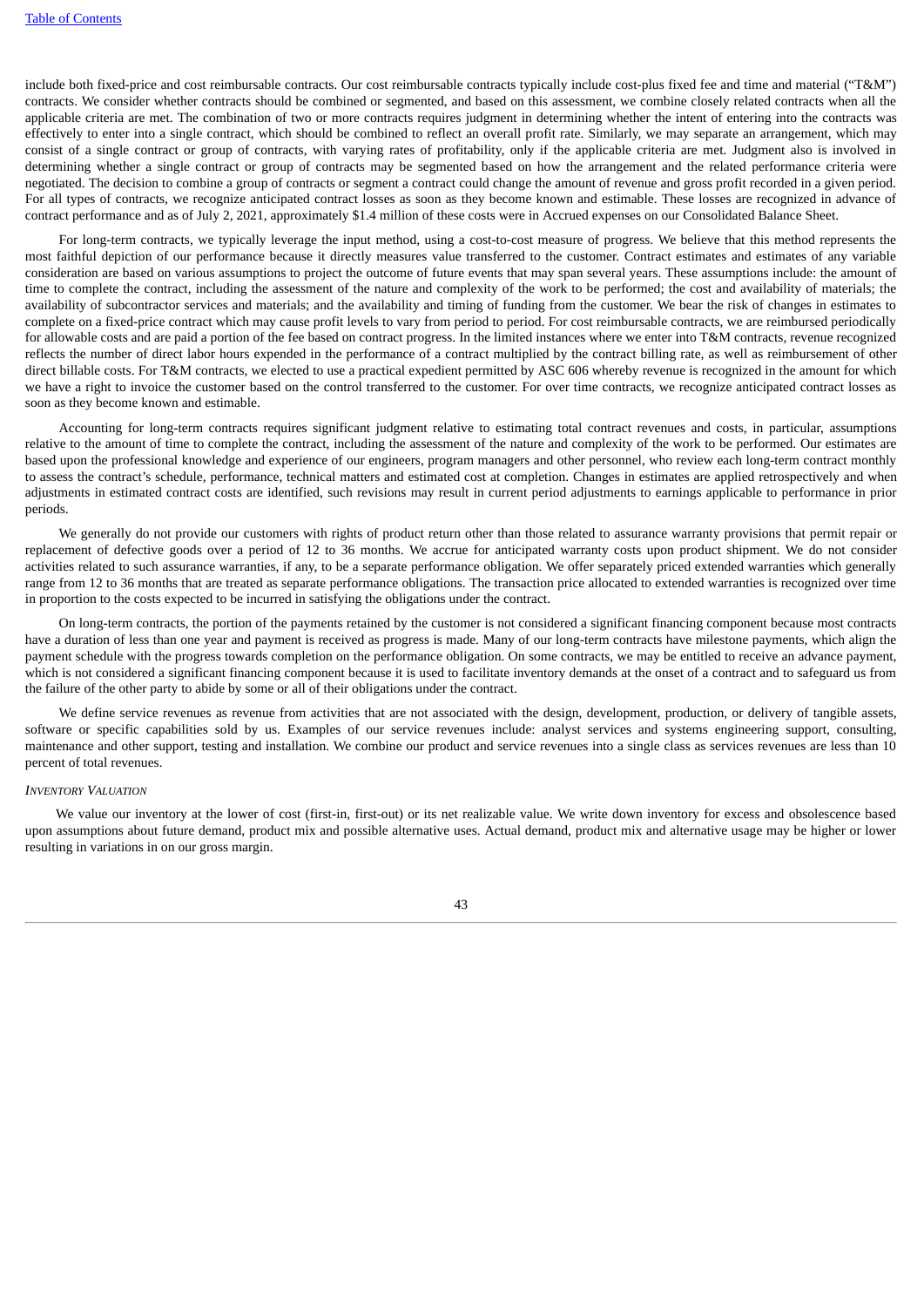#### *GOODWILL, INTANGIBLE ASSETS AND LONG-LIVED ASSETS*

We evaluate our goodwill for impairment annually in the fourth quarter and in any interim period in which events or circumstances arise that indicate our goodwill may be impaired. Indicators of impairment include, but are not limited to, a significant deterioration in overall economic conditions, a decline in our market capitalization, the loss of significant business, significant decreases in funding for our contracts, or other significant adverse changes in industry or market conditions.

We test goodwill for impairment at the reporting unit level. Goodwill impairment guidance provides entities an option to perform a qualitative assessment (commonly known as "step zero") to determine whether further impairment testing is necessary before performing the two-step test. The qualitative assessment requires significant judgments by management about macro-economic conditions including our operating environment, industry and other market considerations, entity-specific events related to financial performance or loss of key personnel, and other events that could impact the reporting unit. If we conclude that further testing is required, the impairment test involves a two-step process. Step one compares the fair value of the reporting unit with its carrying value, including goodwill. If the carrying amount exceeds the fair value of the reporting unit, step two is required to determine if there is an impairment of the goodwill. Step two compares the implied fair value of the reporting unit's goodwill to the carrying amount of the goodwill. We estimate the fair value of our reporting units using the income approach based upon a discounted cash flow model. The income approach requires the use of many assumptions and estimates including future revenues, expenses, capital expenditures, and working capital, as well as discount factors and income tax rates. In addition, we use the market approach, which compares the reporting unit to publicly-traded companies and transactions involving similar businesses, to support the conclusions of the income approach.

During the first quarter of fiscal 2021, the Company reorganized its internal reporting unit structure to align with the Company's market and brand strategy as well as promote scale as the organization continues to grow. The Company evaluated this reorganization under ASC 280 to determine whether this change has impacted the Company's single operating and reportable segment. The Company concluded this change had no effect given the CODM continues to evaluate and manage the Company on the basis of one operating and reportable segment. The Company utilized the management approach for determining its operating segment in accordance with ASC 280.

In accordance with FASB ASC 350, *Intangibles-Goodwill and Other* ("ASC 350"), the Company determines its reporting units based upon whether discrete financial information is available, if management regularly reviews the operating results of the component, the nature of the products offered to customers and the market characteristics of each reporting unit. A reporting unit is considered to be an operating segment or one level below an operating segment also known as a component. Component level financial information is reviewed by management across three divisions: Processing, Microelectronics, and Mission. Accordingly, these were determined to be the Company's new reporting units.

As part of our annual goodwill impairment testing, we utilized a discount rate for each of our reporting units, as defined by ASC 350, that we believe represents the risks that our businesses face, considering their sizes, the current economic environment, and other industry data we believe is appropriate. The discount rates for Processing, Microelectronics and Mission were 7.5%, 7.5%, and 7.8%, respectively. The annual testing indicated that the fair values of our Processing, Microelectronics and Mission reporting units significantly exceeded their carrying values, and thus no further testing was required.

We also review finite-lived intangible assets and long-lived assets when indications of potential impairment exist, such as a significant reduction in undiscounted cash flows associated with the assets. Should the fair value of our finite-lived intangible assets or long-lived assets decline because of reduced operating performance, market declines, or other indicators of impairment, a charge to operations for impairment may be necessary.

#### *INCOME TAXES*

The determination of income tax expense requires us to make certain estimates and judgments concerning the calculation of deferred tax assets and liabilities, as well as the deductions and credits that are available to reduce taxable income. We recognize deferred tax assets and liabilities for the expected future tax consequences of events that have been included in our consolidated financial statements. Under this method, deferred tax assets and liabilities are determined based on the difference between the financial statement and tax basis of assets and liabilities using enacted tax rates for the year in which the differences are expected to reverse.

In evaluating our ability to recover deferred tax assets, we consider all available positive and negative evidence, including our past operating results, our forecast of future earnings, future taxable income, and tax planning strategies. The assumptions utilized in determining future taxable income require significant judgment. We record a valuation allowance against deferred tax assets if, based upon the available evidence, it is more likely than not that some or all of the deferred tax assets will not be realized. If it becomes more likely than not that a tax asset will be used for which a reserve has been provided, we reverse the related valuation allowance. If our actual future taxable income by tax jurisdiction differs from estimates, additional allowances or reversals of reserves may be necessary.

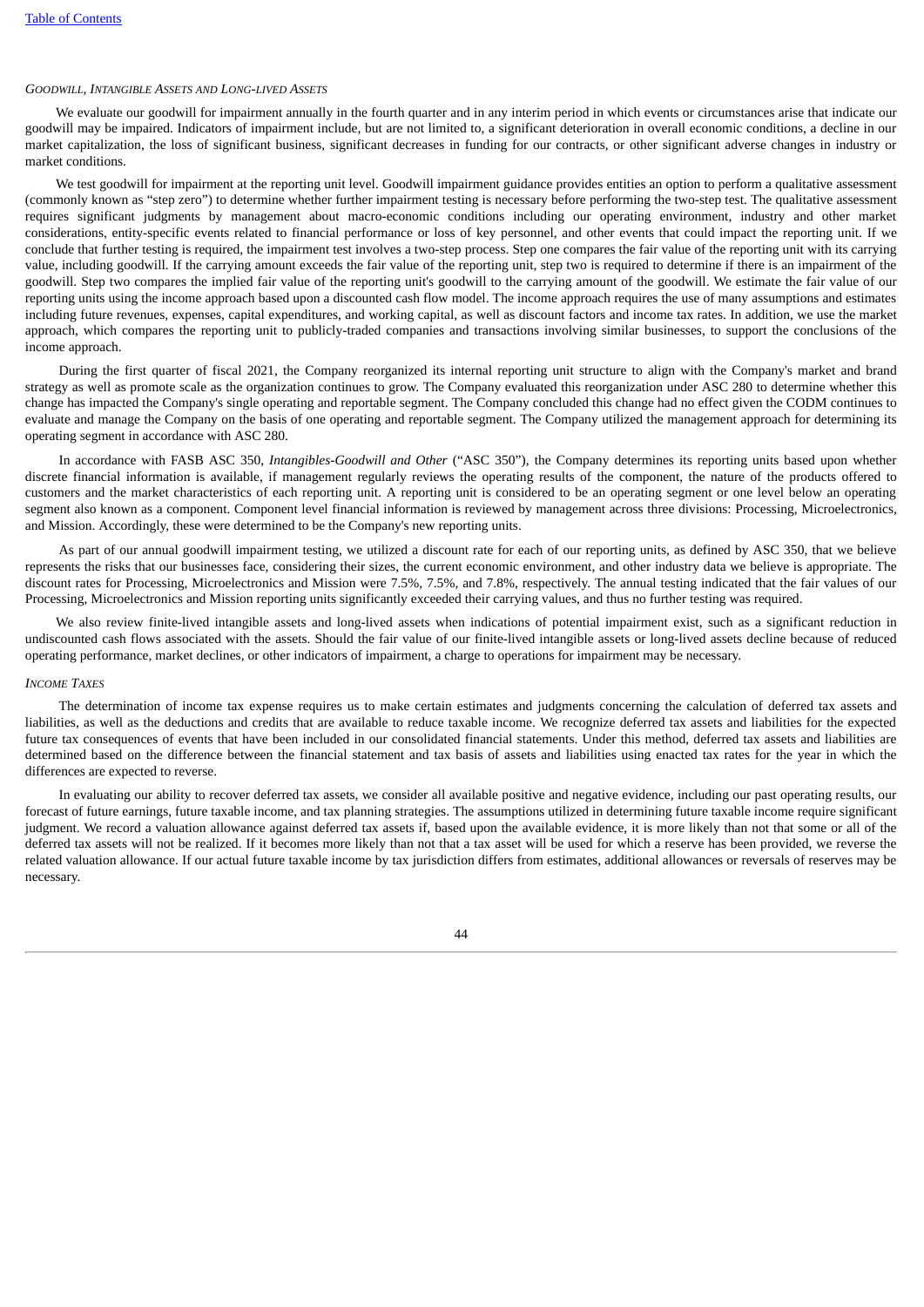We use a two-step approach to recognize and measure uncertain tax positions. First, the tax position must be evaluated to determine the likelihood that it will be sustained upon external examination. If the tax position is deemed more-likely-than-not to be sustained, the tax position is then assessed to determine the amount of benefit to recognize in the financial statements. The amount of the benefit that may be recognized is the largest amount that has a greater than 50% likelihood of being realized upon ultimate settlement. We reevaluate our uncertain tax positions on a quarterly basis and any changes to these positions as a result of tax audits, tax laws or other facts and circumstances could result in additional charges to operations.

#### *BUSINESS COMBINATIONS*

We utilize the acquisition method of accounting for business combinations and allocate the purchase price of an acquisition to the various tangible and intangible assets acquired and liabilities assumed based on their estimated fair values. We primarily establish fair value using the income approach based upon a discounted cash flow model. The income approach requires the use of many assumptions and estimates including future revenues and expenses, as well as discount factors and income tax rates. Other estimates include:

- estimated step-ups for the overt-time contracts fixed assets, leasehold interests and inventory;
- estimated fair values of intangible assets; and
- estimated income tax assets and liabilities assumed from the acquiree.

While we use our best estimates and assumptions as part of the purchase price allocation process to accurately value assets acquired and liabilities assumed at the business acquisition date, our estimates and assumptions are inherently uncertain and subject to refinement. As a result, during the purchase price allocation period, which is generally one year from the business acquisition date, we record adjustments to the assets acquired and liabilities assumed, with the corresponding offset to goodwill. For changes in the valuation of intangible assets between preliminary and final purchase price allocation, the related amortization is adjusted in the period it occurs. Subsequent to the purchase price allocation period any adjustment to assets acquired or liabilities assumed is included in operating results in the period in which the adjustment is determined.

#### **RECENTLY ISSUED ACCOUNTING PRONOUNCEMENTS**

See Note B to consolidated financial statements (under the caption "Recently Issued Accounting Pronouncements").

## **RECENTLY ADOPTED ACCOUNTING PRONOUNCEMENTS**

See Note B to consolidated financial statements (under the caption "Recently Adopted Accounting Pronouncements").

# **ITEM 7A. QUANTITATIVE AND QUALITATIVE DISCLOSURES ABOUT MARKET RISK**

### **INTEREST RATE RISK**

Our exposure to interest rate risk is related primarily to our investment portfolio and the Revolver.

Our investment portfolio includes money market funds from high quality U.S. government issuers. A change in prevailing interest rates may cause the fair value of our investments to fluctuate. For example, if we hold a security that was issued with a fixed interest rate at the then-prevailing rate and the prevailing rate rises, the fair value of the principal amount of our investment will probably decline. To minimize this risk, investments are generally available for sale and we generally limit the amount of credit exposure to any one issuer.

We also are exposed to the impact of interest rate changes primarily through our borrowing activities. For our variable rate borrowings, we may use a fixed interest rate swap, effectively converting a portion of variable rate borrowings to fixed rate borrowings in order to mitigate the impact of interest rate changes on earnings. We utilize interest rate derivatives to mitigate interest rate exposure with respect to our financing arrangements. There were \$200.0 million of outstanding borrowings against the Revolver at July 2, 2021.

#### **CONCENTRATION OF CREDIT RISK**

Financial instruments that potentially expose the Company to concentrations of credit risk consist principally of cash, cash equivalents and accounts receivable. We place our cash and cash equivalents with financial institutions with high credit quality. As of July 2, 2021 and July 3, 2020, we had \$113.8 million and \$226.8 million, respectively, of cash and cash equivalents on deposit or invested with our financial and lending institutions.

We provide credit to customers in the normal course of business. We perform ongoing credit evaluations of our customers' financial condition and limit the amount of credit extended when deemed necessary. As of July 2, 2021, five customers accounted for 60% of our receivables, unbilled receivables and costs in excess of billings. As of July 3, 2020, five customers accounted for 52% of our receivables, unbilled receivables and costs in excess of billings.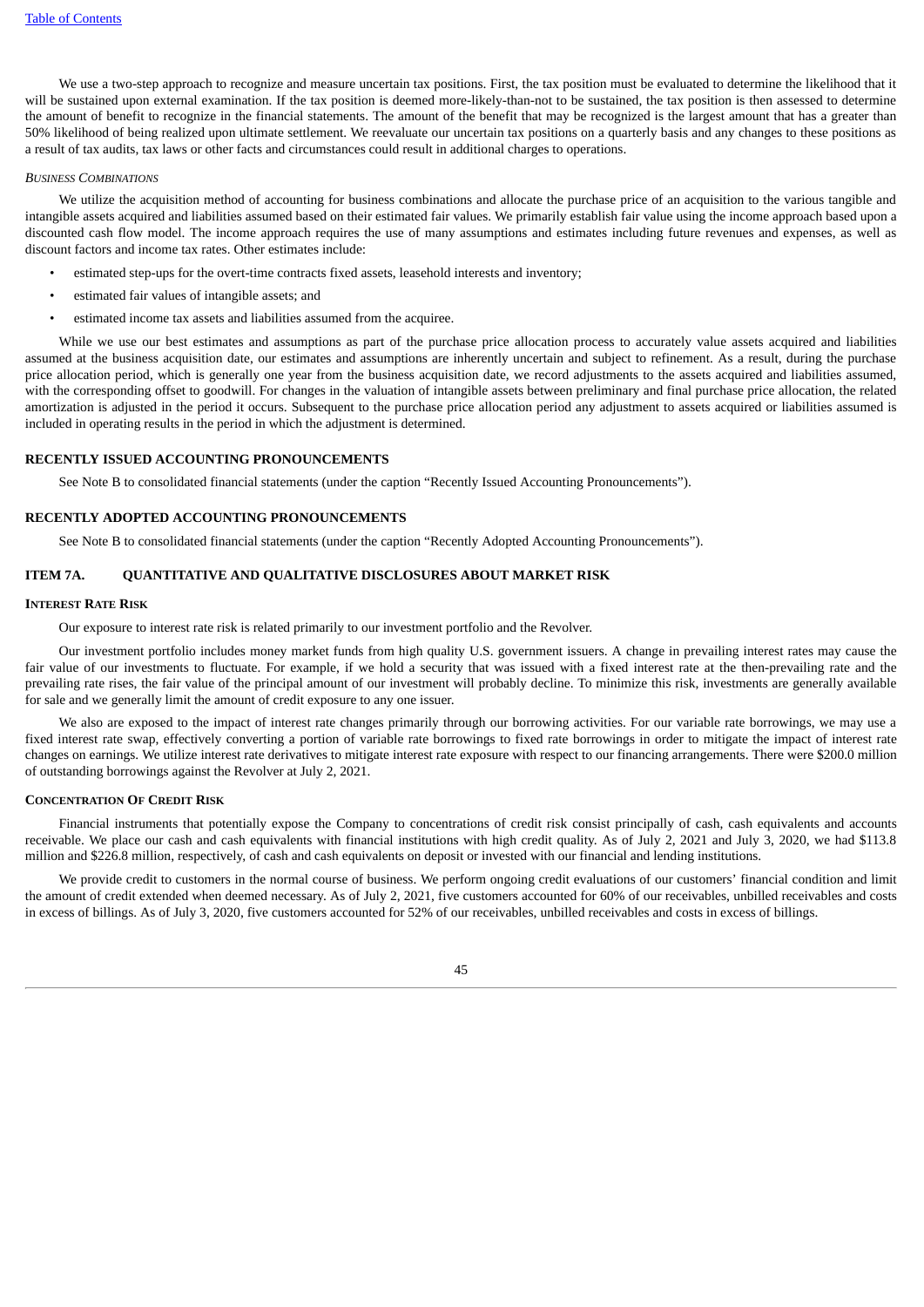## **FOREIGN CURRENCY RISK**

We operate primarily in the United States; however, we conduct business outside the United States through our foreign subsidiaries in Switzerland, the United Kingdom, France, Japan, Spain and Canada where business is largely transacted in non-U.S. dollar currencies. Accordingly, we are subject to exposure from adverse movements in the exchange rates of local currencies. Local currencies are used as the functional currency for our non-U.S. subsidiaries. Consequently, changes in the exchange rates of the currencies may impact the translation of the foreign subsidiaries' statements of operations into U.S. dollars, which may in turn affect our Consolidated Statement of Operations.

We have not entered into any financial derivative instruments that expose us to material market risk, including any instruments designed to hedge the impact of foreign currency exposures. We may, however, hedge such exposure to foreign currency exchange rate fluctuations in the future.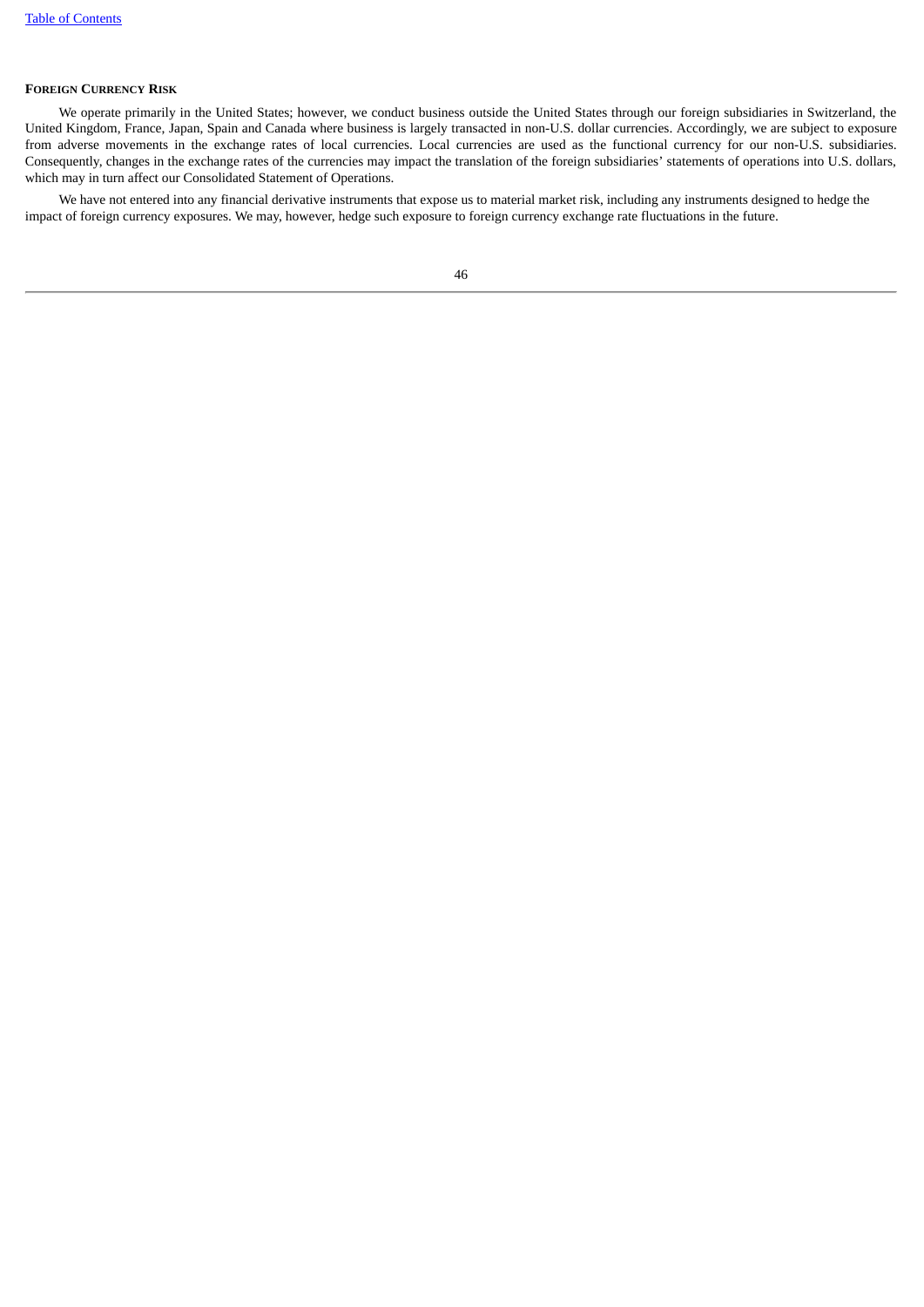#### **REPORT OF INDEPENDENT REGISTERED PUBLIC ACCOUNTING FIRM**

To the Shareholders and Board of Directors Mercury Systems, Inc.:

*Opinions on the Consolidated Financial Statements and Internal Control Over Financial Reporting*

We have audited the accompanying consolidated balance sheets of Mercury Systems, Inc. and subsidiaries (the Company) as of July 2, 2021 and July 3, 2020, the related consolidated statements of operations and comprehensive income, shareholders' equity, and cash flows for each of the fiscal years in the threeyear period ended July 2, 2021, and the related notes and financial statement schedule II (collectively, the consolidated financial statements). We also have audited the Company's internal control over financial reporting as of July 2, 2021, based on criteria established in Internal Control – Integrated Framework (2013) issued by the Committee of Sponsoring Organizations of the Treadway Commission.

In our opinion, the consolidated financial statements referred to above present fairly, in all material respects, the financial position of the Company as of July 2, 2021 and July 3, 2020, and the results of its operations and its cash flows for each of the fiscal years in the three-year period ended July 2, 2021, in conformity with U.S. generally accepted accounting principles. Also in our opinion, the Company maintained, in all material respects, effective internal control over financial reporting as of July 2, 2021 based on criteria established in Internal Control – Integrated Framework (2013) issued by the Committee of Sponsoring Organizations of the Treadway Commission.

The Company acquired Physical Optics Corporation ("POC"), Pentek Technologies, LLC and Pentek Systems, Inc. (collectively, "Pentek") during fiscal year 2021, and management excluded from its assessment of the effectiveness of the Company's internal control over financial reporting as of July 2, 2021, POC's and Pentek's internal control over financial reporting associated with 22 percent of total consolidated assets (of which 16 percent represented goodwill and intangible assets included within the scope of the assessment) and 9 percent of total consolidated revenues included in the consolidated financial statements of the Company as of and for the fiscal year ended July 2, 2021. Our audit of internal control over financial reporting of the Company also excluded an evaluation of the internal control over financial reporting of POC and Pentek.

## *Basis for Opinions*

The Company's management is responsible for these consolidated financial statements, for maintaining effective internal control over financial reporting, and for its assessment of the effectiveness of internal control over financial reporting, included in the accompanying Management's Annual Report on Internal Control over Financial Reporting. Our responsibility is to express an opinion on the Company's consolidated financial statements and an opinion on the Company's internal control over financial reporting based on our audits. We are a public accounting firm registered with the Public Company Accounting Oversight Board (United States) (PCAOB) and are required to be independent with respect to the Company in accordance with the U.S. federal securities laws and the applicable rules and regulations of the Securities and Exchange Commission and the PCAOB.

We conducted our audits in accordance with the standards of the PCAOB. Those standards require that we plan and perform the audits to obtain reasonable assurance about whether the consolidated financial statements are free of material misstatement, whether due to error or fraud, and whether effective internal control over financial reporting was maintained in all material respects.

Our audits of the consolidated financial statements included performing procedures to assess the risks of material misstatement of the consolidated financial statements, whether due to error or fraud, and performing procedures that respond to those risks. Such procedures included examining, on a test basis, evidence regarding the amounts and disclosures in the consolidated financial statements. Our audits also included evaluating the accounting principles used and significant estimates made by management, as well as evaluating the overall presentation of the consolidated financial statements. Our audit of internal control over financial reporting included obtaining an understanding of internal control over financial reporting, assessing the risk that a material weakness exists, and testing and evaluating the design and operating effectiveness of internal control based on the assessed risk. Our audits also included performing such other procedures as we considered necessary in the circumstances. We believe that our audits provide a reasonable basis for our opinions.

# *Definition and Limitations of Internal Control Over Financial Reporting*

A company's internal control over financial reporting is a process designed to provide reasonable assurance regarding the reliability of financial reporting and the preparation of financial statements for external purposes in accordance with generally accepted accounting principles. A company's internal control over financial reporting includes those policies and procedures that (1) pertain to the maintenance of records that, in reasonable detail, accurately and fairly reflect the transactions and dispositions of the assets of the company; (2) provide reasonable assurance that transactions are recorded as necessary to permit preparation of financial statements in accordance with generally accepted accounting principles, and that receipts and expenditures of the company are being made only in accordance with authorizations of management and directors of the

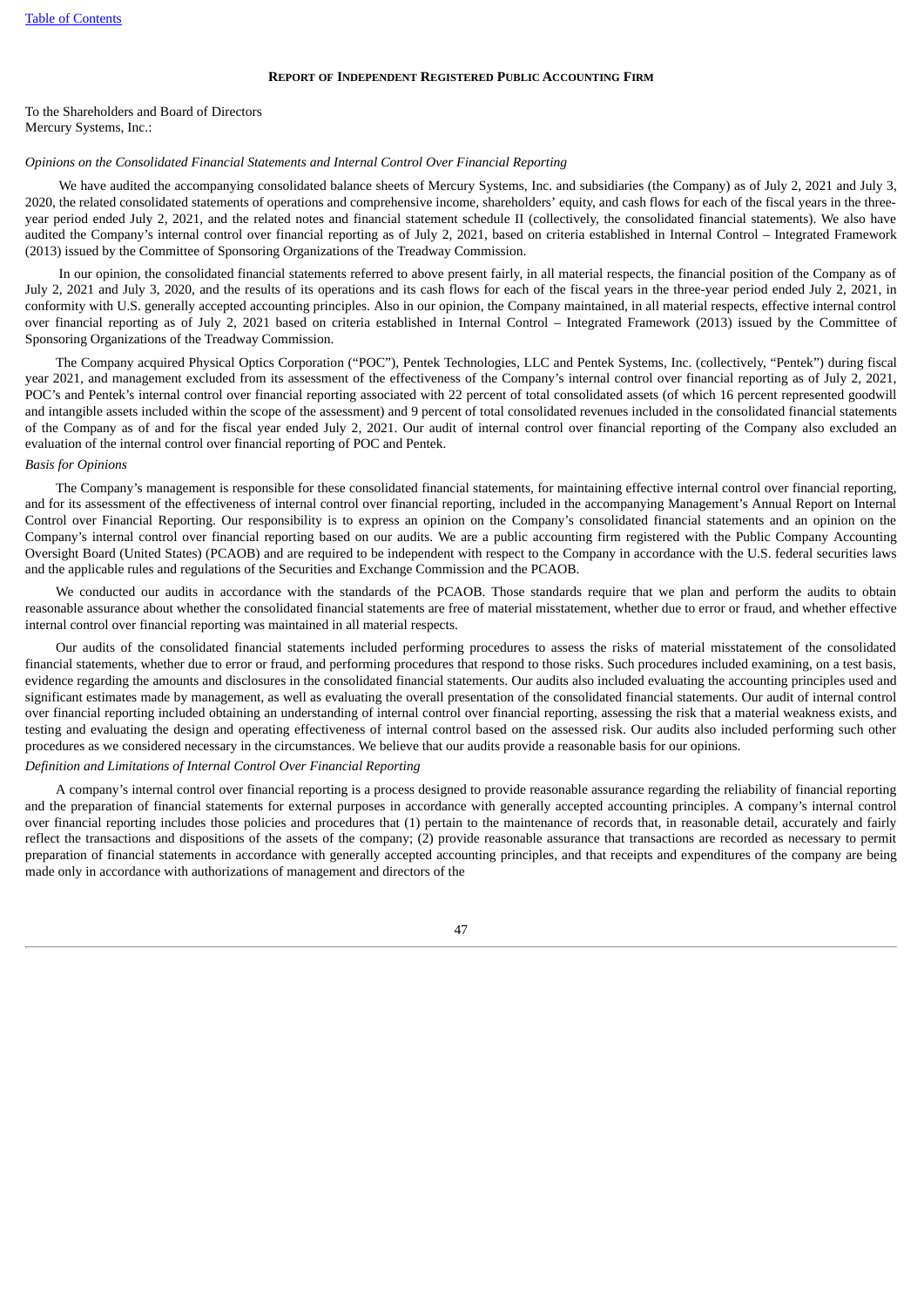company; and (3) provide reasonable assurance regarding prevention or timely detection of unauthorized acquisition, use, or disposition of the company's assets that could have a material effect on the financial statements.

Because of its inherent limitations, internal control over financial reporting may not prevent or detect misstatements. Also, projections of any evaluation of effectiveness to future periods are subject to the risk that controls may become inadequate because of changes in conditions, or that the degree of compliance with the policies or procedures may deteriorate.

## *Critical Audit Matters*

The critical audit matters communicated below are matters arising from the current period audit of the consolidated financial statements that were communicated or required to be communicated to the audit committee and that: (1) relate to accounts or disclosures that are material to the consolidated financial statements and (2) involved our especially challenging, subjective, or complex judgments. The communication of critical audit matters does not alter in any way our opinion on the consolidated financial statements, taken as a whole, and we are not, by communicating the critical audit matters below, providing separate opinions on the critical audit matters or on the accounts or disclosures to which they relate.

#### *Estimate of total contract costs to be incurred for fixed price contract revenue recognized over time*

As discussed in Note B to the consolidated financial statements, fixed price contract revenue recognized over time for the year ended July 2, 2021 represented 42% of total revenues. For those fixed price contracts recognized over time, the Company recognizes revenue based on the ratio of (1) actual contract costs incurred to date to (2) the Company's estimate of total contract costs to be incurred.

We identified the evaluation of total contract costs to be incurred for fixed price contract revenue recognized over time as a critical audit matter given the complex nature of the Company's products sold under such contracts. In particular, evaluating the Company's judgments regarding the amount of time to complete the contracts, including the assessment of the nature and complexity of the work to be performed, involved a high degree of subjective auditor judgment.

The following are the primary procedures we performed to address this critical audit matter. We evaluated the design and tested the operating effectiveness of certain internal controls related to the Company's process to develop estimates of total contract costs to be incurred for partially completed performance obligations. This included controls related to the estimated amount of time to complete the contracts, including the assessment of the nature and complexity of the work to be performed. We considered factors, including the value and stage of completion, to select certain customer contracts to evaluate the Company's assumptions underlying the estimate of total contract costs to be incurred. We inspected the selected contracts to evaluate the Company's identification of performance obligations and the determined method for measuring contract progress. We compared the Company's original or prior period estimate of total contract costs to be incurred to the actual costs incurred for completed contracts to assess the Company's ability to accurately estimate costs. We inquired of operational personnel of the Company to evaluate progress to date, the estimate of remaining costs to be incurred, and factors impacting the amount of time and cost to complete the selected contracts, including the assessment of the nature and complexity of the work to be performed. We inspected correspondence, if any, between the Company and the customer for the selected contracts as part of our evaluation of contract progress.

Evaluation of the fair value of customer relationship intangible assets acquired in the Physical Optics Corporation business combination

As discussed in Note C to the consolidated financial statements, on December 30, 2020, the Company acquired Physical Optics Corporation. As a result of the transaction, the Company acquired customer relationship intangible assets. The acquisition-date preliminary fair value for the customer relationship intangible assets were \$83.0 million.

We identified the evaluation of the fair value of a certain customer relationship intangible asset acquired in the Physical Optics Corporation transaction as a critical audit matter. A high degree of subjectivity was required in evaluating certain inputs in the discounted cash flow model used to determine the fair value of such asset. The key assumptions used within the discounted cash flow model included expected future revenue growth and the discount rate. Changes in these assumptions could have a significant impact on the fair value of the customer relationship intangible asset.

The following are the primary procedures we performed to address this critical audit matter. We evaluated the design and tested the operating effectiveness of certain internal controls related to the Company's acquisition-date valuation process, including controls over the development of the expected future revenue growth and discount rate used in the discounted cash flow model to value the customer relationship intangible assets. We evaluated the expected future revenue growth used by the Company by comparing the assumptions used to the historical performance of the acquired Company, as well as considering defense industry data. We also involved valuation professionals with specialized skills and knowledge who assisted in:

- evaluating the Company's discount rate by comparing the rate against a discount rate range that was independently developed using publicly available market data for comparable entities
- developing a fair value estimate of the customer relationship intangible assets using the Company's cash flow projections and independently developed range of discount rates and comparing it to the Company's estimate.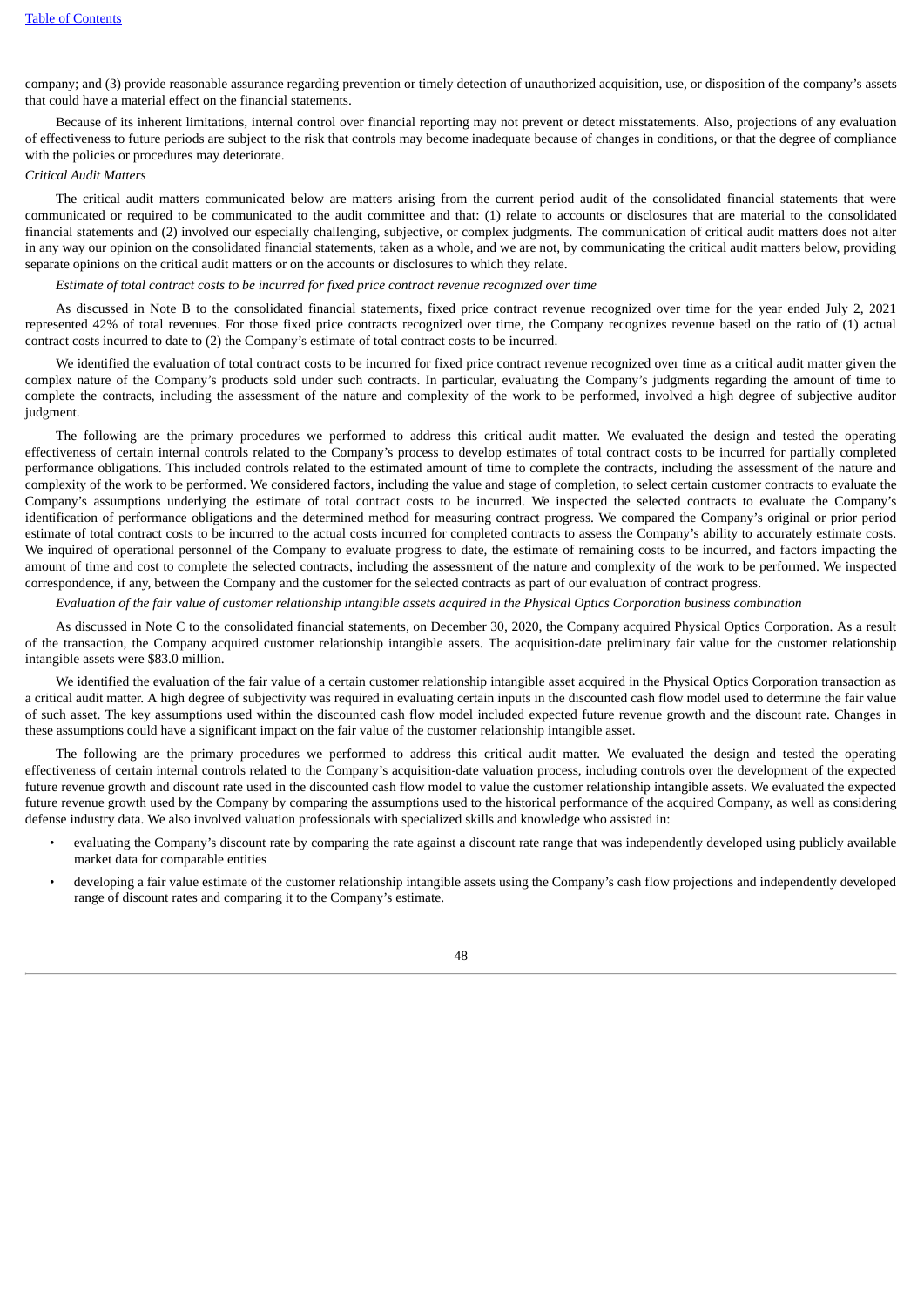/s/ KPMG LLP

We have served as the Company's auditor since 2006. Boston, Massachusetts August 17, 2021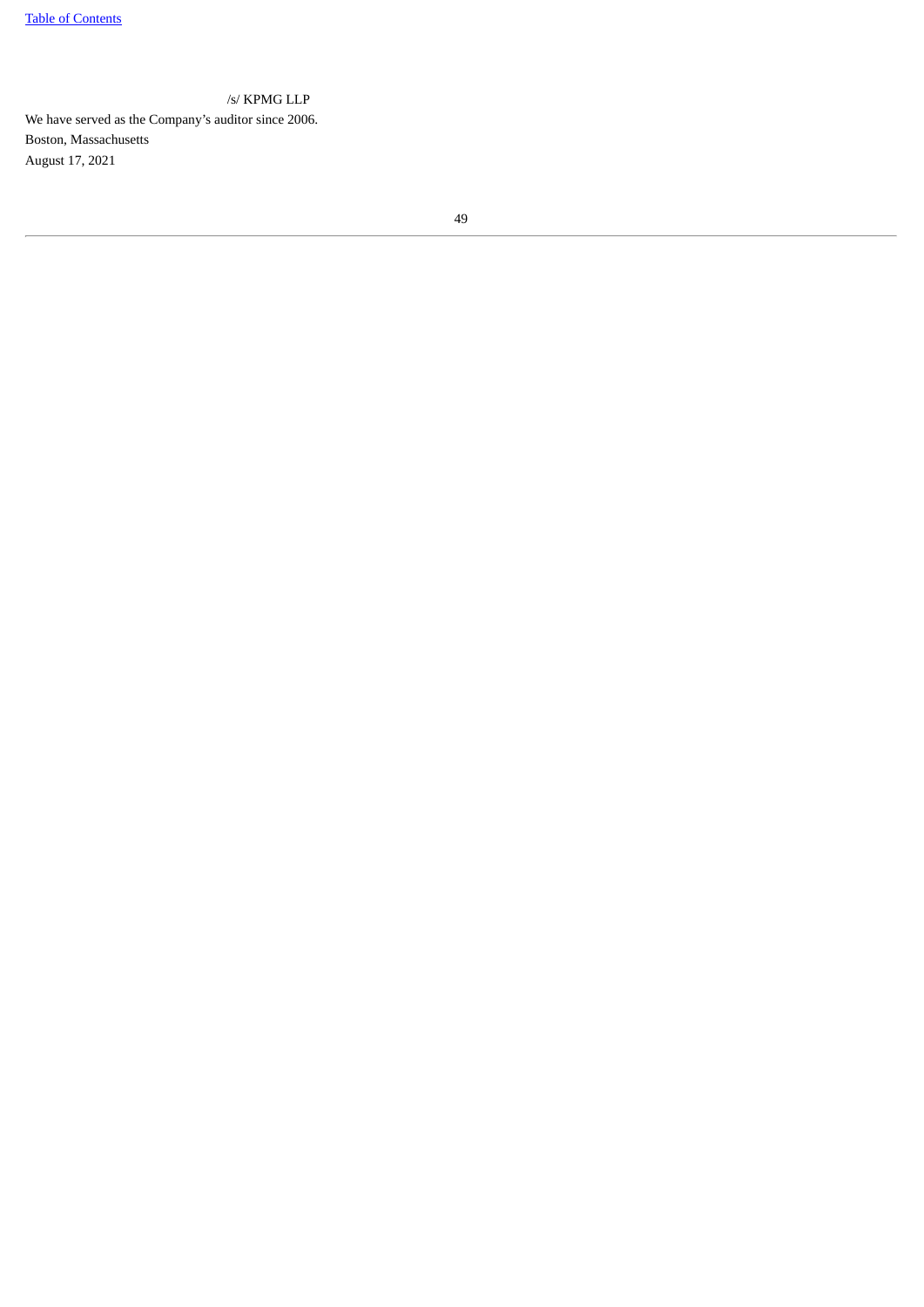# **ITEM 8. FINANCIAL STATEMENTS AND SUPPLEMENTARY DATA**

# **MERCURY SYSTEMS, INC.**

# **CONSOLIDATED BALANCE SHEETS**

(In thousands, except share and per share data)

|                                                                                                                                                                         |                           | <b>July 2, 2021</b> |                | <b>July 3, 2020</b> |
|-------------------------------------------------------------------------------------------------------------------------------------------------------------------------|---------------------------|---------------------|----------------|---------------------|
| <b>Assets</b>                                                                                                                                                           |                           |                     |                |                     |
| Current assets:                                                                                                                                                         |                           |                     |                |                     |
| Cash and cash equivalents                                                                                                                                               | \$                        | 113,839             | -\$            | 226,838             |
| Accounts receivable, net of allowance for credit losses of \$1,720 and \$1,451 at July 2, 2021 and July 3, 2020,<br>respectively                                        |                           | 128,807             |                | 120,438             |
| Unbilled receivables and costs in excess of billings                                                                                                                    |                           | 162,921             |                | 90,289              |
| Inventory                                                                                                                                                               |                           | 221,640             |                | 178,093             |
| Prepaid income taxes                                                                                                                                                    |                           | 782                 |                | 2,498               |
| Prepaid expenses and other current assets                                                                                                                               |                           | 15,111              |                | 16,613              |
| Total current assets                                                                                                                                                    |                           | 643,100             |                | 634,769             |
| Property and equipment, net                                                                                                                                             |                           | 128,524             |                | 87,737              |
| Goodwill                                                                                                                                                                |                           | 804,906             |                | 614,076             |
| Intangible assets, net                                                                                                                                                  |                           | 307,559             |                | 208,748             |
| Operating lease right-of-use assets                                                                                                                                     |                           | 66,373              |                | 60,613              |
| Other non-current assets                                                                                                                                                |                           | 4,675               |                | 4,777               |
| <b>Total assets</b>                                                                                                                                                     | $\boldsymbol{\mathsf{S}}$ | 1,955,137           | $\mathfrak{s}$ | 1,610,720           |
| <b>Liabilities and Shareholders' Equity</b>                                                                                                                             |                           |                     |                |                     |
| Current liabilities:                                                                                                                                                    |                           |                     |                |                     |
| Accounts payable                                                                                                                                                        | \$                        | 47,951              | \$             | 41,877              |
| Accrued expenses                                                                                                                                                        |                           | 24,652              |                | 23,794              |
| Accrued compensation                                                                                                                                                    |                           | 40,043              |                | 41,270              |
| Deferred revenues and customer advances                                                                                                                                 |                           | 38,177              |                | 18,974              |
| Total current liabilities                                                                                                                                               |                           | 150,823             |                | 125,915             |
| Deferred income taxes                                                                                                                                                   |                           | 28,810              |                | 13,889              |
| Income taxes payable                                                                                                                                                    |                           | 7,467               |                | 4,117               |
| Long-term debt                                                                                                                                                          |                           | 200,000             |                |                     |
| Operating lease liabilities                                                                                                                                             |                           | 71,508              |                | 66,981              |
| Other non-current liabilities                                                                                                                                           |                           | 12,383              |                | 15,034              |
| <b>Total liabilities</b>                                                                                                                                                |                           | 470,991             |                | 225,936             |
| Commitments and contingencies (Note L)                                                                                                                                  |                           |                     |                |                     |
| Shareholders' equity:                                                                                                                                                   |                           |                     |                |                     |
| Preferred stock, \$0.01 par value; 1,000,000 shares authorized; no shares issued or outstanding                                                                         |                           |                     |                |                     |
| Common stock, \$0.01 par value; 85,000,000 shares authorized; 55,241,120 and 54,702,322 shares issued and<br>outstanding at July 2, 2021 and July 3, 2020, respectively |                           | 552                 |                | 547                 |
| Additional paid-in capital                                                                                                                                              |                           | 1,109,434           |                | 1,074,667           |
| Retained earnings                                                                                                                                                       |                           | 374,499             |                | 312,455             |
| Accumulated other comprehensive loss                                                                                                                                    |                           | (339)               |                | (2,885)             |
| Total shareholders' equity                                                                                                                                              |                           | 1,484,146           |                | 1,384,784           |
| Total liabilities and shareholders' equity                                                                                                                              | \$                        | 1,955,137           | $\mathfrak{s}$ | 1,610,720           |

The accompanying notes are an integral part of the consolidated financial statements.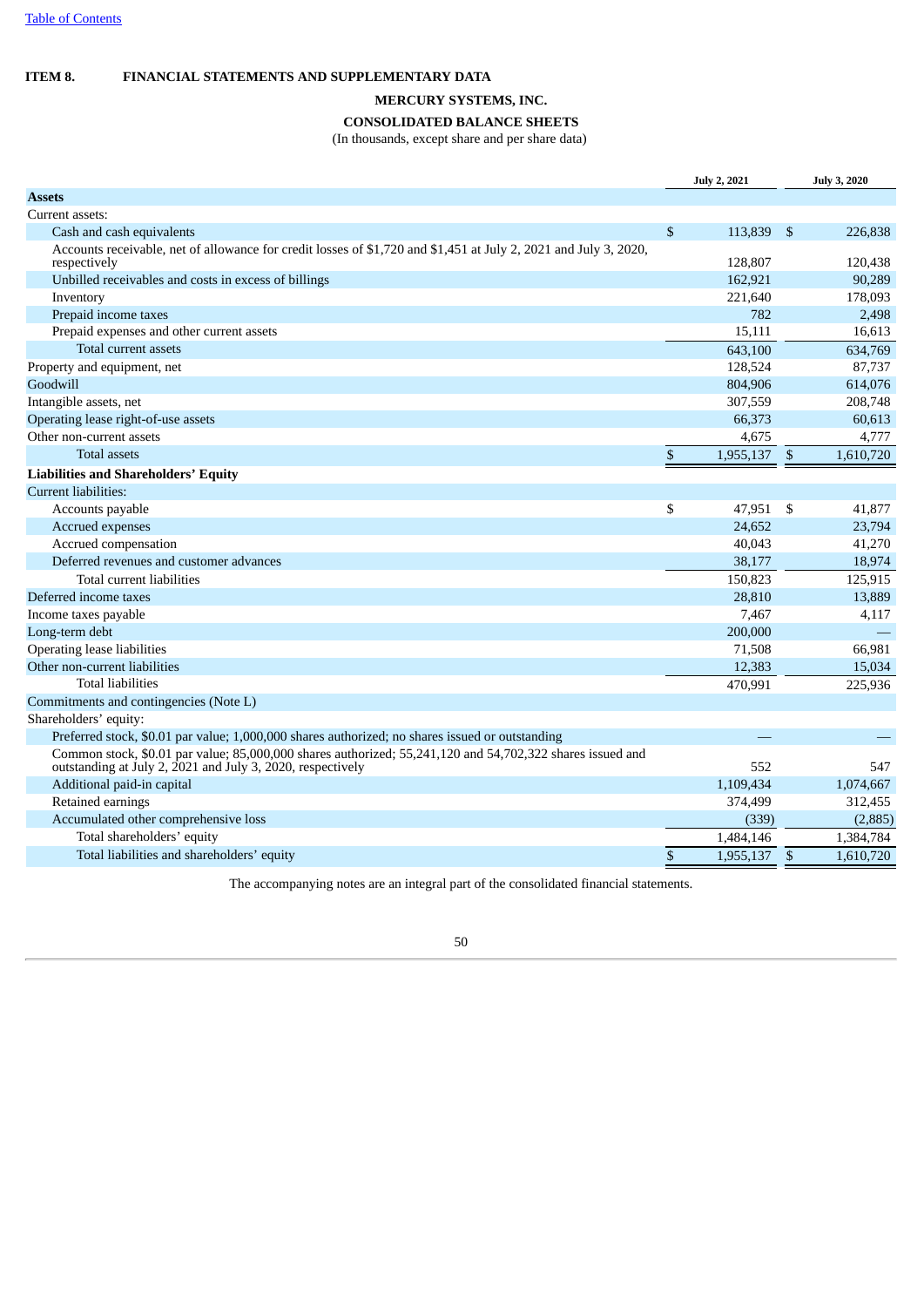# **CONSOLIDATED STATEMENTS OF OPERATIONS AND COMPREHENSIVE INCOME**

(In thousands, except per share data)

|                                                     |                          |                     |                           | For the Fiscal Years Ended |                           |               |
|-----------------------------------------------------|--------------------------|---------------------|---------------------------|----------------------------|---------------------------|---------------|
|                                                     |                          | <b>July 2, 2021</b> |                           | <b>July 3, 2020</b>        |                           | June 30, 2019 |
| Net revenues                                        | \$                       | 923,996             | $\mathsf{\$}$             | 796,610                    | $\sqrt{2}$                | 654,744       |
| Cost of revenues                                    |                          | 538,808             |                           | 439,766                    |                           | 368,588       |
| Gross margin                                        |                          | 385,188             |                           | 356,844                    |                           | 286,156       |
| Operating expenses:                                 |                          |                     |                           |                            |                           |               |
| Selling, general and administrative                 |                          | 134,337             |                           | 132,253                    |                           | 110,717       |
| Research and development                            |                          | 113,481             |                           | 98,485                     |                           | 68,925        |
| Amortization of intangible assets                   |                          | 41,171              |                           | 30,560                     |                           | 27,914        |
| Restructuring and other charges                     |                          | 9,222               |                           | 1,805                      |                           | 560           |
| Acquisition costs and other related expenses        |                          | 5,976               |                           | 2,679                      |                           | 1,456         |
| Total operating expenses                            |                          | 304,187             |                           | 265,782                    |                           | 209,572       |
| Income from operations                              |                          | 81,001              |                           | 91,062                     |                           | 76,584        |
| Interest income                                     |                          | 179                 |                           | 2,151                      |                           | 932           |
| Interest expense                                    |                          | (1, 222)            |                           | (1,006)                    |                           | (9,109)       |
| Other (expense) income, net                         |                          | (2,785)             |                           | 1,726                      |                           | (8,880)       |
| Income before income taxes                          |                          | 77,173              |                           | 93,933                     |                           | 59,527        |
| Income tax provision                                |                          | 15,129              |                           | 8,221                      |                           | 12,752        |
| Net income                                          | \$                       | 62,044              | \$                        | 85,712                     | $\boldsymbol{\mathsf{S}}$ | 46,775        |
|                                                     |                          |                     |                           |                            |                           |               |
| Basic net earnings per share                        | $\overline{\mathcal{C}}$ | 1.13                | $\overline{v}$            | 1.57                       | \$                        | 0.98          |
| Diluted net earnings per share                      | \$                       | 1.12                | \$                        | 1.56                       | \$                        | 0.96          |
| Weighted-average shares outstanding:                |                          |                     |                           |                            |                           |               |
| <b>Basic</b>                                        |                          | 55,070              |                           | 54,546                     |                           | 47,831        |
| Diluted                                             |                          | 55,474              |                           | 55,115                     |                           | 48,500        |
|                                                     |                          |                     |                           |                            |                           |               |
| Comprehensive income:                               |                          |                     |                           |                            |                           |               |
| Net income                                          | $\mathbb{S}$             | 62,044              | $\boldsymbol{\mathsf{S}}$ | 85,712                     | $\mathfrak{S}$            | 46,775        |
| Foreign currency translation adjustments            |                          | (739)               |                           | 174                        |                           | (232)         |
| Pension benefit plan, net of tax                    |                          | 3,285               |                           | (1,768)                    |                           | (2,350)       |
| Total other comprehensive income (loss), net of tax |                          | 2,546               |                           | (1,594)                    |                           | (2,582)       |
| Total comprehensive income                          | \$                       | 64,590              | \$                        | 84,118                     | $\boldsymbol{\mathsf{S}}$ | 44,193        |

The accompanying notes are an integral part of the consolidated financial statements.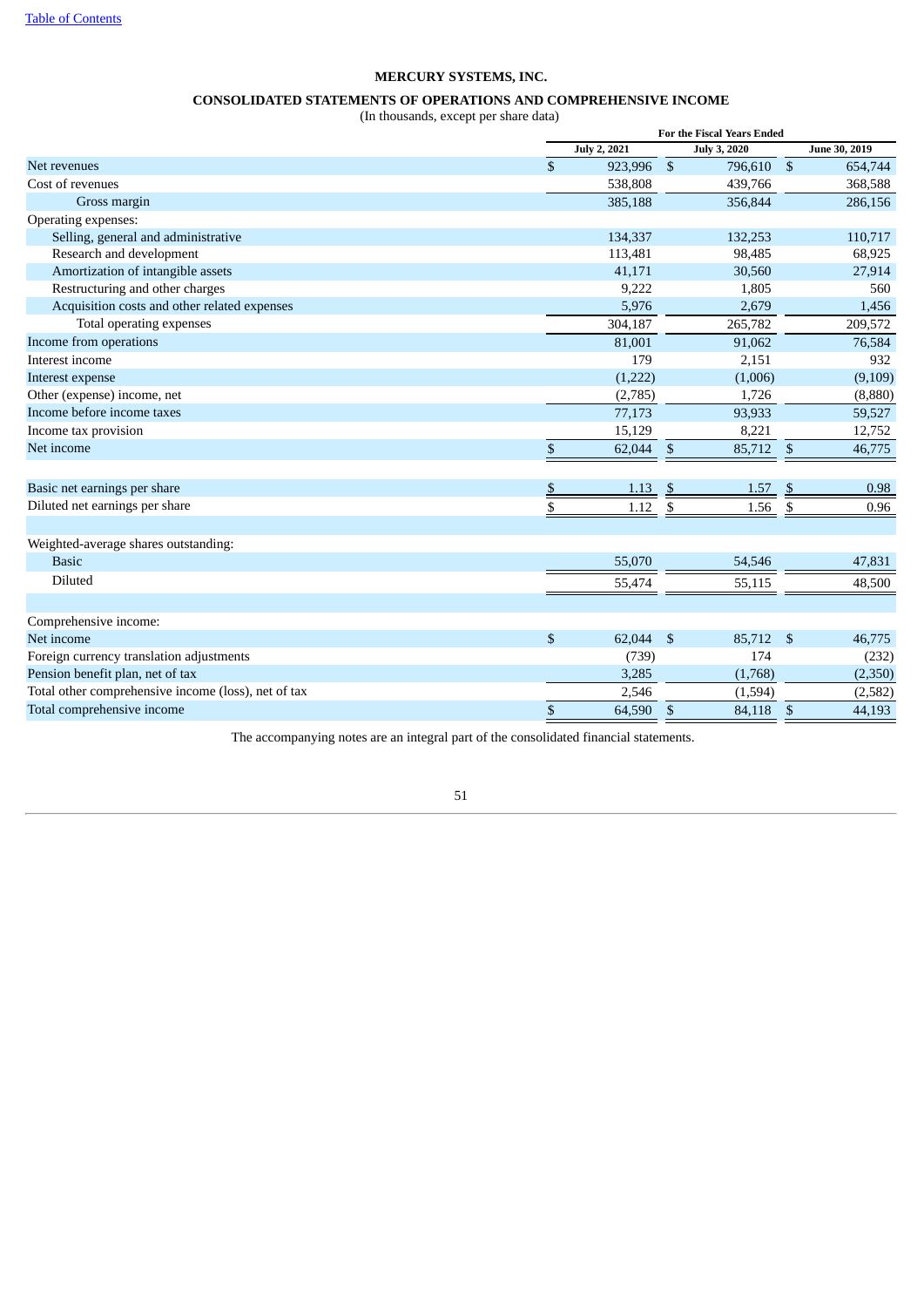# **CONSOLIDATED STATEMENTS OF SHAREHOLDERS' EQUITY**

For the Fiscal Years Ended July 2, 2021, July 3, 2020 and June 30, 2019

(In thousands)

|                                                                  | <b>Common Stock</b> |                | <b>Additional</b><br>Paid-in |    | <b>Retained</b> |               | <b>Accumulated</b><br>Other<br>Comprehensive | <b>Total</b><br>Shareholders' |
|------------------------------------------------------------------|---------------------|----------------|------------------------------|----|-----------------|---------------|----------------------------------------------|-------------------------------|
|                                                                  | <b>Shares</b>       | Amount         | Capital                      |    | <b>Earnings</b> |               | Income (Loss)                                | <b>Equity</b>                 |
| Balance at June 30, 2018                                         | 46,924              | \$<br>469      | \$<br>590,163                | \$ | 179,968         | \$            | 1,291                                        | \$<br>771,891                 |
| Issuance of common stock under employee<br>stock incentive plans | 478                 | 5              | (5)                          |    |                 |               |                                              |                               |
| Issuance of common stock under employee<br>stock purchase plan   | 102                 | $\mathbf{1}$   | 3,660                        |    |                 |               |                                              | 3,661                         |
| Retirement of common stock                                       | (156)               | (2)            | (7,966)                      |    |                 |               |                                              | (7,968)                       |
| Follow-on public stock offering                                  | 6,900               | 69             | 453,504                      |    |                 |               |                                              | 453,573                       |
| Stock-based compensation                                         |                     |                | 19,389                       |    |                 |               |                                              | 19,389                        |
| Net income                                                       |                     |                |                              |    | 46,775          |               |                                              | 46,775                        |
| Other comprehensive loss                                         |                     |                |                              |    |                 |               | (2,582)                                      | (2,582)                       |
| Balance at June 30, 2019                                         | 54.248              | 542            | 1,058,745                    |    | 226,743         |               | (1,291)                                      | 1,284,739                     |
| Issuance of common stock under employee<br>stock incentive plans | 562                 | 6              | (1)                          |    |                 |               |                                              | 5                             |
| Issuance of common stock under employee<br>stock purchase plan   | 89                  | $\mathbf{1}$   | 5,311                        |    |                 |               |                                              | 5,312                         |
| Retirement of common stock                                       | (197)               | (2)            | (16, 247)                    |    |                 |               |                                              | (16, 249)                     |
| Stock-based compensation                                         |                     |                | 26,859                       |    |                 |               |                                              | 26,859                        |
| Net income                                                       |                     |                |                              |    | 85,712          |               |                                              | 85,712                        |
| Other comprehensive loss                                         |                     |                |                              |    |                 |               | (1,594)                                      | (1,594)                       |
| Balance at July 3, 2020                                          | 54,702              | 547            | 1,074,667                    |    | 312,455         |               | (2,885)                                      | 1,384,784                     |
| Issuance of common stock under employee<br>stock incentive plans | 439                 | $\overline{4}$ | 10                           |    |                 |               |                                              | 14                            |
| Issuance of common stock under employee<br>stock purchase plan   | 101                 | 1              | 6,280                        |    |                 |               |                                              | 6,281                         |
| Retirement of common stock                                       | (1)                 |                | (66)                         |    |                 |               |                                              | (66)                          |
| Stock-based compensation                                         |                     |                | 28,543                       |    |                 |               |                                              | 28,543                        |
| Net income                                                       |                     |                |                              |    | 62,044          |               |                                              | 62,044                        |
| Other comprehensive income                                       |                     |                |                              |    |                 |               | 2,546                                        | 2,546                         |
| Balance at July 2, 2021                                          | 55,241              | \$<br>552      | \$<br>1,109,434              | \$ | 374,499         | $\mathcal{S}$ | (339)                                        | \$<br>1,484,146               |

The accompanying notes are an integral part of the consolidated financial statements.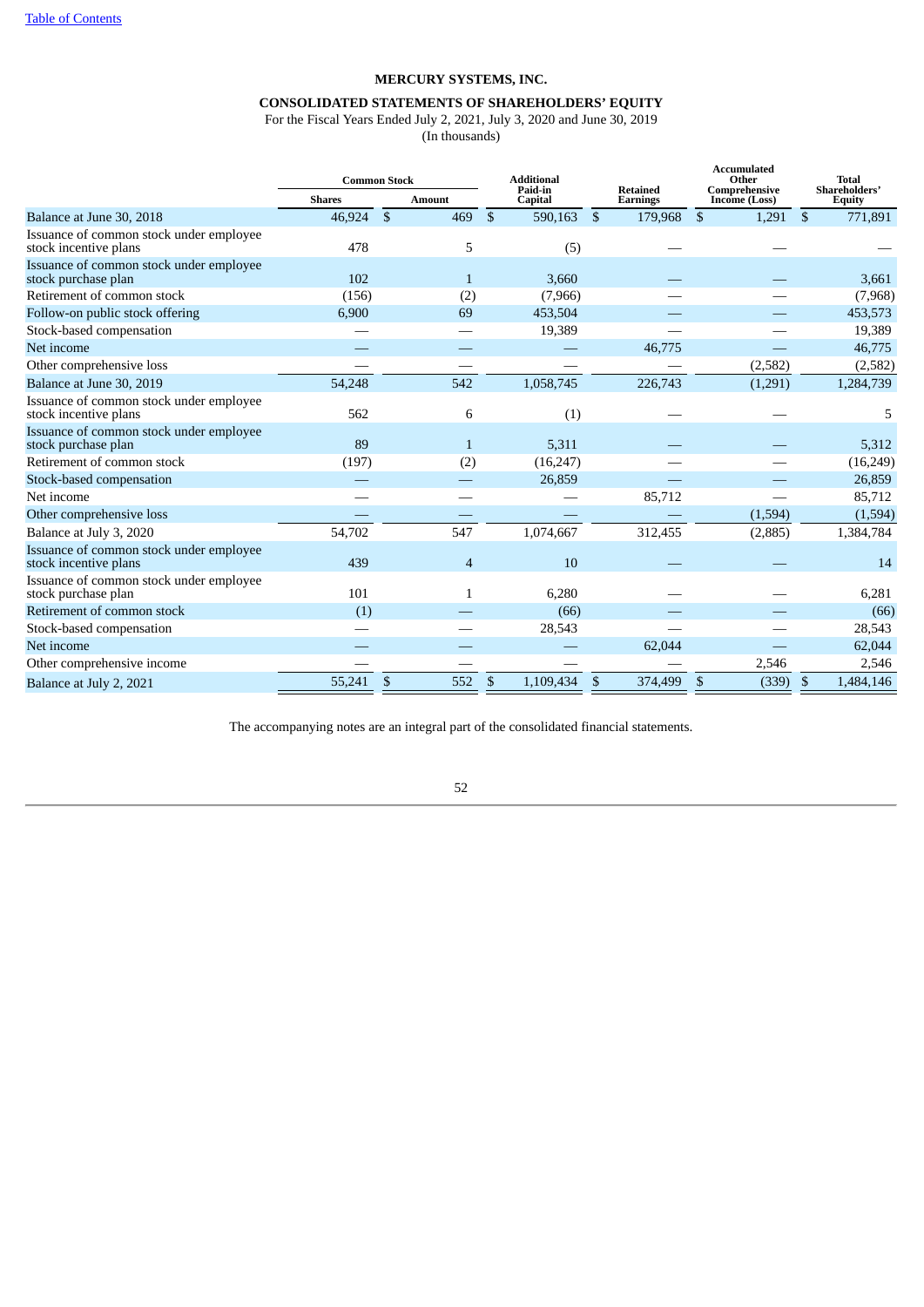# **CONSOLIDATED STATEMENTS OF CASH FLOWS**

(In thousands)

|                                                                                     |              | <b>For the Fiscal Years Ended</b> |                     |                          |          |                      |  |  |
|-------------------------------------------------------------------------------------|--------------|-----------------------------------|---------------------|--------------------------|----------|----------------------|--|--|
|                                                                                     |              | <b>July 2, 2021</b>               | <b>July 3, 2020</b> |                          |          | <b>June 30, 2019</b> |  |  |
| Cash flows from operating activities:                                               |              |                                   |                     |                          |          |                      |  |  |
| Net income                                                                          | \$           | 62,044                            | \$                  | 85,712 \$                |          | 46,775               |  |  |
| Adjustments to reconcile net income to net cash provided by operating activities:   |              |                                   |                     |                          |          |                      |  |  |
| Depreciation and amortization expense                                               |              | 67,083                            |                     | 49,330                   |          | 46,392               |  |  |
| Stock-based compensation expense                                                    |              | 28,290                            |                     | 26,538                   |          | 19,422               |  |  |
| Benefit for deferred income taxes                                                   |              | (1, 125)                          |                     | (3,019)                  |          | (1,557)              |  |  |
| Gain on investments                                                                 |              |                                   |                     | (5, 817)                 |          |                      |  |  |
| Termination of interest rate swap                                                   |              |                                   |                     |                          |          | 5,420                |  |  |
| Other non-cash items                                                                |              | 3,745                             |                     | 3,509                    |          | 3,779                |  |  |
| Changes in operating assets and liabilities, net of effects of businesses acquired: |              |                                   |                     |                          |          |                      |  |  |
| Accounts receivable, unbilled receivables, and costs in excess of billings          |              | (51, 981)                         |                     | (31,079)                 |          | (28,096)             |  |  |
| Inventory                                                                           |              | (27, 441)                         |                     | (31,609)                 |          | (17, 101)            |  |  |
| Prepaid income taxes                                                                |              | 1,703                             |                     | (2,792)                  |          | 3,843                |  |  |
| Prepaid expenses and other current assets                                           |              | 1,718                             |                     | (2,116)                  |          | (1,075)              |  |  |
| Other non-current assets                                                            |              | 5.459                             |                     | (1,260)                  |          | 101                  |  |  |
| Accounts payable, accrued expenses and accrued compensation                         |              | (6,315)                           |                     | 13,610                   |          | 17,949               |  |  |
| Deferred revenues and customer advances                                             |              | 13,731                            |                     | 7,082                    |          | (1,531)              |  |  |
| Income taxes payable                                                                |              | 4,080                             |                     | (131)                    |          | 3,152                |  |  |
| Other non-current liabilities                                                       |              | (3,744)                           |                     | 7,226                    |          | 44                   |  |  |
| Net cash provided by operating activities                                           |              | 97,247                            |                     | 115,184                  |          | 97,517               |  |  |
| Cash flows from investing activities:                                               |              |                                   |                     |                          |          |                      |  |  |
| Acquisition of businesses, net of cash acquired                                     |              | (372, 826)                        |                     | (96, 502)                |          | (127,083)            |  |  |
| Purchases of property and equipment                                                 |              | (45,599)                          |                     | (43, 294)                |          | (26, 691)            |  |  |
| Proceeds from sale of investment                                                    |              | 1,538                             |                     | 4,310                    |          |                      |  |  |
| Net cash used in investing activities                                               |              | (416, 887)                        |                     | (135, 486)               |          | (153, 774)           |  |  |
| Cash flows from financing activities:                                               |              |                                   |                     |                          |          |                      |  |  |
| Proceeds from employee stock plans                                                  |              | 6,295                             |                     | 5,317                    |          | 3,661                |  |  |
| Payments for retirement of common stock                                             |              | (66)                              |                     | (16, 249)                |          | (7,968)              |  |  |
| Payments under credit facilities                                                    |              |                                   |                     | (200,000)                |          | (324,500)            |  |  |
| Borrowings under credit facilities                                                  |              | 200,000                           |                     | 200,000                  |          | 129,500              |  |  |
| Proceeds from equity offering, net                                                  |              |                                   |                     | $\overline{\phantom{m}}$ |          | 454,343              |  |  |
| Termination of interest rate swap                                                   |              |                                   |                     |                          |          | (5, 420)             |  |  |
| Payments of deferred financing and offering costs                                   |              |                                   |                     |                          |          | (1,851)              |  |  |
| Net cash provided by (used in) financing activities                                 |              | 206,229                           |                     | (10, 932)                |          | 247,765              |  |  |
| Effect of exchange rate changes on cash and cash equivalents                        |              | 412                               |                     | 140                      |          | (97)                 |  |  |
| Net (decrease) increase in cash and cash equivalents                                |              | (112,999)                         |                     | (31,094)                 |          | 191.411              |  |  |
| Cash and cash equivalents at beginning of year                                      |              | 226,838                           |                     | 257,932                  |          | 66,521               |  |  |
|                                                                                     | \$           | 113,839                           | \$                  | 226,838                  | \$       | 257,932              |  |  |
| Cash and cash equivalents at end of year                                            |              |                                   |                     |                          |          |                      |  |  |
| Cash paid during the period for:                                                    | \$           |                                   |                     |                          |          |                      |  |  |
| Interest                                                                            | $\mathbb{S}$ | 1,088<br>8.983                    | \$<br>$\mathbb{S}$  | 1,046<br>12,939          | \$<br>\$ | 10,368<br>7,351      |  |  |
| Income taxes                                                                        |              |                                   |                     |                          |          |                      |  |  |
| Supplemental disclosures-non-cash activities:                                       |              |                                   | $\mathfrak{s}$      | 2,623                    | \$       |                      |  |  |
| Non-cash investing activity                                                         | \$<br>\$     | (1,928)                           | \$                  |                          | \$       |                      |  |  |
| Non-cash financing activity                                                         |              |                                   |                     |                          |          | 770                  |  |  |

The accompanying notes are an integral part of the consolidated financial statements.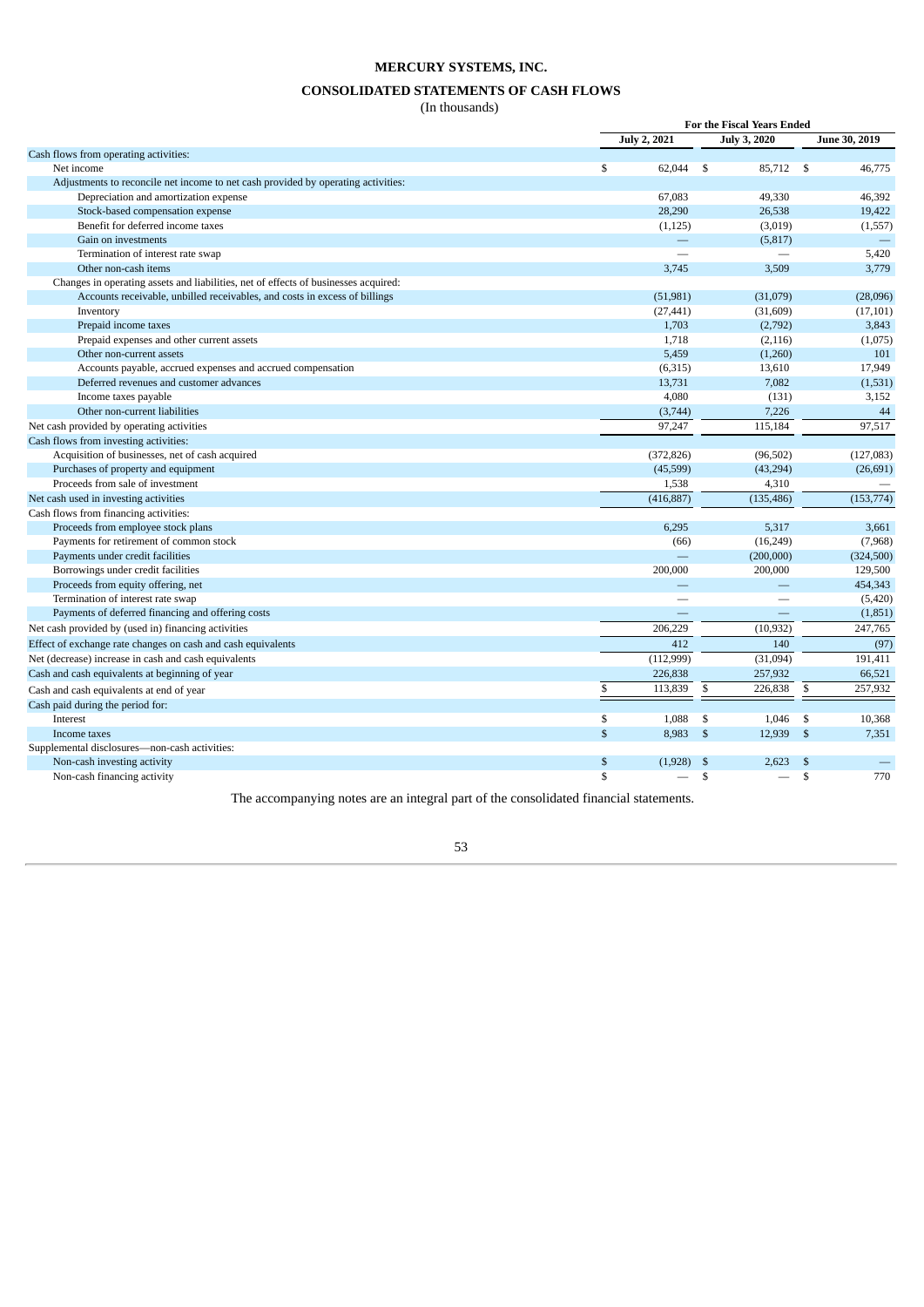## **NOTES TO CONSOLIDATED FINANCIAL STATEMENTS**

(Amounts in thousands, except per share data)

# **A. Description of Business**

Mercury Systems, Inc. (the "Company" or "Mercury") is a leading technology company serving the aerospace and defense industry, positioned at the intersection of high-tech and defense. Headquartered in Andover, Massachusetts, the Company delivers products and solutions that power a broad range of aerospace and defense programs, optimized for mission success in some of the most challenging and demanding environments. The Company envisions, creates and delivers innovative technology solutions that are open, purpose-built and uncompromised to meet our customers' most-pressing high-tech needs, including those specific to the defense community.

On May 27, 2021, we acquired Pentek for a purchase price of \$65.0 million, subject to net working capital and net debt adjustments. Based in Upper Saddle River, New Jersey, Pentek is a leading designer and manufacturer of ruggedized, high-performance, commercial off-the-shelf ("COTS") softwaredefined radio and data acquisition boards, recording systems and subsystems for high-end commercial and defense applications. The acquisition and associated transaction expenses were funded through a combination of cash on hand and Mercury's existing revolving credit facility (the "Revolver").

On December 30, 2020, we acquired Physical Optics Corporation ("POC") for a purchase price of \$310.0 million, subject to net working capital and net debt adjustments. Based in Torrance, California, POC more than doubles our global avionics business and expands its collective footprint in the platform and mission management market. We funded the acquisition through a combination of cash on hand and our existing Revolver.

On September 23, 2019, the Company acquired American Panel Corporation ("APC") on a cash-free, debt-free basis for a total purchase price of \$100,000, prior to net working capital and net debt adjustments. Based in Alpharetta, Georgia, APC is a leading innovator in large area display technology for the aerospace and defense market. APC's capabilities are deployed on a wide range of next-generation platforms.

For further details on the acquisitions, see Note C to the consolidated financial statements.

## **B. Summary of Significant Accounting Policies**

#### **PRINCIPLES OF CONSOLIDATION**

The consolidated financial statements include the accounts of the Company and its wholly-owned subsidiaries. All intercompany transactions and balances have been eliminated.

### **BASIS OF PRESENTATION**

Effective July 1, 2019, the Company's fiscal year has changed to the 52-week or 53-week period ending on the Friday closest to the last day in June. All references to fiscal 2021 are to the 52-week period from July 4, 2020 to July 2, 2021. All references to fiscal 2020 are to the 53-week period from July 1, 2019 to July 3, 2020. All references to fiscal 2019 are to the 52-week period from and July 1, 2018 to June 30, 2019. There have been no reclassifications of prior comparable periods due to this change.

#### **USE OF ESTIMATES**

The preparation of financial statements in conformity with Generally Accepted Accounting Principles ("GAAP") requires management to make estimates and assumptions that affect the reported amounts of assets and liabilities and disclosure of contingent assets and liabilities at the dates of the financial statements and the reported amounts of revenues and expenses during the reporting periods. Actual results could differ from those estimates.

### **BUSINESS COMBINATIONS**

The Company utilizes the acquisition method of accounting under ASC 805, *Business Combinations,* ("ASC 805"), for all transactions and events in which it obtains control over one or more other businesses, to recognize the fair value of all assets and liabilities acquired, even if less than one hundred percent ownership is acquired, and in establishing the acquisition date fair value as of the measurement date for all assets and liabilities assumed. The Company also utilizes ASC 805 for the initial recognition and measurement, subsequent measurement and accounting, and disclosure of assets and liabilities arising from contingencies in business combinations. Other estimates include:

- estimated step-ups for fixed assets and inventory;
- estimated fair values of intangible assets; and
- estimated income tax assets and liabilities assumed from the acquiree.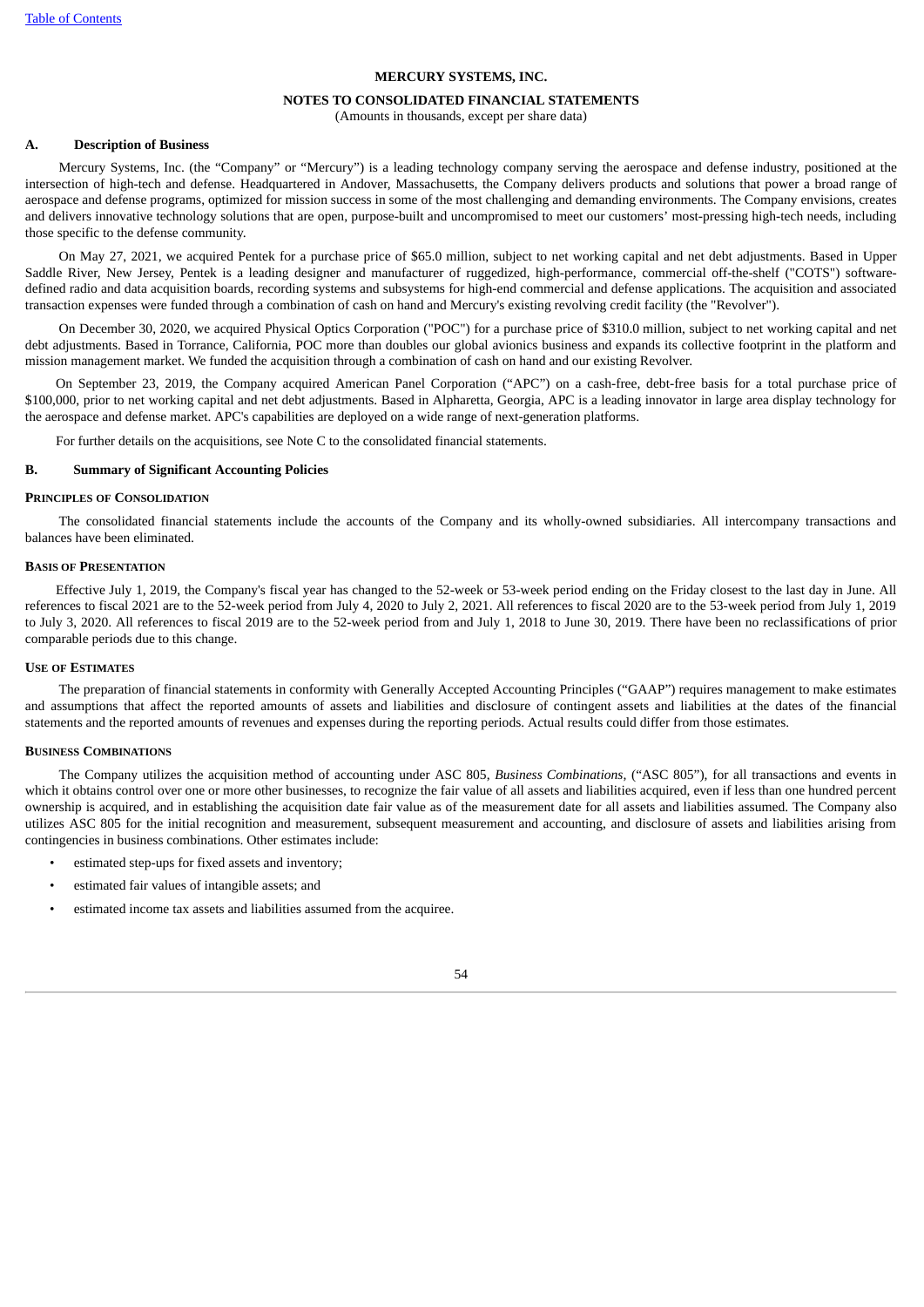While the Company uses its best estimates and assumptions as part of the purchase price allocation process to accurately value assets acquired and liabilities assumed at the business acquisition date, the estimates and assumptions are inherently uncertain and subject to refinement. As a result, during the purchase price allocation period, which is generally one year from the business acquisition date, the Company records adjustments to the assets acquired and liabilities assumed, with the corresponding offset to goodwill. For changes in the valuation of intangible assets between the preliminary and final purchase price allocation, the related amortization is adjusted in the period it occurs. Subsequent to the purchase price allocation period, any adjustment to assets acquired or liabilities assumed is included in operating results in the period in which the adjustment is determined.

#### **LEASES**

The Company measures its lease obligations in accordance with ASC 842, *Leases*, ("ASC 842"), which requires lessees to recognize a right-of-use ("ROU") asset and lease liability for most lease arrangements. Effective July 1, 2019, the Company adopted ASC 842 using the optional transition method and, as a result, there have been no reclassifications of prior comparable periods due to this adoption.

The Company has arrangements involving the lease of facilities, machinery and equipment. Under ASC 842, at inception of the arrangement, the Company determines whether the contract is or contains a lease and whether the lease should be classified as an operating or a financing lease. This determination, among other considerations, involves an assessment of whether the Company can control the underlying asset and have the right to obtain substantially all of the economic benefits or outputs from the asset.

The Company recognizes ROU assets and lease liabilities as of the lease commencement date based on the net present value of the future minimum lease payments over the lease term. ASC 842 requires lessees to use the rate implicit in the lease unless it is not readily determinable and then it may use its incremental borrowing rate ("IBR") to discount the future minimum lease payments. Most of the Company's lease arrangements do not provide an implicit rate; therefore, the Company uses its IBR to discount the future minimum lease payments. The Company determines its IBR with its credit rating and current economic information available as of the commencement date, as well as the identified lease term. During the assessment of the lease term, the Company considers its renewal options and extensions within the arrangements and the Company includes these options when it is reasonably certain to extend the term of the lease.

The Company has lease arrangements with both lease and non-lease components. Consideration is allocated to lease and non-lease components based on estimated standalone prices. The Company has elected to exclude non-lease components from the calculation of its ROU assets and lease liabilities. In the Company's adoption of ASC 842, leases with an initial term of 12 months or less will not result in recognition of a ROU asset and a lease liability and will be expensed as incurred over the lease term. Leases of this nature were immaterial to the Company's consolidated financial statements.

The Company has lease arrangements that contain incentives for tenant improvements as well as fixed rent escalation clauses. For contracts with tenant improvement incentives that are determined to be a leasehold improvement that will be owned by the lessee and the Company is reasonably certain to exercise, it records a reduction to the lease liability and amortizes the incentive over the identified term of the lease as a reduction to rent expense. The Company records rental expense on a straight-line basis over the identified lease term on contracts with rent escalation clauses.

Finance leases are not material to the Company's consolidated financial statements and the Company is not a lessor in any material lease arrangements. There are no material restrictions, covenants, sale and leaseback transactions, variable lease payments or residual value guarantees in the Company's lease arrangements. Operating leases are included in Operating lease right-of-use assets, Accrued expenses, and Operating lease liabilities in the Company's Consolidated Balance Sheets. The standard had no impact on the Company's Consolidated Statements of Operations and Comprehensive Income or Consolidated Statements of Cash Flows. See Note J to the consolidated financial statements for more information regarding our obligations under leases.

#### **REVENUE RECOGNITION**

The Company recognizes revenue in accordance with the five step model set forth by ASC 606, *Revenue from Contracts with Customers*, ("ASC 606"), which involves identification of the contract(s), identification of performance obligations in the contract, determination of the transaction price, allocation of the transaction price to the previously identified performance obligations, and revenue recognition as the performance obligations are satisfied.

During step one of the five step model, the Company considers whether contracts should be combined or segmented, and based on this assessment, the Company combines closely related contracts when all the applicable criteria are met. The combination of two or more contracts requires judgment in determining whether the intent of entering into the contracts was effectively to enter into a single contract, which should be combined to reflect an overall profit rate. Similarly, the Company may separate an arrangement, which may consist of a single contract or group of contracts, with varying rates of profitability,

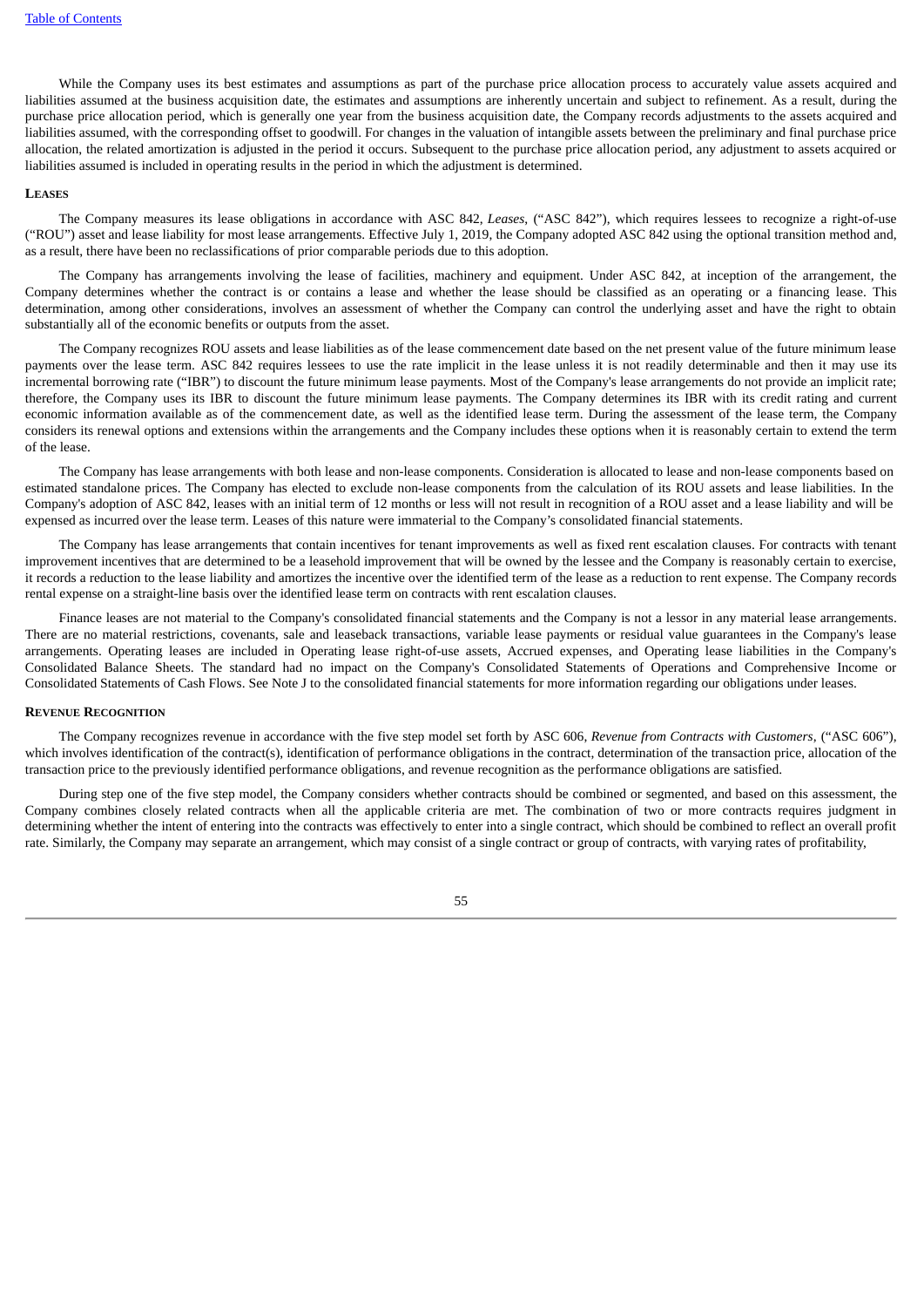only if the applicable criteria are met. Judgment also is involved in determining whether a single contract or group of contracts may be segmented based on how the arrangement and the related performance criteria were negotiated. The conclusion to combine a group of contracts or segment a contract could change the amount of revenue and gross profit recorded in a given period.

A performance obligation is a promise in a contract to transfer a distinct good or service to the customer. A contract's transaction price is allocated to each distinct performance obligation and recognized as revenue when the performance obligation is satisfied. Certain contracts with customers require the Company to perform tests of its products prior to shipment to ensure their performance complies with the Company's published product specifications and, on occasion, with additional customer-requested specifications. In these cases, the Company conducts such tests and, if they are completed successfully, includes a written confirmation with each order shipped. As a result, at the time of each product shipment, the Company believes that no further customer testing requirements exist and that there is no uncertainty of acceptance by its customer. The Company's contracts with customers generally do not include a right of return relative to delivered products. In certain cases, contracts are modified to account for changes in the contract specifications or requirements. In most instances, contract modifications are accounted for as part of the existing contract. Certain contracts with customers have options for the customer to acquire additional goods or services. In most cases the pricing of these options are reflective of the standalone selling price of the good or service. These options do not provide the customer with a material right and are accounted for only when the customer exercises the option to purchase the additional goods or services. If the option on the customer contract was not indicative of the standalone selling price of the good or service, the material right would be accounted for as a separate performance obligation.

The Company is a leading technology company serving the aerospace and defense industry, positioned at the intersection of high-tech and defense. Revenues are derived from the sales of products that are grouped into one of the following three categories: (i) components; (ii) modules and sub-assemblies; and (iii) integrated subsystems. The Company also generates revenues from the performance of services, including systems engineering support, consulting, maintenance and other support, testing and installation. Each promised good or service within a contract is accounted for separately under the guidance of ASC 606 if they are distinct. Promised goods or services not meeting the criteria for being a distinct performance obligation are bundled into a single performance obligation with other goods or services that together meet the criteria for being distinct. The appropriate allocation of the transaction price and recognition of revenue is then determined for the bundled performance obligation.

Once the Company identifies the performance obligations, the Company then determines the transaction price, which includes estimating the amount of variable consideration to be included in the transaction price, if any. Variable consideration typically arises due to volume discounts, or other provisions that can either decrease or increase the transaction price. To the extent the transaction price includes variable consideration, the Company estimates the amount of variable consideration that should be included in the transaction price utilizing either the expected value method or the most likely amount method depending on the method the Company expects to better predict the amount of consideration to which it will be entitled. The determination of the estimates for variable consideration require judgment, and are based on past history with similar contracts and anticipated performance. Further, variable consideration is only included in the determination of the transaction price if it is probable that a significant reversal in the amount of revenue recognized will not occur. There are no constraints on the variable consideration recorded.

For contracts with multiple performance obligations, the transaction price is allocated to each performance obligation using the standalone selling price of each distinct good or service in the contract. Standalone selling prices of the Company's goods and services are generally not directly observable. Accordingly, the primary method used to estimate standalone selling price is the expected cost plus a margin approach, under which the Company forecasts the expected costs of satisfying a performance obligation and then adds an appropriate margin for that distinct good or service. The objective of the expected cost plus a margin approach is to determine the price at which the Company would transact if the product or service were sold by the Company on a standalone basis. The Company's determination of the expected cost plus a margin approach involves the consideration of several factors based on the specific facts and circumstances of each contract. Specifically, the Company considers the cost to produce the deliverable, the anticipated margin on that deliverable, the selling price and profit margin for similar parts, the Company's ongoing pricing strategy and policies, often based on the price list established and updated by management on a regular basis, the value of any enhancements that have been built into the deliverable and the characteristics of the varying markets in which the deliverable is sold.

The Company analyzes the standalone selling prices used in its allocation of transaction price on contracts at least annually. Standalone selling prices will be analyzed on a more frequent basis if a significant change in the Company's business necessitates a more frequent analysis or if the Company experiences significant variances in its selling prices.

Revenue recognized at a point in time generally relates to contracts that include a combination of components, modules and sub-assemblies, integrated subsystems and related system integration or other services. Contracts with distinct performance obligations recognized at a point in time, with or without an allocation of the transaction price, totaled 58%, 73% and 77% of

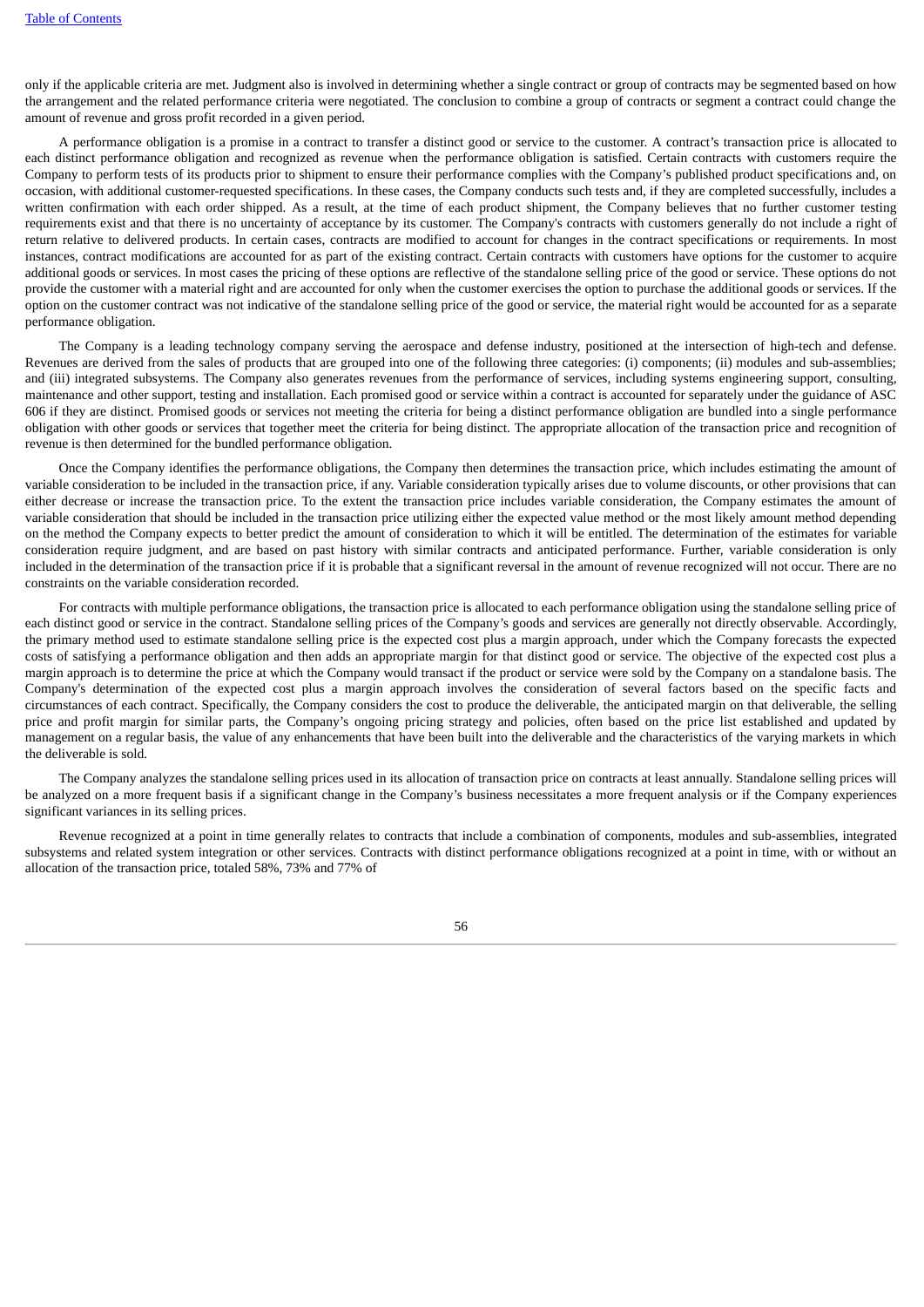revenues in the fiscal years ended July 2, 2021, July 3, 2020 and June 30, 2019, respectively. Revenue is recognized at a point in time for these products and services (versus over time recognition) due to the following: (i) customers are only able to consume the benefits provided by the Company upon completion of the product or service; (ii) customers do not control the product or service prior to completion; and (iii) the Company does not have an enforceable right to payment at all times for performance completed to date. Accordingly, there is little judgment in determining when control of the good or service transfers to the customer, and revenue is generally recognized upon shipment (for goods) or completion (for services).

The Company engages in long-term contracts for development, production and service activities and recognizes revenue for performance obligations over time. These long-term contracts involve the design, development, manufacture, or modification of complex modules and sub-assemblies or integrated subsystems and related services. Revenue is recognized over time, due to the fact that: (i) the Company's performance creates or enhances an asset that the customer controls as the asset is created or enhanced; and (ii) the Company's performance creates an asset with no alternative use to the Company and the Company has an enforceable right to payment for performance completed to date. The Company considers the nature of these contracts and the types of products and services provided when determining the proper accounting for a particular contract. These contracts include both fixed-price and cost reimbursable contracts. The Company's cost reimbursable contracts typically include cost-plus fixed fee and time and material ("T&M") contracts.

For long-term contracts, the Company typically leverages the input method, using a cost-to-cost measure of progress. The Company believes that this method represents the most faithful depiction of the Company's performance because it directly measures value transferred to the customer. Contract estimates and estimates of any variable consideration are based on various assumptions to project the outcome of future events that may span several years. These assumptions include: the amount of time to complete the contract, including the assessment of the nature and complexity of the work to be performed; the cost and availability of materials; the availability of subcontractor services and materials; and the availability and timing of funding from the customer. The Company bears the risk of changes in estimates to complete on a fixed-price contract which may cause profit levels to vary from period to period. For cost reimburseable contracts, the Company is reimbursed periodically for allowable costs and is paid a portion of the fee based on contract progress. In the limited instances where the Company enters into T&M contracts, revenue recognized reflects the number of direct labor hours expended in the performance of a contract multiplied by the contract billing rate, as well as reimbursement of other direct billable costs. For T&M contracts, the Company recognizes revenue in the amount for which the Company has a right to invoice the customer based on the control transferred to the customer. For over time contracts, the Company recognizes anticipated contract losses as soon as they become known and estimable.

Accounting for long-term contracts requires significant judgment relative to estimating total contract revenues and costs, in particular, assumptions relative to the amount of time to complete the contract, including the assessment of the nature and complexity of the work to be performed. The Company's estimates are based upon the professional knowledge and experience of its engineers, program managers and other personnel, who review each long-term contract monthly to assess the contract's schedule, performance, technical matters and estimated cost at completion. Changes in estimates are applied retrospectively and when adjustments in estimated contract costs are identified, such revisions may result in current period adjustments to earnings applicable to performance in prior periods.

Total revenue recognized under long-term contracts over time was 42%, 27% and 23% of revenues in the fiscal years ended July 2, 2021, July 3, 2020 and June 30, 2019, respectively.

The Company generally does not provide its customers with rights of product return other than those related to assurance warranty provisions that permit repair or replacement of defective goods over a period of 12 to 36 months. The Company accrues for anticipated warranty costs upon product shipment. The Company does not consider activities related to such assurance warranties, if any, to be a separate performance obligation. The Company does offer separately priced extended warranties which generally range from 12 to 36 months that are treated as separate performance obligations. The transaction price allocated to extended warranties is recognized over time in proportion to the costs expected to be incurred in satisfying the obligations under the contract.

On long-term contracts, the portion of the payments retained by the customer is not considered a significant financing component because most contracts have a duration of less than one year and payment is received as progress is made. Many of the Company's long-term contracts have milestone payments, which align the payment schedule with the progress towards completion on the performance obligation. On some contracts, the Company may be entitled to receive an advance payment, which is not considered a significant financing component because it is used to facilitate inventory demands at the onset of a contract and to safeguard the Company from the failure of the other party to abide by some or all of their obligations under the contract.

All revenues are reported net of government assessed taxes (e.g., sales taxes or value-added taxes).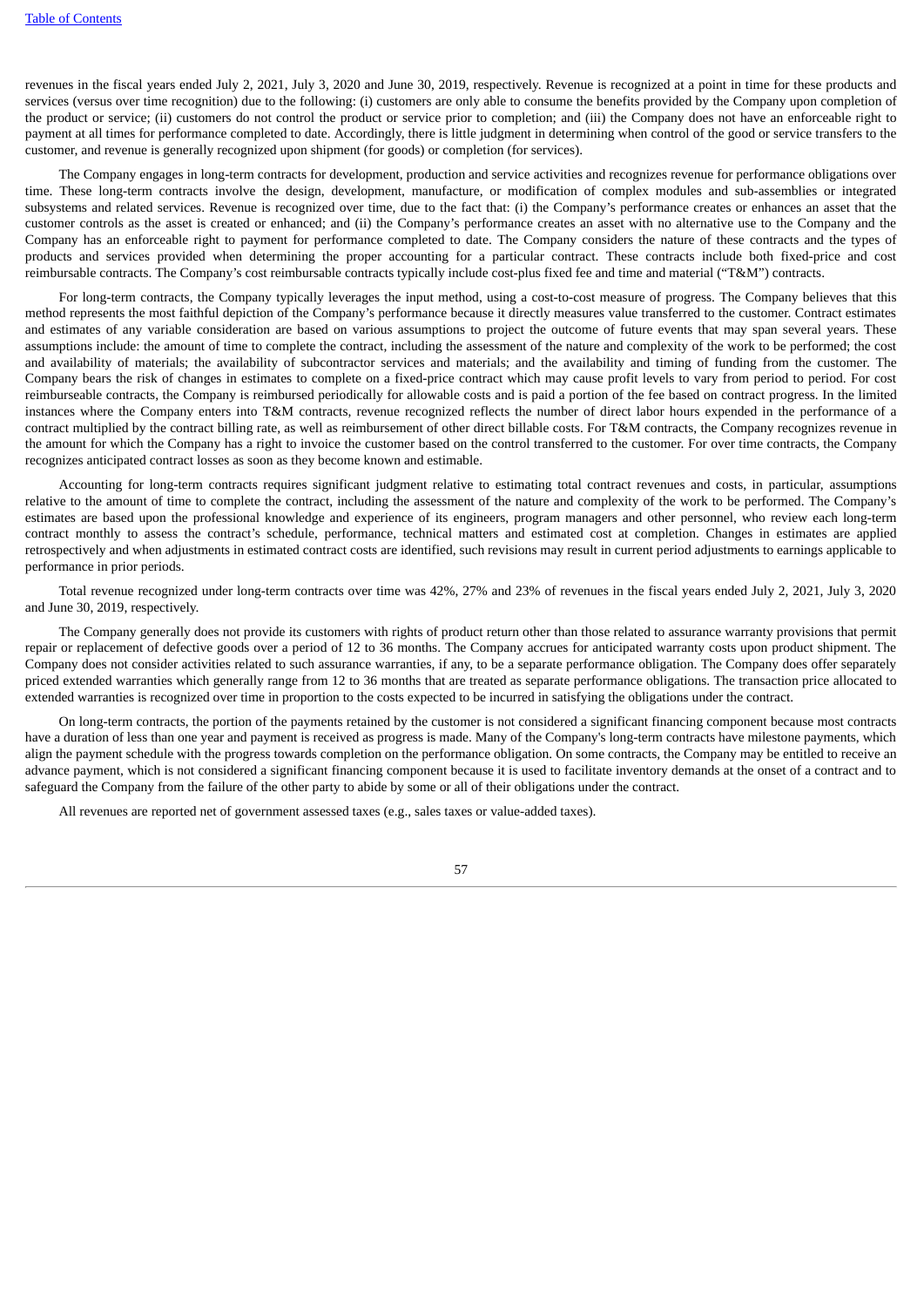### **COSTS TO OBTAIN AND FULFILL A CONTRACT**

The Company expenses sales commissions as incurred for contracts where the amortization period would have been one year or less. The Company had \$1,098 of deferred sales commissions for contracts where the amortization period is greater than one year as of July 2, 2021. Prior to fiscal 2021, the Company had not deferred sales commissions for contracts where the amortization period was greater than one year because such amounts were not deemed significant.

The Company has elected to treat shipping and handling activities performed after the customer has obtained control of the related goods as a fulfillment cost. Such costs are accrued for in conjunction with the recording of revenue for the goods and are classified as cost of revenues.

#### **CONTRACT BALANCES**

Contract balances result from the timing of revenue recognized, billings and cash collections, and the generation of contract assets and liabilities. Contract assets represent revenue recognized in excess of amounts invoiced to the customer and the right to payment is not subject to the passage of time. Contract assets are presented as unbilled receivables and costs in excess of billings on the Company's Consolidated Balance Sheets. Contract liabilities consist of deferred product revenue, billings in excess of revenues, deferred service revenue, and customer advances. Deferred product revenue represents amounts that have been invoiced to customers, but are not yet recognizable as revenue because the Company has not satisfied its performance obligations under the contract. Billings in excess of revenues represents milestone billing contracts where the billings of the contract exceed recognized revenues. Deferred service revenue primarily represents amounts invoiced to customers for annual maintenance contracts or extended warranty contracts, which are recognized over time in proportion to the costs expected to be incurred in satisfying the obligations under the contract. Customer advances represent deposits received from customers on an order. Contract liabilities are included in deferred revenue and the long-term portion of deferred revenue is included within other non-current liabilities on the Company's Consolidated Balance Sheets. Contract balances are reported in a net position on a contract-by-contract basis.

The contract asset balances were \$162,921 and \$90,289 as of July 2, 2021 and July 3, 2020, respectively. The contract asset balance increased due to growth in revenue recognized under long-term contracts over time during the fiscal year ended July 2, 2021. The contract liability balances were \$35,201 and \$19,892 as July 2, 2021 and July 3, 2020, respectively. The contract liability increased due to a higher volume of contracts with milestone and progress payments.

Revenue recognized during fiscal 2021 that was included in the contract liability balance at July 3, 2020 was \$16,846.

#### **REMAINING PERFORMANCE OBLIGATIONS**

The Company includes in its computation of remaining performance obligations customer orders for which it has accepted signed sales orders. The definition of remaining performance obligations excludes those contracts that provide the customer with the right to cancel or terminate the order with no substantial penalty, even if the Company's historical experience indicates the likelihood of cancellation or termination is remote. As of July 2, 2021, the aggregate amount of the transaction price allocated to remaining performance obligations was \$337,886. The Company expects to recognize approximately 65% of its remaining performance obligations as revenue in the next 12 months and the balance thereafter.

#### **CASH AND CASH EQUIVALENTS**

Cash equivalents, consisting of highly liquid money market funds and U.S. government and U.S. government agency issues with original maturities of 90 days or less at the date of purchase, are carried at fair market value which approximates cost.

#### **FAIR VALUE OF FINANCIAL INSTRUMENTS**

The Company measures at fair value certain financial assets and liabilities, including cash equivalents, restricted cash and contingent consideration. ASC 820, *Fair Value Measurement and Disclosures*, specifies a hierarchy of valuation techniques based on whether the inputs to those valuation techniques are observable or unobservable. Observable inputs reflect market data obtained from independent sources, while unobservable inputs reflect the Company's market assumptions. These two types of inputs have created the following fair-value hierarchy:

Level 1—Quoted prices for identical instruments in active markets;

Level 2—Quoted prices for similar instruments in active markets, quoted prices for identical or similar instruments in markets that are not active, and model-derived valuations in which all significant inputs and significant value drivers are observable in active markets; and

Level 3—Valuations derived from valuation techniques in which one or more significant inputs or significant value drivers are unobservable.

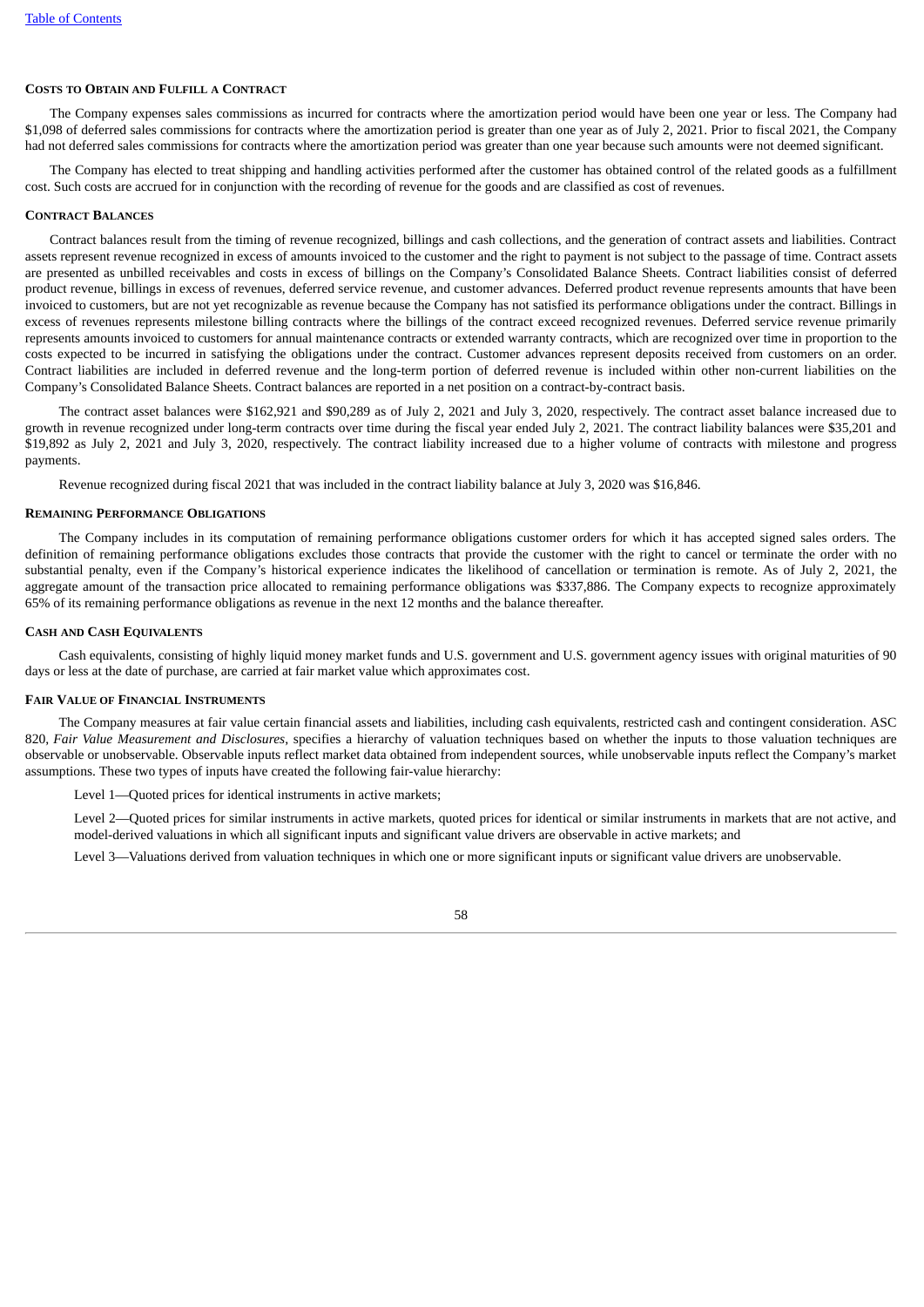#### **CONCENTRATION OF CREDIT RISK**

Financial instruments that potentially expose the Company to concentrations of credit risk consist principally of cash, cash equivalents and accounts receivable. The Company places its cash and cash equivalents with financial institutions of high credit quality. As of July 2, 2021 and July 3, 2020, the Company had \$113,839 and \$226,838, respectively, of cash and cash equivalents on deposit or invested with its financial and lending institutions.

The Company provides credit to customers in the normal course of business. The Company performs ongoing credit evaluations of its customers' financial condition and limits the amount of credit extended when deemed necessary. As of July 2, 2021, five customers accounted for 60% of the Company's accounts receivable, unbilled receivables and costs in excess of billings. As of July 3, 2020, five customers accounted for 52% of the Company's accounts receivable, unbilled receivables and costs in excess of billings.

The Company maintains an allowance for credit losses to provide for the estimated amount of receivables that will not be fully collected. The allowance is based on the assessment of the following factors: customer creditworthiness; historical payment experience; age of outstanding receivables; and any applicable collateral.

### **INVENTORY**

Inventory is stated at the lower of cost (first-in, first-out) or net realizable value, and consists of materials, labor and overhead. On a quarterly basis, the Company evaluates inventory for net realizable value. Once an item is written down, the value becomes the new inventory cost basis. The Company reduces the value of inventory for excess and obsolete inventory, consisting of on-hand and non-cancelable on-order inventory in excess of estimated usage. The excess and obsolete inventory evaluation is based upon assumptions about future demand, product mix and possible alternative uses.

## **SEGMENT INFORMATION**

The Company uses the management approach for segment disclosure, which designates the internal organization that is used by management for making operating decisions and assessing performance as the source of its reportable segments. The Company manages its business on the basis of one reportable segment, as a leading technology company serving the aerospace and defense industry, positioned at the intersection of high-tech and defense.

#### **GOODWILL AND INTANGIBLE ASSETS**

Goodwill is the amount by which the purchase price of a business acquisition exceeded the fair values of the net identifiable assets on the date of purchase (see Note G). In accordance with the requirements of *Intangibles-Goodwill and Other* ("ASC 350") Goodwill is not amortized. Goodwill is assessed for impairment at least annually, on a reporting unit basis, or when events and circumstances occur indicating that the recorded goodwill may be impaired. If the book value of a reporting unit exceeds its fair value, the implied fair value of goodwill is compared with the carrying amount of goodwill. If the carrying amount of goodwill exceeds the implied fair value, an impairment loss is recorded in an amount equal to that excess.

Intangible assets result from the Company's various business acquisitions (see Note H) and certain licensed technologies, and consist of identifiable intangible assets, including completed technology, licensing agreements, patents, customer relationships, trademarks, backlog and non-compete agreements. Intangible assets are reported at cost, net of accumulated amortization and are either amortized on a straight-line basis over their estimated useful lives of up to 12.5 years or over the period the economic benefits of the intangible asset are consumed.

#### **LONG-LIVED ASSETS**

Long-lived assets primarily include property and equipment, intangible assets and ROU assets. The Company regularly evaluates its long-lived assets for events and circumstances that indicate a potential impairment in accordance with ASC 360, *Property, Plant, and Equipment* ("ASC 360"). The Company reviews long-lived assets for impairment whenever events or changes in business circumstances indicate that the carrying amount of the assets may not be fully recoverable or that the useful lives of these assets are no longer appropriate. Each impairment test is based on a comparison of the estimated undiscounted cash flows of the asset as compared to the recorded value of the asset. If impairment is indicated, the asset is written down to its estimated fair value.

Property and equipment are the long-lived, physical assets of the Company acquired for use in the Company's normal business operations and are not intended for resale by the Company. These assets are recorded at cost. Renewals and betterments that increase the useful lives of the assets are capitalized. Repair and maintenance expenditures that increase the efficiency of the assets are expensed as incurred. Equipment under capital lease is recorded at the present value of the minimum lease payments required during the lease period. Depreciation is based on the estimated useful lives of the assets using the straight-line method (see Note F).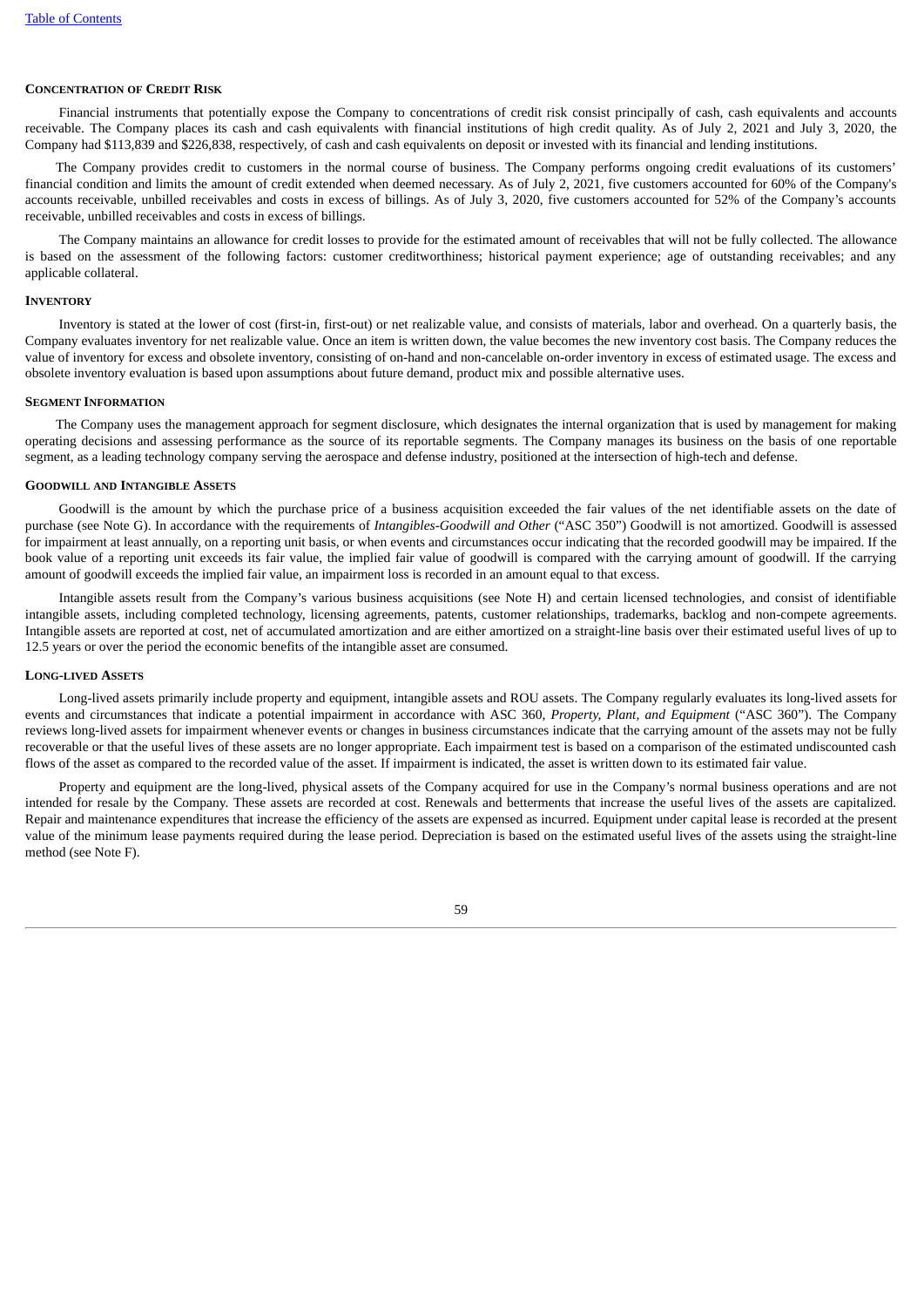As assets are retired or sold, the related cost and accumulated depreciation are removed from the accounts and any resulting gain or loss is included in the results of operations.

Expenditures for major software purchases and software developed for internal use are capitalized and depreciated using the straight-line method over the estimated useful lives of the related assets, which are generally three years. For software developed for internal use, all external direct costs for material and services and certain payroll and related fringe benefit costs are capitalized in accordance with ASC 350. During fiscal 2021, 2020 and 2019, the Company capitalized \$1,640, \$905 and \$749 of software development costs, respectively.

#### **INCOME TAXES**

The Company accounts for income taxes under ASC 740, *Income Taxes* ("ASC 740"). The Company recognizes deferred tax assets and liabilities for the expected future tax consequences of events that have been included in the Company's consolidated financial statements. Under this method, deferred tax assets and liabilities are determined based on the difference between the financial statement and tax basis of assets and liabilities using enacted tax rates for the year in which the differences are expected to reverse. The Company records a valuation allowance against net deferred tax assets if, based upon the available evidence, it is more likely than not that some or all of the deferred tax assets will not be realized.

ASC 740 requires a two-step approach to recognizing and measuring uncertain tax positions. First, the tax position must be evaluated to determine the likelihood that it will be sustained upon external examination. If the tax position is deemed more-likely-than-not to be sustained, the tax position is then assessed to determine the amount of benefit to recognize in the financial statements. The amount of the benefit that may be recognized is the largest amount that has a greater than 50% likelihood of being realized upon ultimate settlement. The Company recognizes interest and penalties accrued on any unrecognized tax benefits as a component of income tax expense.

#### **PRODUCT WARRANTY ACCRUAL**

The Company's product sales generally include a 12 to 36 month standard hardware warranty. At time of product shipment, the Company accrues for the estimated cost to repair or replace potentially defective products. Estimated warranty costs are based upon prior actual warranty costs for substantially similar transactions and any specifically identified warranty requirements. Product warranty accrual is included as part of accrued expenses in the accompanying Consolidated Balance Sheets. The following table presents the changes in the Company's product warranty accrual.

|                                                  | <b>Fiscal 2021</b> | <b>Fiscal 2020</b> | Fiscal 2019 |
|--------------------------------------------------|--------------------|--------------------|-------------|
| Beginning balance                                | 3,835              | 1,870              | 1,336       |
| Warranty assumed from APC                        |                    | 739                |             |
| Warranty assumed from Germane                    |                    |                    | 169         |
| Accruals for warranties issued during the period | 2,446              | 2,839              | 2,274       |
| Settlements made during the period               | (2,998)            | (1,613)            | (1,909)     |
| Ending balance                                   | 3.283              | 3,835              | 1,870       |

#### **RESEARCH AND DEVELOPMENT COSTS**

Research and development costs are expensed as incurred. Research and development costs are primarily made up of labor charges and prototype material and development expenses.

#### **STOCK-BASED COMPENSATION**

Stock-based compensation cost is measured at the grant date based on the fair value of the award and is recognized as expense over the requisite service period, which generally represents the vesting period, and includes an estimate of the awards that will be forfeited. Stock-based compensation expense for the Company's performance-based restricted stock awards is amortized over the requisite service period using graded vesting. The Company's other restricted stock awards recognize expense over the requisite service period on a straight-line basis.

#### **RETIREMENT OF COMMON STOCK**

Stock that is repurchased or received in connection with the vesting of restricted stock is retired immediately upon the Company's repurchase. The Company accounts for this under the cost method and upon retirement the excess amount over par value is charged against additional paid-in capital.

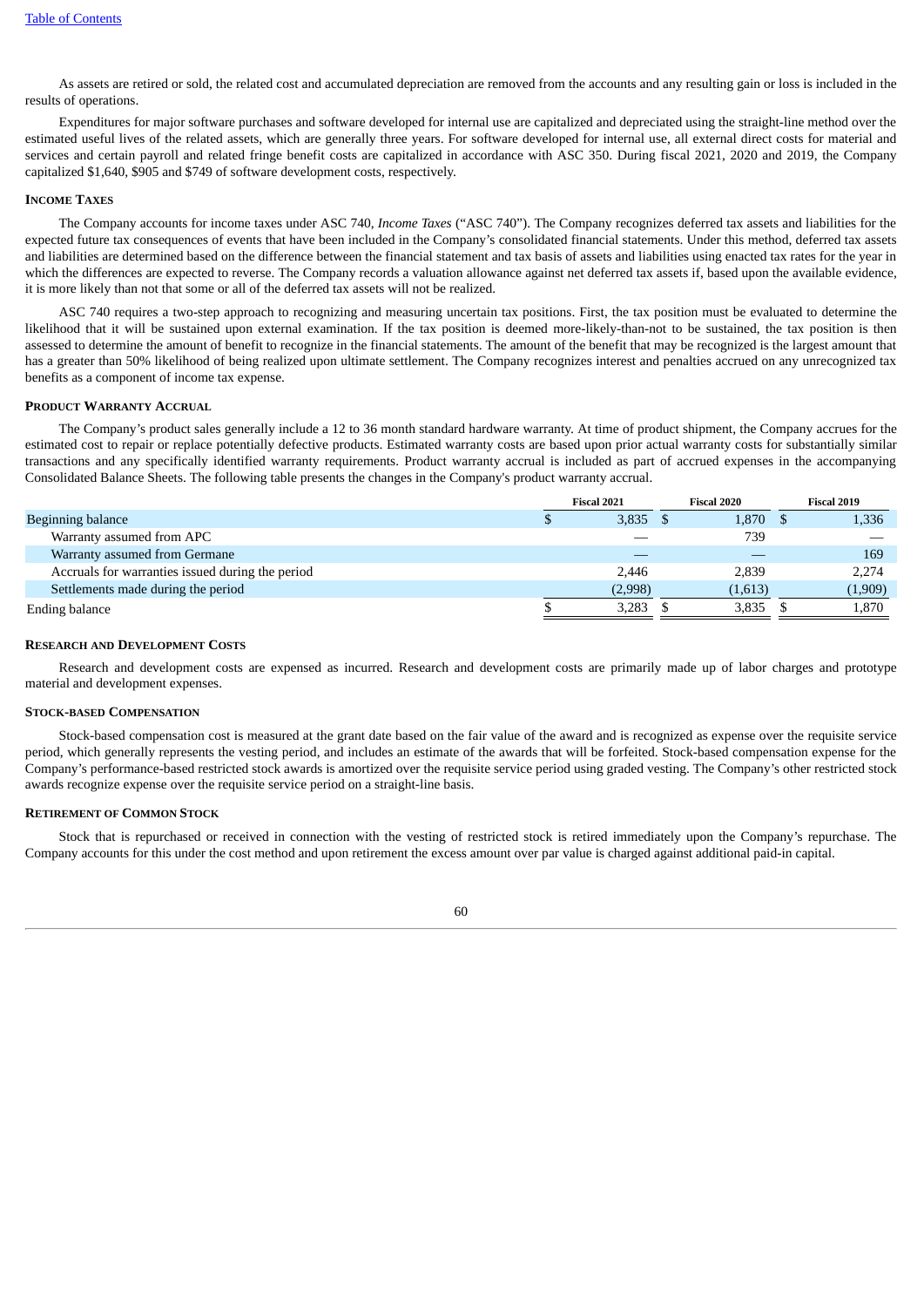#### **NET EARNINGS PER SHARE**

Basic net earnings per share is calculated by dividing net income by the weighted-average number of common shares outstanding during the period. Diluted net earnings per share computation includes the effect of shares which would be issuable upon the exercise of outstanding stock options and the vesting of restricted stock, reduced by the number of shares which are assumed to be purchased by the Company under the treasury stock method. For all periods presented, net income is the control number for determining whether securities are dilutive or not.

Basic and diluted weighted average shares outstanding were as follows:

|                                             | <b>Fiscal 2021</b> | <b>Fiscal 2020</b> | Fiscal 2019 |
|---------------------------------------------|--------------------|--------------------|-------------|
| Basic weighted-average shares outstanding   | 55,070             | 54,546             | 47,831      |
| Effect of dilutive equity instruments       | 404                | 569                | 669         |
| Diluted weighted-average shares outstanding | 55.474             | 55,115             | 48,500      |

Equity instruments to purchase 42, 8 and 32 shares of common stock were not included in the calculation of diluted net earnings per share for the fiscal years ended July 2, 2021, July 3, 2020 and June 30, 2019, respectively, because the equity instruments were anti-dilutive.

#### **ACCUMULATED OTHER COMPREHENSIVE INCOME (LOSS)**

Accumulated other comprehensive income (loss) ("AOCI") includes foreign currency translation adjustments and pension benefit plan adjustments. The components of AOCI included \$(739), \$174 and \$(232) of foreign currency translation adjustments for the fiscal years ended July 2, 2021, July 3, 2020 and June 30, 2019, respectively. In addition, pension benefit plan adjustments totaled \$3,285, \$(1,768) and \$(2,350) for the fiscal years ended July 2, 2021, July 3, 2020 and June 30, 2019, respectively.

## **FOREIGN CURRENCY**

Local currencies are the functional currency for the Company's subsidiaries in Switzerland, the United Kingdom, France, Japan, Spain and Canada. The accounts of foreign subsidiaries are translated using exchange rates in effect at period-end for assets and liabilities and at average exchange rates during the period for results of operations. The related translation adjustments are reported in accumulated other comprehensive income in shareholders' equity. Gains (losses) resulting from non-U.S. currency transactions are included in Other income (expense), net in the Consolidated Statements of Operations and Comprehensive Income and were immaterial for all periods presented.

### **RECENTLY ISSUED ACCOUNTING PRONOUNCEMENTS**

In December 2019, the FASB issued ASU No. 2019-12, *Income Taxes (Topic 740): Simplifying the Accounting for Income Taxes,* an amendment of the FASB Accounting Standards Codification. The amendments in this ASU simplify the accounting for income taxes by removing certain exceptions for intraperiod tax allocations and deferred tax liabilities for equity method investments and add guidance as to whether a step-up in tax basis of goodwill relates to a business combination or a separate transaction. This ASU is effective for fiscal years beginning after December 15, 2020, with early adoption permitted. The Company does not expect this guidance to have a material impact to its consolidated financial statements or related disclosures.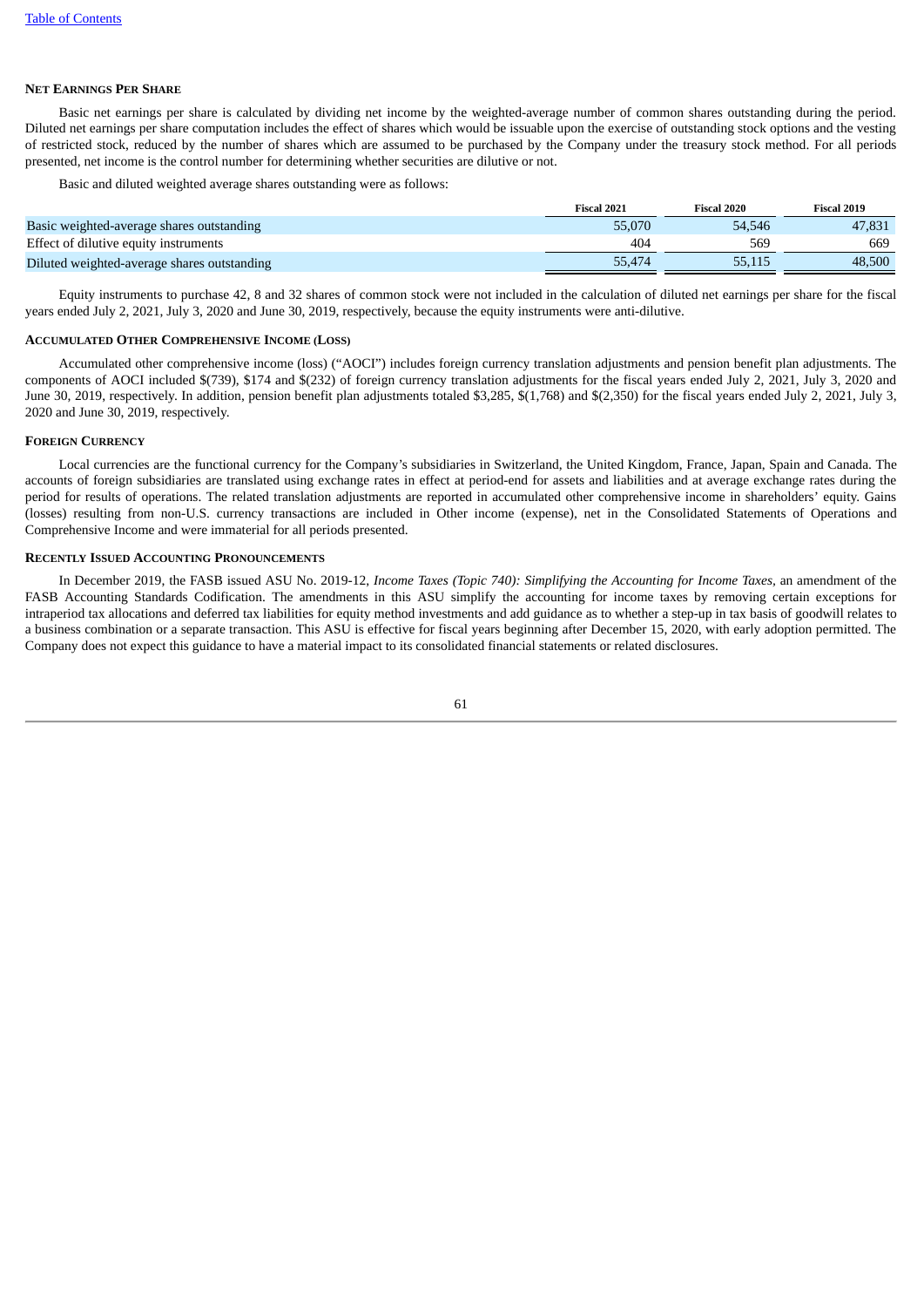## **RECENTLY ADOPTED ACCOUNTING PRONOUNCEMENTS**

Effective April 3, 2021, the Company adopted ASU No. 2018-14, *Compensation—Retirement Benefits—Defined Benefit Plans—General (Topic 715): Changes to the Disclosure Requirements for Defined Benefit Plans*, an amendment of the FASB Accounting Standards Codification. The amendments in this ASU remove disclosures that no longer are considered cost-beneficial, clarify the specific requirements of disclosures, and add disclosure requirements identified as relevant. For public business entities, the standard is effective for fiscal years ending after December 15, 2020. The ASU requires retrospective adoption and permits early adoption for all entities. This adoption did not have a material impact on the Company's consolidated financial statements or related disclosures.

Effective July 4, 2020, the Company adopted ASU No. 2016-13, Financial Instruments - Credit Losses (Topic 326): Measurement of Credit Losses on *Financial Instruments*, which broadens the information that an entity must consider in developing its expected credit loss estimate for assets measured either collectively or individually. This ASU requires an entity to record an allowance for credit losses for certain financial instruments and financial assets, including trade receivables, based on expected losses rather than incurred losses. The Company will rely on historical experience, current conditions and reasonable and supportable forecasts that affect the collectability of the reported amount and will exercise judgment in determining the relevant information and estimation methods that are appropriate in measurement of the credit losses. This adoption did not have a material impact to the Company's consolidated financial statements or related disclosures.

Effective July 4, 2020 the Company adopted ASU No. 2017-04, *Intangibles—Goodwill and Other (Topic 350): Simplifying the Test for Goodwill Impairment*. This ASU eliminates the requirement to measure the implied fair value of goodwill by assigning the fair value of a reporting unit to all assets and liabilities within that unit, the Step 2 test, from the goodwill impairment test. Instead, if the carrying amount of a reporting unit exceeds its fair value, an impairment loss is recognized in an amount equal to that excess, limited by the amount of goodwill in that reporting unit. This adoption did not have a material impact on the Company's consolidated financial statements or related disclosures.

Effective July 4, 2020 the Company adopted ASU No. 2018-15, *Intangibles—Goodwill and Other—Internal-Use Software (Subtopic 350-40)*, an amendment of the FASB Accounting Standards Codification. The ASU provides guidance to determine whether to capitalize implementation costs of a cloud computing arrangement that is a service contract or expense as incurred. Costs of arrangements that do not include a software license should be accounted for as a service contract and expensed as incurred. This adoption did not have a material impact to the Company's consolidated financial statements or related disclosures.

Effective October 3, 2020, the Company adopted SEC Final Rule Release No. 33-10786, *Amendments to Financial Disclosures About Acquired and Disposed Businesses,* which includes amendments to the SEC's rules and forms related to the disclosure of financial information regarding acquired or disposed businesses. The amendments are intended to improve the financial information about acquired or disposed businesses provided to investors, facilitate more timely access to capital and reduce the complexity and costs of preparing disclosures. Among other changes, the amendments impact SEC rules relating to: the definition of "significant" subsidiaries; requirements to provide financial statements for "significant" acquisitions; and the formulation and usage of pro forma financial information. The final rule is applicable for fiscal years beginning after December 31, 2020, with early adoption permitted as long as all amendments are adopted in their entirety. The Company early adopted this final rule in conjunction with its acquisition of Physical Optics Corporation ("POC") on December 30, 2020. This adoption did not have a material impact on the Company's consolidated financial statements or related disclosures.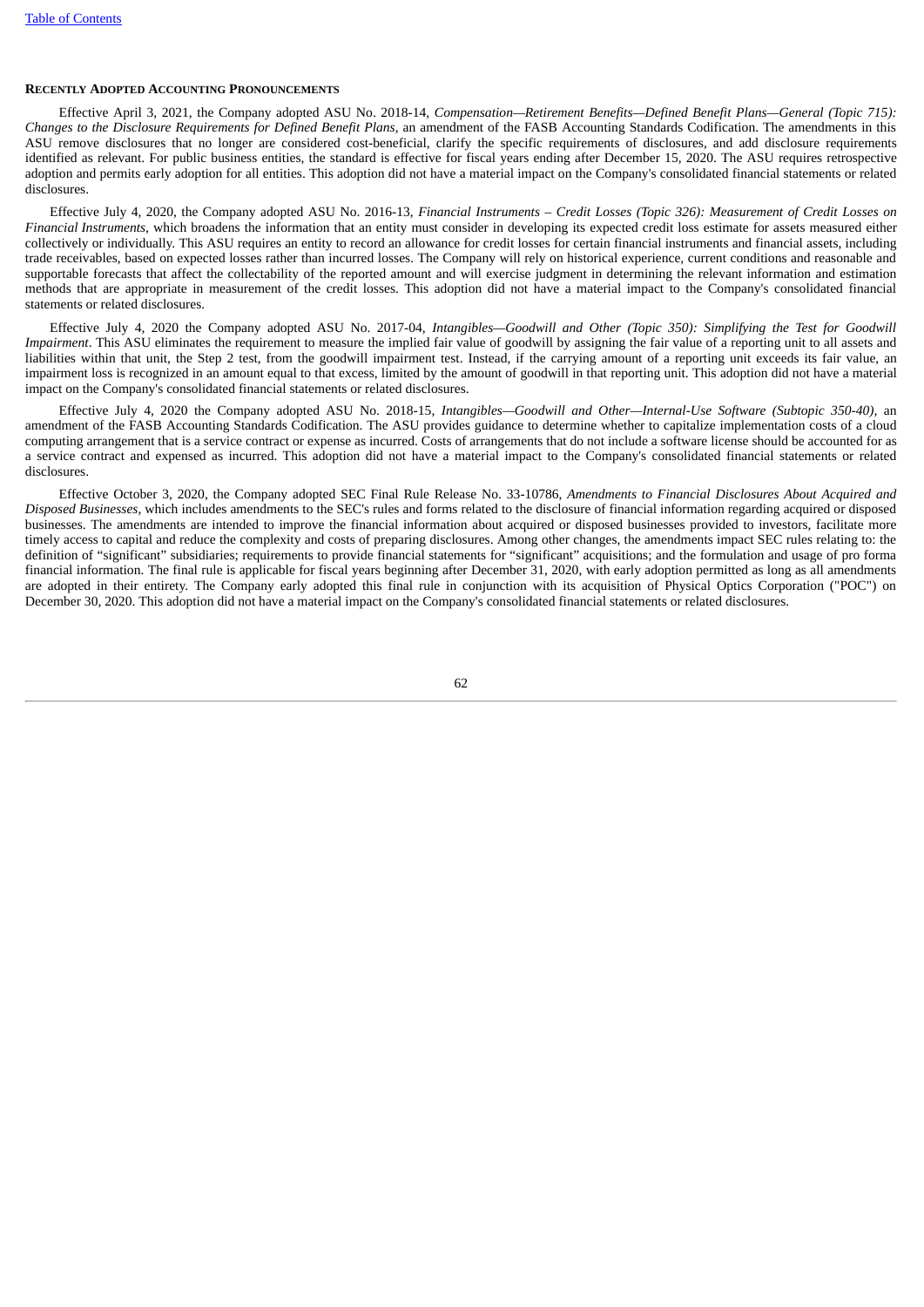# **C. Acquisitions**

## PENTEK ACQUISITION

On May 27, 2021, the Company acquired Pentek for a purchase price of \$65,000, subject to net working capital and net debt adjustments. Based in Upper Saddle River, New Jersey, Pentek is a leading designer and manufacturer of ruggedized, high-performance, commercial off-the-shelf software-defined radio and data acquisition boards, recording systems and subsystems for high-end commercial and defense applications. The acquisition and associated transaction expenses were funded through a combination of cash on hand and Mercury's existing revolving credit facility (the "Revolver").

The following table presents the net purchase price and the fair values of the assets and liabilities of Pentek on a preliminary basis:

| Consideration transferred                                                |              |
|--------------------------------------------------------------------------|--------------|
| Cash paid at closing                                                     | \$<br>65,668 |
| Less cash acquired                                                       | (746)        |
| Net purchase price                                                       | 64,922       |
|                                                                          |              |
| Estimated fair value of tangible assets acquired and liabilities assumed |              |
| Cash                                                                     | 746          |
| Accounts receivable                                                      | 1,303        |
| Inventory                                                                | 6,522        |
| Fixed assets                                                             | 152          |
| Other current and non-current assets                                     | 2,864        |
| Accounts payable                                                         | (1,016)      |
| Accrued expenses                                                         | (520)        |
| Other current and non-current liabilities                                | (3,718)      |
| Estimated fair value of net tangible assets acquired                     | 6,333        |
| Estimated fair value of identifiable intangible assets                   | 24,110       |
| <b>Estimated goodwill</b>                                                | 35,225       |
| Estimated fair value of net assets acquired                              | 65,668       |
| Less cash acquired                                                       | (746)        |
| Net purchase price                                                       | 64,922       |

The amounts above represent the preliminary fair value estimates as of July 2, 2021 and are subject to subsequent adjustment as the Company obtains additional information during the measurement period and finalizes its fair value estimates. The preliminary identifiable intangible asset estimate includes customer relationships of \$15,560 with a useful life of 21 years, completed technology of \$6,340 with a useful life of seven years and backlog of \$2,210 with a useful life of one year. Any subsequent adjustments to these fair value estimates occurring during the measurement period will result in an adjustment to goodwill.

The goodwill of \$35,225 largely reflects the potential synergies and expansion of the Company's offerings across product lines and markets complementary to the Company's existing products and markets. The goodwill from this acquisition is included in the Microelectronics reporting unit. The deal was split between asset and stock, with the asset portion of goodwill being deductible for tax purposes. The Company has estimated the tax value of the intangible assets from this transaction and is amortizing the amount over 15 years for tax purposes. As of July 2, 2021, the Company had \$30,101 of goodwill deductible for tax purposes. The Company has not furnished pro forma information relating to Pentek because such information is not material to the Company's financial results.

The revenues and income before income taxes from Pentek included in the Company's consolidated results for fiscal year ended July 2, 2021 were \$3,207 and \$803, respectively.

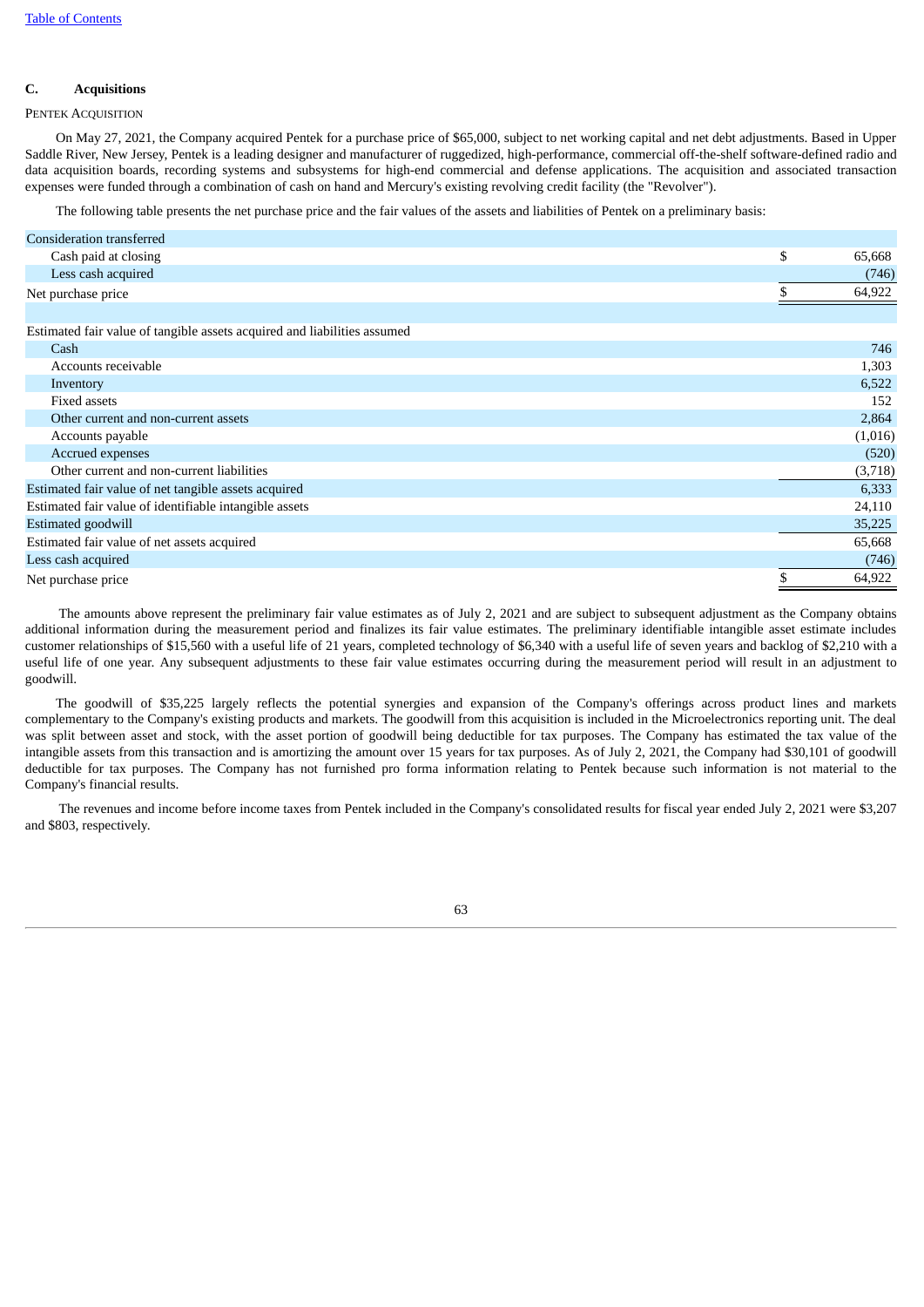# PHYSICAL OPTICS CORPORATION ACQUISITION

On December 7, 2020, the Company signed a definitive agreement to acquire POC for a purchase price of \$310,000, prior to net working capital and net debt adjustments. On December 30, 2020, the transaction closed and the Company acquired POC. Based in Torrance, California, POC more than doubles the Company's global avionics business and expands its collective footprint in the platform and mission management market. The Company funded the acquisition through a combination of cash on hand and the Revolver. On May 28, 2021 the Company and representative of the former owners of POC agreed to post closing-adjustments totaling \$2,641, which increased the Company's net purchase price.

The following table presents the net purchase price and the fair values of the assets and liabilities of POC on a preliminary basis:

| Consideration transferred                                                |               |
|--------------------------------------------------------------------------|---------------|
| Cash paid at closing                                                     | \$<br>251,229 |
| Cash paid post closing                                                   | 61,626        |
| Working capital and net debt adjustment                                  | (2,096)       |
| Less cash acquired                                                       | (2,855)       |
| Net purchase price                                                       | 307,904       |
|                                                                          |               |
| Estimated fair value of tangible assets acquired and liabilities assumed |               |
| Cash                                                                     | \$<br>2,855   |
| Accounts receivable                                                      | 27,708        |
| Inventory                                                                | 11,125        |
| <b>Fixed assets</b>                                                      | 23,236        |
| Other current and non-current assets                                     | 16,453        |
| Accounts payable                                                         | (3,777)       |
| Accrued expenses                                                         | (5, 551)      |
| Other current and non-current liabilities                                | (32, 549)     |
| Estimated fair value of net tangible assets acquired                     | 39,500        |
| Estimated fair value of identifiable intangible assets                   | 116,000       |
| Estimated goodwill                                                       | 155,259       |
| Estimated fair value of net assets acquired                              | 310,759       |
| Less cash acquired                                                       | (2,855)       |
| Net purchase price                                                       | \$<br>307,904 |

The amounts above represent the preliminary fair value estimates as of July 2, 2021 and are subject to subsequent adjustment as the Company obtains additional information during the measurement period and finalizes its fair value estimates, including the ongoing assessment of collectability of receivable balances. The preliminary identifiable intangible asset estimate includes customer relationships of \$83,000 with a useful life of 11 years, completed technology of \$25,000 with a useful life of 9 years and backlog of \$8,000 with a useful life of one year. Any subsequent adjustments to these fair value estimates occurring during the measurement period will result in an adjustment to goodwill.

The goodwill of \$155,259 largely reflects the potential synergies and expansion of the Company's offerings across product lines and markets complementary to the Company's existing products and markets and is not deductible for tax purposes. The goodwill from this acquisition is included in the Mission reporting unit. The Company has not furnished pro forma information relating to POC because such information is not material to the Company's financial results.

The revenues and (loss) before income taxes from POC included in the Company's consolidated results for fiscal year ended July 2, 2021 were \$76,370 and \$(2,768), respectively.

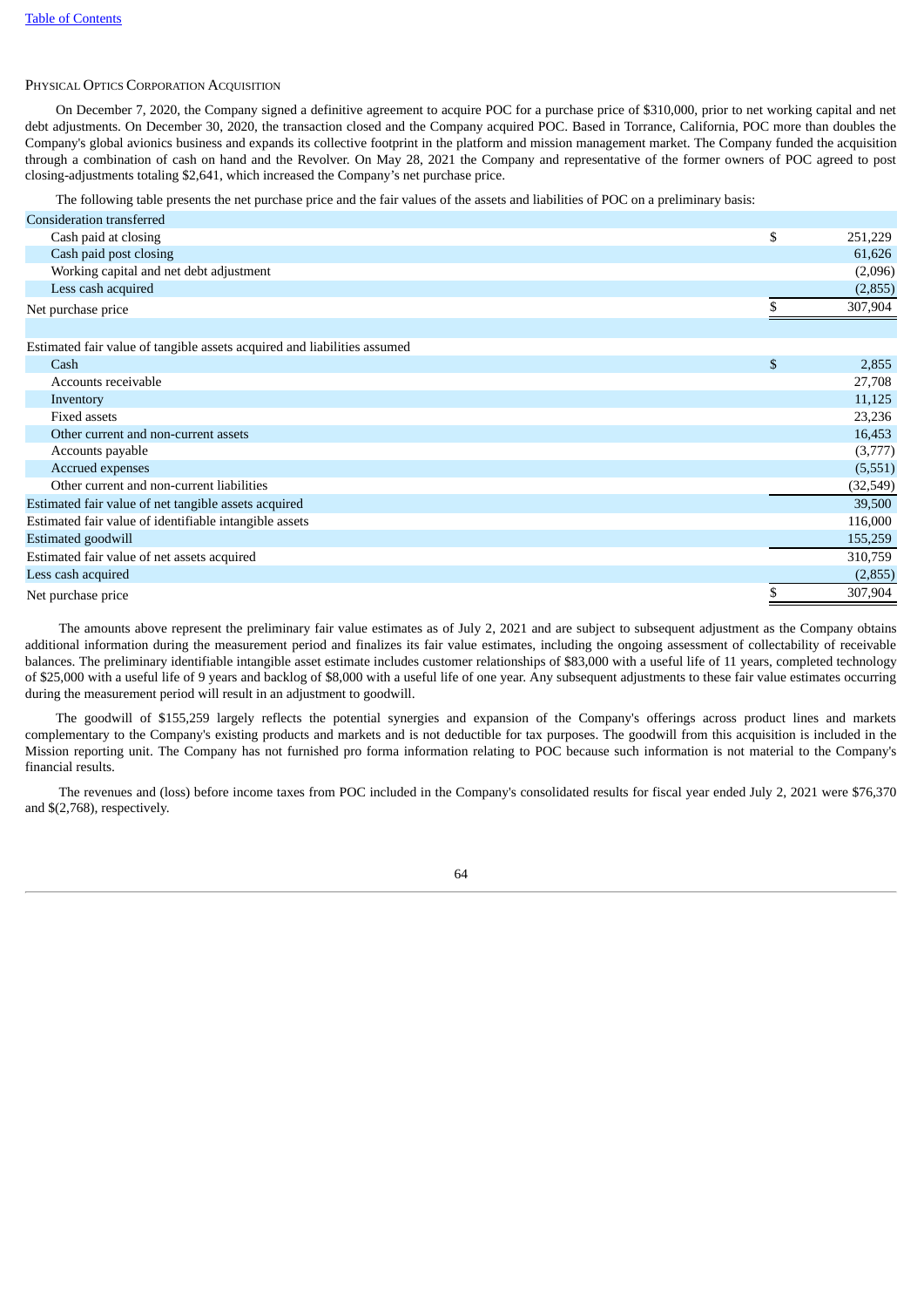### AMERICAN PANEL CORPORATION ACQUISITION

On September 23, 2019, the Company acquired American Panel Corporation. Based in Alpharetta, Georgia, APC is a leading innovator in large area display technology for the aerospace and defense market. APC's capabilities are deployed on a wide range of next-generation platforms. The Company acquired APC for an all cash purchase price of \$100,000, prior to net working capital and net debt adjustments. The Company funded the acquisition with cash on hand.

The following table presents the net purchase price and the fair values of the assets and liabilities of APC:

| Consideration transferred                                      |               |
|----------------------------------------------------------------|---------------|
| Cash paid at closing                                           | \$<br>100,826 |
| Working capital and net debt adjustment                        | (5,952)       |
| Liabilities assumed                                            | 2,454         |
| Less cash acquired                                             | (826)         |
| Net purchase price                                             | \$<br>96,502  |
|                                                                |               |
| Fair value of tangible assets acquired and liabilities assumed |               |
| Cash                                                           | \$<br>826     |
| Accounts receivable                                            | 3,726         |
| Inventory                                                      | 11,233        |
| <b>Fixed assets</b>                                            | 690           |
| Other current and non-current assets                           | 3,494         |
| Accounts payable                                               | (1,554)       |
| Accrued expenses                                               | (1, 457)      |
| Other current and non-current liabilities                      | (5,852)       |
| Fair value of net tangible assets acquired                     | 11,106        |
| Fair value of identifiable intangible assets                   | 33,200        |
| Goodwill                                                       | 53,022        |
| Fair value of net assets acquired                              | 97,328        |
| Less cash acquired                                             | (826)         |
| Net purchase price                                             | \$<br>96,502  |

On September 23, 2020, the measurement period for APC expired. The identifiable intangible assets include customer relationships of \$20,600 with a useful life of 11 years, completed technology of \$10,400 with a useful life of 11 years and backlog of \$2,200 with a useful life of two years.

The goodwill of \$53,022 largely reflects the potential synergies and expansion of the Company's offerings across product lines and markets complementary to the Company's existing products and markets. The goodwill from this acquisition is reported included in the Mission reporting unit. Since APC was a qualified subchapter S subsidiary, the acquisition is treated as an asset purchase for tax purposes. The Company has estimated the tax value of the intangible assets from this transaction and is amortizing the amount over 15 years for tax purposes. As of July 2, 2021, the Company had \$48,258 of goodwill deductible for tax purposes.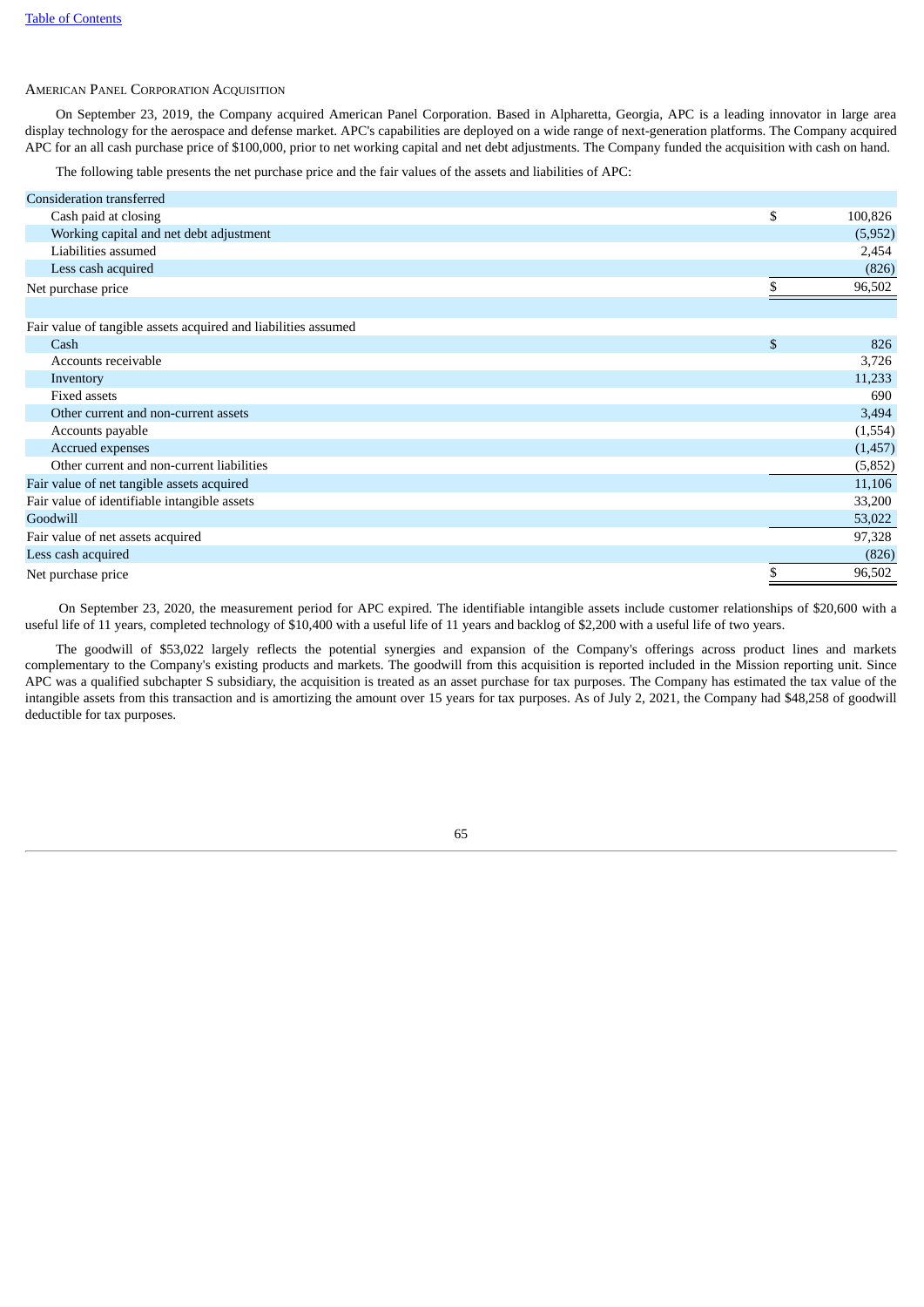# **D. Fair Value of Financial Instruments**

During the fiscal year ended July 2, 2021, the Company received gross proceeds and recorded a loss on a cost-method investment of \$1,538 and \$426, respectively. The loss on sale of investment is included within Other expense (income), net in the Consolidated Statements of Operations and Comprehensive Income for the fiscal year ended July 2, 2021. The fair value of the investment was based on a quoted price of identical instruments in an active market and was recorded at cost within Other non-current assets in the Consolidated Balance Sheet prior to its sale. As of July 2, 2021, the Company had no financial instruments required to be measured at fair value.

The following table summarizes the Company's financial assets measured at fair value on a recurring basis at July 3, 2020:

|                         | <b>Fair Value Measurements</b> |                                       |  |                                 |  |                |                |  |  |  |  |
|-------------------------|--------------------------------|---------------------------------------|--|---------------------------------|--|----------------|----------------|--|--|--|--|
|                         |                                | <b>July 3, 2020</b><br><b>Level 1</b> |  |                                 |  | <b>Level 2</b> | <b>Level 3</b> |  |  |  |  |
| Assets:                 |                                |                                       |  |                                 |  |                |                |  |  |  |  |
| Certificates of deposit |                                | 10,006                                |  | $\hspace{0.1mm}-\hspace{0.1mm}$ |  | 10,006         |                |  |  |  |  |
| U.S. equity securities  |                                | 2,007                                 |  | 2,007                           |  | __             |                |  |  |  |  |
| Total                   |                                | 12,013                                |  | 2,007                           |  | 10,006         |                |  |  |  |  |

During the fiscal year ended July 3, 2020, the Company received gross proceeds and recorded a gain on a cost-method investment of \$4,310 and \$3,810, respectively. The Company's cost-method investment did not have a readily determinable fair value and was recorded at cost within Other non-current assets in the Consolidated Balance Sheet prior to its sale.

The Company also recorded a gain on the change in fair value of a cost-method investment of \$2,007. The change in fair value of these U.S. equity securities was the result of an observable price change during the fourth quarter of fiscal 2020. Its fair value is based on a quoted price of identical instruments in an active market and is included within Prepaid expenses and other current assets on the Consolidated Balance Sheet as of July 3, 2020.

The carrying values of cash and cash equivalents, including money market funds, restricted cash, accounts receivable and payable, and accrued liabilities approximate fair value due to the short-term maturities of these assets and liabilities. The Company determined the carrying value of long-term debt approximated fair value due to variable interest rates charged on the borrowings, which reprice frequently.

## **E. Inventory**

Inventory was comprised of the following:

|                 |  |                     | AS 01 |                     |
|-----------------|--|---------------------|-------|---------------------|
|                 |  | <b>July 2, 2021</b> |       | <b>July 3, 2020</b> |
| Raw materials   |  | 141,774             | ъ     | 111,225             |
| Work in process |  | 58,087              |       | 49,647              |
| Finished goods  |  | 21,779              |       | 17,221              |
| Total           |  | 221.640             |       | 178,093             |
|                 |  |                     |       |                     |

**As of**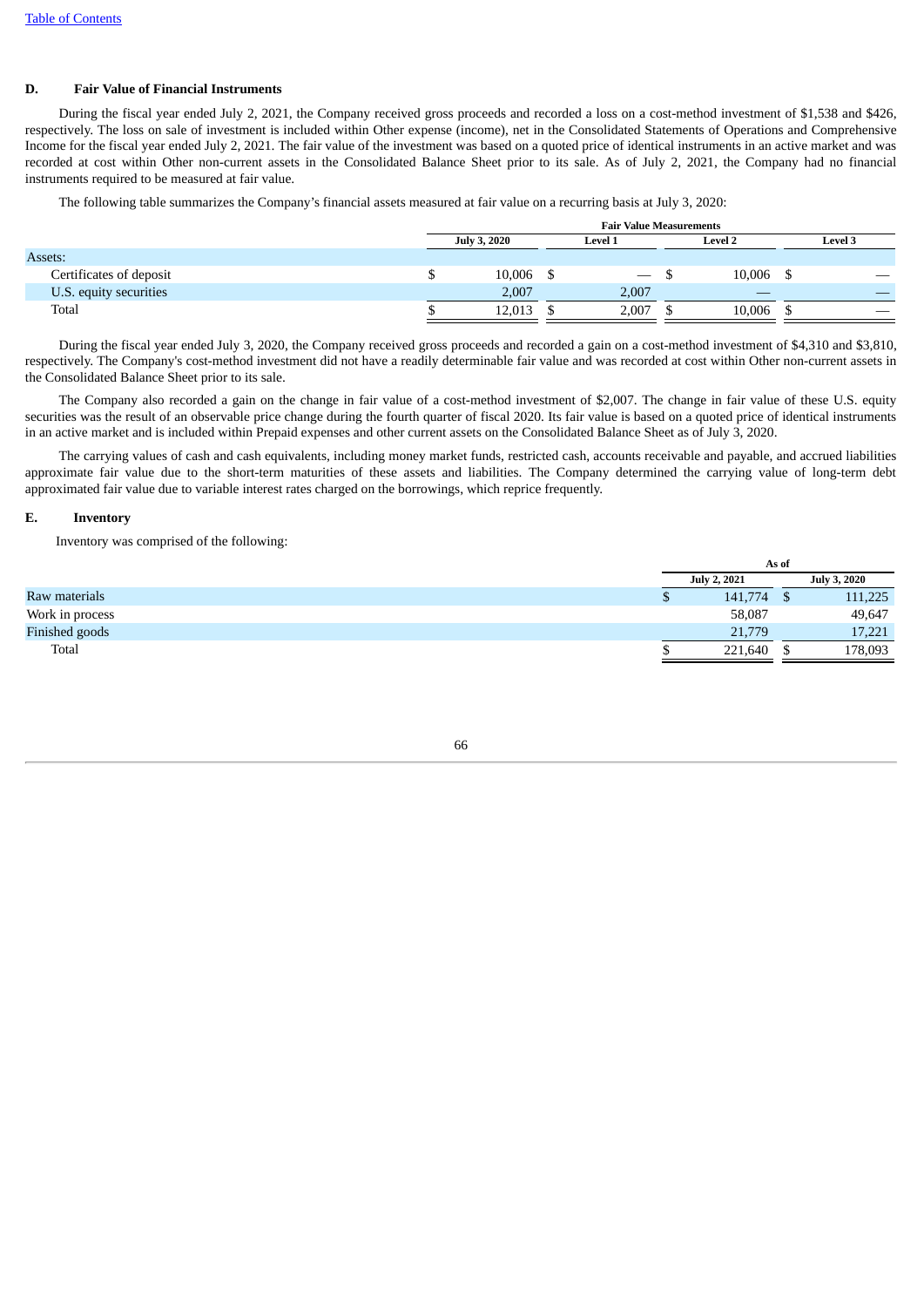# **F. Property and Equipment**

Property and equipment consisted of the following:

|                                 | <b>Estimated Useful Lives</b>                    |                     |            | As of |                     |  |  |
|---------------------------------|--------------------------------------------------|---------------------|------------|-------|---------------------|--|--|
|                                 | (Years)                                          | <b>July 2, 2021</b> |            |       | <b>July 3, 2020</b> |  |  |
| Computer equipment and software | $3 - 4$                                          |                     | 99,190     | - \$  | 85,705              |  |  |
| Furniture and fixtures          |                                                  |                     | 17.997     |       | 5,993               |  |  |
| Leasehold improvements          | lesser of estimated useful life or lease<br>term |                     | 63,322     |       | 36,874              |  |  |
| Machinery and equipment         | $5 - 10$                                         |                     | 105,346    |       | 90,970              |  |  |
|                                 |                                                  |                     | 285,855    |       | 219,542             |  |  |
| Less: accumulated depreciation  |                                                  |                     | (157, 331) |       | (131, 805)          |  |  |
|                                 |                                                  |                     | 128,524    |       | 87,737              |  |  |
|                                 |                                                  |                     |            |       |                     |  |  |

The \$40,787 increase in property and equipment was primarily due to current year additions including property and equipment associated with improvements to the Company's facilities, especially as related to the expansion of its trusted custom microelectronics business and the acquisition of POC. These increases were partially offset by depreciation expense. During fiscal 2021 and 2020, the Company retired \$996 and \$64, respectively, of computer equipment and software, furniture, and fixtures, leasehold improvements, and machinery and equipment that were no longer in use by the Company.

Depreciation expense related to property and equipment for the fiscal years ended July 2, 2021, July 3, 2020 and June 30, 2019 was \$25,912, \$18,770 and \$18,478, respectively.

## **G. Goodwill**

During the first quarter of fiscal 2021, the Company reorganized its internal reporting unit structure to align with the Company's market and brand strategy as well as promote scale as the organization continues to grow.

In accordance with FASB ASC 350, *Intangibles-Goodwill and Other* ("ASC 350"), the Company determines its reporting units based upon whether discrete financial information is available, if management regularly reviews the operating results of the component, the nature of the products offered to customers and the market characteristics of each reporting unit. A reporting unit is considered to be an operating segment or one level below an operating segment also known as a component. Component level financial information is reviewed by management across three divisions: Processing, Microelectronics and Mission. Accordingly, these were determined to be the Company's new reporting units.

The internal reorganization and change in reporting units qualified as a triggering event and required goodwill to be tested for impairment. As required by ASC 350, the Company tested goodwill for impairment immediately before and after the reorganization. As a result of these analyses, it was determined that goodwill was not impaired before or after the reorganization.

In the first quarter ended October 2, 2020, the Company assigned goodwill to the new reporting units based on the relative fair value of reporting units.

The following table sets forth the changes in the carrying amount of goodwill for the year ended July 2, 2021:

|                                              | <b>Total</b> |
|----------------------------------------------|--------------|
| Balance at July 3, 2020                      | 614.076      |
| Goodwill adjustment for the APC acquisition  | 346          |
| Goodwill arising from the POC acquisition    | 155,259      |
| Goodwill arising from the Pentek acquisition | 35.225       |
| Balance at July 2, 2021                      | 804,906      |

The Company performed its annual goodwill impairment test in the fourth quarter of fiscal 2021 with no impairment noted.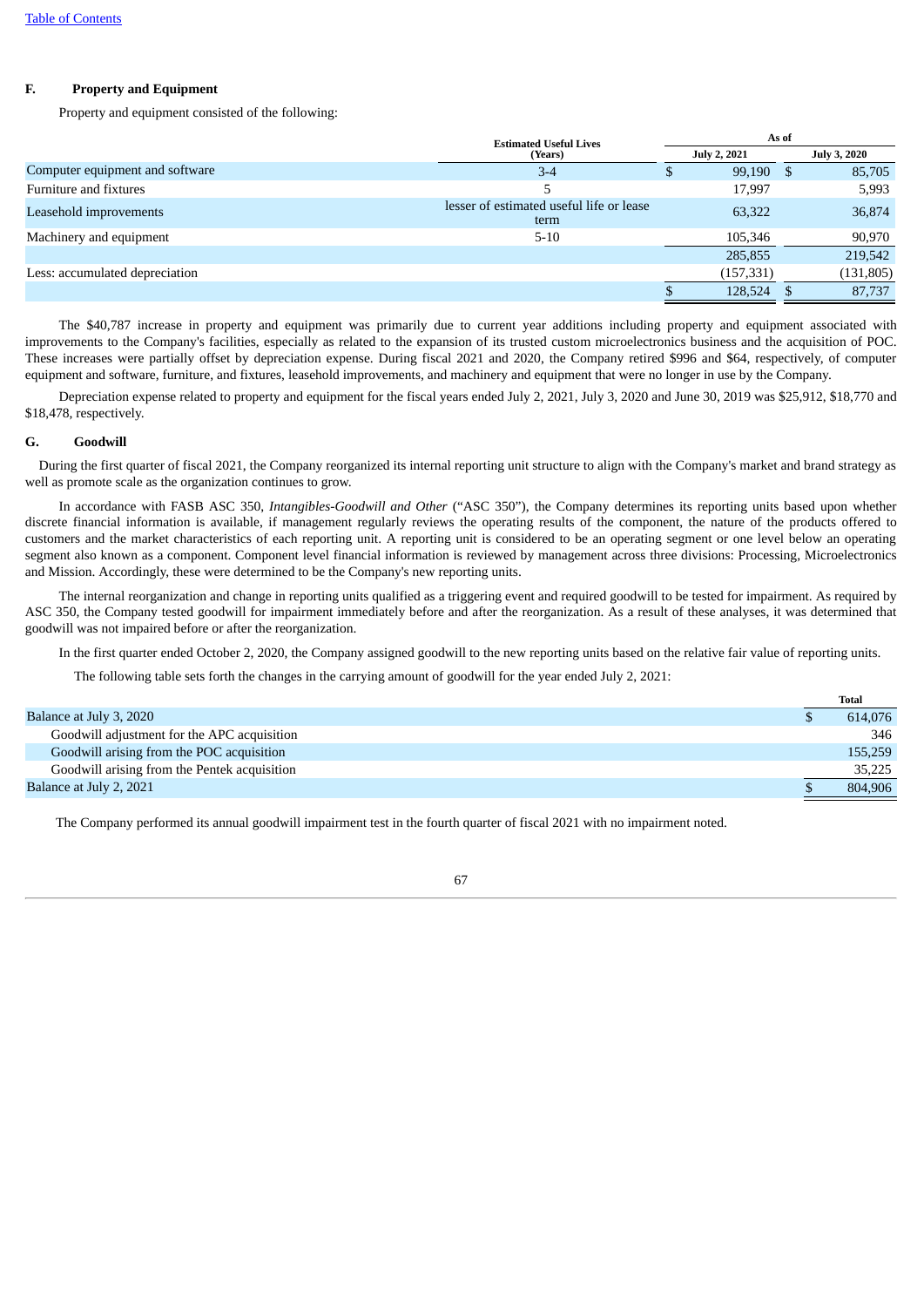# **H. Intangible Assets**

Intangible assets consisted of the following:

| ັ                                | <b>Gross</b><br>Carrying<br>Amount |         | Accumulated<br><b>Amortization</b> |            | <b>Net</b><br>Carrying<br>Amount | Weighted<br>Average<br>Useful<br>Life |
|----------------------------------|------------------------------------|---------|------------------------------------|------------|----------------------------------|---------------------------------------|
| July 2, 2021                     |                                    |         |                                    |            |                                  |                                       |
| Customer relationships           | \$                                 | 280,520 | \$                                 | (69, 474)  | \$<br>211,046                    | 12.0 years                            |
| Licensing agreements and patents |                                    | 6       |                                    |            | 6                                |                                       |
| Completed technologies           |                                    | 139,332 |                                    | (49, 126)  | 90,206                           | 9.3 years                             |
| <b>Backlog</b>                   |                                    | 12,410  |                                    | (6,109)    | 6,301                            | 1.2 years                             |
|                                  |                                    | 432,268 | \$                                 | (124, 709) | \$<br>307,559                    |                                       |
| July 3, 2020                     |                                    |         |                                    |            |                                  |                                       |
| Customer relationships           | \$                                 | 181,960 | \$                                 | (48, 450)  | \$<br>133,510                    | 11.4 years                            |
| Licensing agreements and patents |                                    | 1,505   |                                    | (1,404)    | 101                              | 3.5 years                             |
| Completed technologies           |                                    | 107,992 |                                    | (34,522)   | 73,470                           | 9.2 years                             |
| <b>Backlog</b>                   |                                    | 3,200   |                                    | (1,533)    | 1,667                            | 2.0 years                             |
|                                  |                                    | 294.657 | \$                                 | (85,909)   | \$<br>208,748                    |                                       |

Estimated future amortization expense for intangible assets remaining at July 2, 2021 is as follows:

| <b>Fiscal Year</b>                | <b>Totals</b> |         |
|-----------------------------------|---------------|---------|
| 2022                              |               | 49,695  |
| 2023                              |               | 41,413  |
| 2024                              |               | 36,891  |
| 2025                              |               | 32,466  |
| 2026                              |               | 27,806  |
| Thereafter                        |               | 119,288 |
| Total future amortization expense |               | 307,559 |

The following table summarizes the preliminary estimated fair value of acquired intangible assets arising as a result of the POC acquisition. These assets are included in the Company's gross and net carrying amounts as of July 2, 2021.

|                        | Gross<br>Carrying<br>Amount |   | Accumulated<br>Amortization |   | Net<br>Carrying<br>Amount | Weighted<br>Average<br>Useful<br>Life |
|------------------------|-----------------------------|---|-----------------------------|---|---------------------------|---------------------------------------|
| Customer relationships | 83,000                      | J | (4, 404)                    | Φ | 78,596                    | $11.5$ years                          |
| Completed technologies | 25,000                      |   | (1,985)                     |   | 23,015                    | 9.0 years                             |
| <b>Backlog</b>         | 8,000                       |   | (4,000)                     |   | 4,000                     | $1.0$ year                            |
|                        | 116,000                     |   | (10, 389)                   |   | 105,611                   |                                       |

The following table summarizes the preliminary estimated fair value of acquired intangible assets arising as a result of the Pentek acquisition. These assets are included in the Company's gross and net carrying amounts as of July 2, 2021.

|                        | Gross<br>Carrying<br>Amount |   | Accumulated<br><b>Amortization</b> |   | <b>Net</b><br>Carrying<br>Amount | Weighted<br>Average<br>Useful<br>Life |  |
|------------------------|-----------------------------|---|------------------------------------|---|----------------------------------|---------------------------------------|--|
| Customer relationships | 15,560                      | Φ | (62)                               | Ψ | 15,498                           | 21.0 years                            |  |
| Completed technologies | 6,340                       |   | (86)                               |   | 6,254                            | 6.8 years                             |  |
| <b>Backlog</b>         | 2,210                       |   | (184)                              |   | 2,026                            | 1.0 year                              |  |
|                        | 24,110                      |   | (332)                              |   | 23,778                           |                                       |  |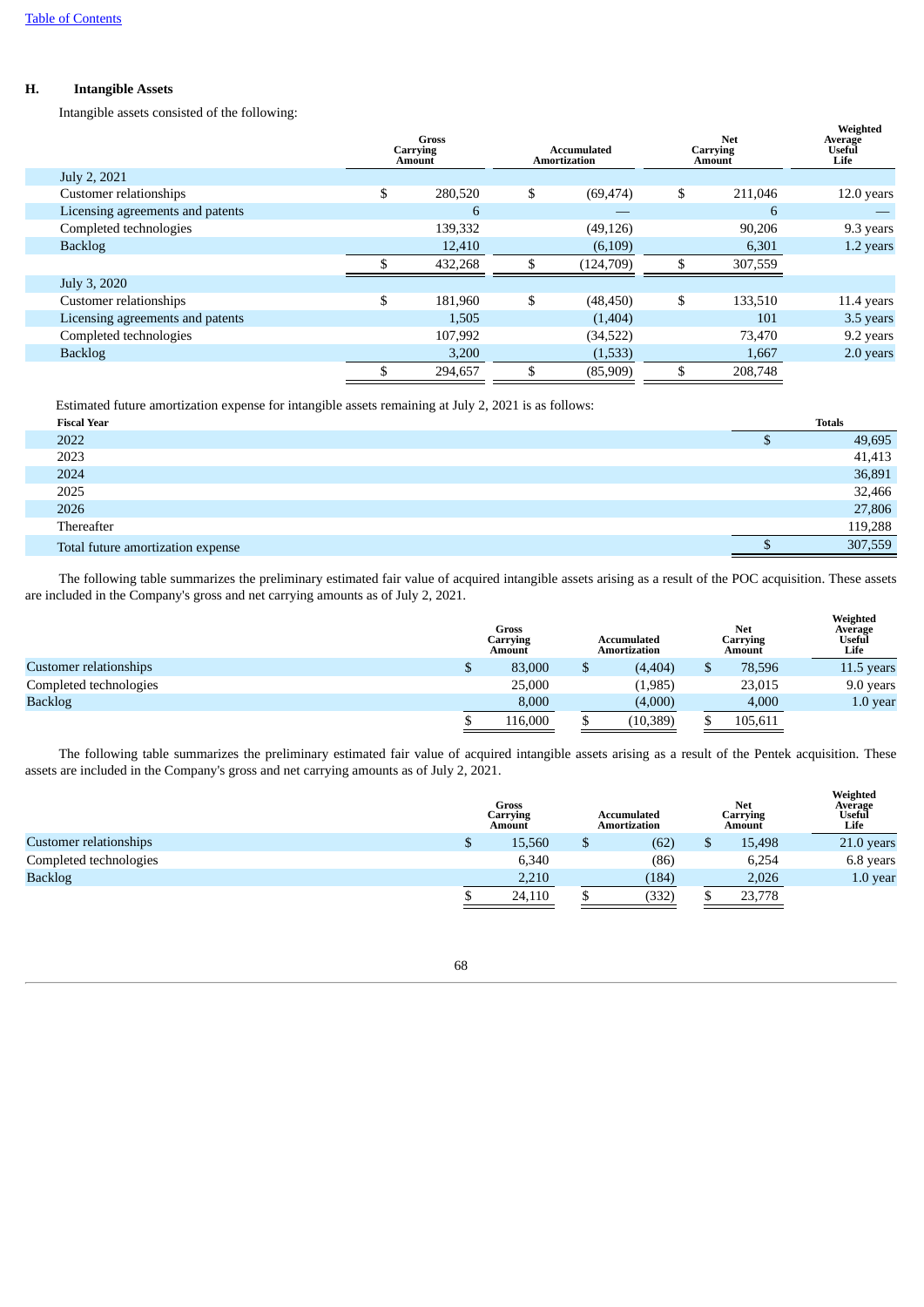# **I. Restructuring**

During fiscal 2021, the Company incurred \$9,222 of restructuring and other charges. Restructuring and other charges of \$4,752 related to severance costs associated with the elimination of approximately 90 positions throughout the period, predominantly in manufacturing, SG&A and R&D. These charges are related to changing market and business conditions as well as talent shifts and resource redundancy resulting from the Company's internal reorganization that was completed during fiscal 2021. The remaining \$4,470 of restructuring and other charges related to third-party consulting costs associated with 1MPACT, the Company's value creation initiatives.

During fiscal 2020, the Company incurred \$1,805 of net restructuring and other charges primarily related to severance costs associated with the elimination of 20 positions, predominantly in SG&A and R&D functions.

During fiscal 2019, the Company incurred \$560 related primarily related to severance costs associated with the acquired Germane business.

All of the restructuring and other charges are classified as operating expenses in the Consolidated Statements of Operations and Comprehensive Income and any remaining severance obligations are expected to be paid within the next twelve months. The remaining restructuring liability is classified as accrued expenses in the Consolidated Balance Sheets.

The following table presents the detail of charges included in the Company's liability for restructuring and other charges:

|                                          | <b>Severance &amp; Related</b> |         | <b>Facilities &amp; Other</b> | <b>Total</b> |
|------------------------------------------|--------------------------------|---------|-------------------------------|--------------|
| Restructuring liability at June 30, 2019 |                                |         |                               |              |
| Restructuring charges                    |                                | 1,730   | 75                            | 1,805        |
| Cash paid                                |                                | (1,137) | (75)                          | (1,212)      |
| Restructuring liability at July 3, 2020  |                                | 597     |                               | 597          |
| Restructuring charges                    |                                | 4,752   |                               | 4,752        |
| Cash paid                                |                                | (4,343) |                               | (4,343)      |
| Restructuring liability at July 2, 2021  |                                | 1.006   |                               | 1,006        |

#### **J. Leases**

The Company enters into lease arrangements to facilitate its operations, including manufacturing, storage, as well as engineering, sales, marketing, and administration resources. The Company measures its lease obligations in accordance with ASC 842, which requires lessees to record a ROU asset and lease liability for most lease arrangements. The Company adopted ASC 842 as of July 1, 2019 using the optional transition method and, as a result, there have been no reclassifications of prior comparable periods due to this adoption. Finance leases are not material to the Company's consolidated financial statements and therefore are excluded from the following disclosures.

## SUPPLEMENTAL BALANCE SHEET INFORMATION

Supplemental operating lease balance sheet information is summarized as follows:

|                                     | As of               | As of               |
|-------------------------------------|---------------------|---------------------|
|                                     | <b>July 2, 2021</b> | <b>July 3, 2020</b> |
| Operating lease right-of-use assets | 66,373              | 60,613              |
|                                     |                     |                     |
| Accrued expenses <sup>(1)</sup>     | 10,020              | 6,950<br>- S        |
| Operating lease liabilities         | 71.508              | 66,981              |
| Total operating lease liabilities   | 81,528              | 73,931              |
|                                     |                     |                     |

(1) The short term portion of the Operating lease liabilities is included within Accrued expenses on the Consolidated Balance Sheet.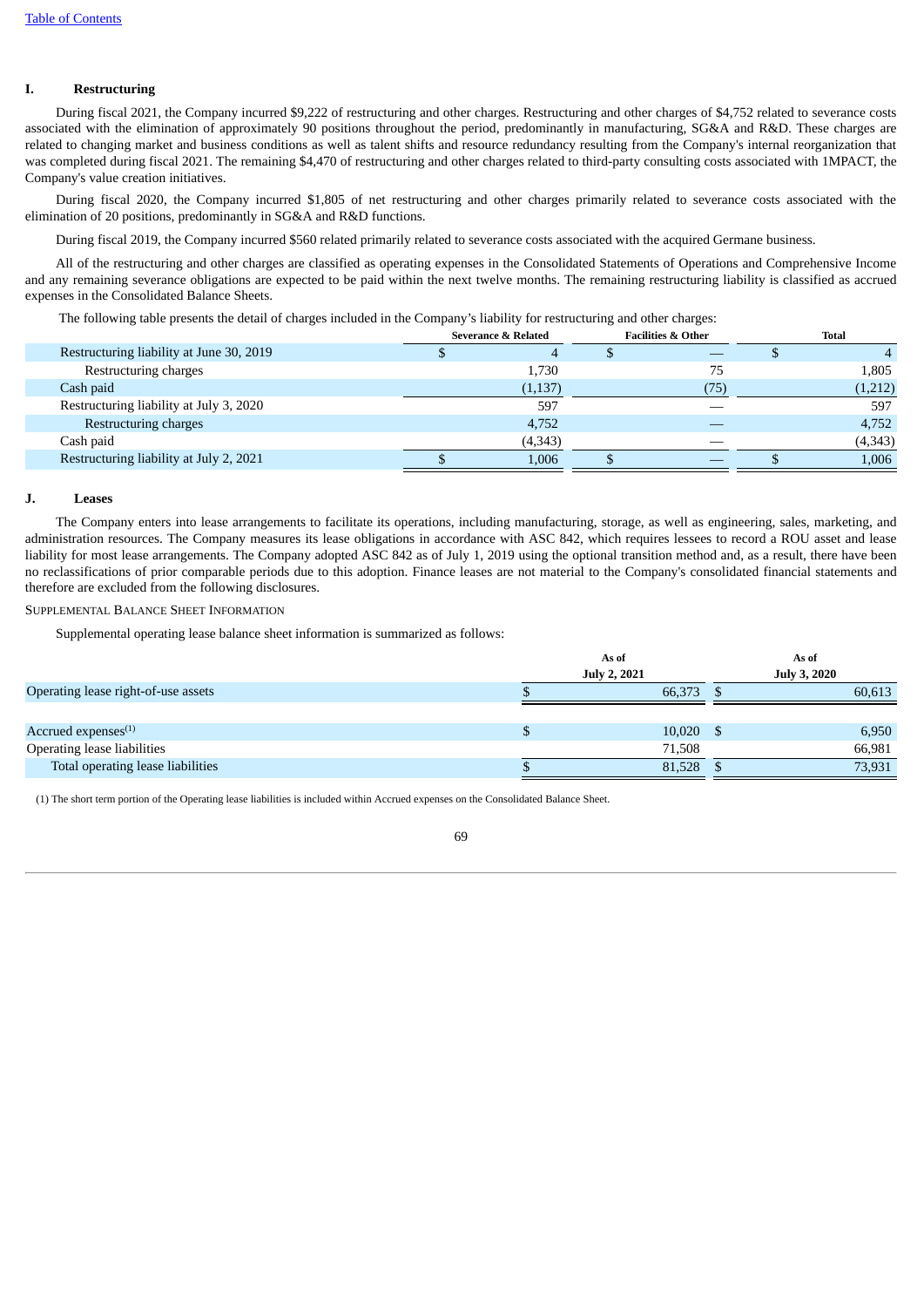# OTHER SUPPLEMENTAL INFORMATION

Other supplemental operating lease information is summarized as follows:

|                                                                                            | For the Fiscal Year Ended<br><b>July 2, 2021</b> |           |    | For the Fiscal Year Ended<br><b>July 3, 2020</b> |  |  |
|--------------------------------------------------------------------------------------------|--------------------------------------------------|-----------|----|--------------------------------------------------|--|--|
| Cash paid for amounts included in the measurement of operating lease<br><b>liabilities</b> |                                                  | 7.923     | -S | 6,929                                            |  |  |
| Right-of-use assets obtained in exchange for new lease liabilities                         |                                                  | 15.076    | -S | 19,942                                           |  |  |
| Weighted average remaining lease term                                                      |                                                  | 8.2 years |    | 9.3 years                                        |  |  |
| Weighted average discount rate                                                             |                                                  | 4.66%     |    | 4.91 %                                           |  |  |

## MATURITIES OF LEASE COMMITMENTS

Maturities of operating lease commitments as of July 2, 2021 were as follows:

| <b>Fiscal Year</b>                           | <b>Totals</b> |
|----------------------------------------------|---------------|
| 2022                                         | 13,626        |
| 2023                                         | 12,997        |
| 2024                                         | 12,137        |
| 2025                                         | 11,571        |
| 2026                                         | 9,682         |
| Thereafter                                   | 40,017        |
| Total lease payments                         | 100,030       |
| Less: imputed interest                       | (18, 502)     |
| Present value of operating lease liabilities | 81,528        |

As previously disclosed in the Company's Annual Report on Form 10-K for the fiscal year ended July 3, 2020, maturities of operating lease commitments were as follows:

| <b>Fiscal Year</b>                           |   | <b>Totals</b> |
|----------------------------------------------|---|---------------|
| 2021                                         | D | 9,572         |
| 2022                                         |   | 10,741        |
| 2023                                         |   | 10,272        |
| 2024                                         |   | 9,333         |
| 2025                                         |   | 9,356         |
| Thereafter                                   |   | 44,763        |
| Total lease payments                         |   | 94,037        |
| Less: imputed interest                       |   | (20, 106)     |
| Present value of operating lease liabilities |   | 73,931        |

During fiscal 2021, 2020 and 2019 the Company recognized operating lease expense of \$11,714, \$10,029 and \$8,710 respectively. There were no material restrictions, covenants, sale and leaseback transactions, variable lease payments or residual value guarantees imposed by the Company's leases at July 2, 2021.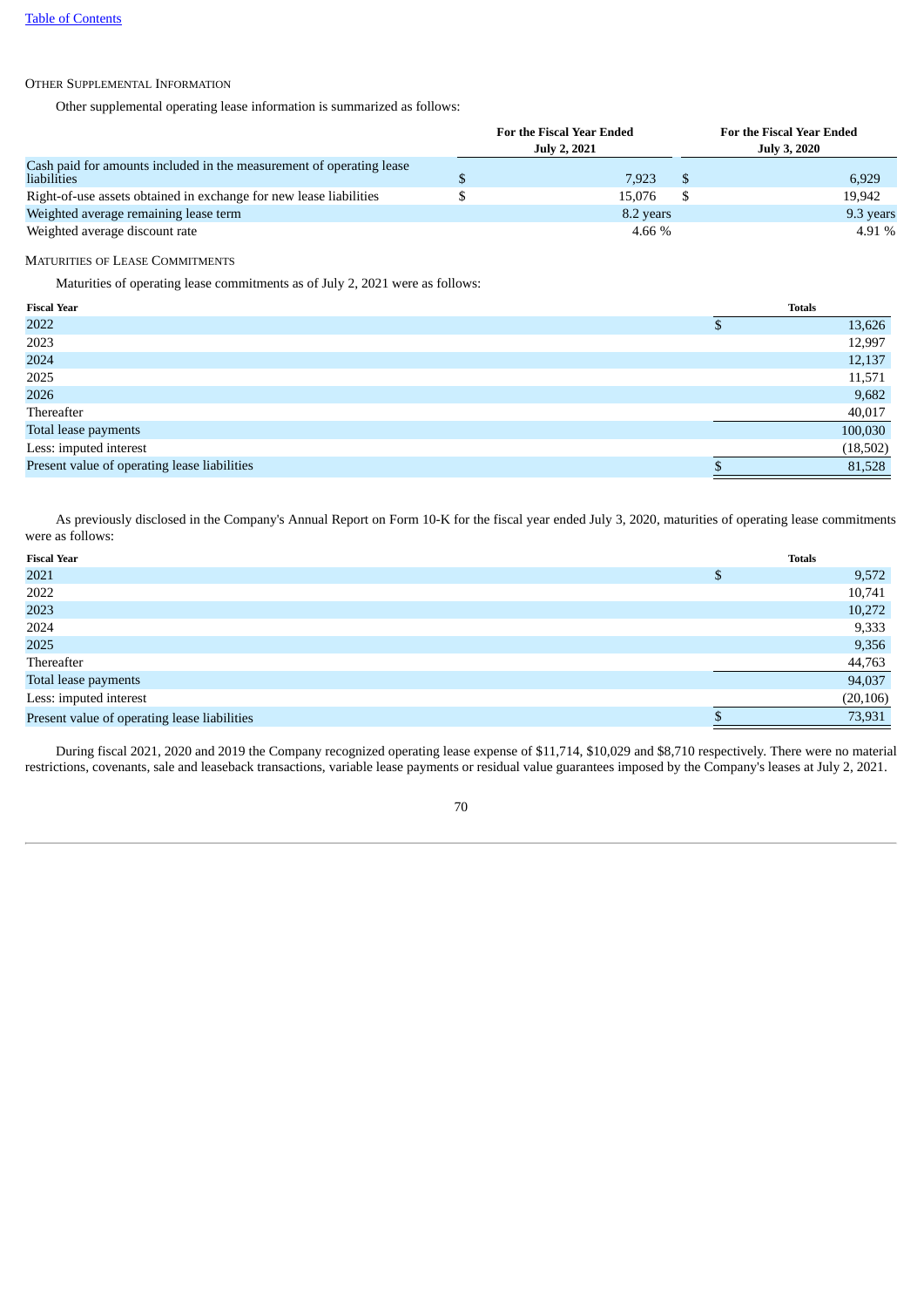# **K. Income Taxes**

The components of income before income taxes and income tax expense were as follows:

|                                    |              | <b>Fiscal Years</b> |    |         |              |          |
|------------------------------------|--------------|---------------------|----|---------|--------------|----------|
|                                    | 2021         |                     |    | 2020    |              | 2019     |
| Income (loss) before income taxes: |              |                     |    |         |              |          |
| <b>United States</b>               | \$           | 85,101              | \$ | 93,388  | \$           | 57,281   |
| Foreign                            |              | (7,928)             |    | 545     |              | 2,246    |
|                                    |              | 77,173              | \$ | 93,933  | \$           | 59,527   |
| Tax provision (benefit):           |              |                     |    |         |              |          |
| Federal:                           |              |                     |    |         |              |          |
| Current                            | $\mathbb{S}$ | 12,157              | \$ | 8,442   | $\mathbb{S}$ | 11,454   |
| Deferred                           |              | (995)               |    | (1,077) |              | (3,008)  |
|                                    |              | 11,162              |    | 7,365   |              | 8,446    |
| State:                             |              |                     |    |         |              |          |
| Current                            |              | 6,271               |    | 3,407   |              | 5,194    |
| Deferred                           |              | (2,689)             |    | (2,327) |              | (1, 421) |
|                                    |              | 3,582               |    | 1,080   |              | 3,773    |
| Foreign:                           |              |                     |    |         |              |          |
| Current                            |              | 435                 |    | 475     |              | 546      |
| Deferred                           |              | (50)                |    | (699)   |              | (13)     |
|                                    |              | 385                 |    | (224)   |              | 533      |
|                                    | \$           | 15,129              | \$ | 8,221   | \$           | 12,752   |

The following is the reconciliation between the statutory Federal income tax rate and the Company's effective income tax rate:

|                                                   |        | <b>Fiscal Years</b> |         |  |
|---------------------------------------------------|--------|---------------------|---------|--|
|                                                   | 2021   | 2020                | 2019    |  |
| Tax provision at federal statutory rates          | 21.0 % | 21.0 %              | 21.0 %  |  |
| State income tax, net of federal tax benefit      | 6.7    | 6.1                 | 5.9     |  |
| Research and development tax credits              | (10.9) | (11.9)              | (4.5)   |  |
| Provision to return                               | (1.3)  | (3.1)               |         |  |
| Excess tax benefits related to stock compensation | (3.7)  | (7.7)               | (4.5)   |  |
| Foreign income tax rate differential              | 0.9    | 0.1                 | 0.1     |  |
| Non-deductible compensation                       | 3.6    | 2.6                 | 2.0     |  |
| Acquisition costs                                 | 0.4    |                     | 0.1     |  |
| Reserves for unrecognized income tax benefits     | 1.3    | 3.0                 | 0.3     |  |
| Tax rate changes                                  |        | (0.5)               |         |  |
| Valuation allowance                               | 1.9    |                     |         |  |
| Other                                             | (0.3)  | (0.8)               | $1.0\,$ |  |
|                                                   | 19.6 % | 8.8 %               | 21.4 %  |  |

The effective tax rate for fiscal 2021 and 2020 differed from the Federal statutory rate primarily due to benefits related to research and development tax credits and excess tax benefits related to stock compensation, partially offset by additional tax expense related to state taxes and non-deductible compensation. During fiscal 2021, 2020 and 2019 the Company recognized a tax benefit of \$2,831, \$7,259 and \$2,672 related to excess tax benefits on stock compensation, respectively.

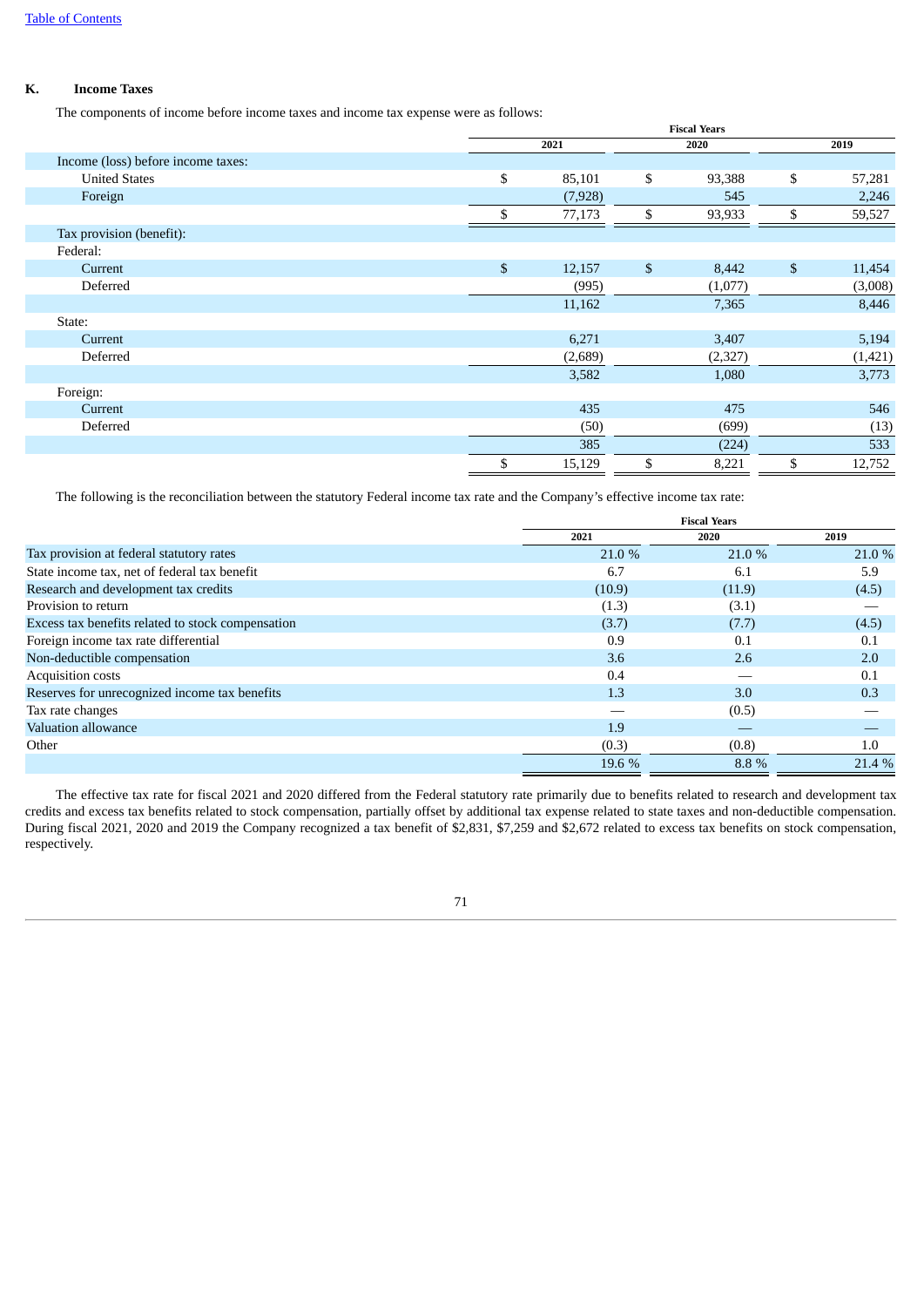The components of the Company's net deferred tax liabilities were as follows:

|                                               |                     | As of         |                     |  |
|-----------------------------------------------|---------------------|---------------|---------------------|--|
|                                               | <b>July 2, 2021</b> |               | <b>July 3, 2020</b> |  |
| Deferred tax assets:                          |                     |               |                     |  |
| Inventory valuation and receivable allowances | 15,039              |               | 12,066              |  |
| Accrued compensation                          | 5,421               |               | 5,941               |  |
| Stock compensation                            | 4,548               |               | 5,062               |  |
| Federal and state tax credit carryforwards    | 17,405              |               | 11,782              |  |
| Other accruals                                | 994                 |               | 1,086               |  |
| Deferred compensation                         | 930                 |               | 930                 |  |
| Acquired net operating loss carryforward      |                     |               |                     |  |
|                                               | 10,487              |               | 425                 |  |
| Foreign net operating loss carryforward       | 1,703               |               | 453                 |  |
| <b>Operating lease liabilities</b>            | 21,889              |               | 20,035              |  |
| Deferred revenue                              | 2,899               |               | 781                 |  |
| Other                                         | 734                 |               | 642                 |  |
|                                               | 82,049              |               | 59,203              |  |
| Valuation allowance                           | (15,257)            |               | (11,264)            |  |
| Total deferred tax assets                     | 66,792              |               | 47,939              |  |
| Deferred tax liabilities:                     |                     |               |                     |  |
| Prepaid expenses                              | (984)               |               | (1,111)             |  |
| Property and equipment                        | (17, 734)           |               | (10, 668)           |  |
| Intangible assets                             | (58, 839)           |               | (33,007)            |  |
| Operating lease right-of-use assets           | (17, 987)           |               | (16, 426)           |  |
| Other                                         | (58)                |               | (616)               |  |
| Total deferred tax liabilities                | (95,602)            |               | (61, 828)           |  |
| Net deferred tax liabilities                  | \$<br>(28, 810)     | $\mathcal{S}$ | (13, 889)           |  |
|                                               |                     |               |                     |  |
| As reported:                                  |                     |               |                     |  |
|                                               |                     |               |                     |  |

| $\cdots$<br>$\mathbf{H}$<br>. heterred '<br>tax<br>liabilities<br>. | $\sim$<br>, .<br>. | 0.889       |
|---------------------------------------------------------------------|--------------------|-------------|
|                                                                     | .                  | 0.00<br>OO. |

At July 2, 2021, the Company evaluated the need for a valuation allowance on deferred tax assets. In assessing whether the deferred tax assets are realizable, management considered whether it is more likely than not that some portion or all of the deferred tax assets will not be realized. The ultimate realization of deferred tax assets is dependent upon the Company's past and recent operating performance and results, future taxable income including the reversal of existing deferred tax liabilities, and tax planning strategies. In fiscal year 2021, the Company recorded a valuation allowance on the net deferred tax assets of the Company's subsidiary in Switzerland. The Company continues to conclude that certain state research and development tax credits carryforwards are not more likely than not to be realized, and as such, continues to maintain a valuation allowance on these carryforwards. The Company continues to conclude that all other deferred tax assets are more likely than not to be realized. Any future changes in the valuation allowance will impact income tax expense.

The Company has state research and development tax credit carryforwards of \$18,926, which will expire starting in fiscal year 2021 through fiscal year 2034.

The Company is subject to taxation in the U.S. (Federal and state) and various foreign jurisdictions that it operates in. The Company has established reserves to provide for additional income taxes that management believes will more likely than not be due in future years as these previously filed tax returns are audited. These reserves have been established based upon management's assessment as to the potential exposures. All tax reserves are analyzed quarterly and adjustments are made as events occur and warrant modification.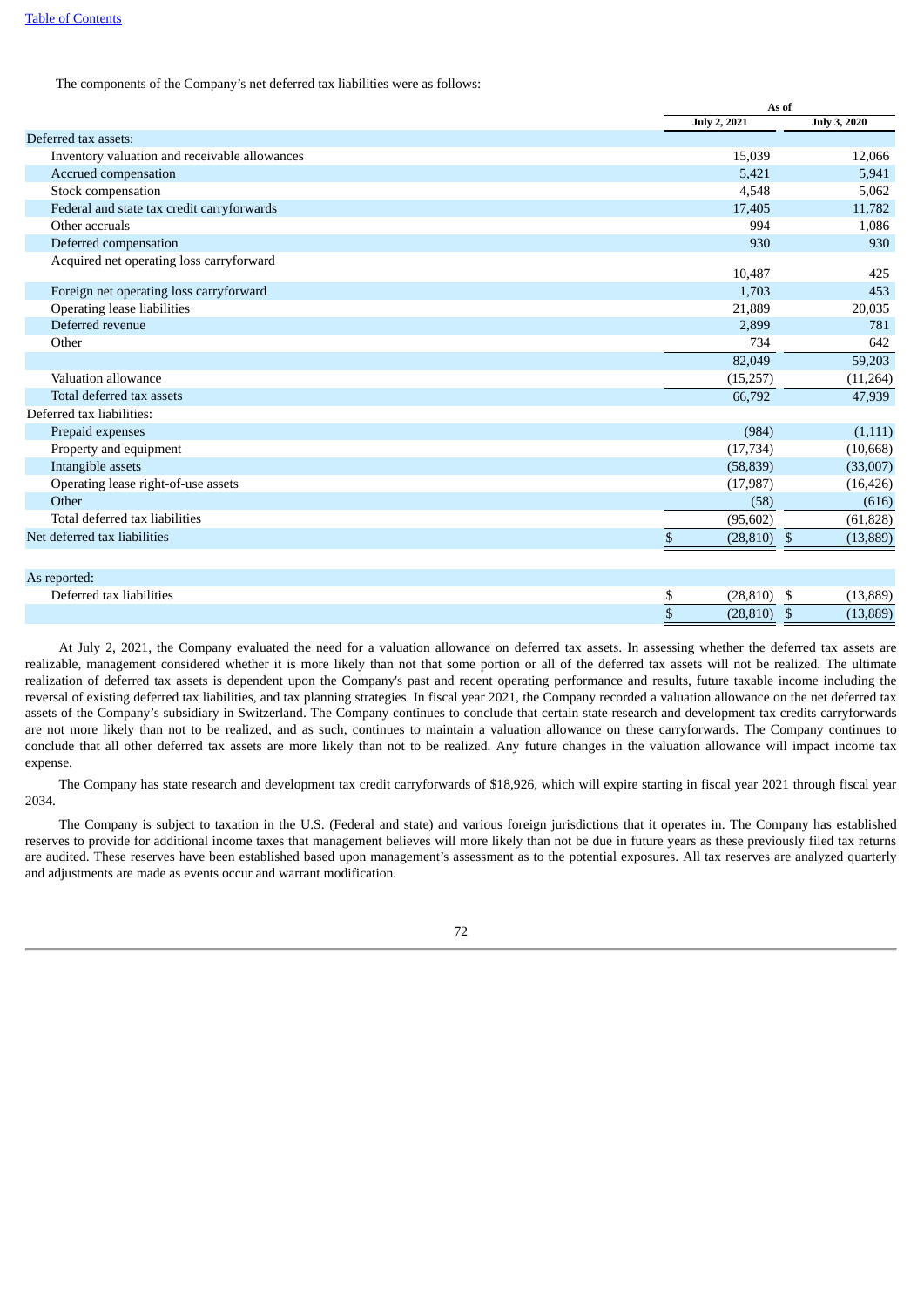The changes in the Company's reserves for unrecognized income tax benefits are summarized as follows:

|                                                                           | <b>Fiscal Years</b> |  |       |
|---------------------------------------------------------------------------|---------------------|--|-------|
|                                                                           | 2021                |  | 2020  |
| Unrecognized tax benefits, beginning of period                            | 4.117               |  | 1,273 |
| Increases for tax positions taken related to a prior period               | 113                 |  | 2,146 |
| Increases for tax positions taken during the current period               | 917                 |  | 854   |
| Increases for tax positions taken by an acquired company                  | 2,348               |  |       |
| Decreases for tax positions taken related to a prior period               | (27)                |  |       |
| Decreases for tax positions taken during current period                   |                     |  |       |
| Decreases for settlements of previously recognized positions              |                     |  |       |
| Decreases as a result of a lapse of the applicable statute of limitations | (1)                 |  | (156) |
| Unrecognized tax benefits, end of period                                  | 7,467               |  | 4,117 |

The Company is currently under audit by the Internal Revenue Service for fiscal years 2016-2018. It is reasonably possible that within the next 12 months the Company's unrecognized tax benefits, exclusive of interest, may decrease by up to \$2,061 at the conclusion of the audit. We expect that the decrease, if recognized, would not affect the effective tax rate.

The \$7,467 of unrecognized tax benefits as of July 2, 2021, if released, would reduce income tax expense. The Company increased its unrecognized income tax benefits primarily due to a tax position previously taken on a tax return of an acquired company.

The Company includes interest and penalties related to unrecognized tax benefits within the provision for income taxes. The total amount of gross interest and penalties accrued was \$315 and \$175 as of July 2, 2021 and July 3, 2020, respectively, and the amount of interest and penalties recognized in fiscal 2021, 2020 and 2019 was \$139, \$91 and \$101, respectively.

The Company's major tax jurisdiction is the U.S. (Federal and state) and the open tax years are fiscal 2017 through 2021.

## **L. Commitments and Contingencies**

### **LEGAL CLAIMS**

The Company is subject to litigation, claims, investigations and audits arising from time to time in the ordinary course of business. Although legal proceedings are inherently unpredictable, the Company believes that it has valid defenses with respect to any matters currently pending against the Company and intends to defend itself vigorously. The outcome of these matters, individually and in the aggregate, is not expected to have a material impact on the Company's cash flows, results of operations, or financial position.

On June 23, 2021, Embedded Reps of America, LLC ("ERA"), a former sales representative, and James Mazzola, a principal of ERA, filed for binding arbitration related to the termination of ERA's sales representative agreement raising multiple claims that aggregate to approximately \$9,000 in direct damages, with treble damages requested on a number of those claims. ERA was a sales representative of Themis when Themis was acquired by Mercury. The sales representative agreement provided for termination by either party upon 30 days written notice with ERA entitled to commissions for orders obtained by ERA product shipment occurring prior to termination. The Company responded to the complaint on July 28, 2021. The Company believes the claims in the complaint are without merit and intends to defend itself vigorously.

#### **INDEMNIFICATION OBLIGATIONS**

The Company's standard product sales and license agreements entered into in the ordinary course of business typically contain an indemnification provision pursuant to which the Company indemnifies, holds harmless, and agrees to reimburse the indemnified party for losses suffered or incurred by the indemnified party in connection with any patent, copyright or other intellectual property infringement claim by any third party with respect to the Company's products. Such provisions generally survive termination or expiration of the agreements. The potential amount of future payments the Company could be required to make under these indemnification provisions is, in some instances, unlimited.

### **PURCHASE COMMITMENTS**

As of July 2, 2021, the Company has entered into non-cancelable purchase commitments for certain inventory components and services used in its normal operations. The purchase commitments covered by these agreements are for less than one year and aggregate to \$147,591.

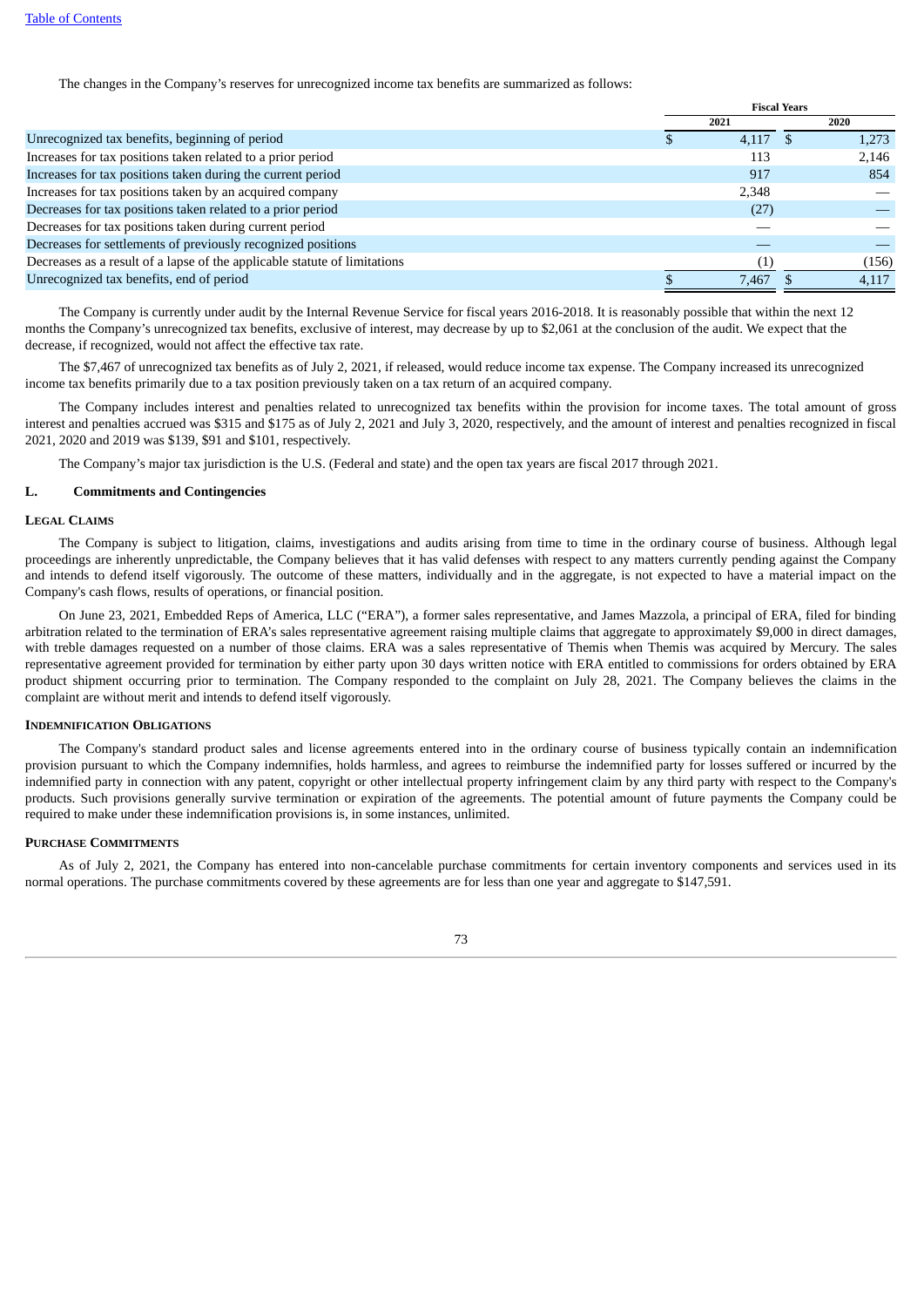### **OTHER**

As part of the Company's strategy for growth, the Company continues to explore acquisitions or strategic alliances. The associated acquisition costs incurred in the form of professional fees and services may be material to the future periods in which they occur, regardless of whether the acquisition is ultimately completed.

The Company may elect from time to time to purchase and subsequently retire shares of common stock in order to settle an individual employees' tax liability associated with vesting of a restricted stock award or exercise of stock options. These transactions are treated as a use of cash in financing activities in the Company's Statements of Cash Flows.

### **M. Debt**

#### **Revolving Credit Facilities**

On September 28, 2018, the Company amended its Credit Agreement (the "Credit Agreement") with a syndicate of commercial banks to increase and extend the borrowing capacity of the Revolver to a \$750,000, 5-year revolving credit line, with the maturity extended to September 28, 2023 (the "Amended Credit Agreement"). The Company evaluated the Amended Credit Agreement under ASC 470, *Debt*, and determined that the amendment represented a modification of the Credit Agreement. Due to the increase in the borrowing capacity of the Revolver, new costs associated with the amendment and the previous balance of unamortized deferred financing costs totaling \$3,025, are being amortized to Other (expense) income, net on a straight line basis over the new term of the Revolver. During fiscal 2021, the Company borrowed a total of \$200,000 on the Revolver to facilitate the acquisitions of POC and Pentek.

The Company incurred interest expense from the Revolver of \$1,222 and \$1,006 for the fiscal years ended July 2, 2021 and July 3, 2020, respectively. There were also outstanding letters of credit of \$963 as of July 2, 2021.

#### *Maturity*

The Revolver has a five year maturity, which was extended to September 28, 2023.

#### *Interest Rates and Fees*

Borrowings under the Revolver bear interest, at the Company's option, at floating rates tied to LIBOR or the prime rate plus an applicable percentage. The applicable percentage is set at LIBOR plus a markup pursuant to a pricing grid based on the Company's total net leverage ratio. As of July 2, 2021, the applicable percentage was set at LIBOR plus 1.125% based on the Company's total net leverage ratio.

In addition to interest on the aggregate outstanding principal amounts of any borrowings, the Company will also pay a quarterly commitment fee on the unutilized commitments under the Revolver. The applicable percentage is pursuant to a pricing grid based on the Company's total net leverage ratio. As of July 2, 2021, the stated interest rate for unutilized commitments was 0.20% per annum. The Company will also pay customary letter of credit and agency fees.

#### *Covenants and Events of Default*

The Revolver provides for customary negative covenants. The Revolver also requires the Company to comply with certain financial covenants, including a quarterly minimum consolidated cash interest charge ratio test and a quarterly maximum consolidated total net leverage ratio test.

The Revolver also provides for customary representations and warranties, affirmative covenants and events of default. If an event of default occurs, the lenders under the Revolver will be entitled to take various actions, including the termination of unutilized commitments, the acceleration of amounts outstanding under the Revolver and all actions permitted to be taken by a secured creditor. As of July 2, 2021, the Company was in compliance with all covenants and conditions under the Revolver.

#### *Guarantees and Security*

The Company's obligations under the Revolver are guaranteed by certain of its material domestic wholly-owned restricted subsidiaries (the "Guarantors"). The obligations of both the Company and the Guarantors are secured by a perfected security interest in substantially all of the assets of the Company and the Guarantors, in each case, now owned or later acquired, including a pledge of all of the capital stock of substantially all of its domestic wholly-owned restricted subsidiaries and 65% of the capital stock of certain of its foreign restricted subsidiaries, subject in each case to the exclusion of certain assets and additional exceptions.

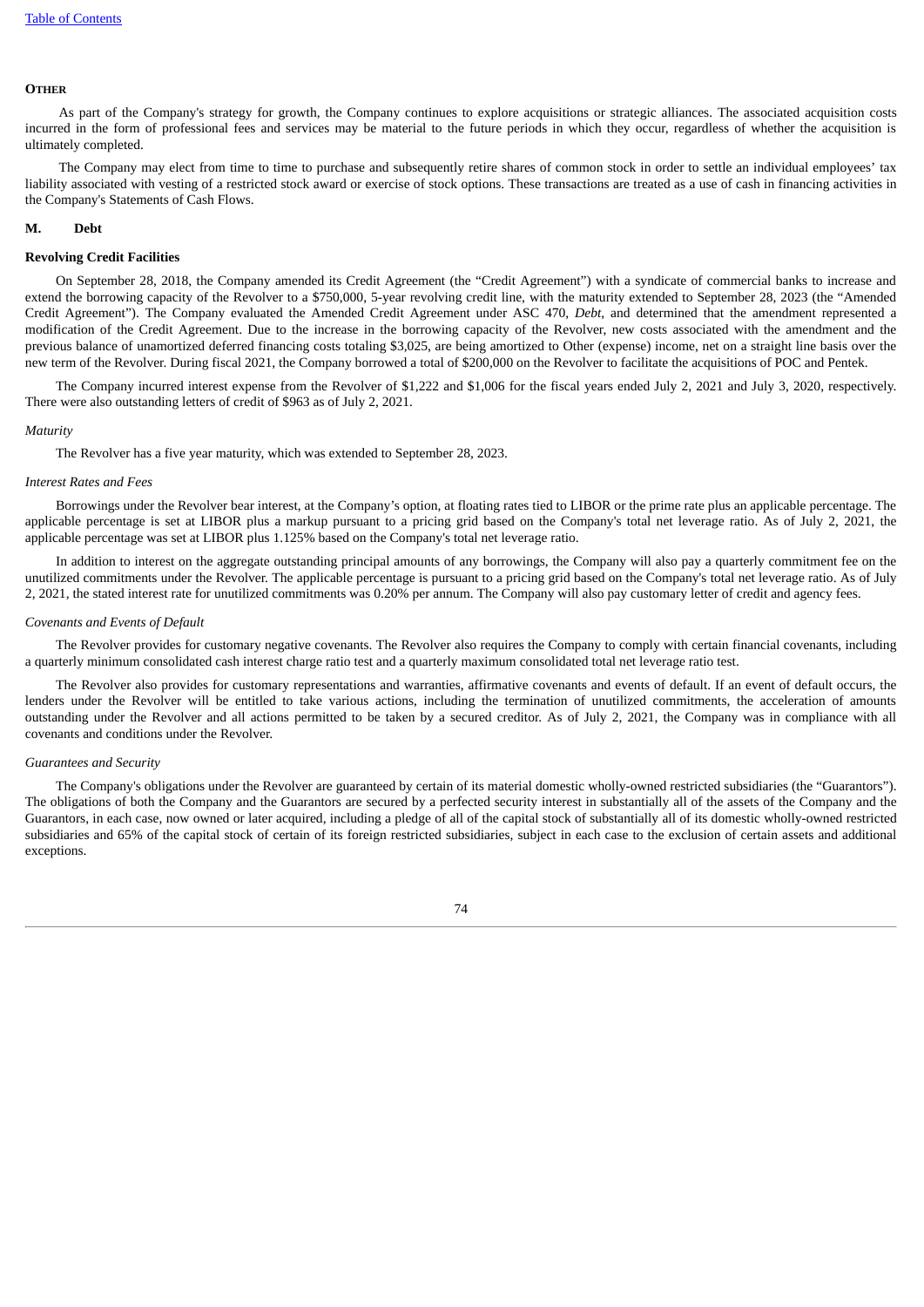## **N. Employee Benefit Plans**

#### *Pension Plan*

The Company maintains a pension plan (the "Plan") for its Swiss employees, which is administered by an independent pension fund. The Plan is mandated by Swiss law and meets the criteria for a defined benefit plan under ASC 715, *Compensation—Retirement Benefits* ("ASC 715"), since participants of the Plan are entitled to a defined rate of return on contributions made. The independent pension fund is a multi-employer plan with unrestricted joint liability for all participating companies for which the Plan's overfunding or underfunding is allocated to each participating company based on an allocation key determined by the Plan.

The Company recognizes a net asset or liability for the Plan equal to the difference between the projected benefit obligation of the Plan and the fair value of the Plan's assets as required by ASC 715. The funded status may vary from year to year due to changes in the fair value of the Plan's assets and variations on the underlying assumptions of the projected benefit obligation of the Plan.

In fiscal 2021, the independent pension fund changed the conversion rate for accumulated retirement savings leading to a Plan amendment. The Company's results contain the effects of this change in conversion rates by the independent pension fund as prior service costs. These prior service costs are amortized from AOCI to net periodic benefit costs over approximately nine years.

At July 2, 2021, the accumulated benefit obligation of the Plan equals the fair value of the Plan's assets. The Plan's funded status at July 2, 2021 and July 3, 2020 was a net liability of \$9,807 and \$11,877, respectively, which is recorded in other non-current liabilities on the Consolidated Balance Sheets. The Company recorded a net gain of \$3,285 and a net loss of \$1,768 in AOCI during the fiscal years ended July 2, 2021 and July 3, 2020, respectively. Total employer contributions to the Plan were \$1,080 during the year ended July 2, 2021, and the Company's total expected employer contributions to the Plan during fiscal 2022 are \$1,165.

The following table reflects the total pension benefits expected to be paid from the Plan, which is funded from contributions by participants and the Company.

| <b>Fiscal Year</b>        | <b>Total</b> |
|---------------------------|--------------|
| 2022                      | 893          |
| 2023                      | 1,248        |
| 2024                      | 1,454        |
| 2025                      | 1,498        |
| 2026                      | 1,574        |
| Thereafter (next 5 years) | 7,723        |
| <b>Total</b>              | 14,390       |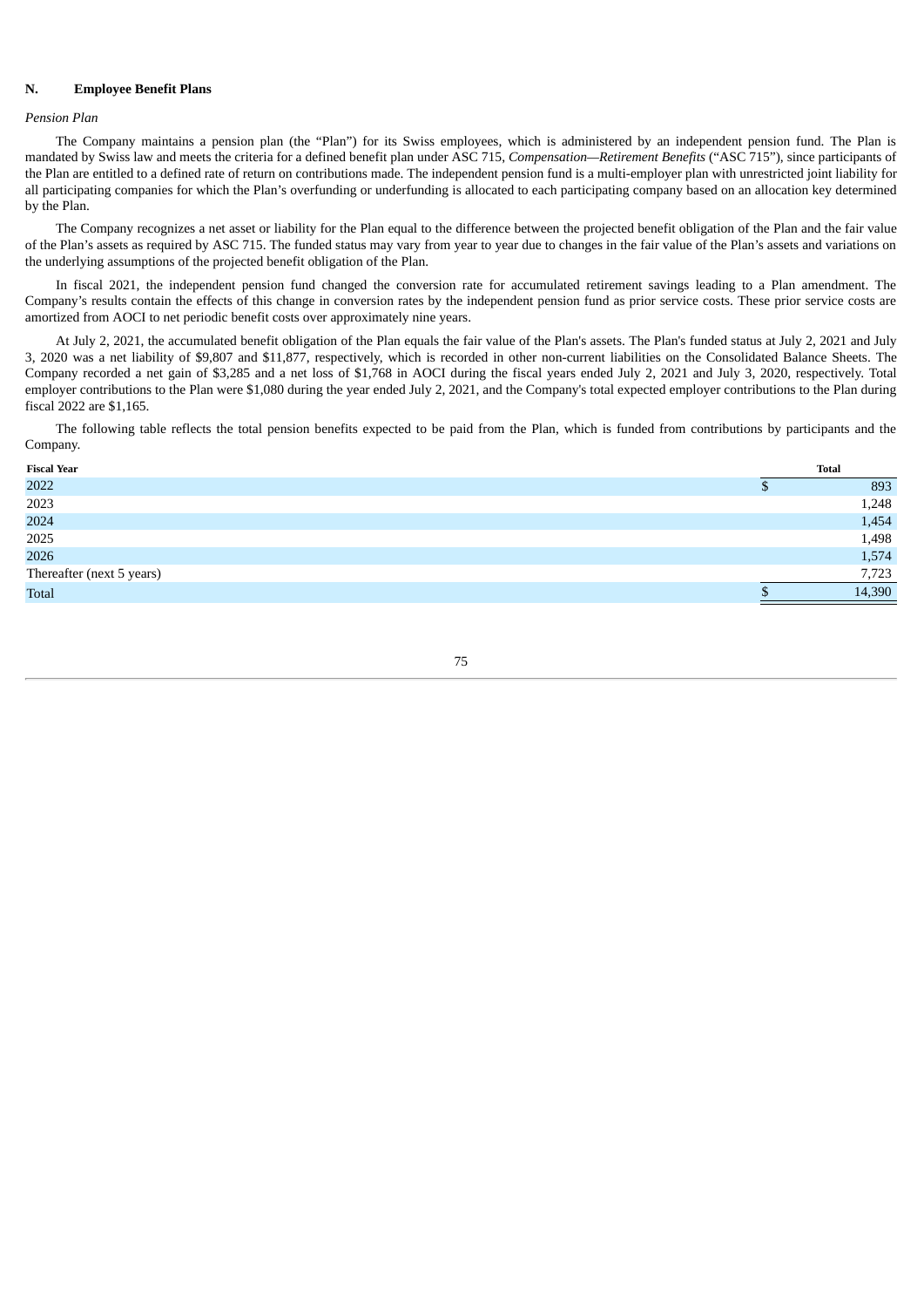The following table outlines the components of net periodic benefit cost of the Plan for the fiscal years ended July 2, 2021 and July 3, 2020:

|                                    | <b>Fiscal Years Ended</b> |       |  |                     |  |  |
|------------------------------------|---------------------------|-------|--|---------------------|--|--|
|                                    | <b>July 2, 2021</b>       |       |  | <b>July 3, 2020</b> |  |  |
| Service cost                       |                           | 1,708 |  | 1,375               |  |  |
| Interest cost                      |                           | 92    |  | 125                 |  |  |
| Expected return on assets          |                           | (277) |  | (233)               |  |  |
| Amortization of prior service cost |                           | (64)  |  | (63)                |  |  |
| Amortization net of loss           |                           | 185   |  | 33                  |  |  |
| Settlement loss recognized         |                           | 318   |  |                     |  |  |
| Net periodic benefit cost          |                           | 1,962 |  | 1,237               |  |  |

The following table reflects the related actuarial assumptions used to determine net periodic benefit cost of the Plan for the fiscal years ended July 2, 2021 and July 3, 2020:

|                                        |                     | <b>Fiscal Years Ended</b> |  |  |  |
|----------------------------------------|---------------------|---------------------------|--|--|--|
|                                        | <b>July 2, 2021</b> | <b>July 3, 2020</b>       |  |  |  |
| Discount rate                          | $0.30 \%$           | $0.30 \%$                 |  |  |  |
| Expected rate of return on Plan assets | 1.50 %              | 1.50 %                    |  |  |  |
| <b>Expected inflation</b>              | 1.00 %              | 1.00 %                    |  |  |  |
| Rate of compensation increases         | 1.50 %              | 1.50 %                    |  |  |  |

The calculation of the projected benefit obligation ("PBO") utilized BVG 2020 Generational data for assumptions related to the mortality rates, disability rates, turnover rates, and early retirement ages.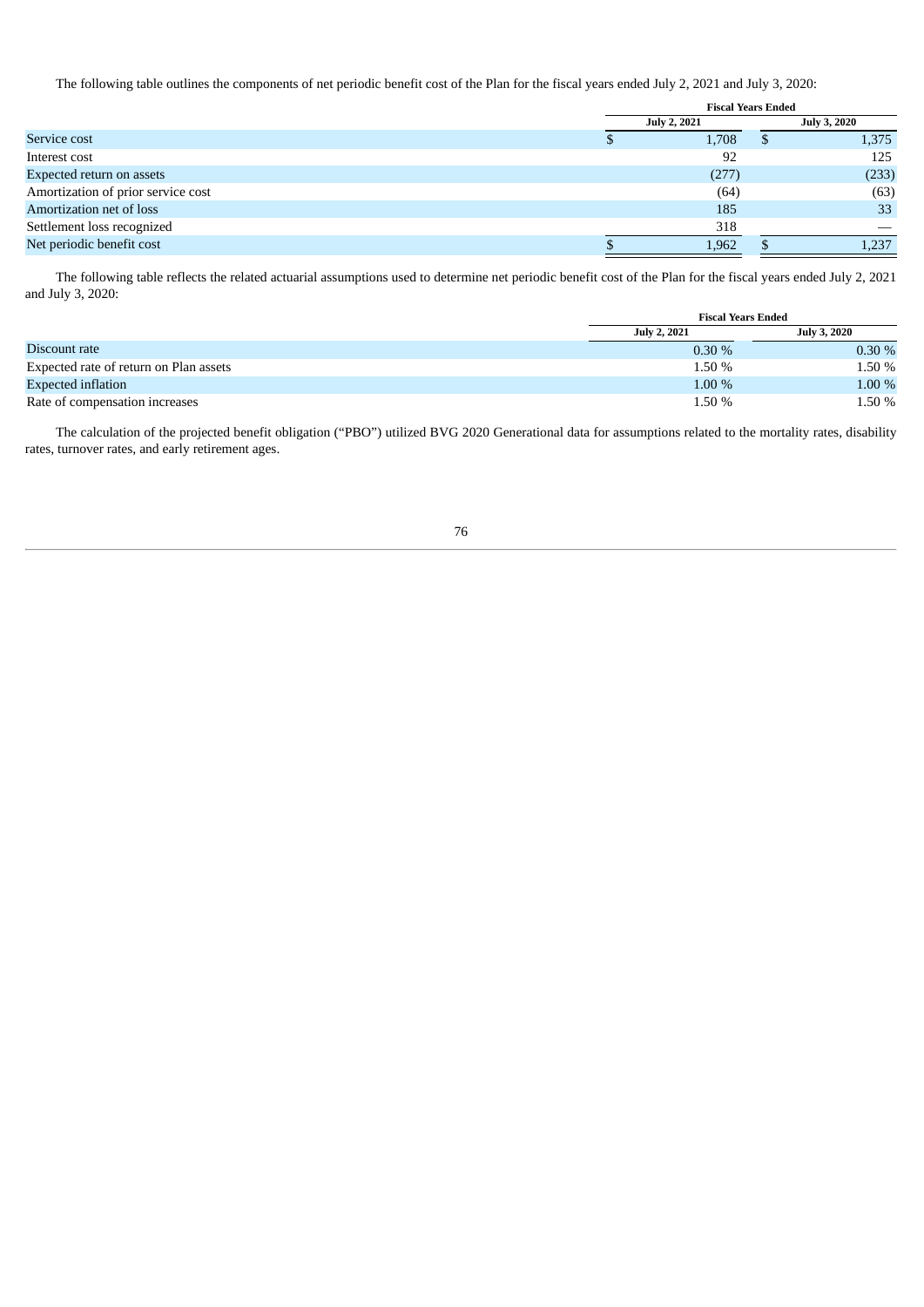The PBO represents the present value of Plan benefits earned through the end of the year, with an allowance for future salary and pension increases as well as turnover rates. The following table presents the change in projected benefit obligation for the periods presented:

|                                             | <b>Fiscal Years Ended</b> |   |        |  |
|---------------------------------------------|---------------------------|---|--------|--|
|                                             | <b>July 2, 2021</b>       |   |        |  |
| Projected benefit obligation, beginning     | 29,955                    | D | 24,274 |  |
| Service cost                                | 1,708                     |   | 1,375  |  |
| Interest cost                               | 92                        |   | 125    |  |
| <b>Employee contributions</b>               | 2,145                     |   | 1,916  |  |
| Actuarial (gain) loss                       | (1,345)                   |   | 2,387  |  |
| Benefits paid                               | (256)                     |   | (906)  |  |
| Plan amendment                              | (1,247)                   |   |        |  |
| Settlements                                 | (3, 129)                  |   |        |  |
| Foreign exchange loss                       | 691                       |   | 784    |  |
| Projected benefit obligation at end of year | 28,614                    |   | 29,955 |  |
|                                             |                           |   |        |  |

The following table presents the change in Plan assets for the periods presented:

| <b>Fiscal Years Ended</b> |          |  |                     |  |  |
|---------------------------|----------|--|---------------------|--|--|
| <b>July 2, 2021</b>       |          |  | <b>July 3, 2020</b> |  |  |
|                           | 18,078   |  | 15,088              |  |  |
|                           | 474      |  | 582                 |  |  |
|                           | 1,080    |  | 911                 |  |  |
|                           | 2,145    |  | 1,916               |  |  |
|                           | (256)    |  | (906)               |  |  |
|                           | (3, 129) |  |                     |  |  |
|                           | 415      |  | 487                 |  |  |
|                           | 18.807   |  | 18,078              |  |  |
|                           |          |  |                     |  |  |

The following table presents the Company's reconciliation of funded status for the period presented:

|                                             | As of               |  |                     |  |  |
|---------------------------------------------|---------------------|--|---------------------|--|--|
|                                             | <b>July 2, 2021</b> |  | <b>July 3, 2020</b> |  |  |
| Projected benefit obligation at end of year | 28.614              |  | 29,955              |  |  |
| Fair value of plan assets at end of year    | 18,807              |  | 18.078              |  |  |
| Funded status                               | (9,807)             |  | (11, 877)           |  |  |

The fair value of Plan assets were \$18,807 at July 2, 2021. The Plan is denominated in a foreign currency, the Swiss Franc, which can have an impact on the fair value of Plan assets. The Plan was not subject to material fluctuations during the years ended July 2, 2021 or July 3, 2020. The Plan's assets are administered by an independent pension fund foundation (the "foundation"). As of July 2, 2021, the foundation has invested the assets of the Plan in various investments vehicles, including cash, real estate, equity securities, and bonds. The investments are measured at fair value using a mix of Level 1, Level 2 and Level 3 inputs.

### *401(k) Plan*

The Company maintains a qualified 401(k) plan (the "401(k) Plan") for its U.S. employees. During fiscal years 2021, 2020 and 2019, the Company matched employee contributions up to 3% of eligible compensation. The Company may also make optional contributions to the plan for any plan year at its discretion. Expense recognized by the Company for matching contributions related to the 401(k) plan was \$7,876, \$5,954, and \$4,525 during the fiscal years ended July 2, 2021, July 3, 2020, and June 30, 2019, respectively.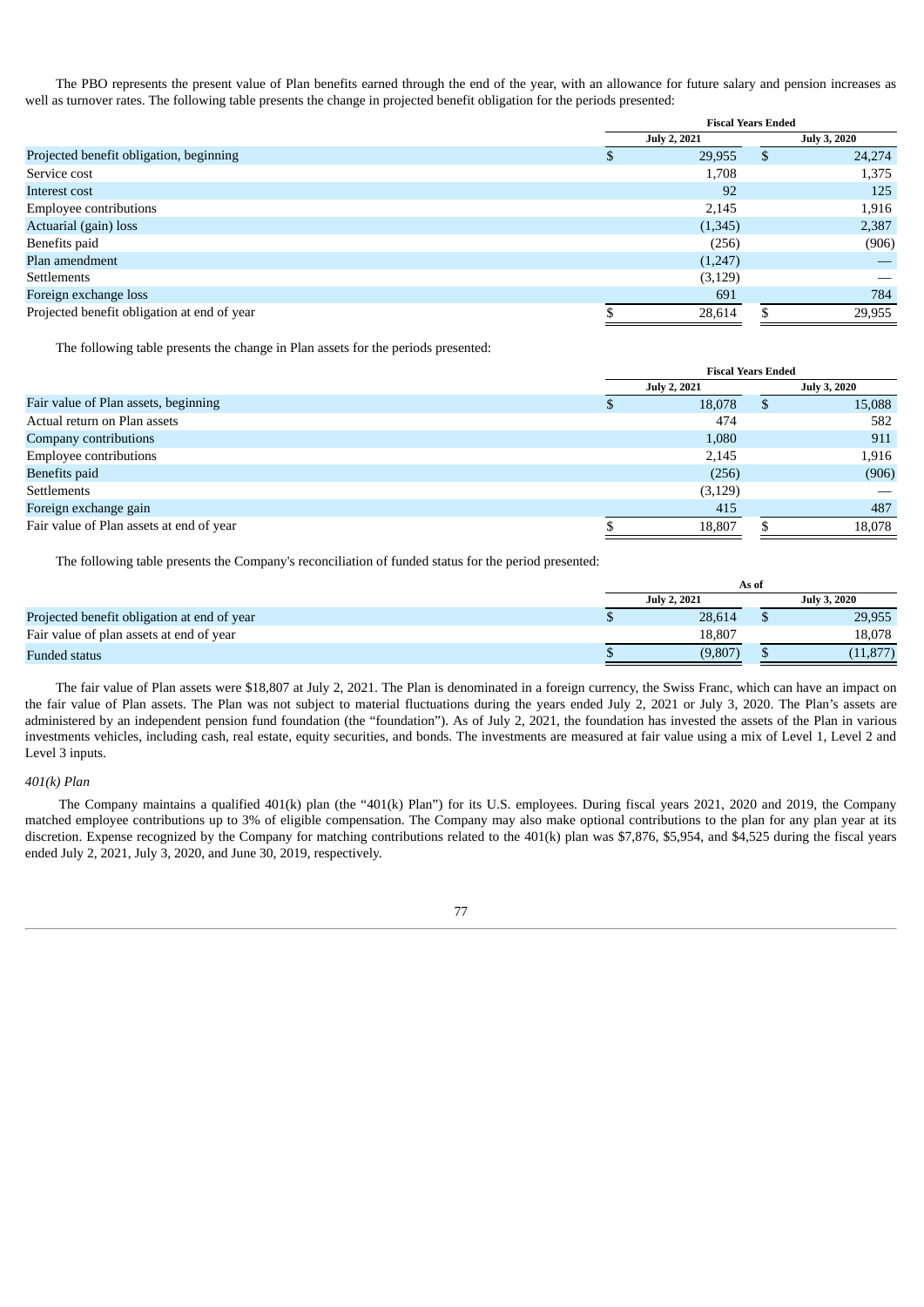## **O. Shareholders' Equity**

#### **PREFERRED STOCK**

The Company is authorized to issue 1,000 shares of preferred stock with a par value of \$0.01 per share.

#### **SHELF REGISTRATION STATEMENT**

On September 14, 2020, the Company filed a shelf registration statement on Form S-3ASR with the SEC. The shelf registration statement, which was effective upon filing with the SEC, registered each of the following securities: debt securities; preferred stock; common stock; warrants; and units. The Company has an unlimited amount available under the shelf registration statement. Additionally, as part of the shelf registration statement, the Company has entered into an equity distribution agreement, which allows the Company to sell an aggregate of up to \$200,000 of its common stock from time to time through its agents.

#### **P. Stock-Based Compensation**

### **STOCK INCENTIVE PLANS**

The Board of Directors approved the Company's 2018 Stock Incentive Plan (the "2018 Plan") on July 23, 2018. The 2018 Plan became effective upon the approval of shareholders at the Company's annual meeting held on October 24, 2018. The aggregate number of shares authorized for issuance under the 2018 Plan is 6,782 shares, with an additional 710 shares rolled into the 2018 Plan that were available for future grant under the Company's 2005 Stock Incentive Plan, as amended and restated (the "2005 Plan") and 3,000 shares approved by the Company's shareholders on October 28, 2020. The 2018 Plan replaced the 2005 Plan. The shares authorized for issuance under the 2018 Plan will continue to be increased by any future cancellations, forfeitures or terminations (other than by exercise) of awards under the 2005 Plan. The foregoing does not affect any outstanding awards under the 2005 Plan, which remain in full force and effect in accordance with their terms. The 2018 Plan provides for the grant of non-qualified and incentive stock options, restricted stock, stock appreciation rights and deferred stock awards to employees and non-employees. There were 4,604 shares available for future grant under the 2018 Plan at July 2, 2021.

As part of the Company's ongoing annual equity grant program for employees, the Company grants performance-based restricted stock awards to certain executives and employees pursuant to the 2018 Plan. Performance awards vest based on the requisite service period subject to the achievement of specific financial performance targets. Based on the performance targets, some of these awards require graded vesting which results in more rapid expense recognition compared to traditional time-based vesting over the same vesting period. The Company monitors the probability of achieving the performance targets on a quarterly basis and may adjust periodic stock compensation expense accordingly based on its determination of the likelihood for reaching targets. The performance targets generally include the achievement of internal performance targets in relation to a peer group of companies.

#### **EMPLOYEE STOCK PURCHASE PLAN**

The number of shares authorized for issuance under the Company's 1997 Employee Stock Purchase Plan, as amended and restated ("ESPP"), is 2,300 shares, including 500 shares approved by the Company's shareholders on October 28, 2020. Under the ESPP, rights are granted to purchase shares of common stock at 85% of the lesser of the market value of such shares at either the beginning or the end of each six-month offering period. The ESPP permits employees to purchase common stock through payroll deductions, which may not exceed 10% of an employee's compensation as defined in the ESPP. The number of shares issued under the ESPP during fiscal years 2021, 2020 and 2019 was 101, 89 and 102, respectively. Shares available for future purchase under the ESPP totaled 428 at July 2, 2021.

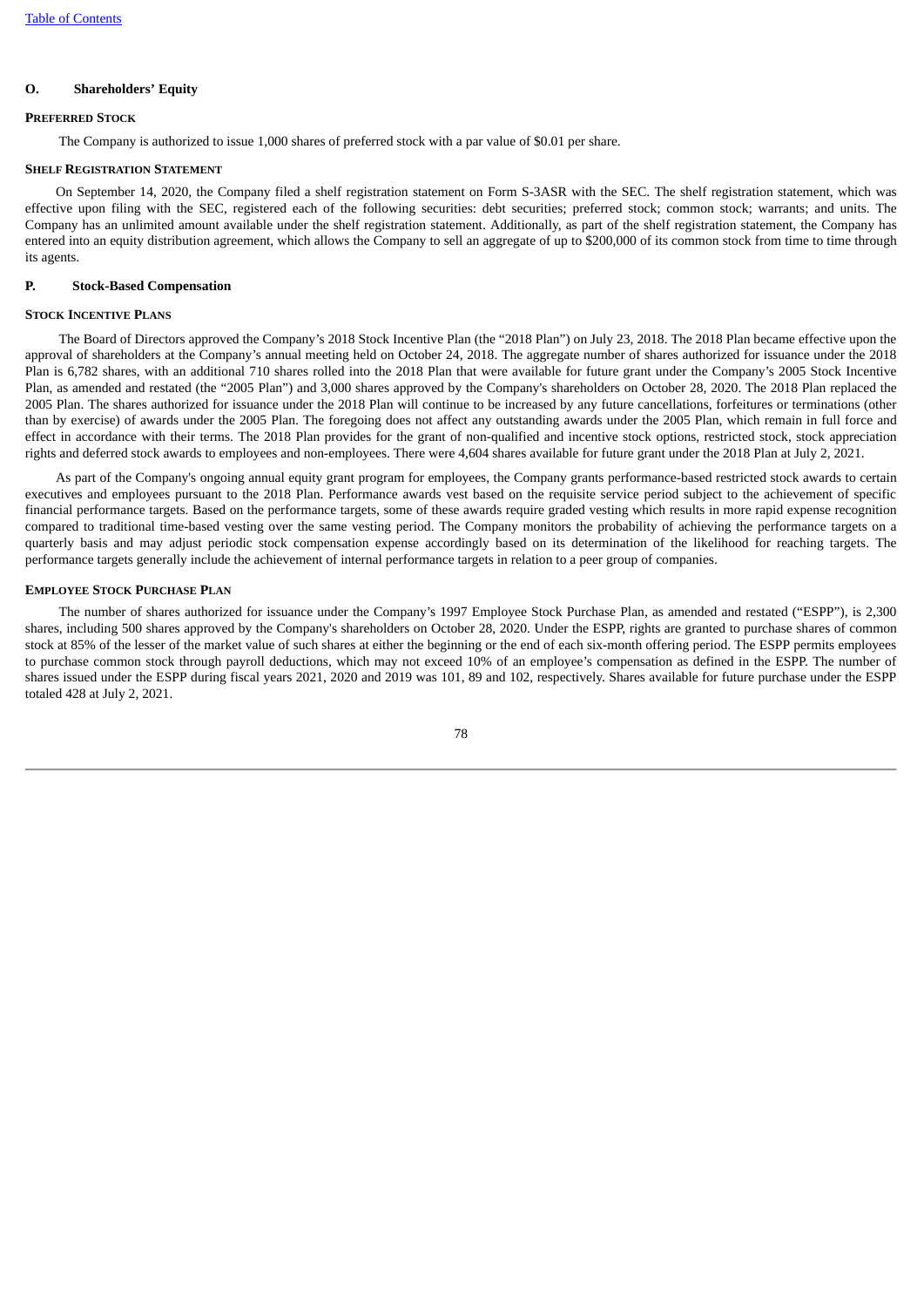# **STOCK OPTION AND AWARD ACTIVITY**

The following table summarizes activity of the Company's stock option plans since June 30, 2019:

|                                             |                     | <b>Options Outstanding</b> |                                           |                                                                            |                                                       |  |  |  |  |
|---------------------------------------------|---------------------|----------------------------|-------------------------------------------|----------------------------------------------------------------------------|-------------------------------------------------------|--|--|--|--|
|                                             | Number of<br>Shares |                            | <b>Weighted Average</b><br>Exercise Price | <b>Weighted Average</b><br>Remaining<br><b>Contractual Term</b><br>(Years) | Aggregate<br><b>Intrinsic Value as</b><br>of 7/2/2021 |  |  |  |  |
| Outstanding at June 30, 2019                | $\overline{4}$      | - \$                       | 5.52                                      | 2.13                                                                       |                                                       |  |  |  |  |
| Granted                                     |                     |                            |                                           |                                                                            |                                                       |  |  |  |  |
| Exercised                                   | (1)                 |                            | 5.52                                      |                                                                            |                                                       |  |  |  |  |
| Cancelled                                   |                     |                            |                                           |                                                                            |                                                       |  |  |  |  |
| Outstanding at July 3, 2020                 | 3                   | \$                         | 5.52                                      | 1.12                                                                       |                                                       |  |  |  |  |
| Granted                                     |                     |                            |                                           |                                                                            |                                                       |  |  |  |  |
| Exercised                                   | (3)                 |                            | 5.52                                      |                                                                            |                                                       |  |  |  |  |
| Cancelled                                   |                     |                            |                                           |                                                                            |                                                       |  |  |  |  |
| Outstanding at July 2, 2021                 |                     |                            |                                           | $\overline{\phantom{0}}$                                                   | - \$                                                  |  |  |  |  |
| Vested and expected to vest at July 2, 2021 |                     |                            |                                           |                                                                            |                                                       |  |  |  |  |
| <b>Exercisable at July 2, 2021</b>          |                     | D                          |                                           |                                                                            |                                                       |  |  |  |  |

The intrinsic value of the options exercised during fiscal years 2021 and 2020 was \$183 and \$67, respectively. There were no options exercised during fiscal 2019. Non-vested stock options are subject to the risk of forfeiture until the fulfillment of specified conditions. As of July 2, 2021, July 3, 2020 and June 30, 2019, there was no unrecognized compensation cost related to non-vested options granted under the Company's stock plans. There were no stock options granted during fiscal years 2021, 2020 or 2019.

The following table summarizes the status of the Company's non-vested restricted stock awards since June 30, 2019:

|                                     | <b>Non-Vested Restricted Stock Awards</b> |      |                                                                   |  |
|-------------------------------------|-------------------------------------------|------|-------------------------------------------------------------------|--|
|                                     | <b>Number of</b><br><b>Shares</b>         |      | <b>Weighted Average</b><br><b>Grant Date</b><br><b>Fair Value</b> |  |
| <b>Outstanding at June 30, 2019</b> | 1,046                                     | - \$ | 39.62                                                             |  |
| Granted                             | 522                                       |      | 80.87                                                             |  |
| Vested                              | (562)                                     |      | 31.40                                                             |  |
| Forfeited                           | (49)                                      |      | 54.96                                                             |  |
| <b>Outstanding at July 3, 2020</b>  | 957                                       | -S   | 61.59                                                             |  |
| Granted                             | 570                                       |      | 76.03                                                             |  |
| Vested                              | (436)                                     |      | 53.08                                                             |  |
| Forfeited                           | (78)                                      |      | 69.54                                                             |  |
| Outstanding at July 2, 2021         | 1,013                                     | \$   | 70.77                                                             |  |

The total fair value of restricted stock awards vested during fiscal years 2021, 2020 and 2019 was \$34,342, \$46,089 and \$24,596, respectively.

Non-vested restricted stock awards are subject to the risk of forfeiture until the fulfillment of specified conditions. As of July 2, 2021, there was \$48,629 of total unrecognized compensation cost related to non-vested restricted stock awards granted under the Company's stock plans that is expected to be recognized over a weighted-average period of 2.4 years from July 2, 2021. As of July 3, 2020, there was \$44,690 of total unrecognized compensation cost related to non-vested restricted stock awards granted under the Company's stock plans that is expected to be recognized over a weighted-average period of 2.4 years from July 3, 2020.

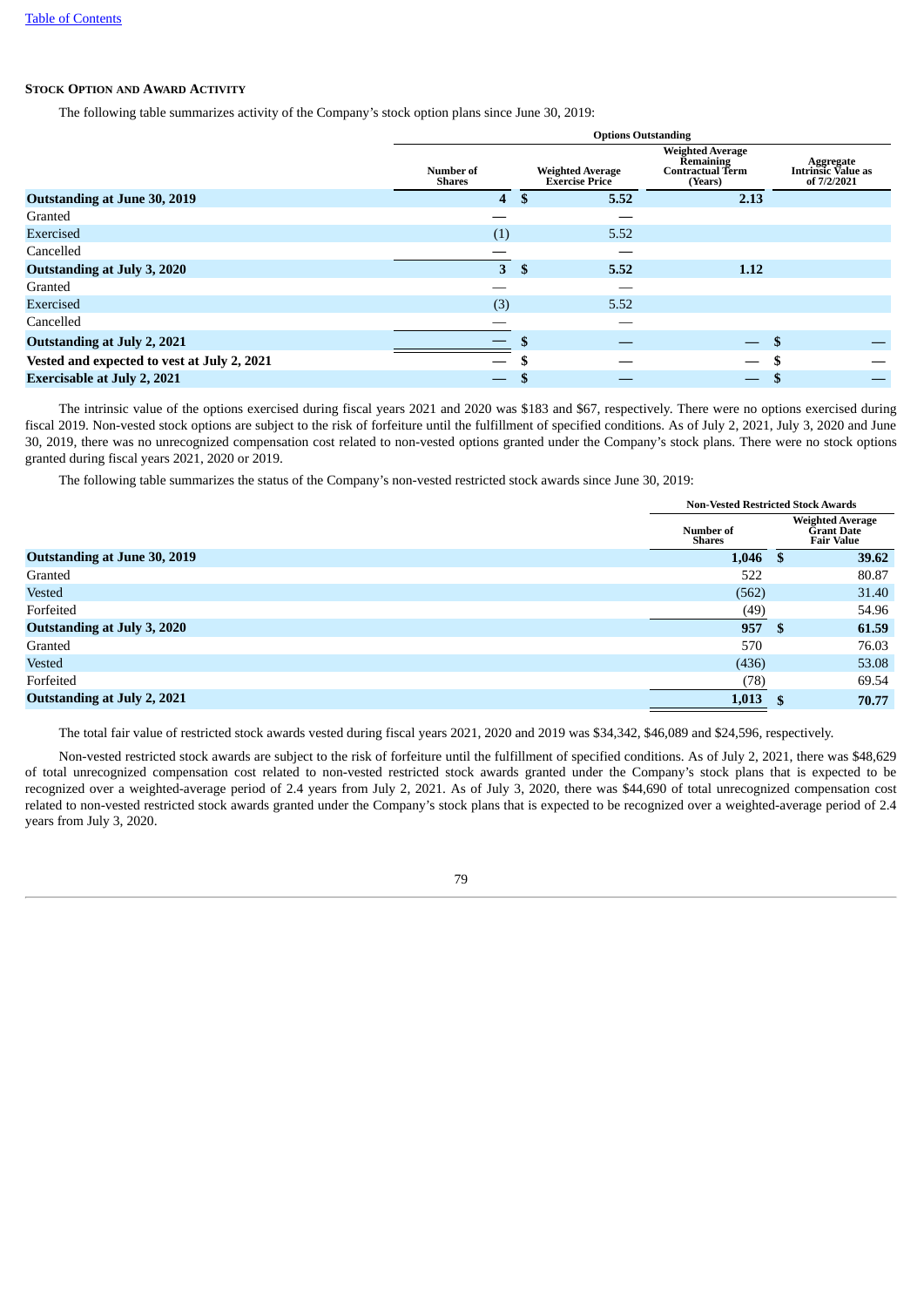### **STOCK-BASED COMPENSATION EXPENSE**

The Company recognizes expense for its share-based payment plans in the Consolidated Statements of Operations and Comprehensive Income in accordance with ASC 718. The Company had \$796 and \$562 of capitalized stock-based compensation expense on the Consolidated Balance Sheets as of July 2, 2021 and July 3, 2020, respectively. Under the fair value recognition provisions of ASC 718, stock-based compensation cost is measured at the grant date based on the value of the award and is recognized as expense over the service period. The following table presents share-based compensation expenses from continuing operations included in the Company's Consolidated Statements of Operations and Comprehensive Income:

|                                                       | <b>Fiscal Years Ended</b> |                     |                     |         |  |                      |  |
|-------------------------------------------------------|---------------------------|---------------------|---------------------|---------|--|----------------------|--|
|                                                       |                           | <b>July 2, 2021</b> | <b>July 3, 2020</b> |         |  | <b>June 30, 2019</b> |  |
| Cost of revenues                                      | Φ                         | 2,037               |                     | 989     |  | 820                  |  |
| Selling, general and administrative                   |                           | 21,866              |                     | 21,688  |  | 16,188               |  |
| Research and development                              |                           | 4,387               |                     | 3,861   |  | 2,414                |  |
| Stock-based compensation expense before tax           |                           | 28,290              |                     | 26,538  |  | 19,422               |  |
| Income taxes                                          |                           | (7,355)             |                     | (6,900) |  | (5,263)              |  |
| Stock-based compensation expense, net of income taxes |                           | 20.935              |                     | 19,638  |  | 14,159               |  |

### **Q. Operating Segment, Geographic Information and Significant Customers**

Operating segments are defined as components of an enterprise evaluated regularly by the Company's chief operating decision maker ("CODM") in deciding how to allocate resources and assess performance. During the first quarter of fiscal 2021, the Company reorganized its internal reporting unit structure to align with the Company's market and brand strategy as well as promote scale as the organization continues to grow. The Company evaluated this reorganization under ASC 280 to determine whether this change has impacted the Company's single operating and reportable segment. The Company concluded this change had no effect given the CODM continues to evaluate and manage the Company on the basis of one operating and reportable segment. The Company utilized the management approach for determining its operating segment in accordance with ASC 280.

The geographic distribution of the Company's revenues as determined by order origination based on the country in which the Company's legal subsidiary is domiciled is summarized as follows:

|                                           | U.S.          | <b>Europe</b> | <b>Asia Pacific</b> |      | <b>Eliminations</b> |      | <b>Total</b> |
|-------------------------------------------|---------------|---------------|---------------------|------|---------------------|------|--------------|
| YEAR ENDED JULY 2,<br>2021                |               |               |                     |      |                     |      |              |
| Net revenues to<br>unaffiliated customers | \$<br>876,479 | \$<br>47,119  | \$<br>398           | \$   |                     | \$   | 923,996      |
| Inter-geographic<br>revenues              | 1,561         | 1,985         |                     |      | (3,546)             |      |              |
| Net revenues                              | \$<br>878,040 | \$<br>49,104  | \$<br>398           | \$   | (3,546)             | \$   | 923,996      |
| Identifiable long-lived<br>assets $(1)$   | \$<br>123,009 | \$<br>5,509   | \$<br>6             | \$   |                     | $\$$ | 128,524      |
| YEAR ENDED JULY 3,<br>2020                |               |               |                     |      |                     |      |              |
| Net revenues to<br>unaffiliated customers | \$<br>744,270 | \$<br>50,092  | \$<br>2,248         | $\$$ |                     | $\$$ | 796,610      |
| Inter-geographic<br>revenues              | 4,938         | 3,067         |                     |      | (8,005)             |      |              |
| Net revenues                              | \$<br>749,208 | \$<br>53,159  | \$<br>2,248         | \$   | (8,005)             | \$   | 796,610      |
| Identifiable long-lived<br>assets $(1)$   | \$<br>82,588  | \$<br>5,144   | \$<br>5             | \$   |                     | \$   | 87,737       |
| YEAR ENDED JUNE 30,<br>2019               |               |               |                     |      |                     |      |              |
| Net revenues to<br>unaffiliated customers | \$<br>599,422 | \$<br>49,332  | \$<br>5,990         | \$   |                     | \$   | 654,744      |
| Inter-geographic<br>revenues              | 10,570        | 1,343         |                     |      | (11, 913)           |      |              |
| Net revenues                              | \$<br>609,992 | \$<br>50,675  | \$<br>5,990         | \$   | (11, 913)           | \$   | 654,744      |
| Identifiable long-lived<br>assets $(1)$   | \$<br>54,952  | \$<br>5,037   | \$<br>12            | \$   |                     | $\$$ | 60,001       |

(1) Identifiable long-lived assets exclude ROU assets, goodwill and intangible assets.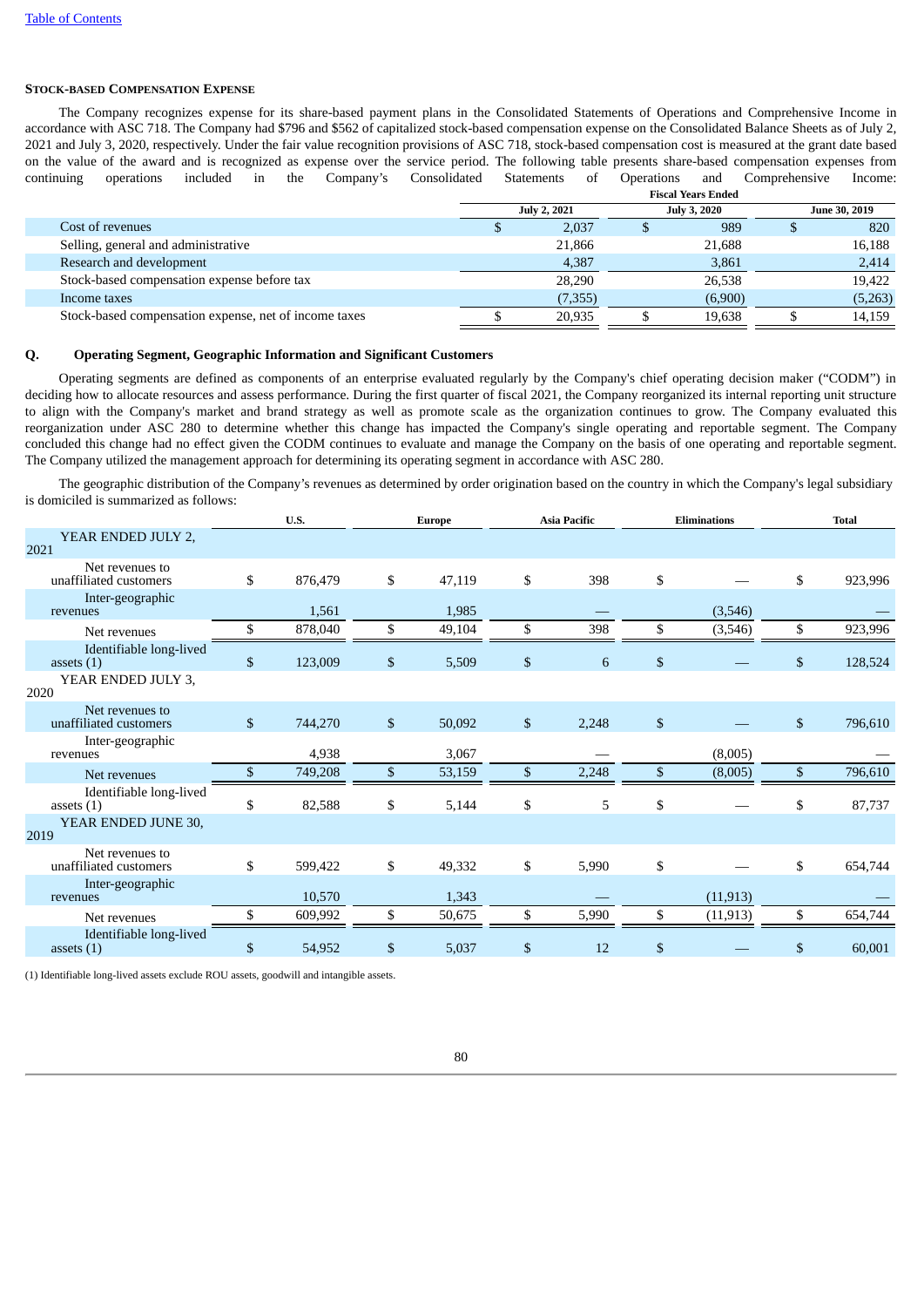In recent years, the Company completed a series of acquisitions that changed its technological capabilities, applications and end markets. As these acquisitions and changes occurred, the Company's proportion of revenue derived from the sale of components in different technological areas, and modules, sub-assemblies and integrated subsystems which combine technologies into more complex diverse products has shifted. The following tables present revenue consistent with the Company's strategy of expanding its technological capabilities and program content. As additional information related to the Company's products by end user, application, product grouping and/or platform is attained, the categorization of these products can vary over time. When this occurs, the Company reclassifies revenue by end user, application, product grouping and/or platform for prior periods. Such reclassifications typically do not materially change the underlying trends of results within each revenue category.

The following table presents the Company's net revenue by end market for the periods presented:

|                                          | <b>Fiscal Years Ended</b> |                     |  |                     |                      |         |
|------------------------------------------|---------------------------|---------------------|--|---------------------|----------------------|---------|
|                                          |                           | <b>July 2, 2021</b> |  | <b>July 3, 2020</b> | <b>June 30, 2019</b> |         |
| Domestic (1)                             | ω                         | 795.988             |  | 704.722             |                      | 580,935 |
| International/Foreign Military Sales (2) |                           | 128.008             |  | 91.888              |                      | 73,809  |
| <b>Total Net Revenue</b>                 | ω                         | 923.996             |  | 796.610             |                      | 654,744 |

(1) Domestic revenues consist of sales where the end user is within the U.S., as well as sales to prime defense contractor customers where the ultimate end user location is not defined. (2) International/Foreign Military Sales consist of sales to U.S. prime defense contractor customers where the end user is outside the U.S., foreign military sales through the U.S. government, and direct sales to non-U.S. based customers intended for end use outside of the U.S.

The following table presents the Company's net revenue by end application for the periods presented:

|                               | <b>Fiscal Years Ended</b>                  |  |         |  |                      |  |  |
|-------------------------------|--------------------------------------------|--|---------|--|----------------------|--|--|
|                               | <b>July 3, 2020</b><br><b>July 2, 2021</b> |  |         |  | <b>June 30, 2019</b> |  |  |
| Radar $(1)$                   | 289,172                                    |  | 233,967 |  | 164,046              |  |  |
| Electronic Warfare (2)        | 139,168                                    |  | 156,666 |  | 128,841              |  |  |
| Other Sensor and Effector (3) | 98,112                                     |  | 105,175 |  | 90,245               |  |  |
| Total Sensor and Effector     | 526,452                                    |  | 495,808 |  | 383,132              |  |  |
| C4I(4)                        | 307,978                                    |  | 207,000 |  | 183,172              |  |  |
| Other $(5)$                   | 89.566                                     |  | 93.802  |  | 88,440               |  |  |
| <b>Total Net Revenues</b>     | 923,996                                    |  | 796.610 |  | 654,744              |  |  |

(1) Radar includes end-use applications where radio frequency signals are utilized to detect, track and identify objects.

(2) Electronic Warfare includes end-use applications comprising the offensive and defensive use of the electromagnetic spectrum.

(3) Other Sensor and Effector products include all Sensor and Effector end markets other than Radar and Electronic Warfare.  $(4)$  C4I includes rugged secure rackmount servers that are designed to drive the most powerful military processing applications.

(5) Other products include all component and other sales where the end use is not specified.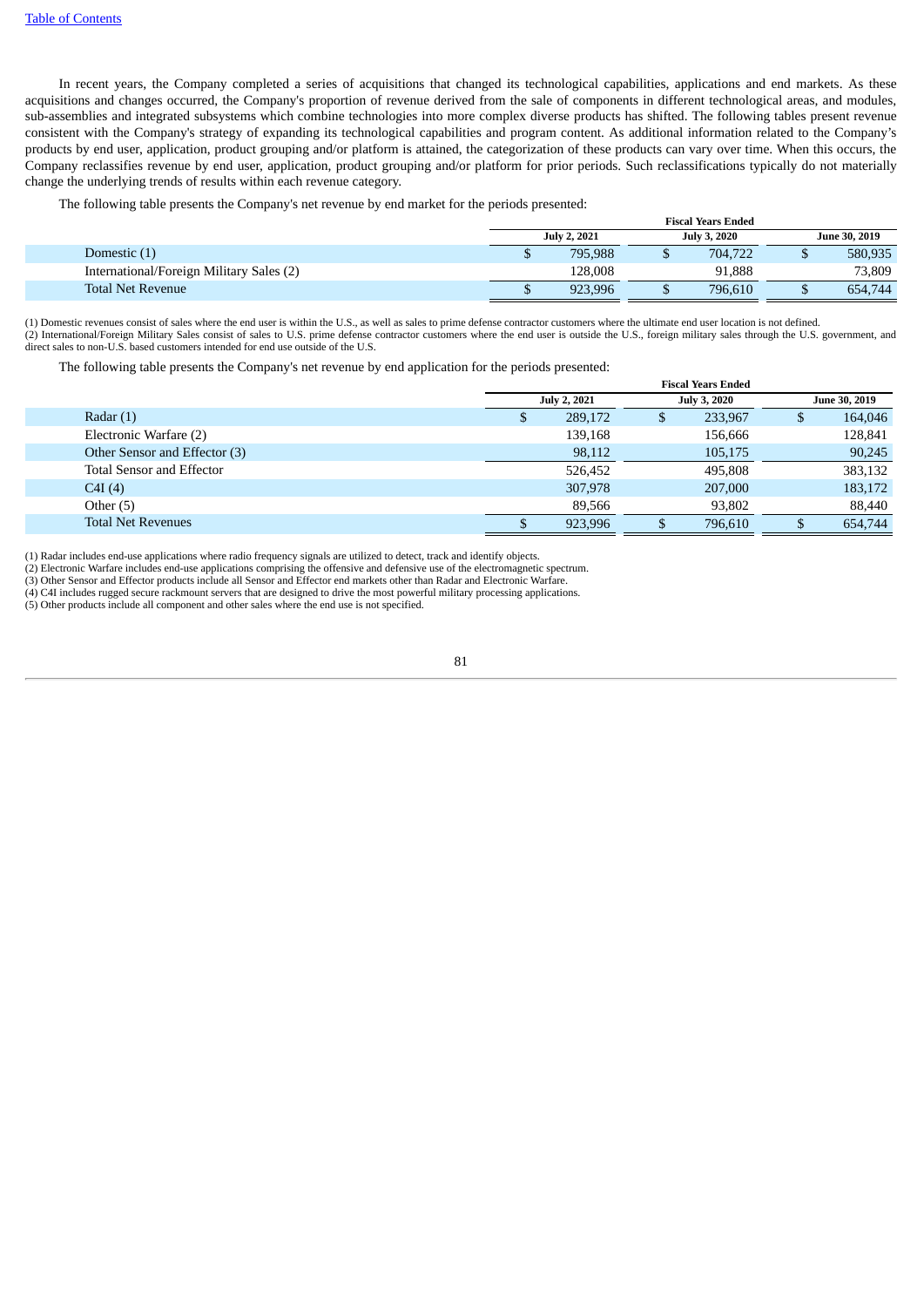The following table presents the Company's net revenue by product grouping for the periods presented:

|                                |                     | <b>Fiscal Years Ended</b> |                      |
|--------------------------------|---------------------|---------------------------|----------------------|
|                                | <b>July 2, 2021</b> | <b>July 3, 2020</b>       | <b>June 30, 2019</b> |
| Components (1)                 | 176.234             | 227,364                   | 184,870              |
| Modules and Sub-assemblies (2) | 156,557             | 131,177                   | 180,873              |
| Integrated Subsystems (3)      | 591,205             | 438,069                   | 289,001              |
| <b>Total Net Revenues</b>      | 923.996             | 796.610                   | 654,744              |

(1) Components include technology elements typically performing a single, discrete technological function, which when physically combined with other components may be used to create a module or examply. Examples include but are not limited to power amplifiers and limiters, switches, oscillators, filters, equalizers, digital and analog converters, chips, MMICs (monolithic microwave integrated circuits), and memory and storage devices.

(2) Modules and Sub-assemblies include combinations of multiple functional technology elements and/or components that work together to perform multiple functions but are typically resident on or within a single board or housing. Modules and sub-assemblies may in turn be combined to form an integrated subsystem. Examples of modules and sub-assemblies include but are not limited to embedded processing modules, embedded processing boards, switch fabric boards, high speed input/output boards, digital receiver boards, graphics and video processing and Ethernet and IO (inputoutput) boards, multi-chip modules, integrated radio frequency and microwave multi-function assemblies, tuners and transceivers.

(3) Integrated Subsystems include multiple modules and/or sub-assemblies combined with a backplane or similar functional element and software to enable a solution. These are typically but not always integrated within a chassis and with cooling, power and other elements to address various requirements and are also often combined with additional technologies for interaction with other parts of a complete system or platform. Integrated subsystems also include spare and replacement modules and sub-assemblies sold as part of the same program for use in or with integrated subsystems sold by the Company.

**Fiscal Years Ended**

The following table presents the Company's net revenue by platform for the periods presented:

|                    | Fiscal Years Ended |                     |  |                     |  |               |  |
|--------------------|--------------------|---------------------|--|---------------------|--|---------------|--|
|                    |                    | <b>July 2, 2021</b> |  | <b>July 3, 2020</b> |  | June 30, 2019 |  |
| Airborne (1)       |                    | 416,877             |  | 397,553             |  | 306,412       |  |
| Land $(2)$         |                    | 182,591             |  | 102,956             |  | 83,034        |  |
| Naval $(3)$        |                    | 187,205             |  | 166,912             |  | 136,966       |  |
| Other (4)          |                    | 137,323             |  | 129,189             |  | 128,332       |  |
| Total Net Revenues |                    | 923,996             |  | 796,610             |  | 654,744       |  |

(1) Airborne platform includes products that relate to personnel, equipment or pieces of equipment designed for airborne applications.

(2) Land platform includes products that relate to fixed or mobile equipment, or pieces of equipment for personnel, weapon systems, vehicles and support elements operating on land. (3) Naval platform includes products that relate to personnel, equipment or pieces of equipment designed for naval operations.

(4) All platforms other than Airborne, Land or Naval.

Customers comprising 10% or more of the Company's revenues for the periods shown below are as follows:

|                             |                     |      | <b>Fiscal Years Ended</b> |      |                          |      |
|-----------------------------|---------------------|------|---------------------------|------|--------------------------|------|
|                             | <b>July 2, 2021</b> |      | <b>July 3, 2020</b>       |      | June 30, 2019            |      |
| Raytheon Technologies       | 19                  | %    | 16                        | $\%$ | 20                       | $\%$ |
| Lockheed Martin Corporation | 15                  | $\%$ | 16                        | $\%$ | 1 <sub>7</sub><br>ᅩ      | $\%$ |
| U.S. Navv                   | 12                  | $\%$ |                           | $\%$ | $\overline{\phantom{m}}$ | $\%$ |
|                             | 46                  | $\%$ | つつ<br>ےر                  | $\%$ | ◡.                       | $\%$ |

While the Company typically has customers from which it derives 10% or more of its revenue, the sales to each of these customers are spread across multiple programs and platforms. There were no programs comprising 10% or more of the Company's revenues for the years ended July 2, 2021, July 3, 2020 and June 30, 2019.

### **R. Subsequent Events**

The Company has evaluated subsequent events from the date of the Consolidated Balance Sheet through the date the consolidated financial statements were issued.

On August 2, 2021, the Company initiated a workforce reduction of approximately 90 employees based on changes in the business environment and to align with 1MPACT, the Company's value creation initiative, resulting in expected charges of \$9,400 in the fiscal quarter ending October 1, 2021. These charges include \$5,800 of employee separation costs and \$3,600 of third-party consulting costs. These costs will be classified as restructuring and other charges within the Company's statement of operations and other comprehensive income for the fiscal quarter ending October 1, 2021.

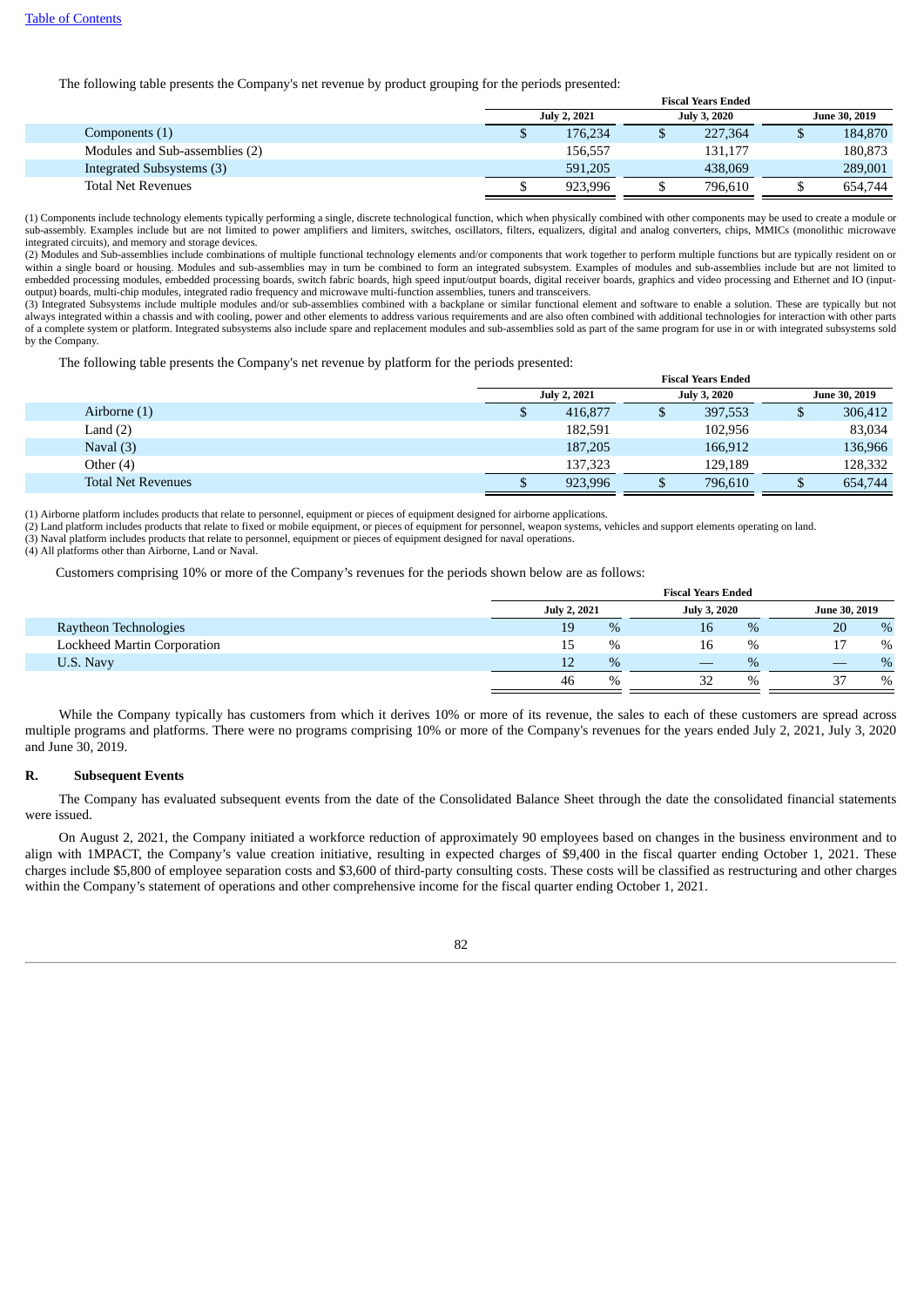### **SUPPLEMENTARY INFORMATION (UNAUDITED)**

The following sets forth certain unaudited consolidated quarterly statements of operations data for each of the Company's last eight quarters. In management's opinion, this quarterly information reflects all adjustments, consisting only of normal recurring adjustments, necessary for a fair presentation for the periods presented. Such quarterly results are not necessarily indicative of future results of operations and should be read in conjunction with the audited consolidated financial statements of the Company and the notes thereto.

| 2021 (In thousands, except per share data) |    | <b>1ST QUARTER</b> |    | <b>2ND QUARTER</b> |      | <b>3RD QUARTER</b> |      | <b>4TH QUARTER</b> |
|--------------------------------------------|----|--------------------|----|--------------------|------|--------------------|------|--------------------|
| Net revenues                               | ъ  | 205.621            | -S | 210.676            | -\$  | 256,857            | - \$ | 250,842            |
| Gross margin                               | Œ  | 88,119             | -S | 88,667             | S    | 105,623            | - \$ | 102,779            |
| Income from operations                     | \$ | 18,770             | -S | 18,113             | - \$ | 21,712 \$          |      | 22,406             |
| Income before income taxes                 | \$ | 17,996             | -S | 17,119             | - \$ | 20,997             | - \$ | 21,061             |
| Income tax provision                       | S  | 2,198              | -S | 4,433              | - \$ | 5,362              | - \$ | 3,136              |
| Net income                                 | \$ | 15,798             | -S | 12,686             | -S   | 15,635             | - \$ | 17,925             |
| Net income per share:                      |    |                    |    |                    |      |                    |      |                    |
| Basic net income per share                 |    | 0.29               | -S | 0.23               | \$   | 0.28               | - \$ | 0.32               |
| Diluted net income per share               | \$ | 0.29               | -S | 0.23               | -S   | 0.28               |      | 0.32               |

| 2020 (In thousands, except per share data) | <b>1ST QUARTER</b> |              |      | <b>2ND QUARTER</b> |      | <b>3RD QUARTER</b> |      | <b>4TH QUARTER</b> |
|--------------------------------------------|--------------------|--------------|------|--------------------|------|--------------------|------|--------------------|
| Net revenues                               |                    | 177,304      | S    | 193.913            |      | 208,016 \$         |      | 217,377            |
| Gross margin                               | D                  | 78,400       | - \$ | 88,506             | - \$ | 93,325             | - \$ | 96,613             |
| Income from operations                     |                    | 17,476       | - \$ | 20,825             | - S  | 26,342 \$          |      | 26,419             |
| Income before income taxes                 | D                  | 17,229       | - \$ | 20,786             | - \$ | 28,928 \$          |      | 26,990             |
| Income tax (benefit) provision             |                    | $(2,018)$ \$ |      | 5,110              | - \$ | 5,363              | - S  | (234)              |
| Net income                                 | S                  | 19,247       | - S  | 15,676 \$          |      | $23,565$ \$        |      | 27,224             |
| Net income per share:                      |                    |              |      |                    |      |                    |      |                    |
| Basic net income per share                 |                    | 0.35         | - \$ | 0.29               | - \$ | $0.43 \quad$ \$    |      | 0.50               |
| Diluted net income per share               |                    | 0.35         |      | 0.29               |      | 0.43               |      | 0.49               |

Due to the effects of rounding, the sum of the four quarters does not equal the annual total.

# **ITEM 9. CHANGES IN AND DISAGREEMENTS WITH ACCOUNTANTS ON ACCOUNTING AND FINANCIAL DISCLOSURE**

## None.

#### **ITEM 9A. CONTROLS AND PROCEDURES**

#### (a) EFFECTIVENESS OF DISCLOSURE CONTROLS AND PROCEDURES

We conducted an evaluation as of July 2, 2021 under the supervision and with the participation of our management, including our Chief Executive Officer and Chief Financial Officer (our principal executive officer and principal financial officer, respectively), and concluded that our disclosure controls and procedures (as defined in Rule 13a-15(e) or Rule 15d-15(e) under the Securities Exchange Act of 1934, as amended, the "Exchange Act") were effective as of July 2, 2021 and designed to ensure that the information required to be disclosed by us in reports that we file or submit under the Exchange Act is recorded, processed, summarized and reported within the time periods specified in the SEC's rules and forms and that it is accumulated and communicated to our management, including our Chief Executive Officer and Chief Financial Officer, to allow timely decisions regarding required disclosure.

#### (b) INHERENT LIMITATIONS ON EFFECTIVENESS OF CONTROLS

Our management, including the Chief Executive Officer and Chief Financial Officer, does not expect that our internal control over financial reporting or our internal controls will prevent or detect all errors and all fraud. A control system, no matter how well designed and operated, can provide only reasonable, not absolute, assurance that the control system's objectives will be met. The design of any system of controls is based in part on certain assumptions about the likelihood of

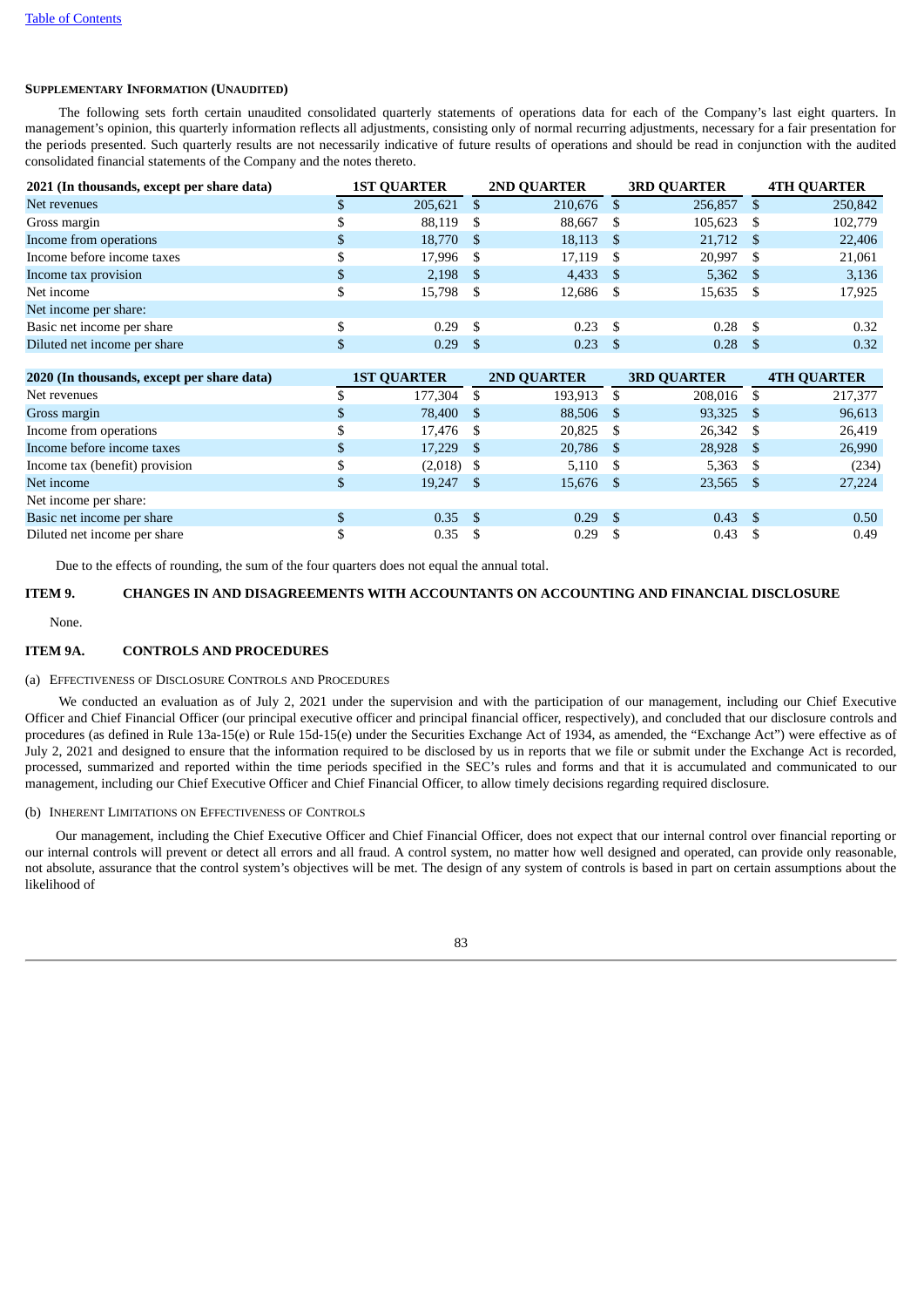future events, and there can be no assurance that any design will succeed in achieving its stated goals under all potential future conditions.

(c) MANAGEMENT'S ANNUAL REPORT ON INTERNAL CONTROL OVER FINANCIAL REPORTING

Our management is responsible for establishing and maintaining adequate internal control over financial reporting. Under the supervision of the Chief Executive Officer and Chief Financial Officer, management conducted an assessment of the effectiveness of our internal control over financial reporting as of July 2, 2021 based on the framework in Internal Control - Integrated Framework (2013) published by the Committee of Sponsoring Organizations of the Treadway Commission. As a result of this assessment, management concluded that our internal control over financial reporting was effective as of July 2, 2021. The effectiveness of our internal control over financial reporting as of July 2, 2021 has been audited by KPMG LLP, an independent registered public accounting firm, as stated in its report.

The audited consolidated financial statements of the Company include the results of the acquired POC business on and after December 30, 2020, and the acquired Pentek business on and after May 27, 2021, as described in Note C to the Consolidated Financial Statements. Upon consideration of the scope of fiscal 2021, the POC and Pentek acquisitions, and the time constraints under which our management's assessment would have to be made, management determined that it would not conduct an assessment of POC's and Pentek's internal controls over financial reporting environment as allowable under Section 404 of the Sarbanes-Oxley Act of 2002. Accordingly, these operations have been excluded from the management's assessment of internal controls for fiscal year 2021. However, management is in the process of integrating these entities into the overall internal control over financial reporting environment for fiscal year 2022. The Company's consolidated financial statements reflect revenues and total assets from the acquired businesses of approximately 9 percent and 22 percent (of which 16 percent represented goodwill and intangible assets included within the scope of the Company's assessment), respectively, as of and for the year ended July 2, 2021.

#### (d) CHANGES IN INTERNAL CONTROL OVER FINANCIAL REPORTING

There were no changes in our internal control over financial reporting (as defined in Rules 13a-15(f) and 15d-15(f) under the Exchange Act) during the fourth quarter of fiscal 2021 identified in connection with our Chief Executive Officer's and Chief Financial Officer's evaluation that have materially affected, or are reasonably likely to materially affect, our internal control over financial reporting. Management is in the process of integrating the POC and Pentek business into our overall internal control over financial reporting environment.

### **ITEM 9B. OTHER INFORMATION**

None.

## **PART III**

### **ITEM 10. DIRECTORS, EXECUTIVE OFFICERS AND CORPORATE GOVERNANCE**

The information required by this item is incorporated herein by reference to our Proxy Statement for our 2021 Annual Meeting of Shareholders (the "Shareholders Meeting"), except that information required by this item concerning our executive officers appears in Part I, Item 4.1. of this Annual Report on Form 10-K.

#### **ITEM 11. EXECUTIVE COMPENSATION**

The information required by this item is incorporated by reference to our Proxy Statement for the Shareholders Meeting.

## **ITEM 12. SECURITY OWNERSHIP OF CERTAIN BENEFICIAL OWNERS AND MANAGEMENT AND RELATED STOCKHOLDER MATTERS**

The information required by this item is incorporated herein by reference to our Proxy Statement for the Shareholders Meeting.

## **ITEM 13. CERTAIN RELATIONSHIPS AND RELATED TRANSACTIONS, AND DIRECTOR INDEPENDENCE**

The information required by this item is incorporated herein by reference to our Proxy Statement for the Shareholders Meeting.

**ITEM 14. PRINCIPAL ACCOUNTANT FEES AND SERVICES**

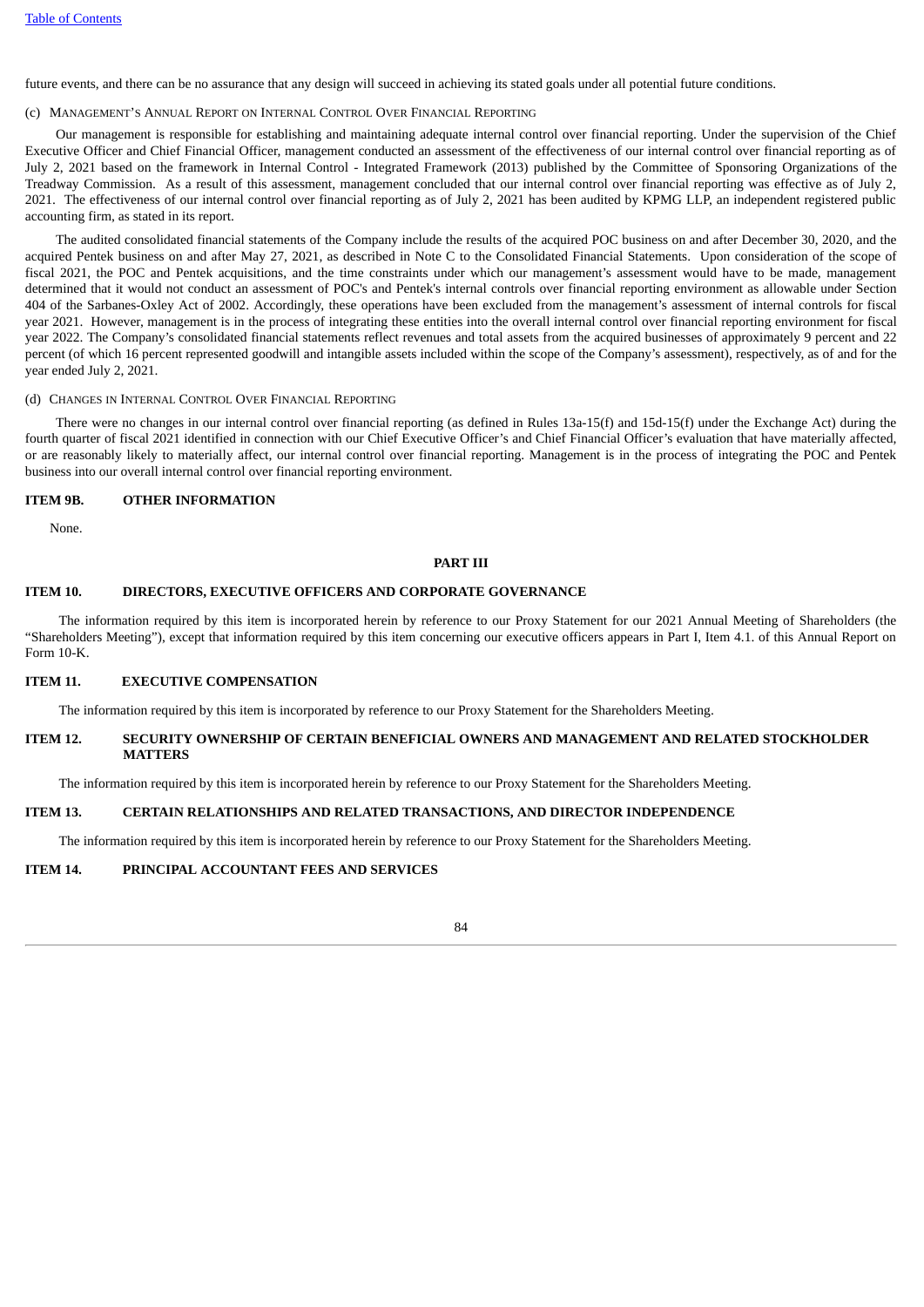The information required by this item is incorporated herein by reference to our Proxy Statement for the Shareholders Meeting.

## **PART IV**

# <span id="page-84-0"></span>**ITEM 15. EXHIBITS AND FINANCIAL STATEMENT SCHEDULES**

## (a) FINANCIAL STATEMENTS, SCHEDULES AND EXHIBITS

The financial statements, schedule, and exhibits listed below are included in or incorporated by reference as part of this report:

1. Financial statements:

Report of Independent Registered Public Accounting Firm

Consolidated Balance Sheets as of July 2, 2021 and July 3, 2020

Consolidated Statements of Operations and Comprehensive Income for the fiscal years ended July 2, 2021, July 3, 2020, and June 30, 2019 Consolidated Statements of Shareholders' Equity for the fiscal years ended July 2, 2021, July 3, 2020, and June 30, 2019

Consolidated Statements of Cash Flows for the years ended July 2, 2021, July 3, 2020, and June 30, 2019

Notes to Consolidated Financial Statements

- 2. Financial Statement Schedule:
- II. Valuation and Qualifying Accounts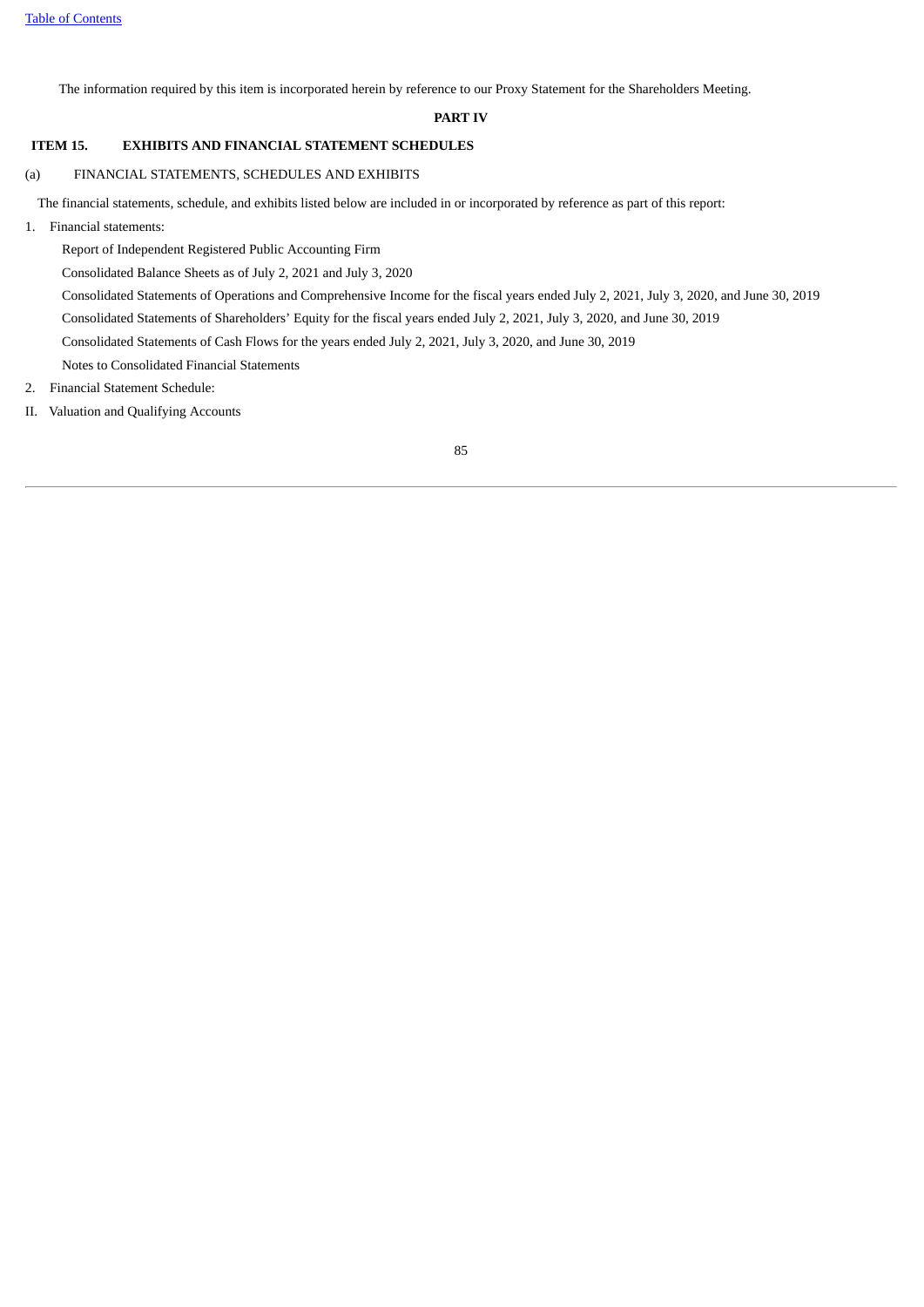## **MERCURY SYSTEMS, INC.**

## SCHEDULE II—VALUATION AND QUALIFYING ACCOUNTS FOR FISCAL YEARS ENDED JULY 2, 2021, JULY 3, 2020, and JUNE 30, 2019 (In thousands)

## **Allowance for Credit Losses**

|      | <b>BALANCE</b><br>AT<br><b>BEGINNING</b><br><b>OF PERIOD</b> | <b>ADDITIONS</b> | <b>REVERSALS</b> |    | WRITE-<br><b>OFFS</b> | <b>BALANCE</b><br><b>AT END OF</b><br><b>PERIOD</b> |
|------|--------------------------------------------------------------|------------------|------------------|----|-----------------------|-----------------------------------------------------|
| 2021 | 1,451                                                        | 514              | 199              | ۰υ | 46                    | 1,720                                               |
| 2020 | .228                                                         | 705              |                  |    | 474                   | 1,451                                               |
| 2019 | 359                                                          | כרר<br>ل22,4     | 264              |    | 90                    | 1,228                                               |

## **Deferred Tax Asset Valuation Allowance**

|      | <b>BALANCE</b><br>AT<br><b>BEGINNING</b><br><b>OF PERIOD</b> | <b>CHARGED</b><br><b>TO COSTS &amp;</b><br><b>EXPENSES</b> | <b>CHARGED</b><br><b>TO OTHER</b><br><b>ACCOUNTS</b> | <b>DEDUCTIONS</b> | <b>BALANCE</b><br><b>AT END OF</b><br><b>PERIOD</b> |
|------|--------------------------------------------------------------|------------------------------------------------------------|------------------------------------------------------|-------------------|-----------------------------------------------------|
| 2021 | 11,264                                                       | 2,035                                                      | 1,958                                                |                   | 15,257                                              |
| 2020 | 16,666                                                       | (842)                                                      |                                                      | 4.560             | 11.264                                              |
| 2019 | 16,992                                                       | (326)                                                      |                                                      |                   | 16,666                                              |

3. Exhibits:

Exhibits required by Item 601 of Regulation S-K are listed in the Exhibit Index on page 88, which is incorporated herein by reference.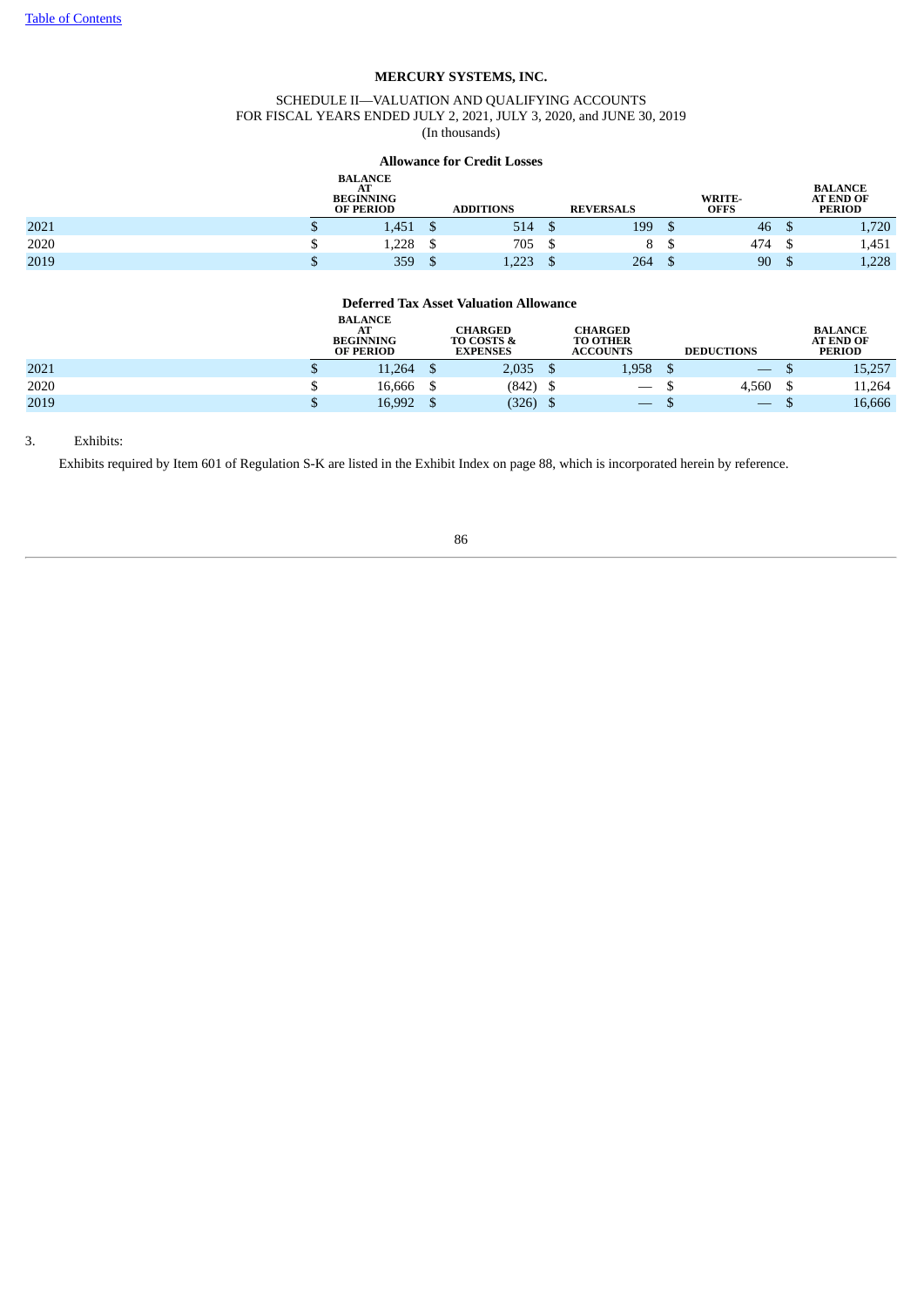### **Signatures**

Pursuant to the requirements of Section 13 or 15(d) of the Securities Exchange Act of 1934, the registrant has duly caused this report to be signed on its behalf by the undersigned, thereunto duly authorized, in Andover, Massachusetts, on August 17, 2021.

## MERCURY SYSTEMS, INC.

By /s/ MICHAEL D. RUPPERT **Michael D. Ruppert EXECUTIVE VICE PRESIDENT, CHIEF FINANCIAL OFFICER, AND TREASURER [PRINCIPAL FINANCIAL OFFICER]**

Pursuant to the requirements of the Securities Exchange Act of 1934, this report has been signed below by the following persons on behalf of the registrant and in the capacities and on the dates indicated.

| Signature                                                            | Title(s)                                                                                          | <b>Date</b>    |
|----------------------------------------------------------------------|---------------------------------------------------------------------------------------------------|----------------|
| <b>MARK ASLETT</b><br>$\sqrt{s}$<br><b>Mark Aslett</b>               | President, Chief Executive Officer and Director<br>(principal executive officer)                  | August 17, 20. |
| MICHAEL D. RUPPERT<br>/S/<br><b>Michael D. Ruppert</b>               | Executive Vice President, Chief Financial Officer,<br>and Treasurer (principal financial officer) | August 17, 20. |
| MICHELLE M. MCCARTHY<br>/S/                                          | Vice President, Chief Accounting Officer<br>(principal accounting officer)                        | August 17, 20. |
| <b>Michelle M. McCarthy</b><br>VINCENT VITTO<br>/S/                  | Chairman of the Board of Directors                                                                | August 17, 20. |
| <b>Vincent Vitto</b><br>JAMES K. BASS<br>/S/<br><b>James K. Bass</b> | Director                                                                                          | August 17, 20. |
| ORLANDO P. CARVALHO<br>/S/<br><b>Orlando P. Carvalho</b>             | Director                                                                                          | August 17, 20. |
| MICHAEL A. DANIELS<br>/S/<br><b>Michael A. Daniels</b>               | Director                                                                                          | August 17, 20. |
| LISA S. DISBROW<br>/S/<br>Lisa S. Disbrow                            | Director                                                                                          | August 17, 20. |
| <b>MARY LOUISE KRAKAUER</b><br>/S/<br><b>Mary Louise Krakauer</b>    | Director                                                                                          | August 17, 20. |
| <b>BARRY R. NEARHOS</b><br>/S/<br><b>Barry R. Nearhos</b>            | Director                                                                                          | August 17, 20. |
| WILLIAM K. O'BRIEN<br>/S/<br>William K. O'Brien                      | Director                                                                                          | August 17, 20. |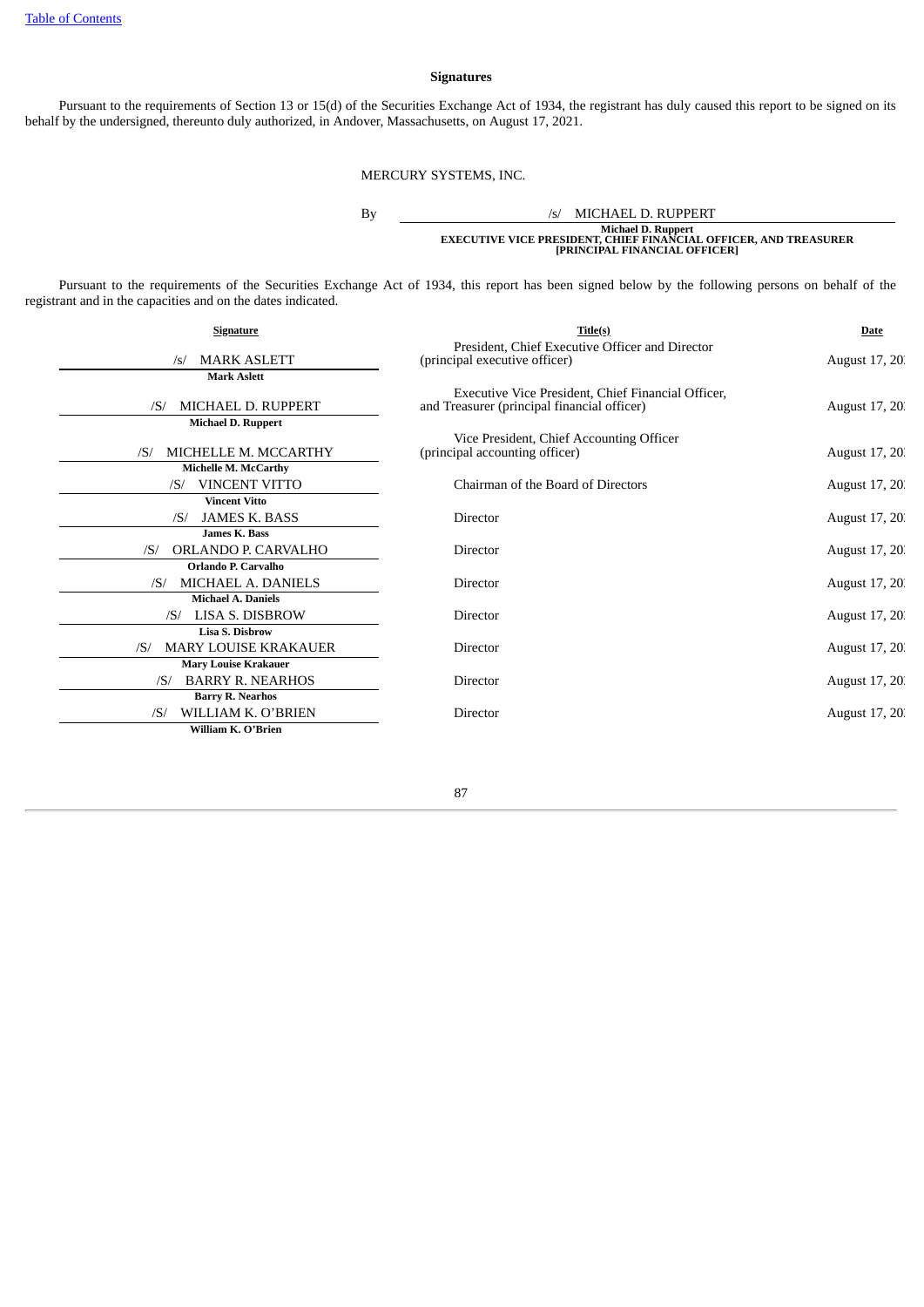## **EXHIBIT INDEX**

| <b>ITEM NO.</b> | <b>DESCRIPTION OF EXHIBIT</b>                                                                                                                                                                                                                                       |
|-----------------|---------------------------------------------------------------------------------------------------------------------------------------------------------------------------------------------------------------------------------------------------------------------|
| 3.1.1           | Articles of Organization (incorporated herein by reference to Exhibit 3.1.1 of the Company's annual report on Form 10-K for the fiscal<br>vear ended June 30, 2009)                                                                                                 |
| 3.1.2           | Articles of Amendment (incorporated herein by reference to Exhibit 3.1.2 of the Company's annual report on Form 10-K for the fiscal<br>vear ended June 30. 2010)                                                                                                    |
| 3.1.3           | Articles of Amendment (incorporated herein by reference to Exhibit 1 of the Company's registration statement on Form 8-A filed on<br>December 15, 2005)                                                                                                             |
| 3.1.4           | Articles of Amendment (incorporated herein by reference to Exhibit 3.1 of the Company's current report on Form 8-K filed on<br>November 13, 2012)                                                                                                                   |
| 3.1.5           | Articles of Amendment (incorporated herein by reference to Exhibit 3.1 of the Company's current report on Form 8-K filed on June 30,<br>2015)                                                                                                                       |
| 3.2             | Bylaws, amended and restated, effective as of July 28, 2020 (incorporated herein by reference to Exhibit 3.1 of the Company's current<br>report on Form 8-K filed on July 31, 2020                                                                                  |
| 4.1             | Form of Stock Certificate (incorporated herein by reference to Exhibit 4.1 of the Company's Registration Statement on Form S-1/A<br>filed on January 7, 1998)                                                                                                       |
| 4.2             | Description of Registrant's Securities (incorporated herein by reference to Exhibit 4.2 of the Company's annual report on Form 10-K<br>for the fiscal year ended July 3, 2020)                                                                                      |
| $10.1*$         | 1997 Employee Stock Purchase Plan, as amended and restated (incorporated herein by reference to Appendix B to the Company's<br>definitive proxy statement filed on September 3, 2020)                                                                               |
| $10.2*$         | Form of Indemnification Agreement between the Company and each of its current directors (incorporated herein by reference to<br>Exhibit 10.4 of the Company's annual report on Form 10-K for the fiscal year ended June 30, 2009)                                   |
| $10.3*$         | 2005 Stock Incentive Plan, as amended and restated (incorporated herein by reference to Appendix A to the Company's definitive<br>proxy statement filed on September 20, 2016)                                                                                      |
| $10.4.1*$       | Form of Restricted Stock Award Agreement under the 2005 Stock Incentive Plan (incorporated herein by reference to Exhibit 10.8.2 of<br>the Company's annual report on Form 10-K for the fiscal year ended June 30, 2011)                                            |
| $10.4.2*$       | Form of Deferred Stock Award Agreement under the 2005 Stock Incentive Plan (incorporated herein by reference to Exhibit 10.8.3 of<br>the Company's annual report on Form 10-K for the fiscal year ended June 30, 2011)                                              |
| $10.4.3*$       | Form of Amended and Restated Performance-Based Restricted Stock Award Agreement under the 2005 Stock Incentive Plan<br>(incorporated herein by reference to Exhibit 10.1 of the Company's quarterly report on Form 10-Q for the quarter ended September 30,<br>2014 |
| $10.5*+$        | 2018 Stock Incentive Plan, as amended and restated                                                                                                                                                                                                                  |
| $10.6.1*$       | Form of Stock Option Agreement under the 2018 Stock Incentive Plan (incorporated herein by reference to Exhibit 10.1 of the<br>Company's quarterly report on Form 10-O for the quarter ended March 31, 2019)                                                        |
| $10.6.2*$       | Form of Restricted Stock Award Agreement under the 2018 Stock Incentive Plan (incorporated herein by reference to Exhibit 10.2 of<br>the Company's quarterly report on Form 10-Q for the quarter ended March 31, 2019)                                              |
| $10.6.3*$       | Form of Deferred Stock Award Agreement under the 2018 Stock Incentive Plan (incorporated herein by reference to Exhibit 10.3 of the<br>Company's quarterly report on Form 10-Q for the quarter ended March 31, 2019)                                                |
| $10.6.4*$       | Form of Performance-Based Stock Option Agreement under the 2018 Stock Incentive Plan (incorporated herein by reference to Exhibit<br>10.4 of the Company's quarterly report on Form 10-Q for the quarter ended March 31, 2019)                                      |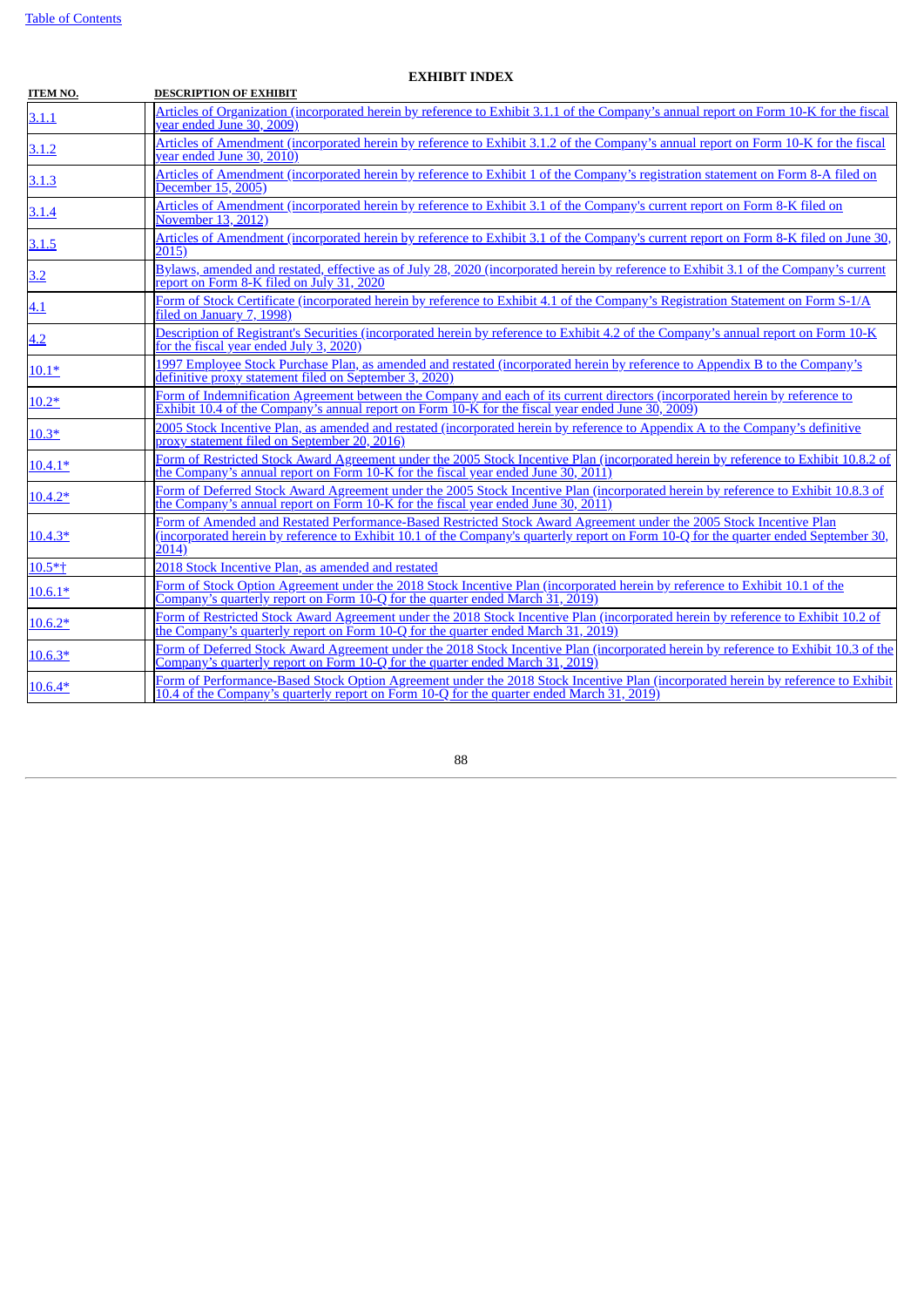| <b>ITEM NO.</b> | <b>DESCRIPTION OF EXHIBIT</b>                                                                                                                                                                                                                                                                                              |
|-----------------|----------------------------------------------------------------------------------------------------------------------------------------------------------------------------------------------------------------------------------------------------------------------------------------------------------------------------|
| $10.6.5*$       | Form of Performance-Based Restricted Stock Award Agreement under the 2018 Stock Incentive Plan (incorporated herein by reference<br>to Exhibit 10.5 of the Company's quarterly report on Form 10-Q for the quarter ended March 31, 2019)                                                                                   |
| $10.7.1*$       | Form of Change in Control Severance Agreement between the Company and Mark Aslett (incorporated herein by reference to<br>Exhibit 10.9.1 of the Company's annual report on Form 10-K for the fiscal year ended June 30, 2011)                                                                                              |
| $10.7.2*$       | Form of Change in Control Severance Agreement between the Company and Non-CEO Executives (incorporated herein by reference<br>to Exhibit 10.9.2 of the Company's annual report on Form 10-K for the fiscal year ended June 30, 2011)                                                                                       |
| 10.8+           | <b>Compensation Policy for Non-Employee Directors</b>                                                                                                                                                                                                                                                                      |
| $10.9.1*$       | Employment Agreement, dated as of November 19, 2007, by and between the Company and Mark Aslett (incorporated herein by<br>reference to Exhibit 10.1 of the Company's current report on Form 8-K filed on November 20, 2007)                                                                                               |
| $10.9.2*$       | First Amendment to Employment Agreement, dated as of December 20, 2008, by and between the Company and Mark Aslett<br>(incorporated herein by reference to Exhibit 10.2 of the Company's quarterly report on Form 10-Q for the quarter ended December 31.<br>$\frac{2008}{20000}$                                          |
| $10.9.3*$       | Second Amendment to Employment Agreement, dated as of September 30, 2009, by and between the Company and Mark Aslett<br>(incorporated herein by reference to Exhibit 10.1 of the Company's quarterly report on Form 10-Q for the quarter ended September 30,<br>2009                                                       |
| $10.9.4*$       | Third Amendment to Employment Agreement, dated as of August 13, 2019, by and between the Company and Mark Aslett<br>(incorporated herein by reference to Exhibit 10.9.4 of the Company's annual report on Form 10-K for the fiscal year ended July 30,<br>2019                                                             |
| $10.10*$        | Agreement, dated July 12, 2016, by and between the Company and Christopher C. Cambria (incorporated herein by reference to<br>Exhibit 10.9 of the Company's annual report on Form $10-\overline{K}$ for the fiscal year ended June 30, 2018)                                                                               |
| 10.11.1         | Credit Agreement, dated May 2, 2016, among the Company, the Guarantors party thereto, the Lenders party thereto and Bank of<br>America, N.A., as Administrative Agent (incorporated herein by reference to Exhibit 10.1 of the Company's current report on Form 8-<br>K filed on May 2, 2016)                              |
| 10.11.2         | Amendment No. 1 to Credit Agreement, dated June 27, 2017, among the Company, the Guarantors party thereto, the Lenders party<br>thereto and Bank of America, N.A., as Administrative Agent (incorporated herein by reference to Exhibit 10.1 of the Company's<br>current report on Form 8-K filed on June 27, 2017)        |
| 10.11.3         | Amendment No. 3 to Credit Agreement, dated September 28, 2018, among the Company, the Guarantors party thereto, the Lenders<br>party thereto and Bank of America, N.A., as Administrative Agent (incorporated herein by reference to Exhibit 10.1 of the Company's<br>current report on Form 8-K filed on October 1, 2018) |
| $10.12*$        | Letter Agreement, dated August 7, 2014, as amended to date, between Michael D. Ruppert and the Company (incorporated herein by<br>reference to Exhibit 10.1 of the Company's current report on Form 8-K filed on February 6, 2018)                                                                                         |
| $10.13*$        | Form of Severance Benefits Agreement between the Company and Non-CEO Executives (incorporated herein by reference to Exhibit<br>10.14 of the Company's annual report on Form 10-K for the fiscal year ended June 30, 2019)                                                                                                 |
| $21.1+$         | <b>Subsidiaries of the Company</b>                                                                                                                                                                                                                                                                                         |
| $23.1+$         | <b>Consent of KPMG LLP</b>                                                                                                                                                                                                                                                                                                 |
| $31.1+$         | Certification of the Company's Chief Executive Officer pursuant to Section 302 of the Sarbanes-Oxley Act of 2002                                                                                                                                                                                                           |
| $31.2+$         | Certification of the Company's Chief Financial Officer pursuant to Section 302 of the Sarbanes-Oxley Act of 2002                                                                                                                                                                                                           |
| $32.1+$         | Certification of the Company's Chief Executive Officer and Chief Financial Officer pursuant to Section 906 of the Sarbanes-Oxley Act<br>of 2002                                                                                                                                                                            |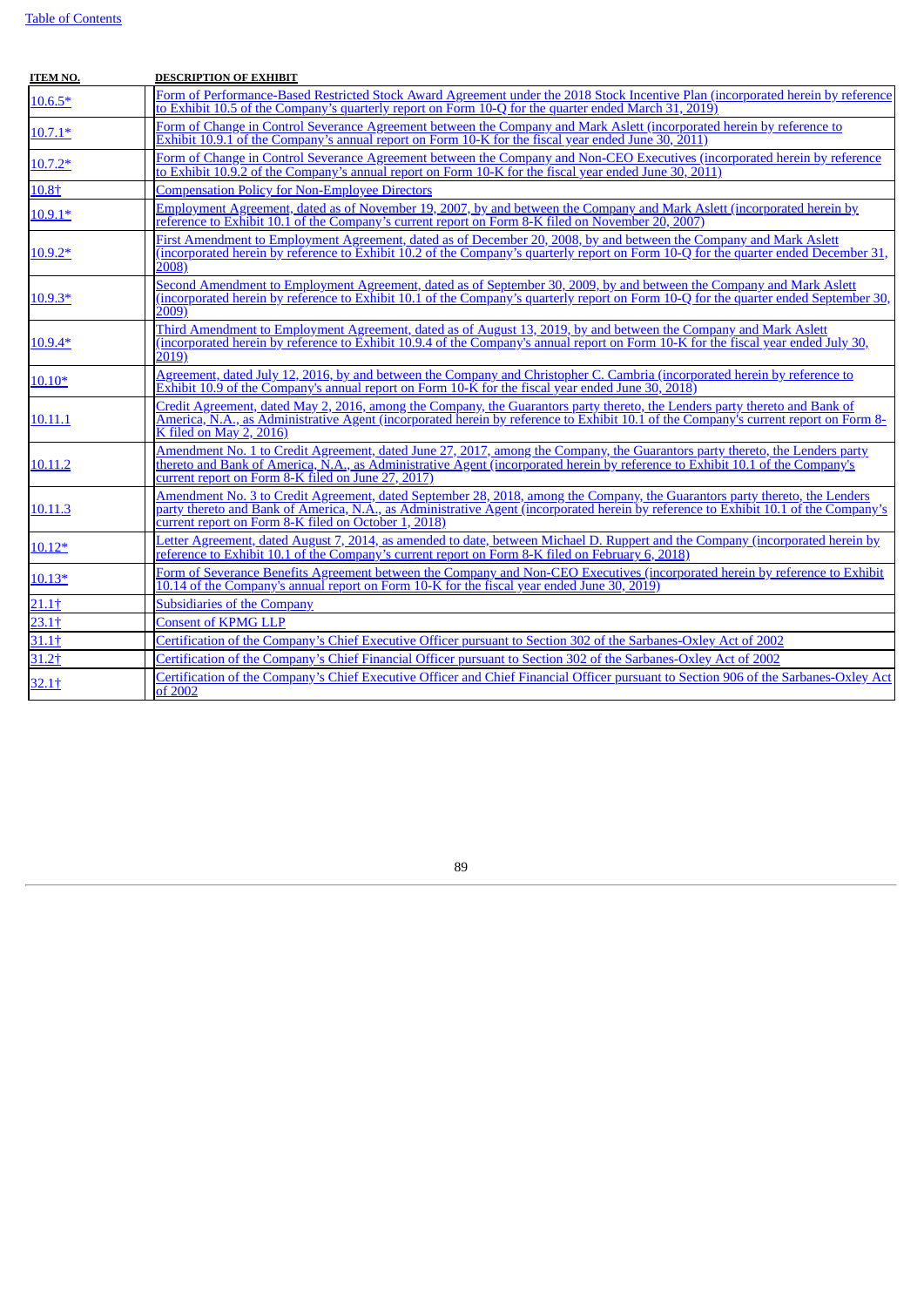| <b>ITEM NO.</b> | <b>DESCRIPTION OF EXHIBIT</b>                                                                                                                                                                                                                                                                       |
|-----------------|-----------------------------------------------------------------------------------------------------------------------------------------------------------------------------------------------------------------------------------------------------------------------------------------------------|
| 101+            | Interactive data files pursuant to Rule 405 of Regulation S-T: (i) Consolidated Balance Sheet, (ii) Consolidated Statement of<br>Operations, (iii) Consolidated Statement of Shareholders' Equity, (iv) Consolidated Statement of Cash Flows, and (v) Notes to<br>Consolidated Financial Statements |
| 101.INS         | eXtensible Business Reporting Language (XBRL) Instance Document - the instance document does not appear in the Interactive Data<br>File because its XBRL tags are embedded within the Inline XBRL document                                                                                          |
| 101.SCH         | XBRL Taxonomy Extension Schema Document                                                                                                                                                                                                                                                             |
| 101.CAL         | XBRL Taxonomy Extension Calculation Linkbase Document                                                                                                                                                                                                                                               |
| 101.DEF         | XBRL Taxonomy Extension Definition Linkbase Document                                                                                                                                                                                                                                                |
| 101.LAB         | XBRL Taxonomy Extension Label Linkbase Document                                                                                                                                                                                                                                                     |
| 101.PRE         | XBRL Taxonomy Extension Presentation Linkbase Document                                                                                                                                                                                                                                              |
| 104             | Interactive Data File (formatted as Inline XBRL and contained in Exhibit 101)                                                                                                                                                                                                                       |

\* Identifies a management contract or compensatory plan or arrangement in which an executive officer or director of the Company participates.

† Filed with this Form 10-K.

+ Furnished herewith. This certification shall not be deemed "filed" for purposes of Section 18 of the Securities Exchange Act of 1934, or otherwise subject to the<br>liability of that section, nor shall it be incorporated by r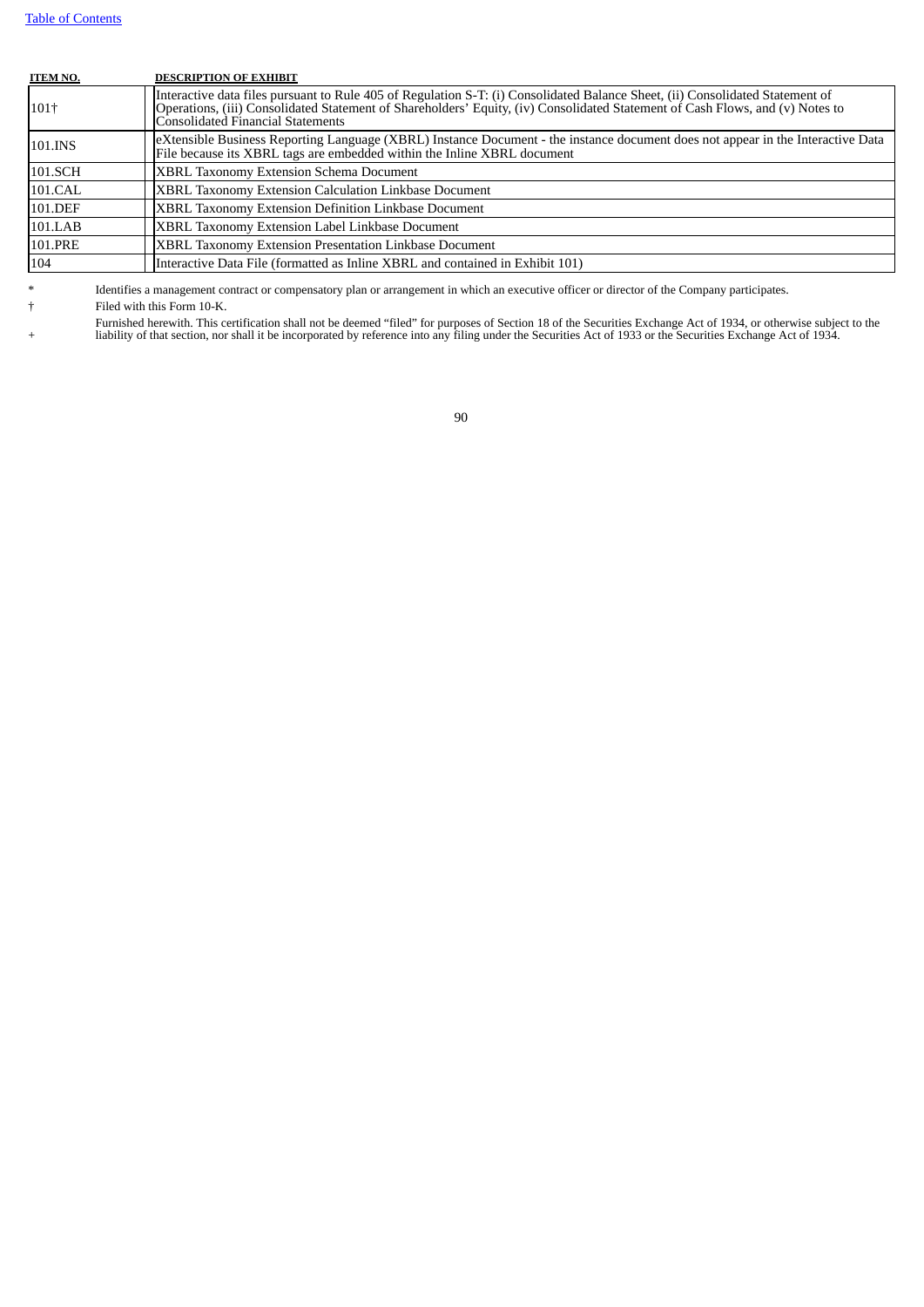# **MERCURY SYSTEMS, INC.**

# **AMENDED AND RESTATED 2018 STOCK INCENTIVE PLAN**

## <span id="page-90-0"></span>SECTION 1. GENERAL PURPOSE OF THE PLAN; DEFINITIONS

The name of the plan is the Mercury Systems, Inc. 2018 Stock Incentive Plan (the "Plan"). The purpose of the Plan is to encourage and enable the officers, employees, Non-Employee Directors and other key persons (including consultants and qualified individuals who have received offers of employment) of Mercury Systems, Inc. (the "Company") and its Subsidiaries upon whose judgment, initiative and efforts the Company largely depends for the successful conduct of its business to acquire a proprietary interest in the Company and to induce qualified individuals who have received offers of employment to enter and remain in the employ of the Company. It is anticipated that providing such persons with a direct stake in the Company's welfare will assure a closer identification of their interests with those of the Company and its shareholders, thereby stimulating their efforts on the Company's behalf and strengthening their desire to remain with the Company.

The following terms shall be defined as set forth below:

*"Act"* means the Securities Act of 1933, as amended, and the rules and regulations thereunder.

*"Administrator"* is defined in Section 2(a).

*"Award"* or *"Awards,"* except where referring to a particular category of grant under the Plan, shall include Incentive Stock Options, Non-Qualified Stock Options, Stock Appreciation Rights, Deferred Stock Awards and Restricted Stock Awards.

*"Board"* means the Board of Directors of the Company.

*"Code"* means the Internal Revenue Code of 1986, as amended, and any successor Code, and related rules, regulations and interpretations.

*"Committee"* means the compensation committee of the Board or a similar committee performing the functions of the compensation committee and which is comprised of not less than two Non‑Employee Directors who are independent, or the Board as a whole acting as the compensation committee.

*"Deferred Stock Award"* means Awards granted pursuant to Section 8.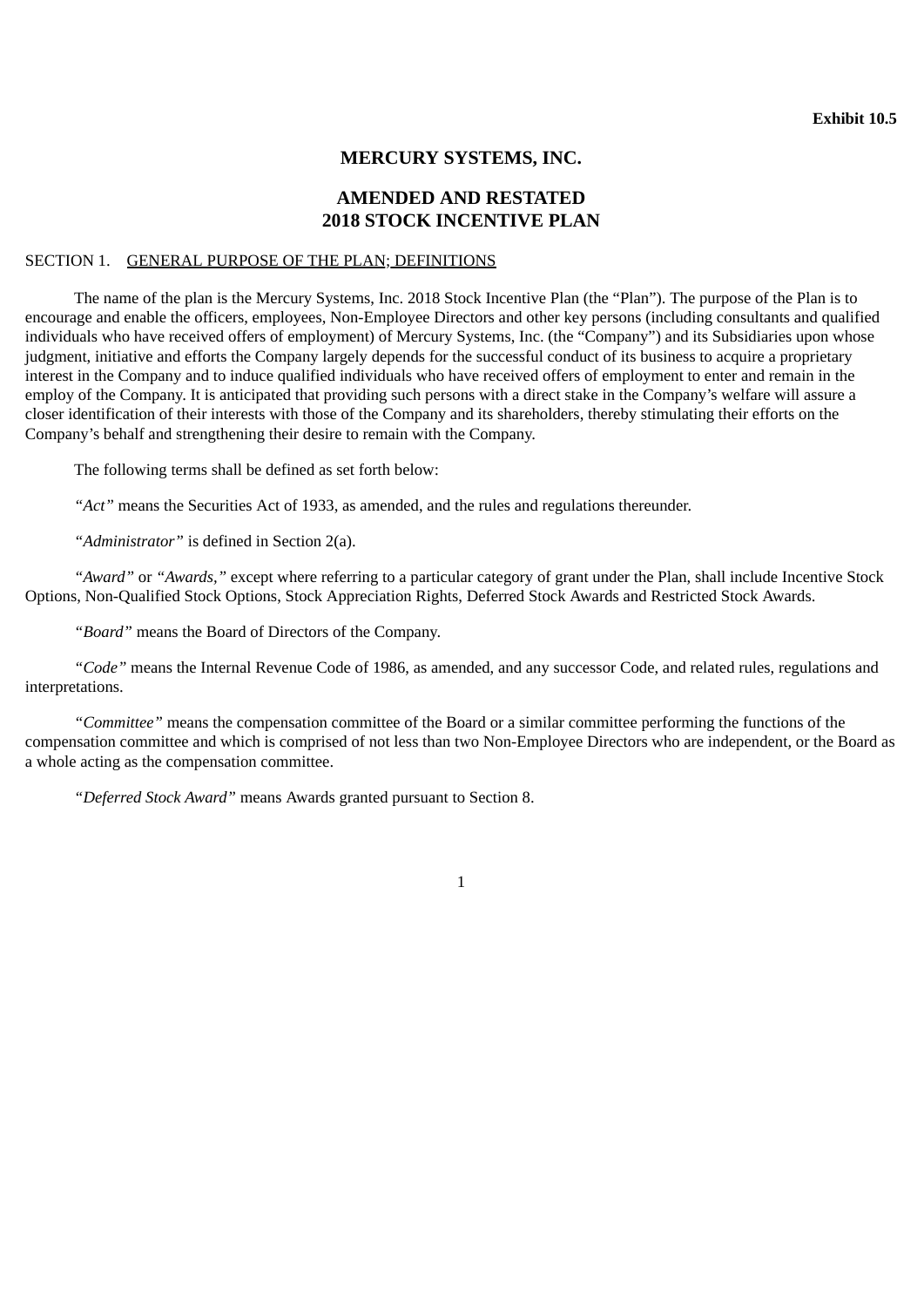*"Effective Date"* means the date on which the Plan is approved by shareholders as set forth in Section 18.

*"Exchange Act"* means the Securities Exchange Act of 1934, as amended, and the rules and regulations thereunder.

*"Fair Market Value"* of the Stock on any given date means if the shares of Stock are listed on any national securities exchange, or traded on the National Association of Securities Dealers Automated Quotation System ("Nasdaq") Global Market or another national securities exchange, the closing price reported on Nasdaq or such other exchange on such date. If the market is closed on such date, the determination shall be made by reference to the last date preceding such date for which the market is open. If the fair market value cannot be determined under the preceding two sentences, it shall be determined in good faith by the Administrator.

*"Incentive Stock Option"* means any Stock Option designated and qualified as an "incentive stock option" as defined in Section 422 of the Code.

*"Non-Employee Director"* means a member of the Board who is not also an employee of the Company or any Subsidiary.

*"Non-Qualified Stock Option"* means any Stock Option that is not an Incentive Stock Option.

*"Option"* or *"Stock Option"* means any option to purchase shares of Stock granted pursuant to Section 5.

*"Performance Cycle"* means one or more periods of time, which may be of varying and overlapping durations, as the Administrator may select, over which the attainment of one or more performance criteria will be measured for the purpose of determining a grantee's right to and the payment of an Award.

*"Restricted Stock Award"* means Awards granted pursuant to Section 7.

*"Section 409A"* means Section 409A of the Code and the regulations and other guidance promulgated thereunder.

*"Stock"* means the Common Stock, par value \$0.01 per share, of the Company, subject to adjustments pursuant to Section 3.

*"Stock Appreciation Right"* means any Award granted pursuant to Section 6.

*"Subsidiary"* means any corporation or other entity (other than the Company) in which the Company has a controlling interest, either directly or indirectly.

*"Ten Percent Owner"* means an employee who owns or is deemed to own (by reason of the attribution rules of Section 424(d) of the Code) more than 10 percent (10%) of the combined voting power of all classes of stock of the Company or any parent or subsidiary corporation.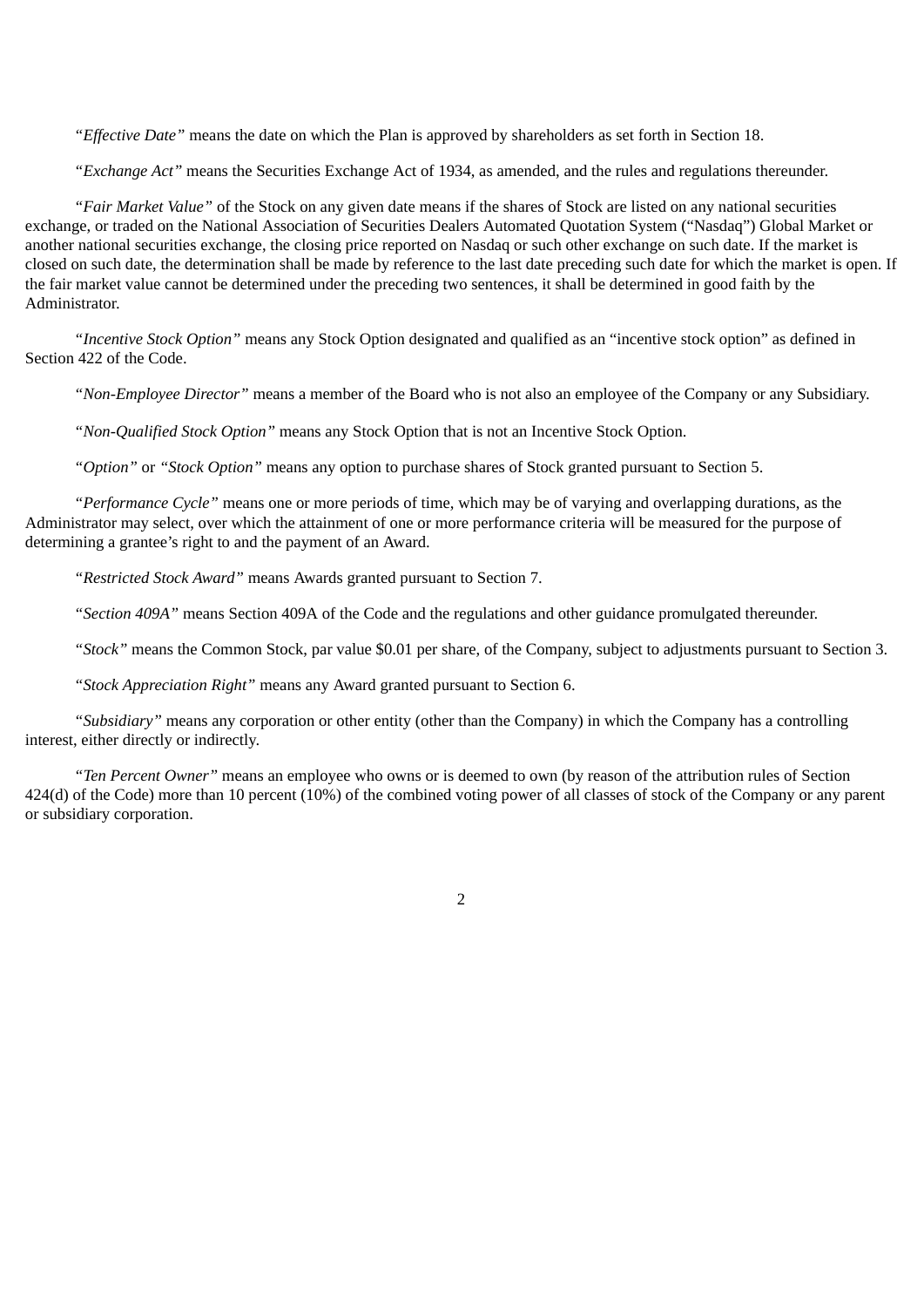# SECTION 2. ADMINISTRATION OF PLAN; ADMINISTRATOR AUTHORITY TO SELECT GRANTEES AND DETERMINE AWARDS

(a) Committee. The Plan shall be administered by the Committee (the "Administrator").

(b) Powers of Administrator. The Administrator shall have the power and authority to grant Awards consistent with the terms of the Plan, including the power and authority:

- (i) To select the individuals to whom Awards may from time to time be granted;
- (ii) To determine the time or times of grant, and the extent, if any, of Incentive Stock Options, Non-Qualified Stock Options, Stock Appreciation Rights, Restricted Stock Awards and Deferred Stock Awards, or any combination of the foregoing, granted to any one or more grantees;
- (iii) To determine the number of shares of Stock to be covered by any Award;
- (iv) To determine and modify from time to time the terms and conditions, including restrictions, not inconsistent with the terms of the Plan, of any Award, which terms and conditions may differ among individual Awards and grantees, and to approve the form of written instruments evidencing the Awards;
- (v) Subject to the provisions of Sections 5(h), 6(e), 7(d) and 8(a), to accelerate at any time the exercisability or vesting of all or any portion of any Award;
- (vi) Subject to the provisions of Section 5(c) and 6(c), to extend at any time the period in which Stock Options and Stock Appreciation Rights may be exercised; and
- (vii) At any time to adopt, alter and repeal such rules, guidelines and practices for administration of the Plan and for its own acts and proceedings as it shall deem advisable; to interpret the terms and provisions of the Plan and any Award (including related written instruments); to make all determinations it deems advisable for the administration of the Plan; to decide all disputes arising in connection with the Plan; and to otherwise supervise the administration of the Plan.

All decisions and interpretations of the Administrator shall be binding on all persons, including the Company and Plan grantees.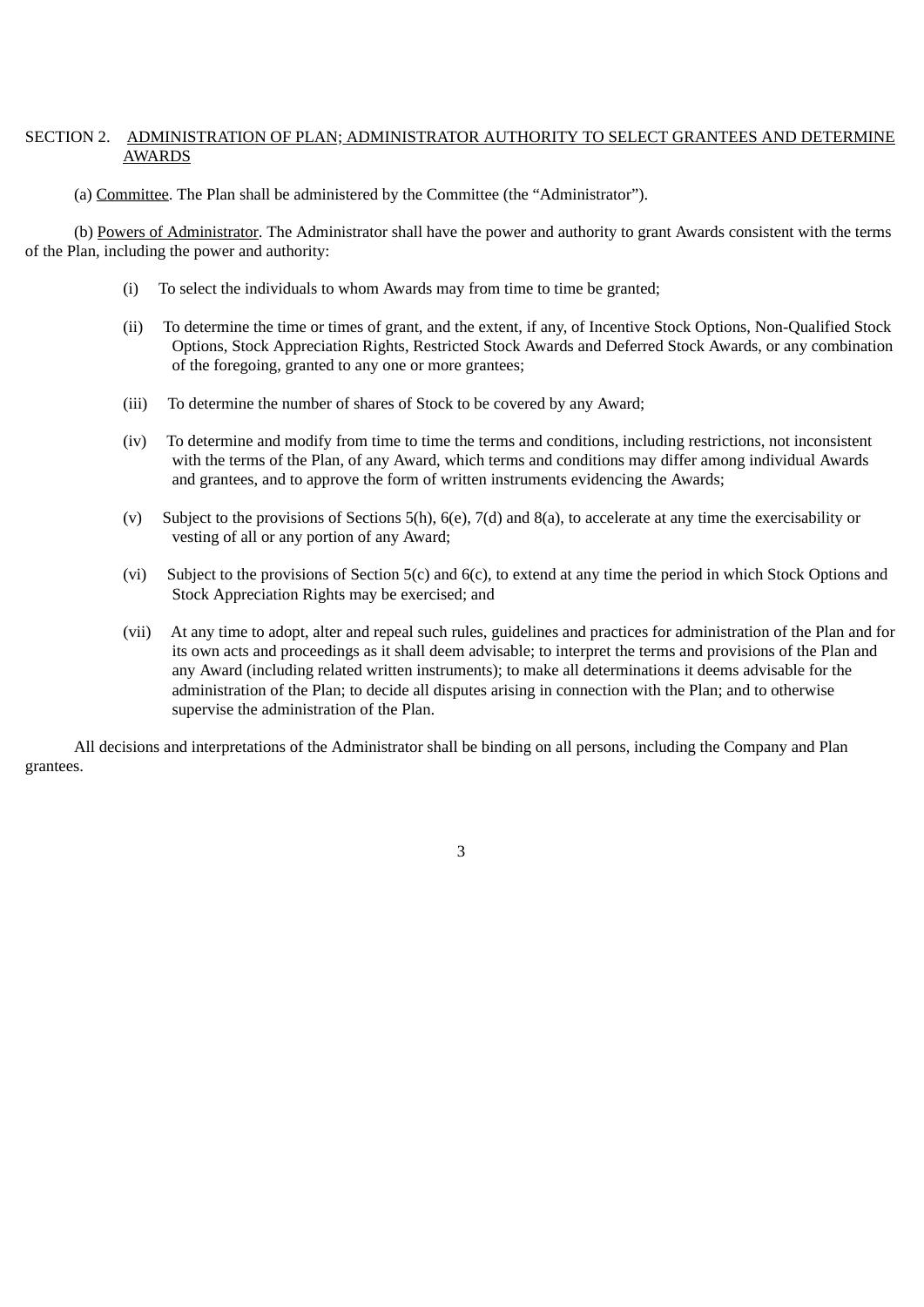Notwithstanding the foregoing, the Administrator's power and authority to make grants under the Plan shall be subject to the right of the Board, upon its request, to ratify Awards granted to the Chairman and other individuals specified by the Board, and in such event, the date of grant shall be the date of Board ratification.

(c) Delegation of Authority to Grant Awards. The Administrator, in its discretion, may delegate to the Company's Chief Executive Officer, Chief Financial Officer, General Counsel, or Chief Human Resources Officer, or any person designated by the Board as an "executive officer" as defined in Rule 3b-7 under the Exchange Act all or part of the Administrator's authority and duties with respect to the granting of Awards to individuals who are not subject to the reporting and other provisions of Section 16 of the Exchange Act. Any such delegation by the Administrator shall include a limitation as to the amount of Awards that may be granted during the period of the delegation and shall contain guidelines as to the determination of the exercise price of any Stock Option or Stock Appreciation Right, the conversion ratio or price of other Awards and the vesting criteria. The Administrator may revoke or amend the terms of a delegation at any time but such action shall not invalidate any prior actions of the Administrator's delegate or delegates that were consistent with the terms of the Plan.

(d) Detrimental Activity. Unless the award agreement specifies otherwise, the Administrator may cancel, rescind, suspend, withhold or otherwise limit or restrict any Award (whether vested or unvested, exercised or unexercised) at any time if the recipient is not in compliance with all applicable provisions of the award agreement and the Plan, or if the recipient engages in any "Detrimental Activity." For purposes of this Section 2, "Detrimental Activity" shall include: (i) the rendering of services for any organization or engaging directly or indirectly in any business which is or becomes competitive with the Company, or which organization or business, or the rendering of services to such organization or business, is or becomes otherwise prejudicial to or in conflict with the interests of the Company; (ii) the disclosure to anyone outside the Company, or the use in other than the Company's business, without prior written authorization from the Company, of any confidential information or material, as defined in the Company's employee confidentiality agreement or such other agreement regarding confidential information and intellectual property that the recipient and the Company may enter into (collectively, the "Confidentiality Agreement"), relating to the business of the Company, acquired by the recipient either during or after employment with the Company; (iii) the failure or refusal to disclose promptly and to assign to the Company, pursuant to the Confidentiality Agreement or otherwise, all right, title and interest in any invention or idea, patentable or not, made or conceived by the recipient during employment by the Company, relating in any manner to the actual or anticipated business, research or development work of the Company or the failure or refusal to do anything reasonably necessary to enable the Company to secure a patent where appropriate in the United States and in other countries; (iv) activity that results in termination of the recipient's employment for cause; (v) a material violation of any rules, policies, procedures or guidelines of the Company; (vi) any attempt directly or indirectly to induce any employee of the Company to be employed or perform services elsewhere or any attempt directly or indirectly to solicit the trade or business of any current or prospective customer, supplier or partner of the Company; or (vii) the recipient being convicted of, or entering a guilty plea with respect to, a crime, whether or not connected with the Company.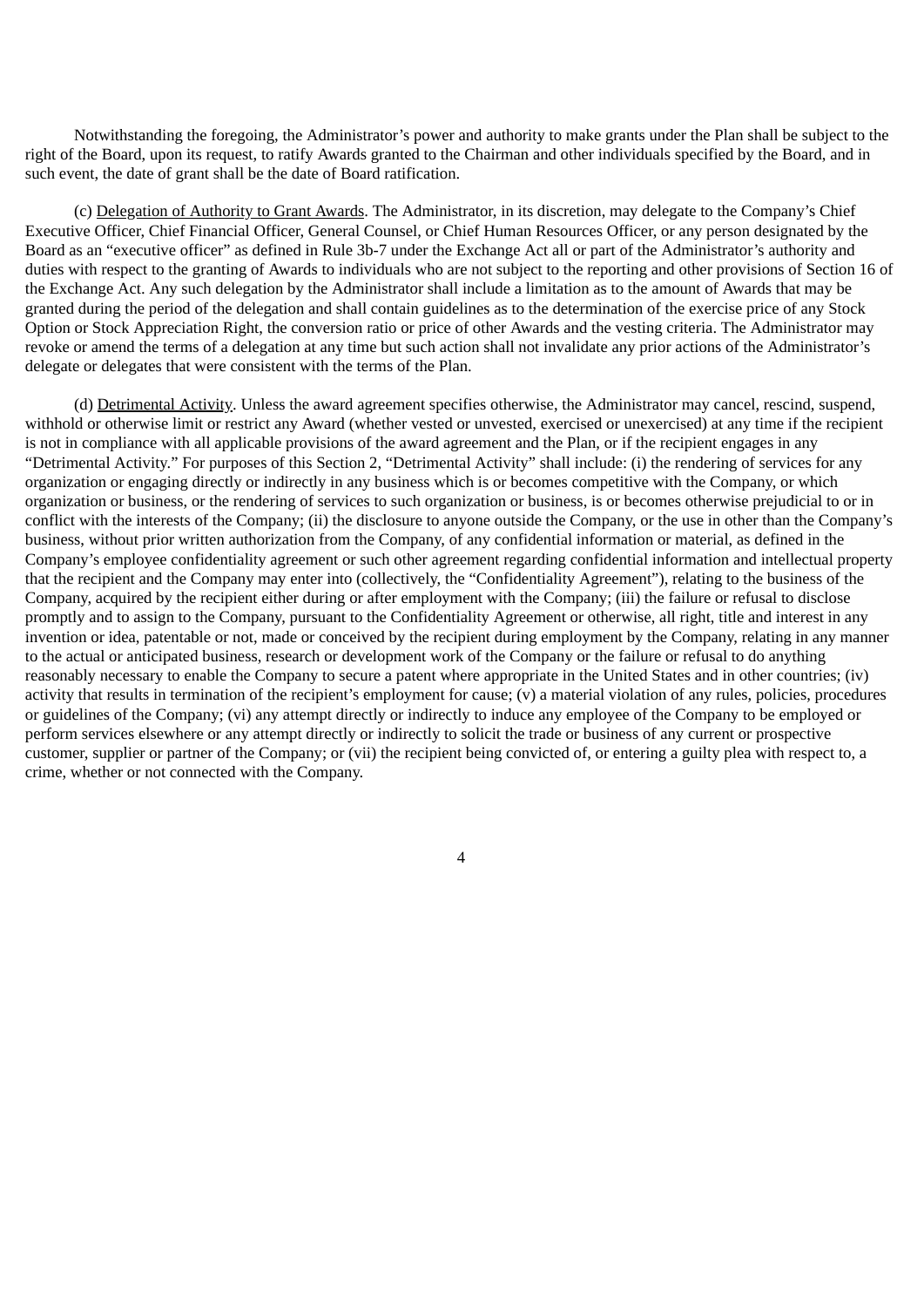(e) Indemnification. Neither the Board nor the Committee, nor any member of either or any delegate thereof, shall be liable for any act, omission, interpretation, construction or determination made in good faith in connection with the Plan, and the members of the Board and the Committee (and any delegate thereof) shall be entitled in all cases to indemnification and reimbursement by the Company in respect of any claim, loss, damage or expense (including, without limitation, reasonable attorneys' fees) arising or resulting therefrom to the fullest extent permitted by law and/or under any directors' and officers' liability insurance coverage which may be in effect from time to time and/or any indemnification agreement between such individual and the Company.

# SECTION 3. STOCK ISSUABLE UNDER THE PLAN; MERGERS; SUBSTITUTION

(a) Stock Issuable. The maximum number of shares of Stock reserved and available for issuance under the Plan shall be 5,862,000, plus the number of shares of Stock reserved and available for issuance under the Mercury Systems, Inc. Amended and Restated 2005 Stock Incentive Plan (the "2005 Stock Incentive Plan") as of the date of shareholder approval of this Plan, subject to adjustment as provided in Section 3(c). For purposes of this limitation, the shares of Stock underlying any Awards that are forfeited, are canceled, expire or are terminated (other than by exercise) under (i) this Plan or (ii) from and after shareholder approval of this Plan, the 2005 Stock Incentive Plan shall be added to the shares of Stock available for issuance under this Plan. Shares tendered or held back upon exercise of an Option or settlement of an Award to cover the exercise price or tax withholding shall not be available for future issuance under the Plan. In addition, upon exercise of Stock Appreciation Rights, the gross number of shares exercised shall be deducted from the total number of shares remaining available for issuance under the Plan. Also, shares purchased in the open market using proceeds received upon the exercise of an Option shall not be available for future issuance under the Plan. Subject to such overall limitations and Section 3(c), shares of Stock may be issued up to such maximum number pursuant to any type or types of Award; provided, however, that Stock Options or Stock Appreciation Rights with respect to no more than 500,000 shares of Stock may be granted to any one individual grantee during any one calendar year period and provided, further, that in no event may Incentive Stock Options granted under the Plan exceed 5,862,000 shares of Stock. The shares available for issuance under the Plan may be authorized but unissued shares of Stock or shares of Stock reacquired by the Company.

(b) Effect of Awards. The grant of any full value Award (i.e., an Award other than an Option or a Stock Appreciation Right) shall be deemed, for purposes of determining the number of shares available for issuance under Section 3(a), as an Award of two (2) shares of Stock for each such share actually subject to the Award. The grant of an Option or a Stock Appreciation Right shall be deemed, for purposes of determining the number of shares available for issuance under Section 3(a), as an Award of one (1) share of Stock for each such share actually subject to the Award.

(c) Changes in Stock. Subject to Section 3(d) hereof, if, as a result of any reorganization, recapitalization, reclassification, stock dividend, stock split, reverse stock split or other similar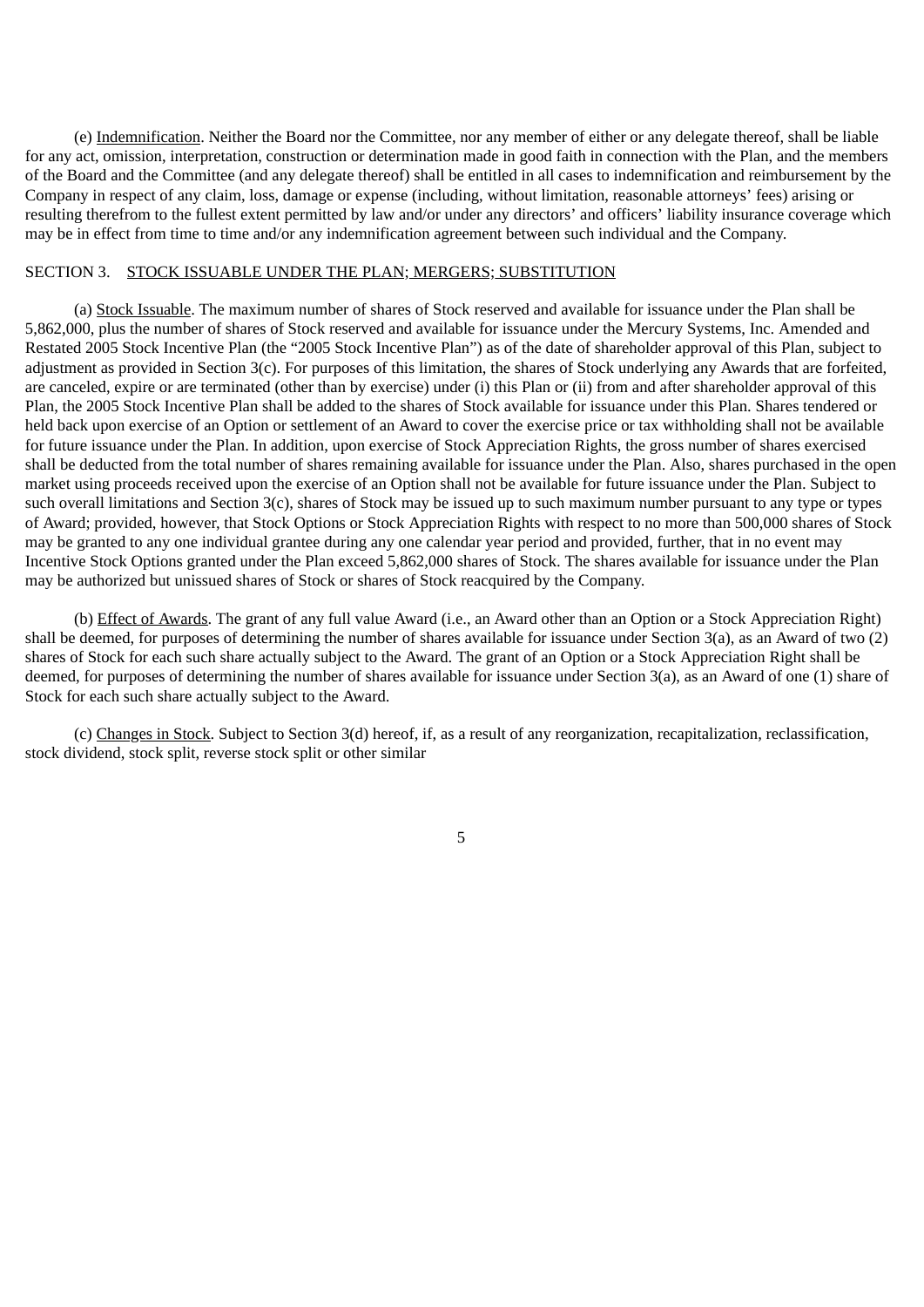change in the Company's capital stock, the outstanding shares of Stock are increased or decreased or are exchanged for a different number or kind of shares or other securities of the Company, or additional shares or new or different shares or other securities of the Company or other non-cash assets are distributed with respect to such shares of Stock or other securities, or, if, as a result of any merger or consolidation, sale of all or substantially all of the assets of the Company, the outstanding shares of Stock are converted into or exchanged for a different number or kind of securities of the Company or any successor entity (or a parent or subsidiary thereof), the Administrator shall make an appropriate or proportionate adjustment in (i) the maximum number of shares reserved for issuance under the Plan, including the maximum number of shares that may be issued in the form of Incentive Stock Options, (ii) the number of Stock Options or Stock Appreciation Rights that can be granted to any one individual grantee and the maximum number of shares that may be granted under a Performance-based Award, (iii) the number and kind of shares or other securities subject to any then outstanding Awards under the Plan, (iv) the repurchase price, if any, per share subject to each outstanding Restricted Stock Award, and (v) the price for each share subject to any then outstanding Stock Options and Stock Appreciation Rights under the Plan, without changing the aggregate exercise price (i.e., the exercise price multiplied by the number of Stock Options and Stock Appreciation Rights) as to which such Stock Options and Stock Appreciation Rights remain exercisable. The Administrator shall also make equitable or proportionate adjustments in the number of shares subject to outstanding Awards and the exercise price and the terms of outstanding Awards to take into consideration cash dividends paid other than in the ordinary course or any other extraordinary corporate event. The adjustment by the Administrator shall be final, binding and conclusive. No fractional shares of Stock shall be issued under the Plan resulting from any such adjustment, but the Administrator in its discretion may make a cash payment in lieu of fractional shares.

(d) Mergers and Other Transactions. In the case of and subject to the consummation of (i) the dissolution or liquidation of the Company, (ii) the sale of all or substantially all of the assets of the Company on a consolidated basis to an unrelated person or entity, (iii) a merger, reorganization or consolidation in which the outstanding shares of Stock are converted into or exchanged for a different kind of securities of the successor entity and the holders of the Company's outstanding voting power immediately prior to such transaction do not own a majority of the outstanding voting power of the successor entity immediately upon completion of such transaction, or (iv) the sale of all of the Stock of the Company to an unrelated person or entity (in each case, a "Sale Event"), the Plan and all outstanding Awards granted hereunder shall terminate, unless provision is made in connection with the Sale Event in the sole discretion of the parties thereto for the assumption or continuation of Awards theretofore granted by the successor entity, or the substitution of such Awards with new Awards of the successor entity or parent thereof, with appropriate adjustment as to the number and kind of shares and, if appropriate, the per share exercise prices, as such parties shall agree (after taking into account any acceleration hereunder). In the event of such termination, each grantee shall be permitted, within a specified period of time prior to the consummation of the Sale Event as determined by the Administrator, to exercise all outstanding vested and exercisable Options and Stock Appreciation Rights held by such grantee.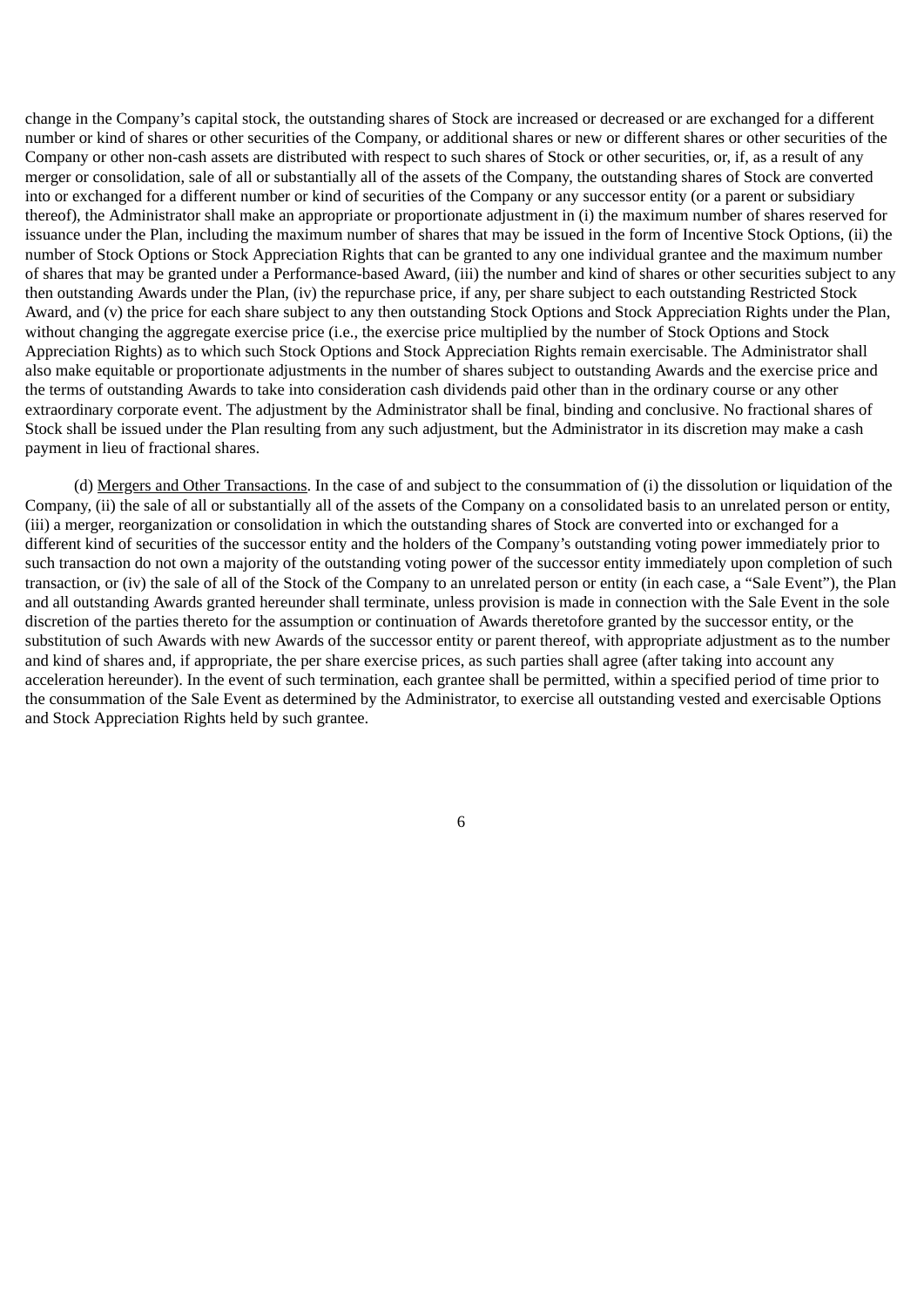Notwithstanding anything to the contrary in this Section 3(d), in the event of a Sale Event pursuant to which holders of the Stock of the Company will receive upon consummation thereof a cash payment for each share surrendered in the Sale Event, the Company shall have the right, but not the obligation, to make or provide for a cash payment to the grantees holding vested and exercisable Options and Stock Appreciation Rights, in exchange for the cancellation thereof, in an amount equal to the difference between (A) the value as determined by the Administrator of the consideration payable per share of Stock pursuant to the Sale Event (the "Sale Price") times the number of shares of Stock subject to such outstanding Options and Stock Appreciation Rights (to the extent then exercisable at prices not in excess of the Sale Price) and (B) the aggregate exercise price of all such outstanding Options and Stock Appreciation Rights.

(e) Substitute Awards. The Administrator may grant Awards under the Plan in substitution for stock and stock based awards held by employees, directors or other key persons of another corporation in connection with the merger or consolidation of the employing corporation with the Company or a Subsidiary or the acquisition by the Company or a Subsidiary of property or stock of the employing corporation. The Administrator may direct that the substitute awards be granted on such terms and conditions as the Administrator considers appropriate in the circumstances. Any substitute Awards granted under the Plan shall not count against the share limitation set forth in Section 3(a).

# SECTION 4. ELIGIBILITY

Grantees under the Plan will be such full- or part-time officers and other employees, Non-Employee Directors and key persons (including consultants and qualified individuals who have received offers of employment) of the Company and its Subsidiaries as are selected from time to time by the Administrator in its sole discretion.

# SECTION 5. STOCK OPTIONS

(a) Grant of Stock Options. Any Stock Option granted under the Plan shall be in such form as the Administrator may from time to time approve.

Stock Options granted under the Plan may be either Incentive Stock Options or Non-Qualified Stock Options. Incentive Stock Options may be granted only to employees of the Company or any Subsidiary that is a "subsidiary corporation" within the meaning of Section 424(f) of the Code. To the extent that any Option does not qualify as an Incentive Stock Option, it shall be deemed a Non-Qualified Stock Option.

Stock Options granted pursuant to this Section 5(a) shall be subject to the following terms and conditions and shall contain such additional terms and conditions, not inconsistent with the terms of the Plan, as the Administrator shall deem desirable. Stock Options may be granted in lieu of cash compensation at the optionee's election, subject to such terms and conditions as the Administrator may establish. No dividends or dividend equivalents shall be paid on Options.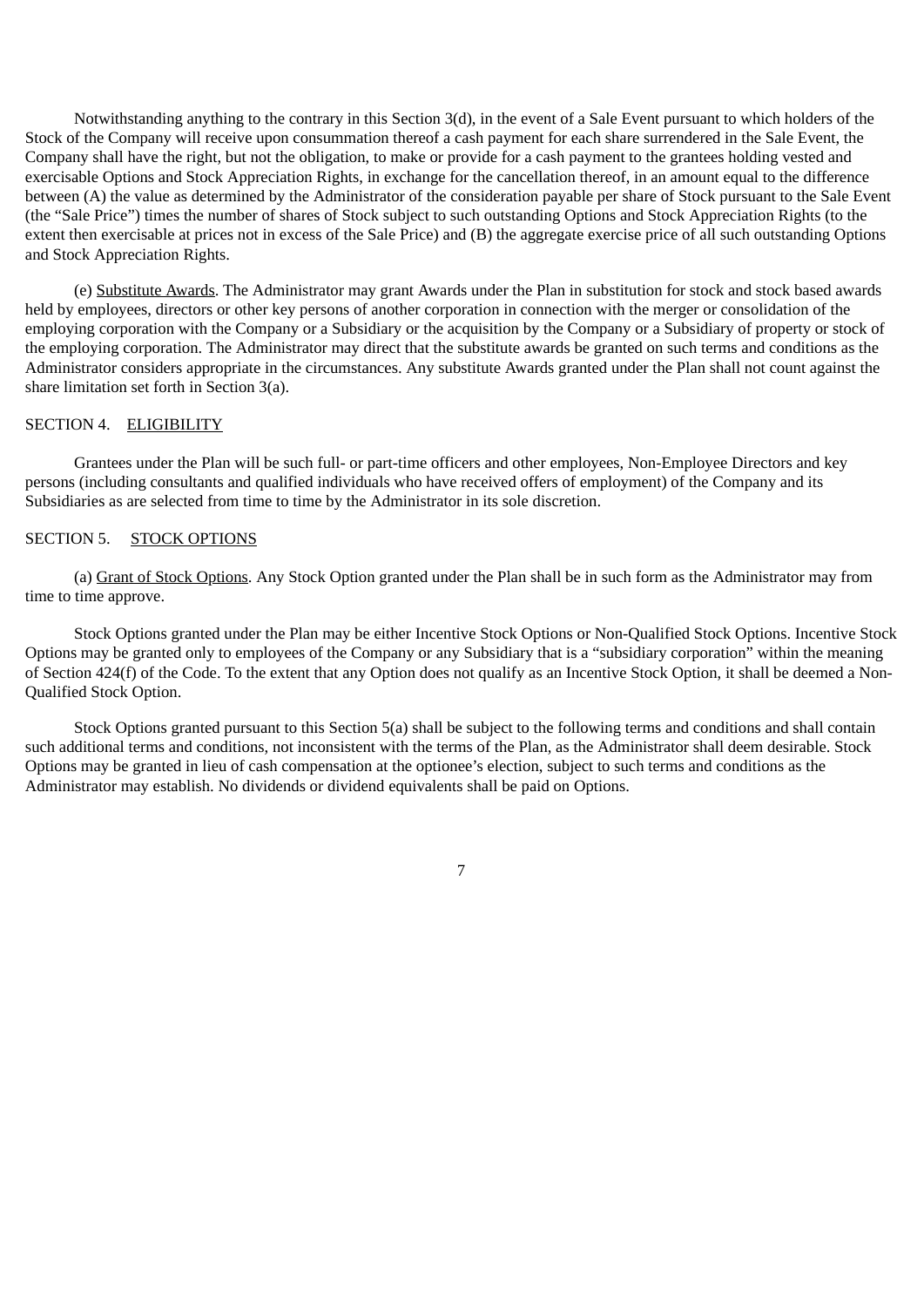(b) Exercise Price. The exercise price per share for the Stock covered by a Stock Option granted pursuant to this Section 5(a) shall be determined by the Administrator at the time of grant but shall not be less than 100 percent (100%) of the Fair Market Value on the date of grant.

(c) Option Term. The term of each Stock Option shall be fixed by the Administrator, but no Stock Option shall be exercisable more than seven (7) years after the date the Stock Option is granted.

(d) Exercisability; Rights of a Shareholder. Stock Options shall become exercisable at such time or times, whether or not in installments, as shall be determined by the Administrator at or after the grant date. An optionee shall have the rights of a shareholder only as to shares acquired upon the exercise of a Stock Option and not as to unexercised Stock Options.

(e) Method of Exercise. Stock Options may be exercised in whole or in part, by giving written notice of exercise to the Company, specifying the number of shares to be purchased; provided, however, that no Stock Option may be partially exercised with respect to fewer than 50 (fifty) shares. Payment of the purchase price may be made by one or more of the following methods to the extent provided in the Option Award agreement:

- (i) In cash, by certified or bank check or other instrument acceptable to the Administrator;
- (ii) Through the delivery (or attestation to the ownership) of shares of Stock that have been purchased by the optionee on the open market or that are beneficially owned by the optionee and are not then subject to restrictions under any Company plan. Such surrendered shares shall be valued at Fair Market Value on the exercise date;
- (iii) By the optionee delivering to the Company a properly executed exercise notice together with irrevocable instructions to a broker to promptly deliver to the Company cash or a check payable and acceptable to the Company for the purchase price; or
- (iv) By the optionee delivering to the Company a properly executed net exercise notice. Such shares withheld by the Company in the net exercise shall be valued at Fair Market Value on the exercise date.

Payment instruments will be received subject to collection. The transfer to the optionee on the records of the Company or of the transfer agent of the shares of Stock to be purchased pursuant to the exercise of a Stock Option will be contingent upon receipt from the optionee (or a purchaser acting in his stead in accordance with the provisions of the Stock Option) by the Company of the full purchase price for such shares and the fulfillment of any other requirements contained in the Option Award agreement or applicable provisions of laws (including the satisfaction of any withholding taxes that the Company is obligated to withhold with respect to the optionee). In the event an optionee chooses to pay the purchase price by previously-owned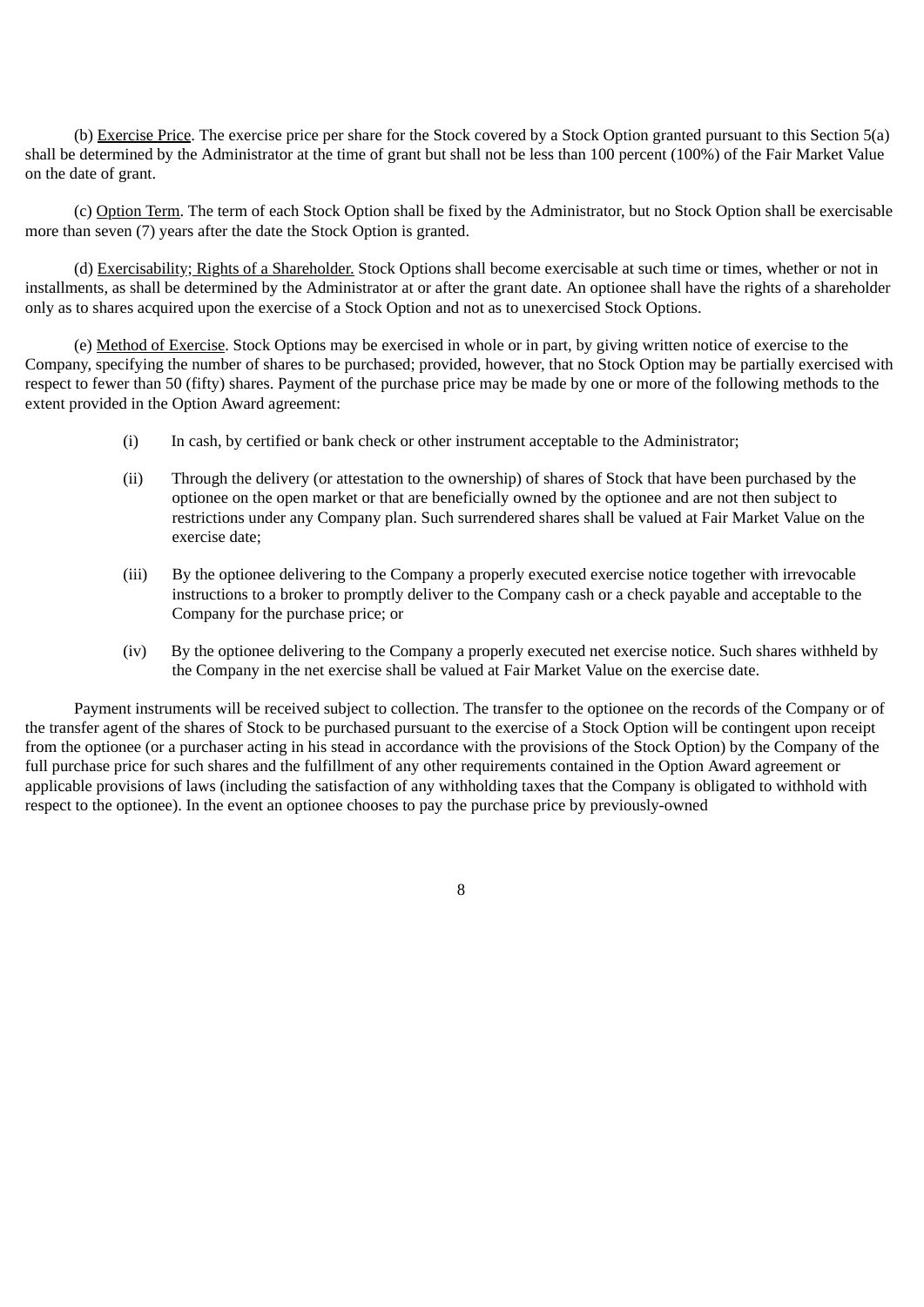shares of Stock through the attestation method, the number of shares of Stock transferred to the optionee upon the exercise of the Stock Option shall be net of the number of shares attested to.

(f) Annual Limit on Incentive Stock Options. To the extent required for "incentive stock option" treatment under Section 422 of the Code, the aggregate Fair Market Value (determined as of the time of grant) of the shares of Stock with respect to which Incentive Stock Options granted under this Plan and any other plan of the Company or its parent and subsidiary corporations become exercisable for the first time by an optionee during any calendar year shall not exceed one hundred thousand dollars (\$100,000). To the extent that any Stock Option exceeds this limit, it shall constitute a Non-Qualified Stock Option.

(g) Restrictions. Stock Options may not be sold, assigned, transferred, pledged or otherwise encumbered or disposed of except as specifically provided herein or in the Option Award agreement. Except as may otherwise be provided by the Administrator either in the Award agreement or, subject to Section 15 below, in writing after the Award agreement is issued, if any, if a grantee's employment (or other service relationship) with the Company and its Subsidiaries terminates for any reason, any Stock Options that have not vested at the time of termination shall automatically and without any requirement of notice to such grantee from or other action by or on behalf of, the Company be deemed to have been reacquired by the Company at its original purchase price from such grantee or such grantee's legal representative simultaneously with such termination of employment (or other service relationship).

(h) Vesting of Stock Options. The Administrator at the time of grant shall specify the date or dates and/or the attainment of pre-established performance goals, objectives and other conditions on which the non-transferability of the Stock Options and the Company's right of repurchase or risk of forfeiture shall lapse. In the event that any such Stock Options granted to employees shall have a performance-based goal, the vesting period with respect to such options shall not be less than one (1) year, and in the event that any such Stock Options granted to employees shall have a time-based restriction, the total vesting period with respect to such options shall not be less than three years; provided, however, that Stock Options granted to employees with a time-based restriction may become vested incrementally over such three-year period. No portion of any Stock Options granted to employees may vest prior to the first anniversary of the grant date. Subsequent to such date or dates and/or the attainment of such pre-established performance goals, objectives and other conditions, the rights on which all restrictions have lapsed shall no longer be restricted and shall be deemed "vested." Except as may otherwise be provided by the Administrator either in the Award agreement or, subject to Section 15 below, in writing after the Award agreement is issued, a grantee's rights in any Stock Options that have not vested shall automatically terminate upon the grantee's termination of employment (or other service relationship) with the Company and its Subsidiaries and such options shall be subject to the provisions of Section 5(g) above.

Notwithstanding the foregoing, the Administrator may accelerate the vesting of Stock Options granted to an employee in the case of retirement, death or disability.

9

# SECTION 6. STOCK APPRECIATION RIGHTS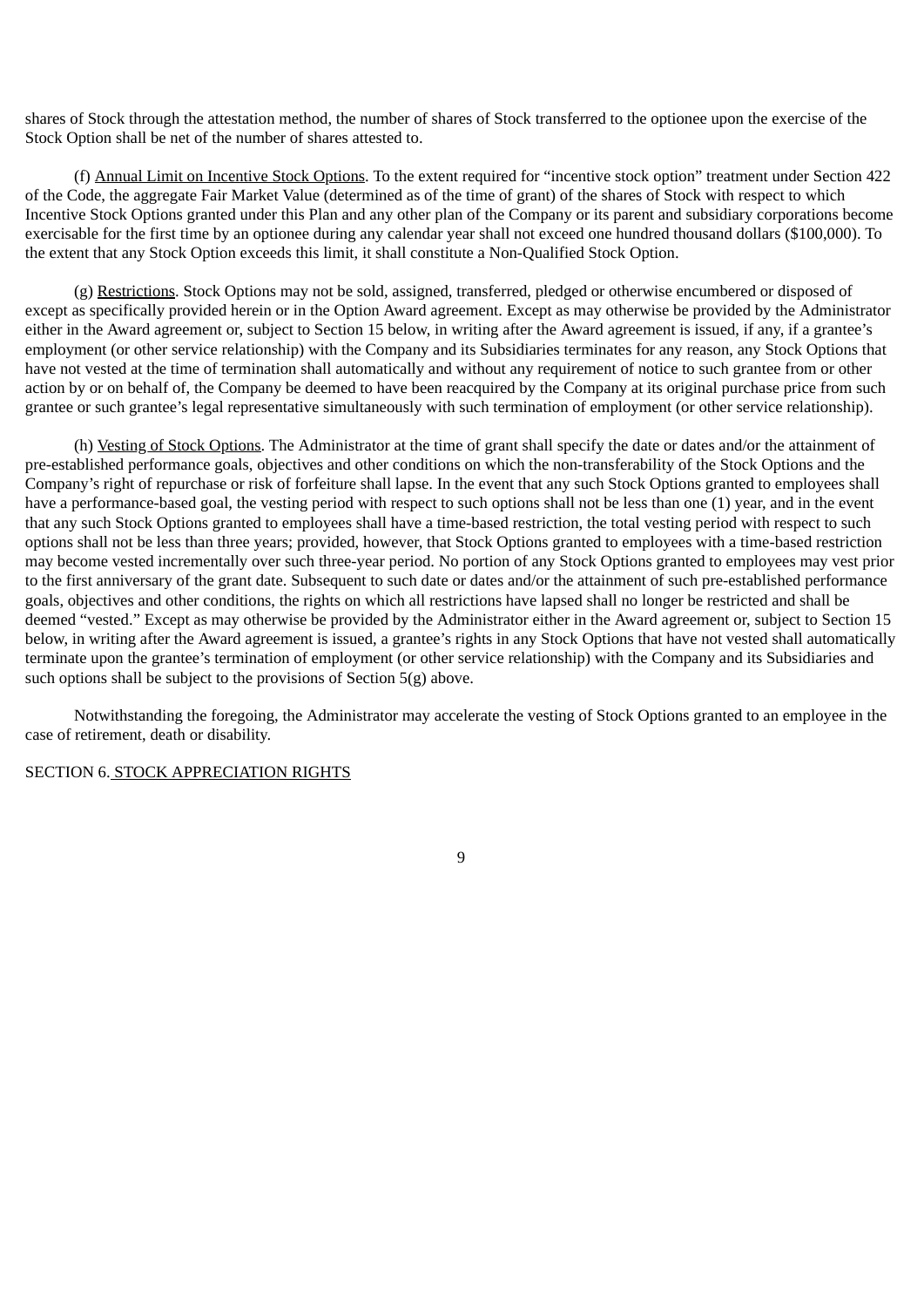(a) Nature of Stock Appreciation Rights. A Stock Appreciation Right is an Award entitling the recipient to receive shares of Stock having a value equal to the excess of the Fair Market Value of the Stock on the date of exercise over the exercise price of the Stock Appreciation Right, which price shall not be less than 100 percent of the Fair Market Value of the Stock on the date of grant (or more than the option exercise price per share, if the Stock Appreciation Right was granted in tandem with a Stock Option) multiplied by the number of shares of Stock with respect to which the Stock Appreciation Right shall have been exercised. No dividends or dividend equivalents shall be paid on Stock Appreciation Rights.

(b) Grant and Exercise of Stock Appreciation Rights. Stock Appreciation Rights may be granted by the Administrator in tandem with, or independently of, any Stock Option granted pursuant to Section 5 of the Plan. In the case of a Stock Appreciation Right granted in tandem with a Non-Qualified Stock Option, such Stock Appreciation Right may be granted either at or after the time of the grant of such Option. In the case of a Stock Appreciation Right granted in tandem with an Incentive Stock Option, such Stock Appreciation Right may be granted only at the time of the grant of the Option.

A Stock Appreciation Right or applicable portion thereof granted in tandem with a Stock Option shall terminate and no longer be exercisable upon the termination or exercise of the related Option.

(c) Terms and Conditions of Stock Appreciation Rights. Stock Appreciation Rights shall be subject to such terms and conditions as shall be determined from time to time by the Administrator, subject to the following:

- (i) Stock Appreciation Rights granted in tandem with Options shall be exercisable at such time or times and to the extent that the related Stock Options shall be exercisable; provided, however, that no Stock Appreciation Right may be partially exercised with respect to fewer than fifty (50) shares.
- (ii) Upon exercise of a Stock Appreciation Right granted in tandem with an Option, the applicable portion of any related Option shall be surrendered.
- (iii) The term of a Stock Appreciation Right may not exceed seven (7) years.

(d) Restrictions. Stock Appreciation Rights may not be sold, assigned, transferred, pledged or otherwise encumbered or disposed of except as specifically provided herein or in the Stock Appreciation Rights Award agreement. Except as may otherwise be provided by the Administrator either in the Award agreement or, subject to Section 15 below, in writing after the Award agreement is issued, if any, if a grantee's employment (or other service relationship) with the Company and its Subsidiaries terminates for any reason, any Stock Appreciation Rights that have not vested at the time of termination shall automatically and without any requirement of notice to such grantee from or other action by or on behalf of, the Company be deemed to have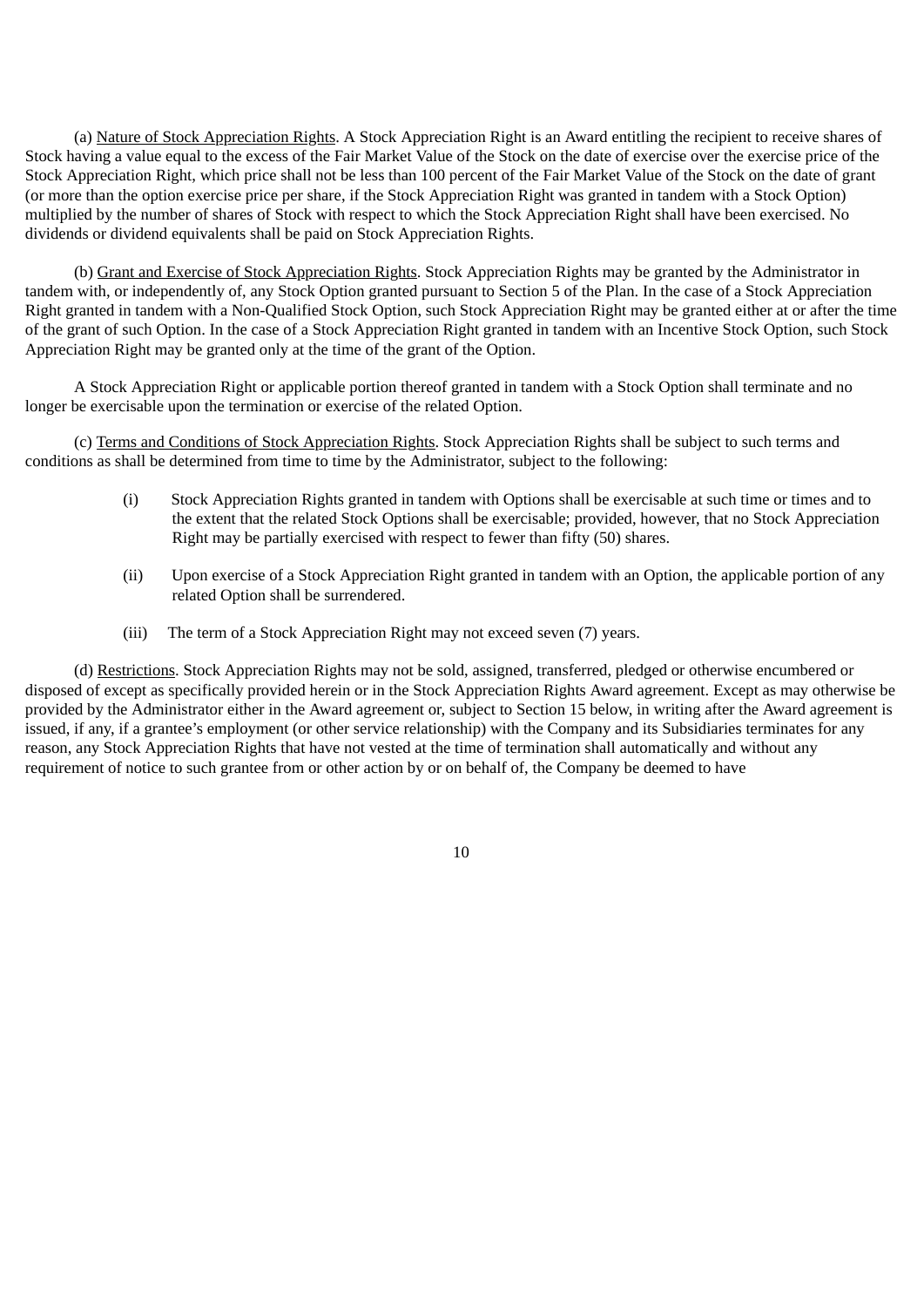been reacquired by the Company at its original purchase price from such grantee or such grantee's legal representative simultaneously with such termination of employment (or other service relationship).

(e) Vesting of Stock Appreciation Rights. The Administrator at the time of grant shall specify the date or dates and/or the attainment of pre-established performance goals, objectives and other conditions on which the non-transferability of the Stock Appreciation Rights and the Company's right of repurchase or risk of forfeiture shall lapse. In the event that any such Stock Appreciation Rights granted to employees shall have a performance-based goal, the vesting period with respect to such rights shall not be less than one (1) year, and in the event that any such Stock Appreciation Rights granted to employees shall have a time-based restriction, the total vesting period with respect to such rights shall not be less than three years; provided, however, that Stock Appreciation Rights granted to employees with a time-based restriction may become vested incrementally over such three-year period. No portion of any Stock Appreciation Rights granted to employees may vest prior to the first anniversary of the grant date. Subsequent to such date or dates and/or the attainment of such pre-established performance goals, objectives and other conditions, the rights on which all restrictions have lapsed shall no longer be restricted and shall be deemed "vested." Except as may otherwise be provided by the Administrator either in the Award agreement or, subject to Section 15 below, in writing after the Award agreement is issued, a grantee's rights in any Stock Appreciation Rights that have not vested shall automatically terminate upon the grantee's termination of employment (or other service relationship) with the Company and its Subsidiaries and such rights shall be subject to the provisions of Section 6(d) above.

Notwithstanding the foregoing, the Administrator may accelerate the vesting of Stock Appreciation Rights granted to an employee in the case of retirement, death or disability.

## SECTION 7. RESTRICTED STOCK AWARDS

(a) Nature of Restricted Stock Awards. A Restricted Stock Award is an Award entitling the recipient to acquire, at such purchase price (which may be zero) as determined by the Administrator, shares of Stock subject to such restrictions and conditions as the Administrator may determine at the time of grant ("Restricted Stock"). Conditions may be based on continuing employment (or other service relationship) and/or achievement of pre-established performance goals and objectives. The grant of a Restricted Stock Award is contingent on the grantee executing the Restricted Stock Award agreement. The terms and conditions of each such agreement shall be determined by the Administrator, and such terms and conditions may differ among individual Awards and grantees.

(b) Rights as a Shareholder. Upon execution of a written instrument setting forth the Restricted Stock Award and payment of any applicable purchase price, a grantee shall have the rights of a shareholder with respect to the voting of the Restricted Stock, subject to such conditions contained in the written instrument evidencing the Restricted Stock Award. Unless the Administrator shall otherwise determine, (i) uncertificated Restricted Stock shall be accompanied by a notation on the records of the Company or the transfer agent to the effect that they are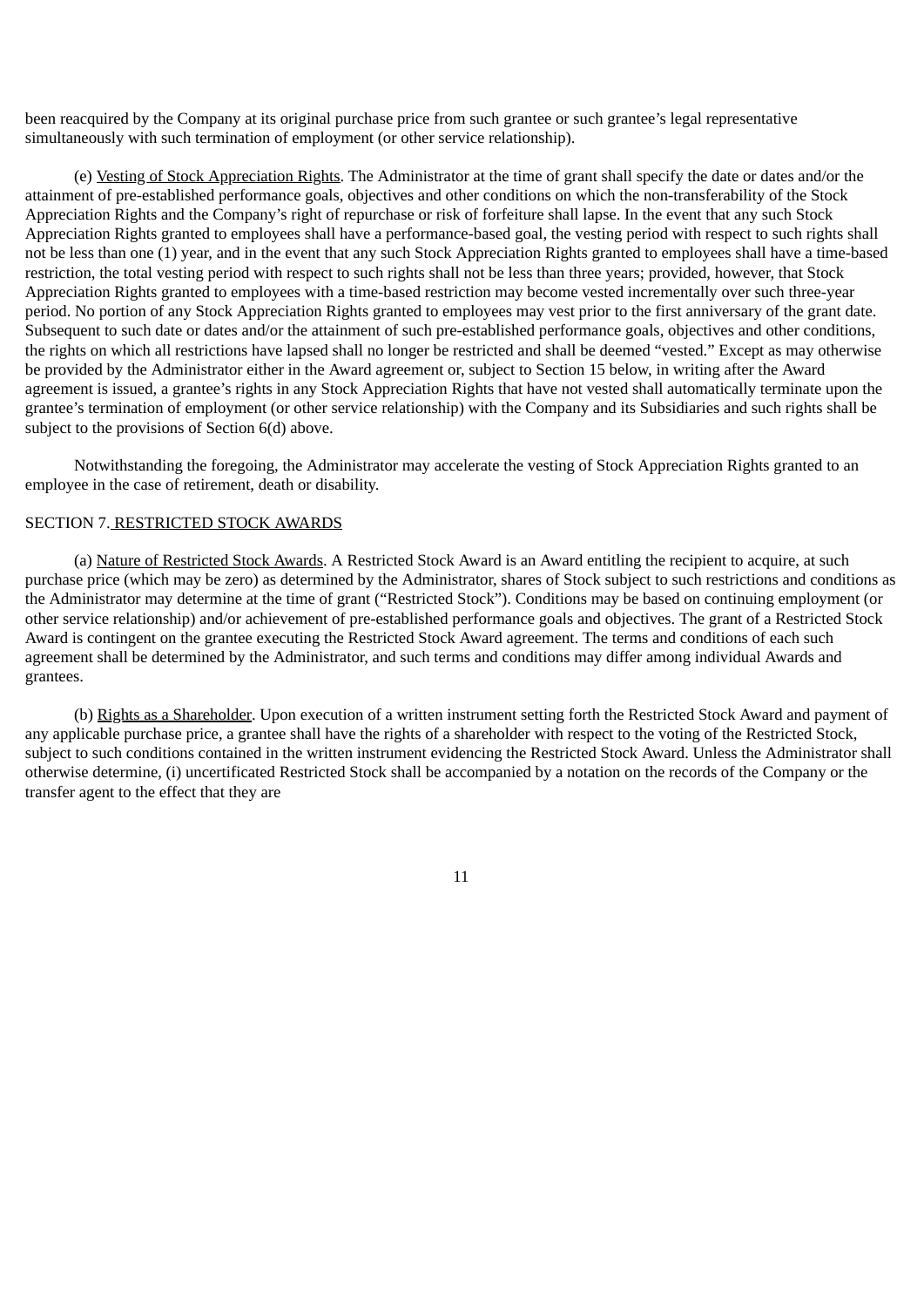subject to forfeiture until such Restricted Stock are vested as provided in Section 7(d) below, and (ii) certificated Restricted Stock shall remain in the possession of the Company until such Restricted Stock is vested as provided in Section 7(d) below, and the grantee shall be required, as a condition of the grant, to deliver to the Company such instruments of transfer as the Administrator may prescribe. Cash dividends and stock dividends, if any, with respect to the Restricted Stock shall be withheld by the Company for the grantee's account, and shall be subject to forfeiture to the same degree as the shares of Restricted Stock to which such dividends relate. Except as otherwise determined by the Committee, no interest will accrue or be paid on the amount of any cash dividends withheld.

(c) Restrictions. Restricted Stock may not be sold, assigned, transferred, pledged or otherwise encumbered or disposed of except as specifically provided herein or in the Restricted Stock Award agreement. Except as may otherwise be provided by the Administrator either in the Award agreement or, subject to Section 15 below, in writing after the Award agreement is issued, if any, if a grantee's employment (or other service relationship) with the Company and its Subsidiaries terminates for any reason, any Restricted Stock that has not vested at the time of termination shall automatically and without any requirement of notice to such grantee from or other action by or on behalf of, the Company be deemed to have been reacquired by the Company at its original purchase price from such grantee or such grantee's legal representative simultaneously with such termination of employment (or other service relationship), and thereafter shall cease to represent any ownership of the Company by the grantee or rights of the grantee as a shareholder. Following such deemed reacquisition of unvested Restricted Stock that are represented by physical certificates, a grantee shall surrender such certificates to the Company upon request without consideration.

(d) Vesting of Restricted Stock. The Administrator at the time of grant shall specify the date or dates and/or the attainment of pre-established performance goals, objectives and other conditions on which the non-transferability of the Restricted Stock and the Company's right of repurchase or risk of forfeiture shall lapse. In the event that any such Restricted Stock granted to employees shall have a performance-based goal, the restriction period with respect to such shares shall not be less than one (1) year, and in the event that any such Restricted Stock granted to employees shall have a time-based restriction, the total restriction period with respect to such shares shall not be less than three years; provided, however, that Restricted Stock granted to employees with a time-based restriction may become vested incrementally over such three-year period. No portion of any Restricted Stock granted to employees may vest prior to the first anniversary of the grant date. Subsequent to such date or dates and/or the attainment of such preestablished performance goals, objectives and other conditions, the shares on which all restrictions have lapsed shall no longer be Restricted Stock and shall be deemed "vested." Except as may otherwise be provided by the Administrator either in the Award agreement or, subject to Section 15 below, in writing after the Award agreement is issued, a grantee's rights in any shares of Restricted Stock that have not vested shall automatically terminate upon the grantee's termination of employment (or other service relationship) with the Company and its Subsidiaries and such shares shall be subject to the provisions of Section 7(c) above.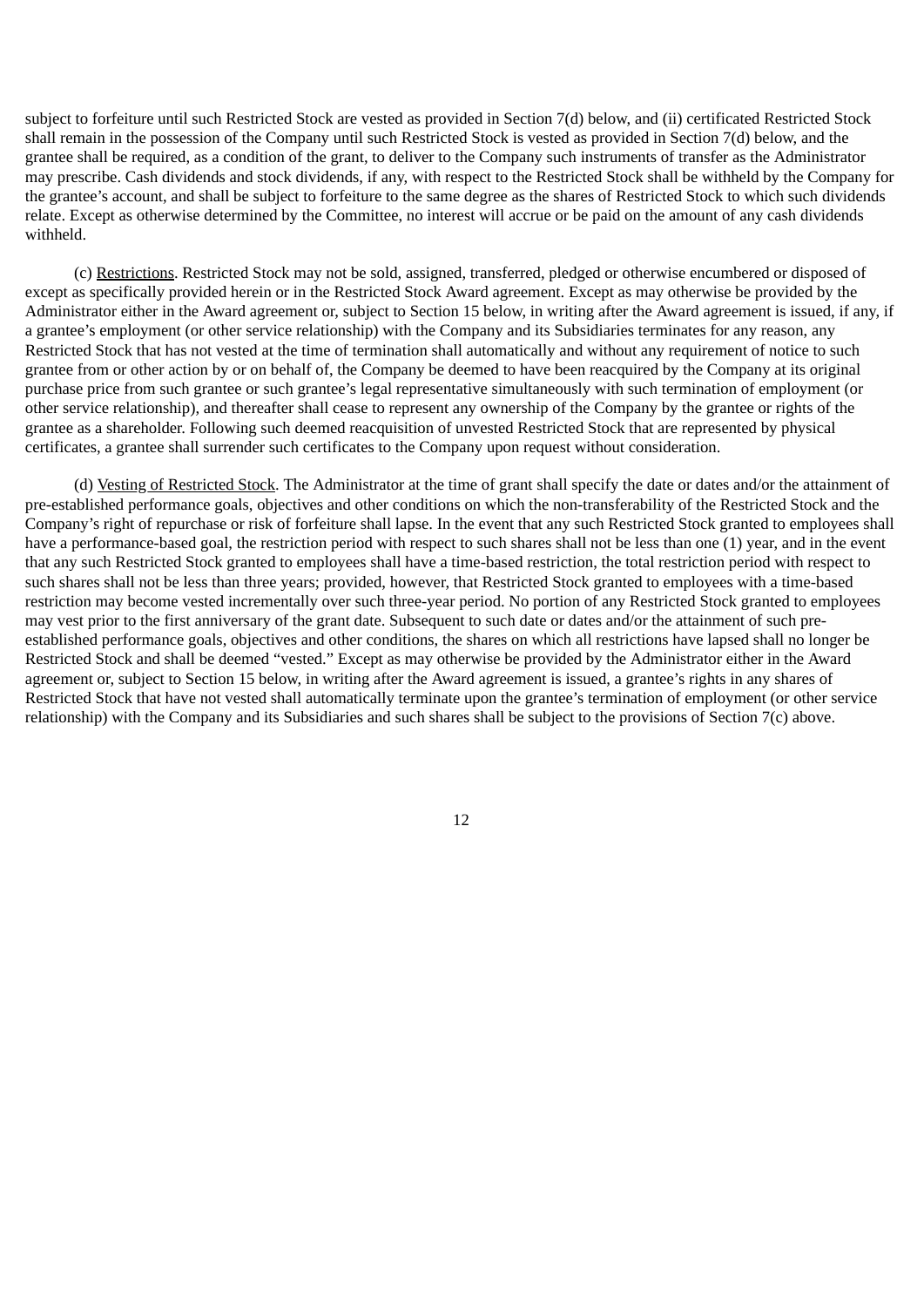Notwithstanding the foregoing, the Administrator may accelerate the vesting of Restricted Stock granted to an employee in the case of retirement, death or disability.

## SECTION 8. DEFERRED STOCK AWARDS

(a) Nature of Deferred Stock Awards. A Deferred Stock Award is an Award of phantom stock units to a grantee, subject to restrictions and conditions as the Administrator may determine at the time of grant. Conditions may be based on continuing employment (or other service relationship) and/or achievement of pre-established performance goals and objectives. The grant of a Deferred Stock Award is contingent on the grantee executing the Deferred Stock Award agreement. The terms and conditions of each such agreement shall be determined by the Administrator, and such terms and conditions may differ among individual Awards and grantees. In the event that any such Deferred Stock Award granted to employees shall have a performance-based goal, the restriction period with respect to such award shall not be less than one (1) year, and in the event any such Deferred Stock Award shall have a time-based restriction, the total restriction period with respect to such award shall not be less than three (3) years; provided, however, that any Deferred Stock Award with a time-based restriction may become vested incrementally over such three (3) year period. No portion of any Deferred Stock Award granted to employees may vest prior to the first anniversary of the grant date. At the end of the deferral period, the Deferred Stock Award, to the extent vested, shall be paid to the grantee in the form of shares of Stock.

Notwithstanding the foregoing, the Administrator may accelerate the vesting of a Deferred Stock Award granted to an employee in the case of retirement, death or disability.

(b) Election to Receive Deferred Stock Awards in Lieu of Compensation. The Administrator may, in its sole discretion, permit a grantee to elect to receive a portion of future cash compensation otherwise due to such grantee in the form of a Deferred Stock Award. Any such election shall be made in writing and shall be delivered to the Company no later than the date specified by the Administrator and in accordance with Section 409A and such other rules and procedures established by the Administrator. The Administrator shall have the sole right to determine whether and under what circumstances to permit such elections and to impose such limitations and other terms and conditions thereon as the Administrator deems appropriate. Any deferred compensation shall be converted to a fixed number of phantom stock units based on the Fair Market Value of Stock on the date the compensation would otherwise have been paid but for the deferral.

(c) Rights as a Shareholder. During the deferral period, a grantee shall have no rights as a shareholder; provided, however, that the grantee may be credited with dividend equivalent rights with respect to the phantom stock units underlying his Deferred Stock Award, subject to such terms and conditions as the Administrator may determine, but shall not be entitled to dividends, if any, or dividend equivalents prior to settlement.

(d) Termination. Except as may otherwise be provided by the Administrator either in the Award agreement or, subject to Section 15 below, in writing after the Award agreement is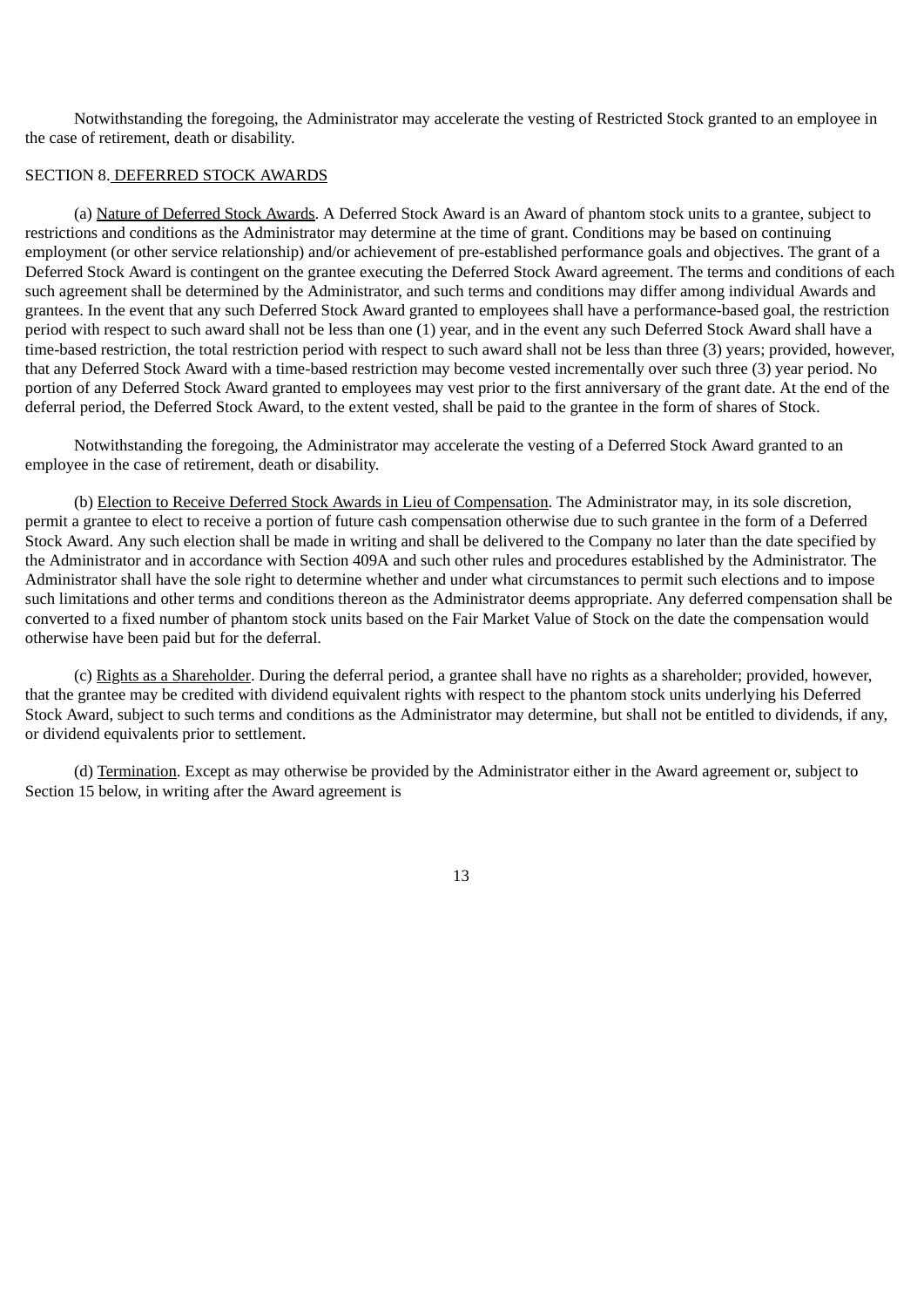issued, a grantee's right in all Deferred Stock Awards that have not vested shall automatically terminate upon the grantee's termination of employment (or cessation of service relationship) with the Company and its Subsidiaries for any reason.

## SECTION 9. PERFORMANCE-BASED AWARDS

(a) Performance Criteria. The performance criteria used in performance goals governing Performance-based Awards may include any or all of the following criteria at the Company, Subsidiary, business unit or business segment level as appropriate: (i) the Company's return on equity, assets, capital or investment: (ii) pre-tax or after-tax profit levels or EBITDA or adjusted EBITDA; (iii) bookings or revenue growth; (iv) bookings or revenues; (v) operating income as a percentage of sales; (vi) total shareholder return; (vii) changes in the market price of the Stock; (viii) sales or market share; (ix) earnings per share; (x) improvements in operating margins; (xi) operating cash flow or free cash flow; (xii) working capital improvements; (xiii) design wins or entering into contracts with key customers; and (xiv) any combination of such performance metrics, comparisons of such performance metrics to corresponding metrics used by other companies or comparison of such performance metrics to industry data.

(b) Grant of Performance-based Awards. With respect to each Performance-based Award, the Committee shall select, within the first ninety (90) days of a Performance Cycle the performance criteria for such grant, and the achievement targets with respect to each performance criterion (including a threshold level of performance below which no amount will become payable with respect to such Award). Each Performance-based Award will specify the amount payable, or the formula for determining the amount payable, upon achievement of the various applicable performance targets. The performance criteria established by the Committee may be (but need not be) different for each Performance Cycle and different goals may be applicable to Performance-based Awards to different grantees.

(c) Payment of Performance-based Awards. Following the completion of a Performance Cycle, the Committee shall meet to review and certify in writing whether, and to what extent, the performance criteria for the Performance Cycle have been achieved and, if so, to also calculate and certify in writing the amount of the Performance-based Awards earned for the Performance Cycle. The Committee shall then determine the actual size of each grantee's Performance-based Award.

## SECTION 10. TRANSFERABILITY OF AWARDS

(a) Transferability. Except as provided in Section 10(b) below, during a grantee's lifetime, his or her Awards shall be exercisable only by the grantee, or by the grantee's legal representative or guardian in the event of the grantee's incapacity. No Awards shall be sold, assigned, transferred or otherwise encumbered or disposed of by a grantee other than by will or by the laws of descent and distribution or pursuant to a domestic relations order. No Awards shall be subject, in whole or in part, to attachment, execution, or levy of any kind, and any purported transfer in violation hereof shall be null and void.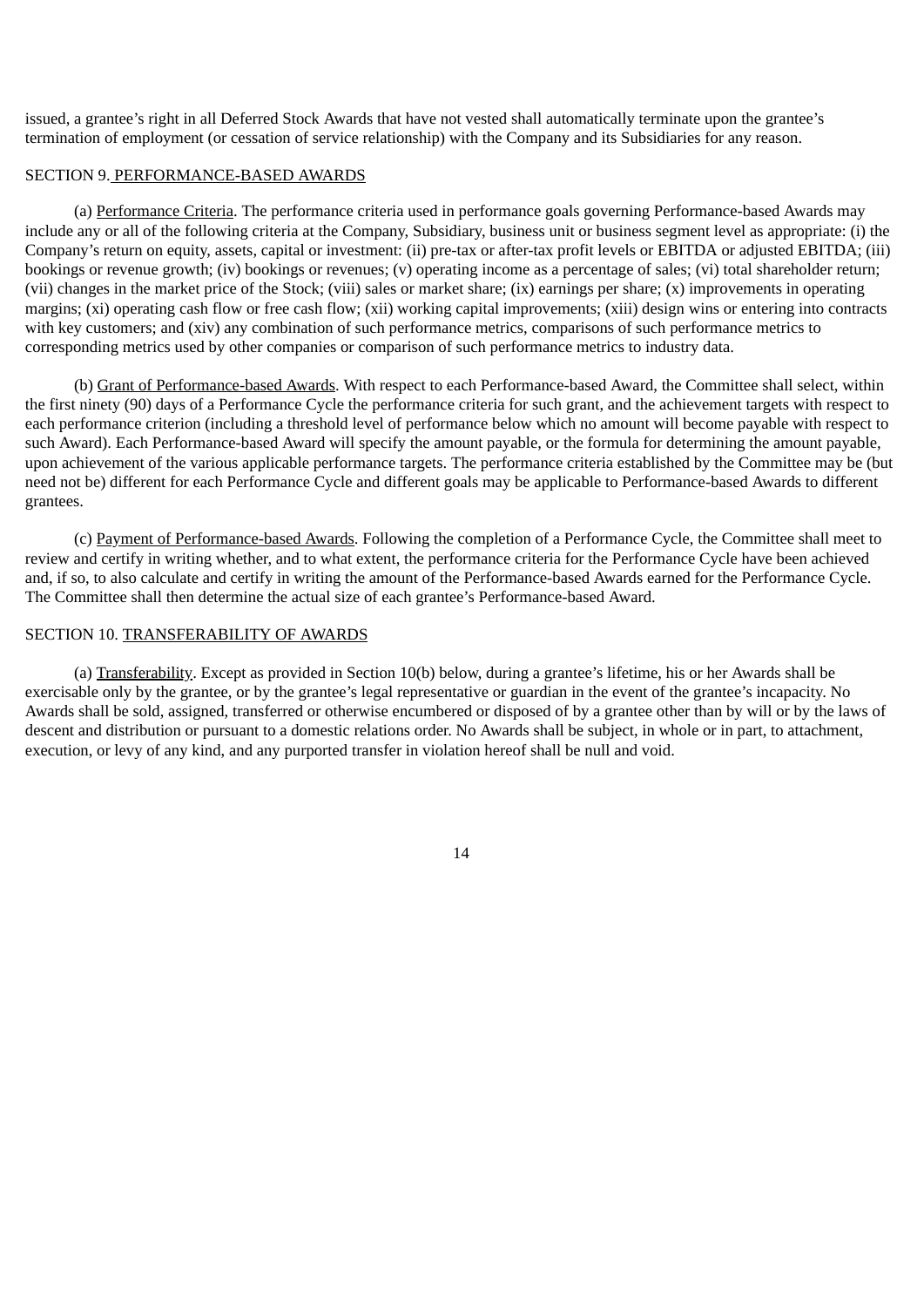(b) Committee Action. Notwithstanding Section 10(a), the Administrator, in its discretion, may provide either in the Award agreement regarding a given Award or by subsequent written approval that the grantee (who is an employee or director) may transfer his or her Awards (other than any Incentive Stock Options) to his or her immediate family members, to trusts for the benefit of such family members, or to partnerships in which such family members are the only partners, provided that the transferee agrees in writing with the Company to be bound by all of the terms and conditions of this Plan and the applicable Award.

(c) Family Member. For purposes of Section 10(b), "family member" shall mean a grantee's child, stepchild, grandchild, parent, stepparent, grandparent, spouse, former spouse, sibling, niece, nephew, mother-in-law, father-in-law, son-in-law, daughter-inlaw, brother-in-law, or sister-in-law, including adoptive relationships, any person sharing the grantee's household (other than a tenant of the grantee), a trust in which these persons (or the grantee) have more than fifty percent (50%) of the beneficial interest, a foundation in which these persons (or the grantee) control the management of assets, and any other entity in which these persons (or the grantee) own more than fifty percent (50%) of the voting interests.

(d) Designation of Beneficiary. Each grantee to whom an Award has been made under the Plan may designate a beneficiary or beneficiaries to exercise any Award or receive any payment under any Award payable on or after the grantee's death. Any such designation shall be on a form provided for that purpose by the Administrator and shall not be effective until received by the Administrator. If no beneficiary has been designated by a deceased grantee, or if the designated beneficiaries have predeceased the grantee, the beneficiary shall be the grantee's estate.

# SECTION 11. TAX WITHHOLDING

(a) Payment by Grantee. Each grantee shall, no later than the date as of which the value of an Award or of any Stock or other amounts received thereunder first becomes includable in the gross income of the grantee for federal income tax purposes, pay to the Company, or make arrangements satisfactory to the Administrator regarding payment of, any federal, state, or local taxes of any kind required or permitted by law to be withheld by the Company with respect to such income. The Company and its Subsidiaries shall, to the extent permitted by law, have the right to deduct any such taxes from any payment of any kind otherwise due to the grantee. The Company's obligation to deliver evidence of book entry (or stock certificates) to any grantee is subject to and conditioned on tax withholding obligations being satisfied by the grantee.

(b) Payment in Stock. Subject to approval by the Administrator, depending on the withholding method, a grantee may elect to have such grantee's tax withholding obligation satisfied at the minimum or other applicable withholding rate in the grantee's applicable jurisdiction, including maximum applicable rates that may be utilized without creating adverse accounting treatment under Financial Accounting Standards Board Accounting Standards Codification Topic 718 (or any successor pronouncement thereto) and permitted under applicable withholding rules promulgated by the Internal Revenue Service or another applicable governmental entity, in whole or in part, by (i) authorizing the Company to withhold from shares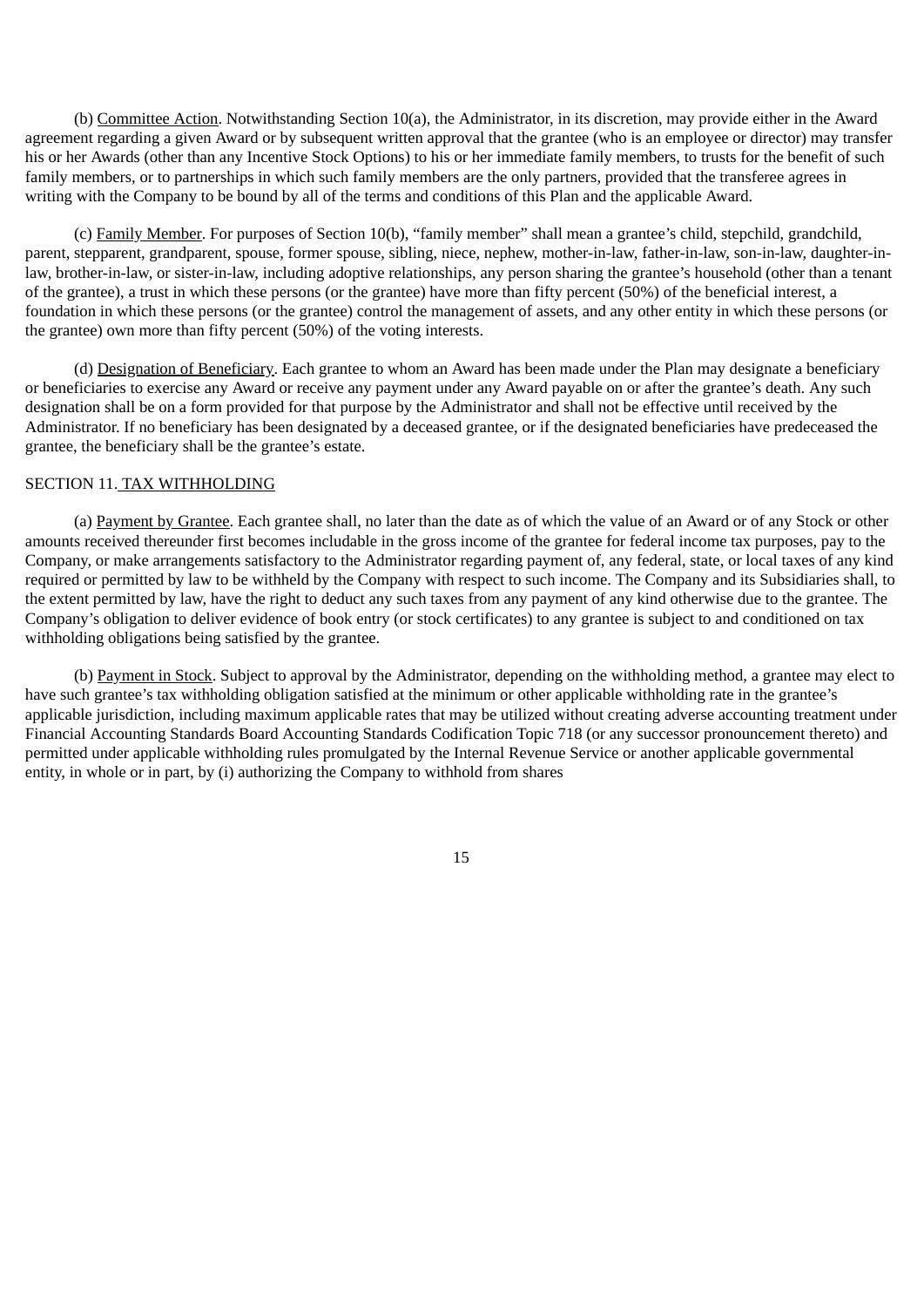of Stock to be issued pursuant to any Award a number of shares with an aggregate Fair Market Value (as of the date the withholding is effected) that would satisfy such withholding amount, or (ii) transferring to the Company shares of Stock owned by the grantee with an aggregate Fair Market Value (as of the date the withholding is effected) that would satisfy such withholding amount.

## SECTION 12. CHANGE OF CONTROL

(a) Occurrence of Change of Control. If within six months following the consummation of a Change of Control of the Company, as defined in Section 12(b)(i), the employment of a grantee with a minimum of six months of service with the Company or any of its Subsidiaries as of the effective date of such Change of Control (the "Effective Date") is involuntarily terminated, then (i) if such Change of Control does not constitute a Sale Event, 100% of the unvested Awards of such grantee will automatically be fully vested, (ii) if such Change of Control constitutes a Sale Event and provision is made for the assumption or continuation of Awards hereunder, or the substitution of such Awards with new Awards of the successor entity or parent thereof, 100% of the unvested assumed, continued or substituted Awards will automatically be fully vested, and (iii) if such Change of Control constitutes a Sale Event and provision is not made for the assumption, continuation or substitution of Awards hereunder, such that all of the unvested Awards of such grantee terminated upon consummation of the Sale Event without any payment with respect thereto, the grantee will be entitled to receive a cash payment equal to the difference between (x) the Sale Price multiplied by the number of shares of Stock subject to 100% of such grantee's unvested Awards as of the consummation of the Sale Event and (y) the aggregate exercise price of such unvested Awards. Notwithstanding the foregoing, in the event that the fair market value (less any exercise price) of the Awards subject to automatic vesting or any cash payment to which the grantee may become entitled in accordance with the preceding sentence exceeds \$25,000 as of the date of termination of employment, then such vesting or payment shall be conditioned upon the grantee executing and failing to revoke during any applicable revocation period a general release of all claims against the Company and its Subsidiaries and affiliates in a form acceptable to the Company or its successor within 60 days of such termination. For purposes hereof, a grantee's employment with the Company or any Subsidiary is considered "involuntarily terminated" if the Company or any Subsidiary terminates such grantee's employment with the Company or such Subsidiary without Cause, as defined in Section 12(b)(ii), or such grantee resigns his or her employment with the Company or such Subsidiary for Good Reason, as defined in Section 12(b)(iii). Notwithstanding the foregoing, in the event the Change of Control of the Company is not approved by the Board of Directors, all of the outstanding Awards will automatically become fully vested upon the consummation of the Change of Control of the Company. Further, all of the outstanding Awards held by Non-Employee Directors will automatically become fully vested upon the consummation of a Change of Control of the Company.

(b) Definitions. For purposes of the Plan: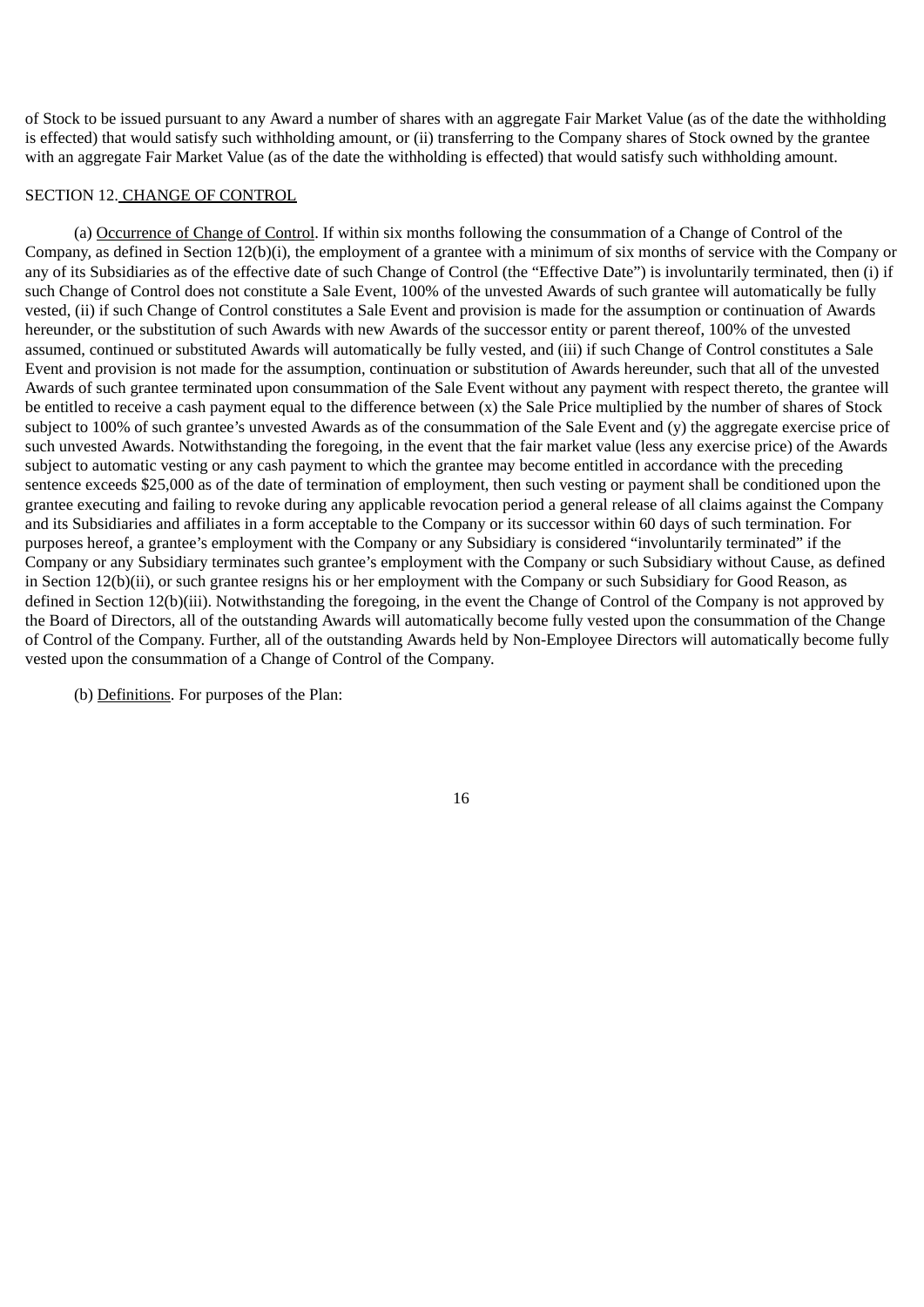- (i) A "Change of Control of the Company" shall be deemed to have occurred by the Committee, in its sole discretion, upon the occurrence of any of the following events:
	- (A) Any "Person," as such term is used in Sections 13(d) and 14(d) of the Exchange Act (other than the Company, any of its subsidiaries, or any trustee, fiduciary or other person or entity holding securities under any employee benefit plan or trust of the Company or any of its subsidiaries), together with all "affiliates" and "associates" (as such terms are defined in Rule 12b-2 under the Exchange Act) of such person, shall become the "beneficial owner" (as such term is defined in Rule 13d-3 under the Exchange Act), directly or indirectly, of securities of the Company representing thirty percent (30%) or more of the combined voting power of the Company's then outstanding securities having the right to vote in an election of the Company's Board of Directors ("Voting Securities") (in such case other than as a result of an acquisition of securities directly from the Company or an acquisition of securities involving a Corporate Transaction of the type described in the exclusion set forth in clause (C) below); or
	- (B) Persons who, as of the date hereof, constitute the Company's Board of Directors (the "Incumbent Directors") cease for any reason, including, without limitation, as a result of a tender offer, proxy contest, merger or similar transaction, to constitute at least a majority of the Board, provided that any person becoming a director of the Company subsequent to the date hereof shall be considered an Incumbent Director if such person's election was approved by or such person was nominated for election by either (x) a vote of at least a majority of the Incumbent Directors or (y) a vote of at least a majority of the Incumbent Directors who are members of a nominating committee comprised, in the majority, of Incumbent Directors; but provided further, that any such person whose initial assumption of office is in connection with an actual or threatened election contest relating to the election of members of the Board of Directors or other actual or threatened solicitation of proxies or consents by or on behalf of a Person other than the Board, including by reason of agreement intended to avoid or settle any such actual or threatened contest or solicitation, shall not be considered an Incumbent Director; or
	- (C) The consummation of a consolidation, merger or consolidation or sale or other disposition of all or substantially all of the assets of the Company (a "Corporate Transaction"); excluding, however, a Corporate Transaction in which the shareholders of the Company immediately prior to the Corporate Transaction, would, immediately after the Corporate Transaction, beneficially own (as such term is defined in Rule 13d-3 under the Exchange Act), directly or indirectly, shares representing in the aggregate more than fifty percent (50%) of the voting shares of the corporation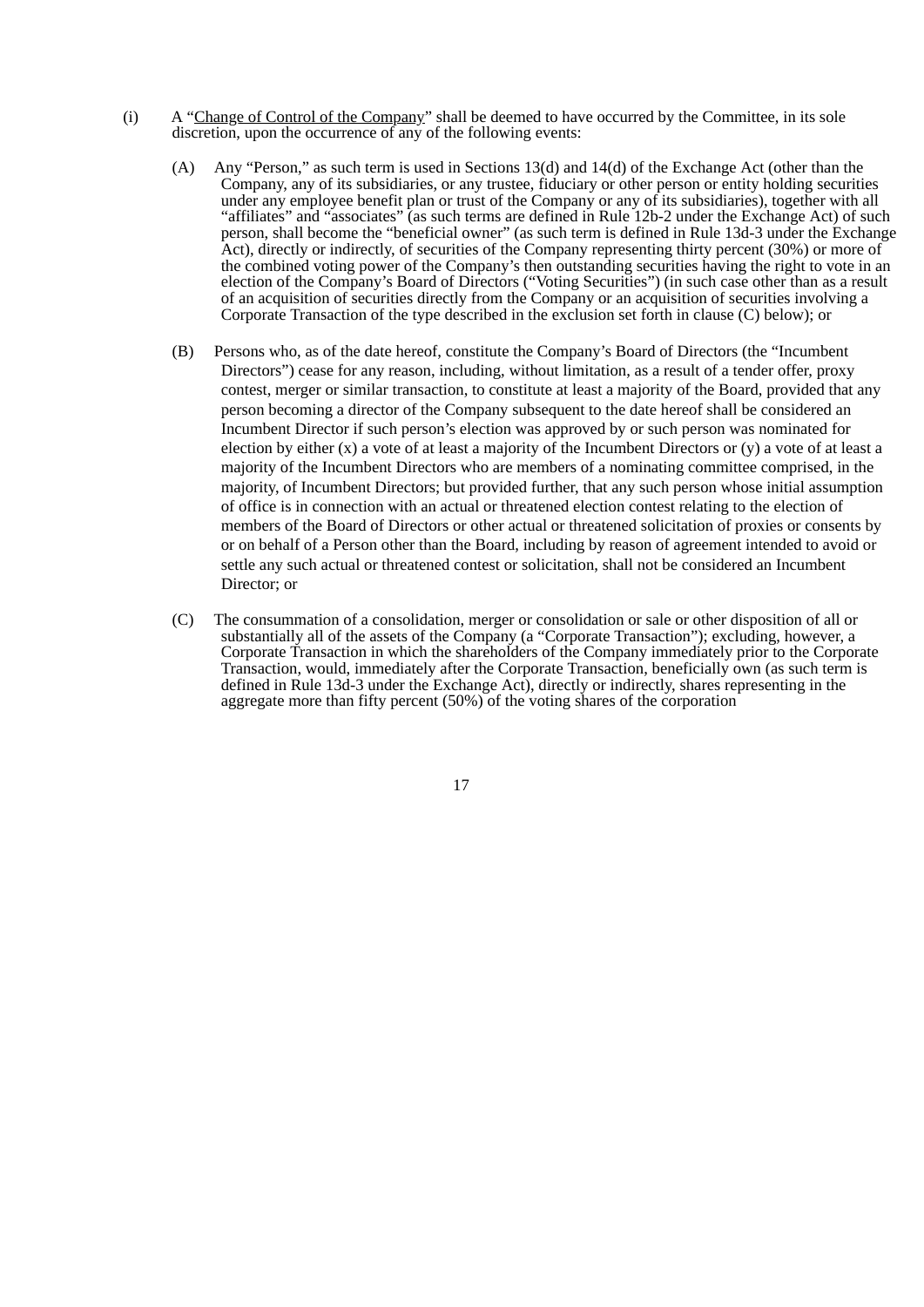issuing cash or securities in the Corporate Transaction (or of its ultimate parent corporation, if any).

Notwithstanding the foregoing, (i) a "Change of Control of the Company" shall not be deemed to have occurred for purposes of the foregoing clause (A) solely as the result of an acquisition of securities by the Company that, by reducing the number of shares of Voting Securities outstanding, increases the proportionate number of shares of Voting Securities beneficially owned by any person to thirty percent (30%) or more of the combined voting power of all then outstanding Voting Securities; provided, however, that if any person referred to in this sentence shall thereafter become the beneficial owner of any additional shares of Voting Securities (other than pursuant to a stock split, stock dividend, or similar transaction or as a result of an acquisition of securities directly from the Company) and immediately thereafter beneficially owns thirty percent (30%) or more of the combined voting power of all then outstanding Voting Securities, then a "Change of Control of the Company" shall be deemed to have occurred for purposes of the foregoing clause (A) and (ii) for any Awards subject to the requirements of Section 409A of the Code that will become payable on a Change of Control of the Company, the transaction constituting a "Change of Control" must also constitute a "change in control event" for purposes of Section  $409A(a)(2)(A)(v)$  of the Code.

(ii) "Cause" shall mean (A) conduct by the grantee constituting a material act of willful misconduct in connection with the performance of his or her duties, including, without limitation, misappropriation of funds or property of the Company or any of its Subsidiaries other than the occasional, customary and de minimis use of the Company or its Subsidiaries' property for personal purposes; (B) the commission by the grantee of any felony or a misdemeanor involving moral turpitude, deceit, dishonesty or fraud, or any conduct by the grantee that would reasonably be expected to result in material injury to the Company or any of its Subsidiaries; (C) the grantee's willful and continued failure to perform his or her duties with the Company and its Subsidiaries (other than any failure resulting from incapacity due to physical or mental illness), which continues thirty (30) days after a written demand of performance is delivered to the grantee by any Senior Vice President or Vice President of the Company, which identifies the manner in which such person believes that the grantee has not performed his or her duties; (D) a violation by the grantee of the employment policies of the Company and its Subsidiaries which has continued following written notice of such violation from any Senior Vice President or Vice President of the Company; or (E) the grantee's willful failure to cooperate with a bona fide internal investigation or an investigation by regulatory or law enforcement authorities, after being instructed by the Company or any of its Subsidiaries to cooperate, or the willful destruction or failure to preserve documents or other materials known to be relevant to such investigation or the willful inducement of others to fail to cooperate or to produce documents or other materials.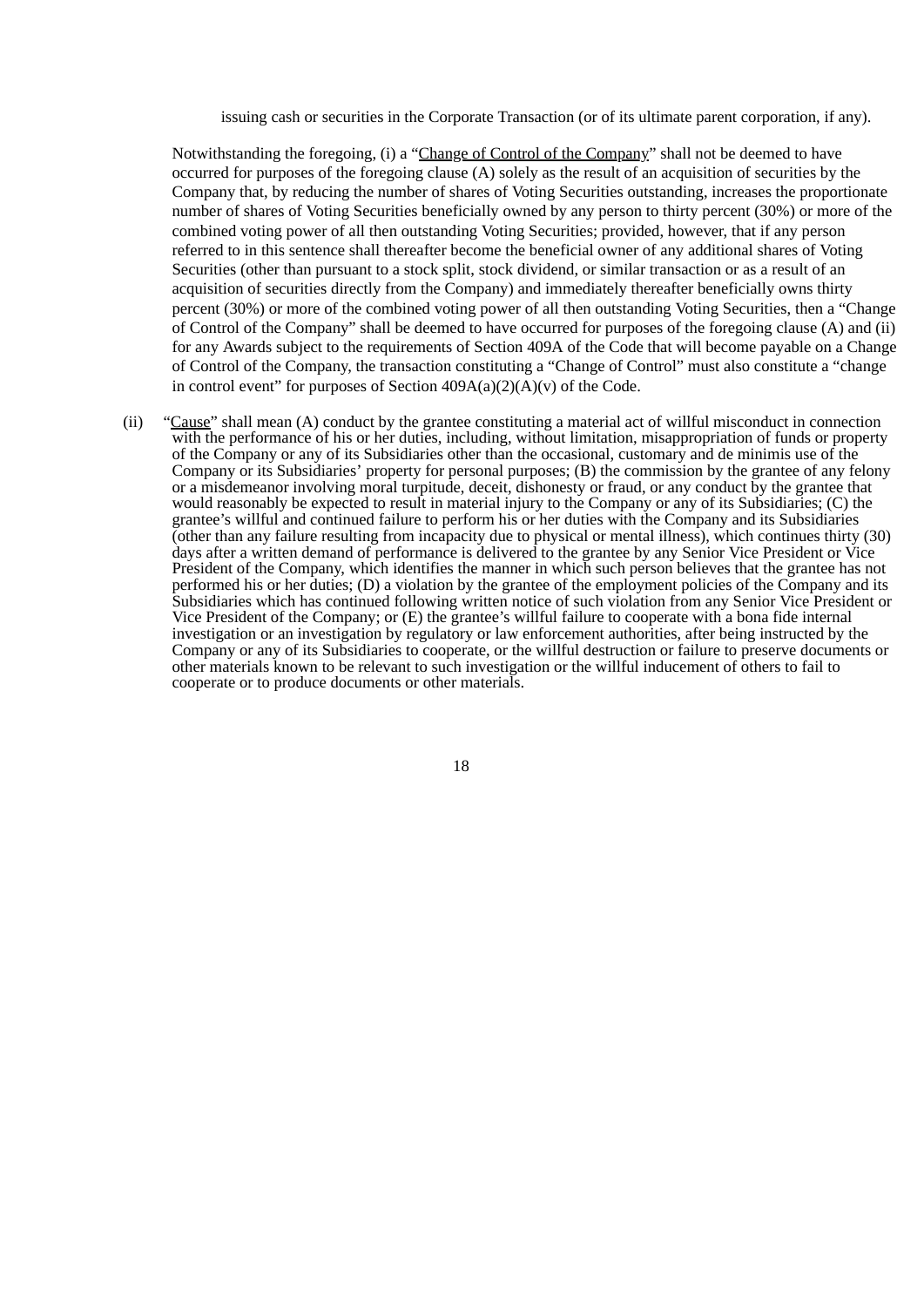(iii) "Good Reason" shall mean  $(A)$  a reduction in the grantee's annual cash base salary as in effect on the Effective Date, except for across-the-board reductions similarly affecting all or substantially all Company employees; or (B) a relocation whereby the Company or any Subsidiary requires the grantee to be principally based at any office or location that is more than fifty (50) miles from the grantee's office on the Effective Date; provided that the reasons set forth above will not constitute "Good Reason" unless, within thirty (30) days after the first occurrence of such Good Reason event, the grantee shall have given written notice to the Company specifically identifying the event that the grantee believes constitutes Good Reason and the Company, or, if applicable, its Subsidiary, has not remedied such event within a reasonable cure period of not less than thirty  $(30)$  days after the Company's receipt of such notice.

## SECTION 13. Additional Conditions Applicable to Nonqualified Deferred Compensation Under Section 409A.

In the event any Stock Option or Stock Appreciation Right under the Plan is granted with an exercise price of less than one hundred percent (100%) of the Fair Market Value on the date of grant (regardless of whether or not such exercise price is intentionally or unintentionally priced at less than Fair Market Value), or such grant is materially modified and deemed a new grant at a time when the Fair Market Value exceeds the exercise price, or any other Award is otherwise determined to constitute "nonqualified deferred compensation" within the meaning of Section 409A of the Code (a "409A Award"), the following additional conditions shall apply and shall supersede any contrary provisions of this Plan or the terms of any agreement relating to such 409A Award.

(a) Exercise and Distribution. Except as provided in Section 13(b) hereof, no 409A Award shall be exercisable or distributable earlier than upon one of the following:

- (i) Specified Time. A specified time or a fixed schedule set forth in the written instrument evidencing the 409A Award.
- (ii) Separation from Service. Separation from service (within the meaning of Section 409A) by the 409A Award grantee; provided, however, that if the 409A Award grantee is a "key employee" (as defined in Section 416(i) of the Code without regard to paragraph (5) thereof) and any of the Company's Stock is publicly traded on an established securities market or otherwise, exercise or distribution under this Section 13(a)(ii) may not be made before the date that is six months after the date of separation from service.
- (iii) Death. The date of death of the 409A Award grantee.
- (iv) Disability. The date the 409A Award grantee becomes disabled (within the meaning of Section 13(c)(ii) hereof).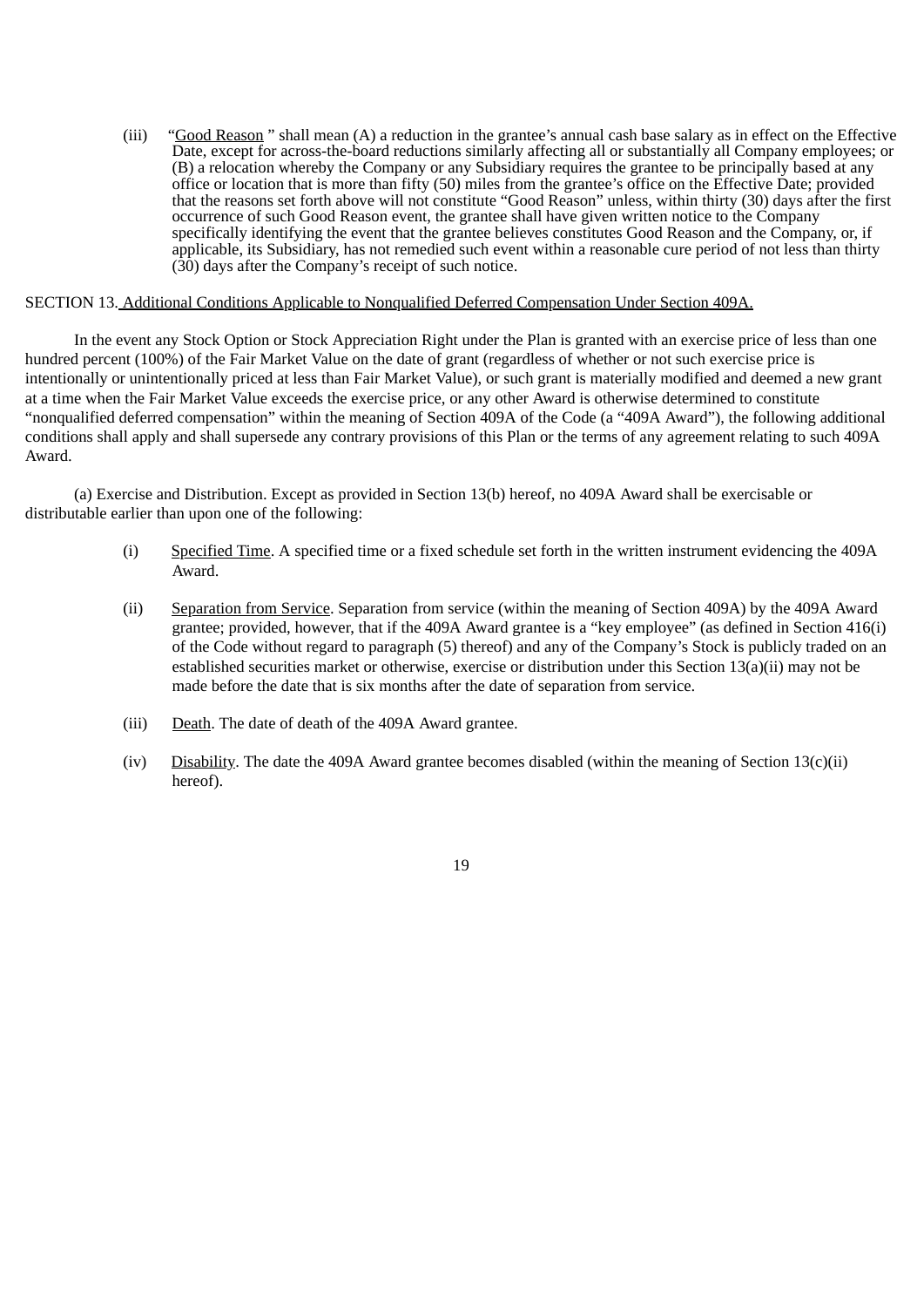- (v) Unforeseeable Emergency. The occurrence of an unforeseeable emergency (within the meaning of Section 13(c)(iii) hereof), but only if the net value (after payment of the exercise price) of the number of shares of Stock that become issuable does not exceed the amounts necessary to satisfy such emergency plus amounts necessary to pay taxes reasonably anticipated as a result of the exercise, after taking into account the extent to which the emergency is or may be relieved through reimbursement or compensation by insurance or otherwise or by liquidation of the grantee's other assets (to the extent such liquidation would not itself cause severe financial hardship).
- (vi) Change of Control Event. The occurrence of a Change of Control Event (within the meaning of Section 13(c) (i) hereof), including the Company's discretionary exercise of the right to accelerate vesting of such grant upon a Change of Control Event or to terminate the Plan or any 409A Award granted hereunder within twelve (12) months of the Change of Control Event.

(b) No Acceleration. A 409A Award may not be accelerated or exercised prior to the time specified in Section 13(a) hereof, except in the case of one (1) of the following events:

- (i) Domestic Relations Order. The 409A Award may permit the acceleration of the exercise or distribution time or schedule to an individual other than the grantee as may be necessary to comply with the terms of a domestic relations order (as defined in Section 414(p)(1)(B) of the Code).
- (ii) Conflicts of Interest. The 409A Award may permit the acceleration of the exercise or distribution time or schedule as may be necessary to comply with the terms of a certificate of divestiture (as defined in Section 1043(b)(2) of the Code).
- (iii) Change of Control Event. The Administrator may exercise the discretionary right to accelerate the vesting of such 409A Award upon a Change of Control Event or to terminate the Plan or any 409A Award granted thereunder within twelve (12) months of the Change of Control Event and cancel the 409A Award for compensation.

(c) Definitions. Solely for purposes of this Section 13 and not for other purposes of the Plan, the following terms shall be defined as set forth below:

> (i) "Change of Control Event" means the occurrence of a change in the ownership of the Company, a change in effective control of the Company, or a change in the ownership of a substantial portion of the assets of the Company (as defined in regulations promulgated under Section 409A).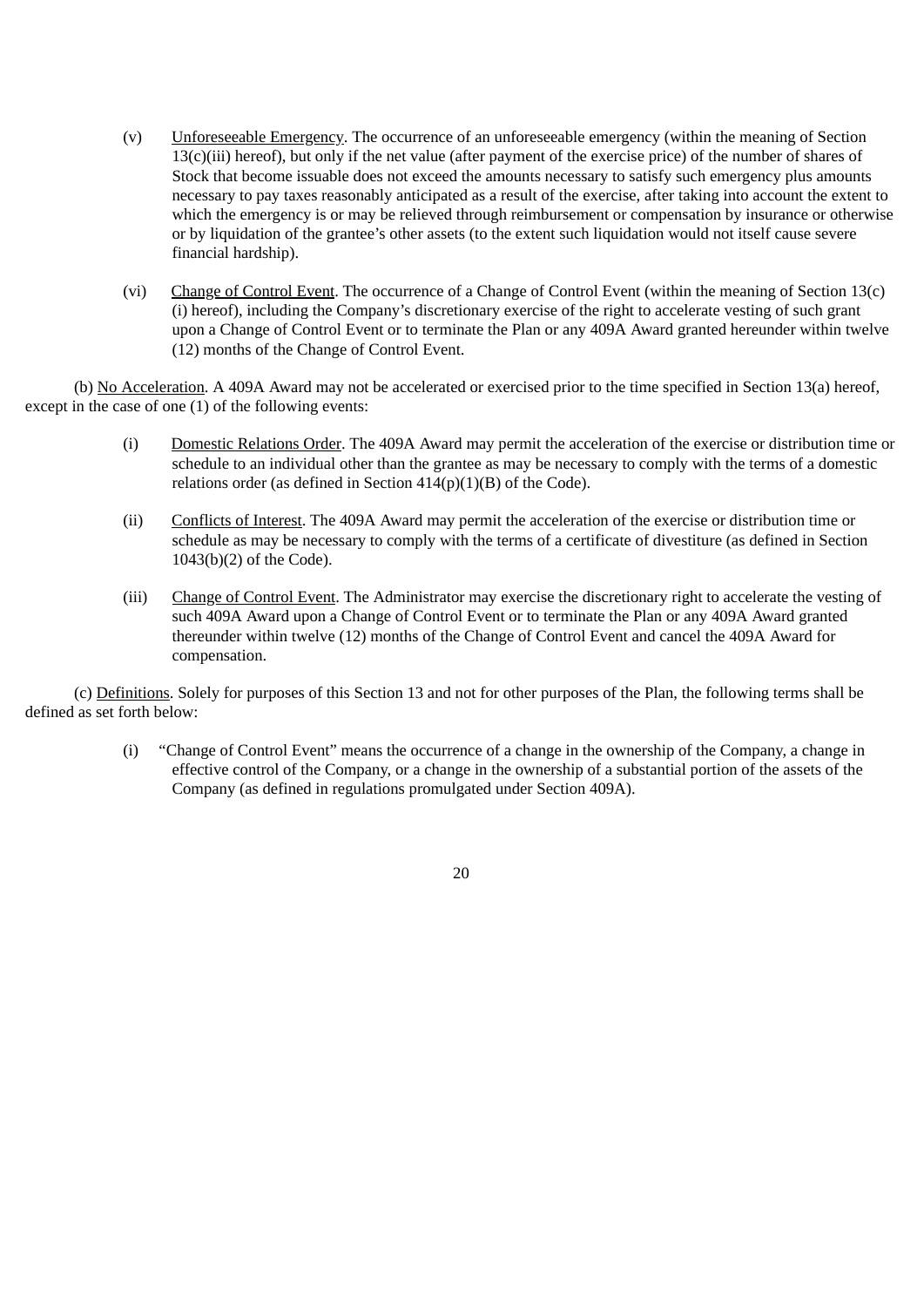- (ii) "Disabled" means a grantee who (i) is unable to engage in any substantial gainful activity by reason of any medically determinable physical or mental impairment that can be expected to result in death or can be expected to last for a continuous period of not less than 12 (twelve) months, or (ii) is, by reason of any medically determinable physical or mental impairment that can be expected to result in death or can be expected to last for a continuous period of not less than twelve (12) (twelve) months, receiving income replacement benefits for a period of not less than three (3) months under an accident and health plan covering employees of the Company or its Subsidiaries.
- (iii) "Unforeseeable Emergency" means a severe financial hardship to the grantee resulting from an illness or accident of the grantee, the grantee's spouse, or a dependent (as defined in Section 152(a) of the Code) of the grantee, loss of the grantee's property due to casualty, or similar extraordinary and unforeseeable circumstances arising as a result of events beyond the control of the grantee.

## SECTION 14. TRANSFER, LEAVE OF ABSENCE, ETC.

For purposes of the Plan, the following events shall not be deemed a termination of employment:

(a) A transfer to the employment of the Company from a Subsidiary or from the Company to a Subsidiary, or from one Subsidiary to another; or

(b) An approved leave of absence for military service or sickness, or for any other purpose approved by the Company, if the employee's right to re-employment is guaranteed either by a statute or by contract or under the policy pursuant to which the leave of absence was granted or if the Administrator otherwise so provides in writing.

## SECTION 15. AMENDMENTS AND TERMINATION

(a) Amendments in General. The Board may, at any time, amend or discontinue the Plan and the Administrator may, at any time, amend or cancel any outstanding Award for the purpose of satisfying changes in law or for any other lawful purpose, but no such action shall adversely affect rights under any outstanding Award without the holder's consent. Except as provided in Section 3(c) or 3(d), in no event may the Administrator exercise its discretion to reduce the exercise price of outstanding Stock Options or Stock Appreciation Rights, effect repricing through cancellation and re-grants, or repurchase out-of-the-money Stock Options or Stock Appreciation Rights for cash, unless the Administrator proposes for shareholder vote, and shareholders approve, such reduction, cancellation and re-grant, repricing, or repurchase. Any material Plan amendments (other than amendments that curtail the scope of the Plan),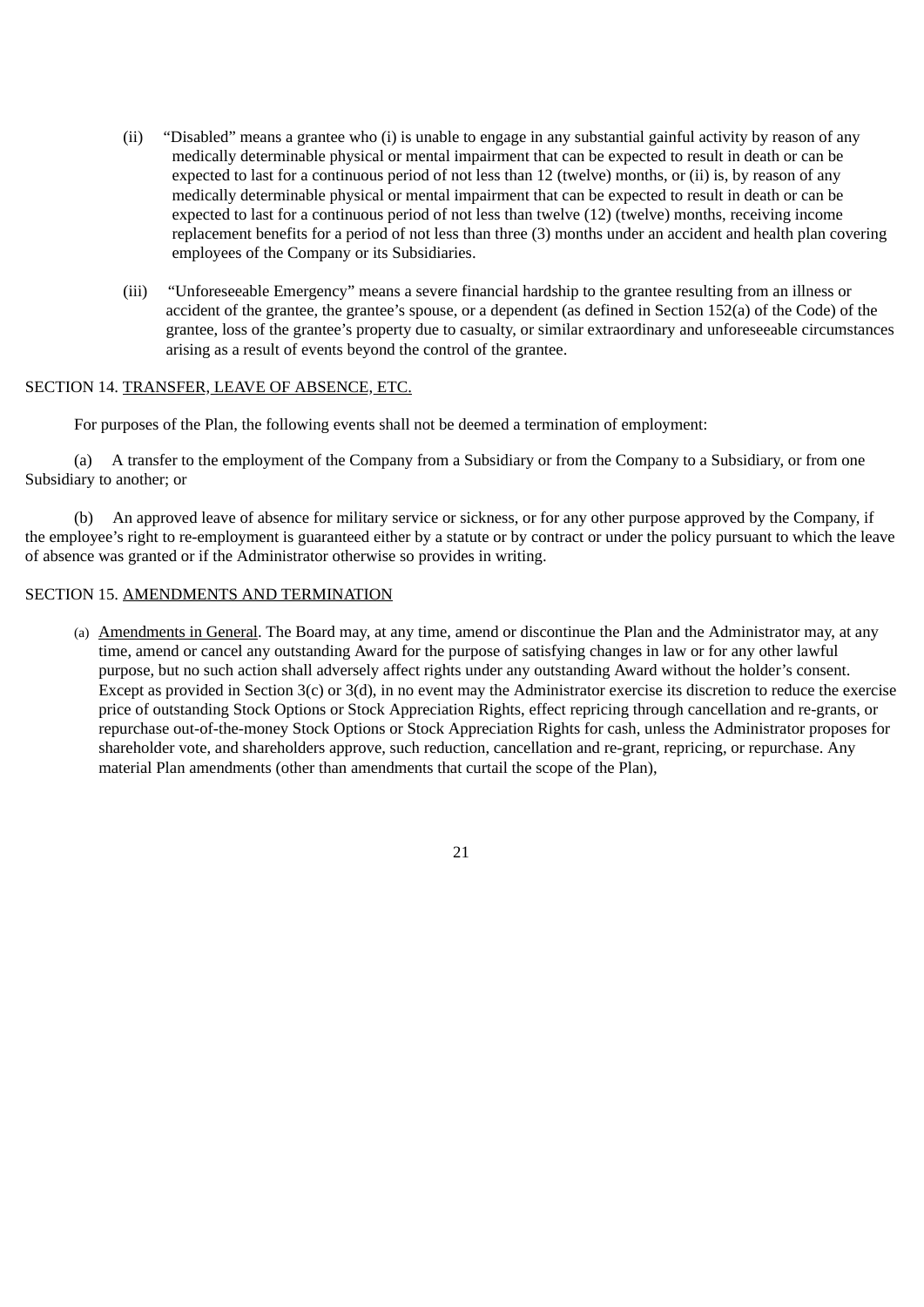including any Plan amendments that (i) increase the number of shares reserved for issuance under the Plan, (ii) expand the type of Awards available under, materially expand the eligibility to participate in, or materially extend the term of, the Plan, or (iii) materially change the method of determining Fair Market Value, shall be subject to approval by the Company shareholders entitled to vote at a meeting of shareholders. In addition, to the extent determined by the Administrator to be required by the Code to ensure that Incentive Stock Options granted under the Plan are qualified under Section 422 of the Code or to ensure that compensation earned under Awards qualifies as performance-based compensation under Section 162(m) of the Code, Plan amendments shall be subject to approval by the Company shareholders entitled to vote at a meeting of shareholders. Nothing in this Section 15 shall limit the Administrator's authority to take any action permitted pursuant to Section  $3(c)$  or  $3(d)$ .

(b) No Repricing of Awards Without Stockholder Approval. Notwithstanding any other provision of the Plan, the repricing of Awards shall not be permitted without stockholder approval. For this purpose, a "repricing" means any of the following (or any other action that has the same effect as any of the following): (1) changing the terms of an Award to lower its exercise or base price (other than on account of capital adjustments resulting from share splits, etc., as described herein, (2) any other action that is treated as a repricing under GAAP, and (3) repurchasing for cash or canceling an Award in exchange for another Award at a time when its exercise or base price is greater than the Fair Market Value of the underlying share of Stock, unless the cancellation and exchange occurs in connection with an event set forth in Section 3 hereof.

With respect to the portion of any Award that has not been exercised and any payments in cash, Stock or other consideration not received by a grantee, a grantee shall have no rights greater than those of a general creditor of the Company unless the Administrator shall otherwise expressly determine in connection with any Award or Awards. In its sole discretion, the Administrator may authorize the creation of trusts or other arrangements to meet the Company's obligations to deliver Stock or make payments with respect to Awards hereunder, provided that the existence of such trusts or other arrangements is consistent with the foregoing sentence.

# SECTION 16. GENERAL PROVISIONS

(a) No Distribution; Compliance with Legal Requirements. The Administrator may require each person acquiring Stock pursuant to an Award to represent to and agree with the Company in writing that such person is acquiring the shares without a view to distribution thereof.

No shares of Stock shall be issued pursuant to an Award until all applicable securities law and other legal and stock exchange or similar requirements have been satisfied. The Administrator may require the placing of such stop-orders and restrictive legends on certificates for Stock and Awards as it deems appropriate.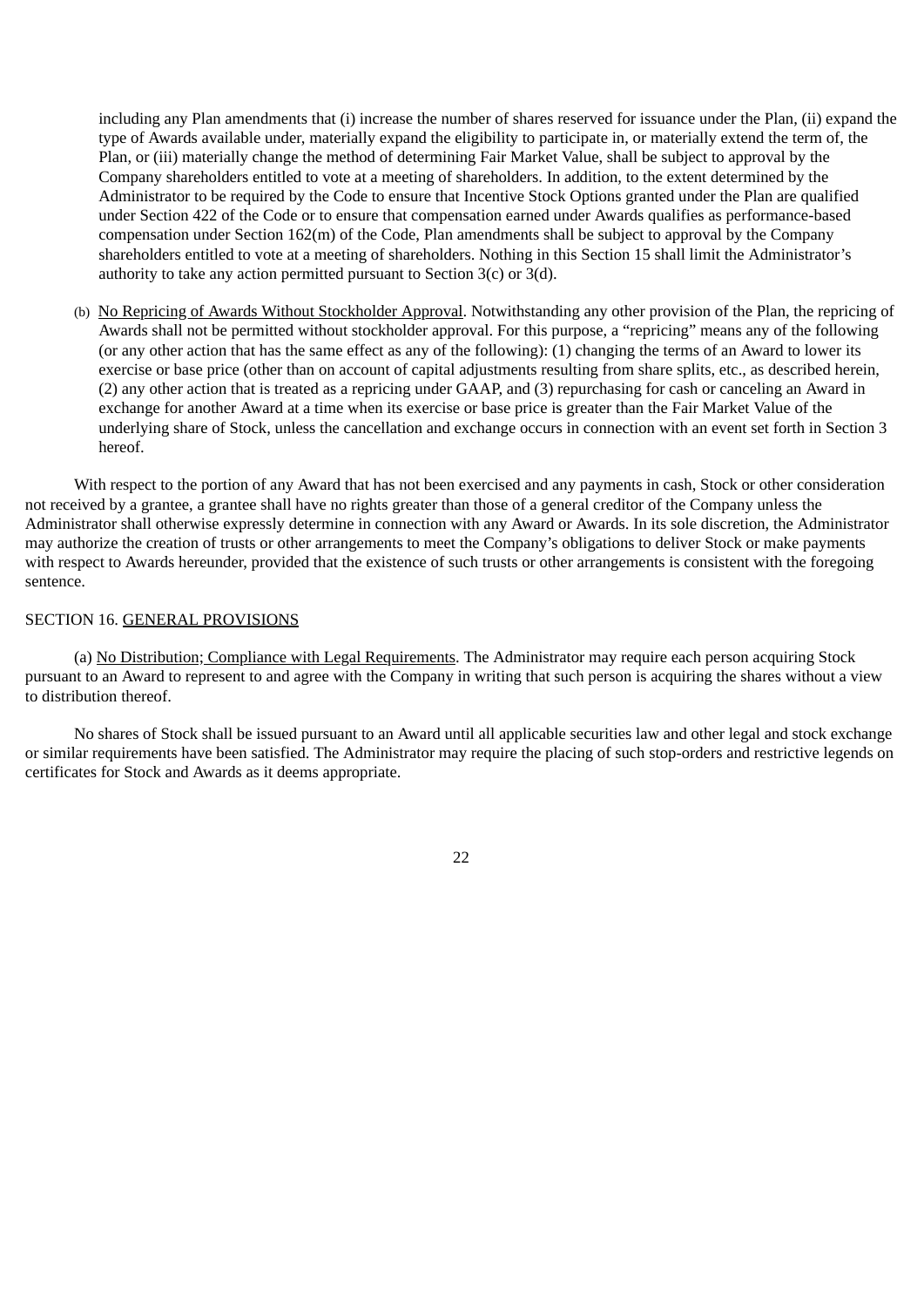(b) Delivery of Stock Certificates. Stock certificates to grantees under this Plan shall be deemed delivered for all purposes when the Company or a stock transfer agent of the Company shall have mailed such certificates in the United States mail, addressed to the grantee, at the grantee's last known address on file with the Company. Uncertificated Stock shall be deemed delivered for all purposes when the Company or a Stock transfer agent of the Company shall have given to the grantee by electronic mail (with proof of receipt) or by United States mail, addressed to the grantee, at the grantee's last known address on file with the Company, notice of issuance and recorded the issuance in its records (which may include electronic "book entry" records). Stock Certificates or uncertified Stock for any Restricted Stock Award shall be delivered to the Secretary of the Company to be held in escrow until the Award becomes vested.

(c) Other Compensation Arrangements; No Employment Rights. Nothing contained in this Plan shall prevent the Board from adopting other or additional compensation arrangements, including trusts, and such arrangements may be either generally applicable or applicable only in specific cases. The adoption of this Plan and the grant of Awards do not confer upon any employee any right to continued employment with the Company or any Subsidiary.

(d) Trading Policy Restrictions. Option exercises and other Awards under the Plan shall be subject to such Company's applicable insider trading policy and procedures, as in effect from time to time.

(e) Grantees Outside of the United States. The Committee may modify the terms of any Award under the Plan made to or held by a grantee who is then a resident, or is primarily employed or providing services, outside of the United States in any manner deemed by the Committee to be necessary or appropriate in order that such Award shall conform to laws, regulations, and customs of the country in which the grantee is then a resident or primarily employed or providing services, or so that the value and other benefits of the Award to the grantee, as affected by non–U.S. tax laws and other restrictions applicable as a result of the grantee's residence, employment, or providing services abroad, shall be comparable to the value of such Award to a grantee who is a resident, or is primarily employed or providing services, in the United States. An Award may be modified under this Section 17(e) in a manner that is inconsistent with the express terms of the Plan, so long as such modifications will not contravene any applicable law or regulation or result in actual liability under Section 16(b) of the Exchange Act for the grantee whose Award is modified. Additionally, the Committee may adopt such procedures and sub-plans as are necessary or appropriate to permit participation in the Plan by Eligible Persons who are non–U.S. nationals or are primarily employed or providing services outside the United States.

(f) Data Privacy. As a condition of receipt of any Award, each grantee explicitly and unambiguously consents to the collection, use, and transfer, in electronic or other form, of personal data as described in this Section 17(f) by and among, as applicable, the Company and its Affiliates for the exclusive purpose of implementing, administering, and managing the Plan and Awards and the grantee's participation in the Plan. In furtherance of such implementation, administration, and management, the Company and its Affiliates may hold certain personal information about a grantee, including, but not limited to, the grantee's name, home address,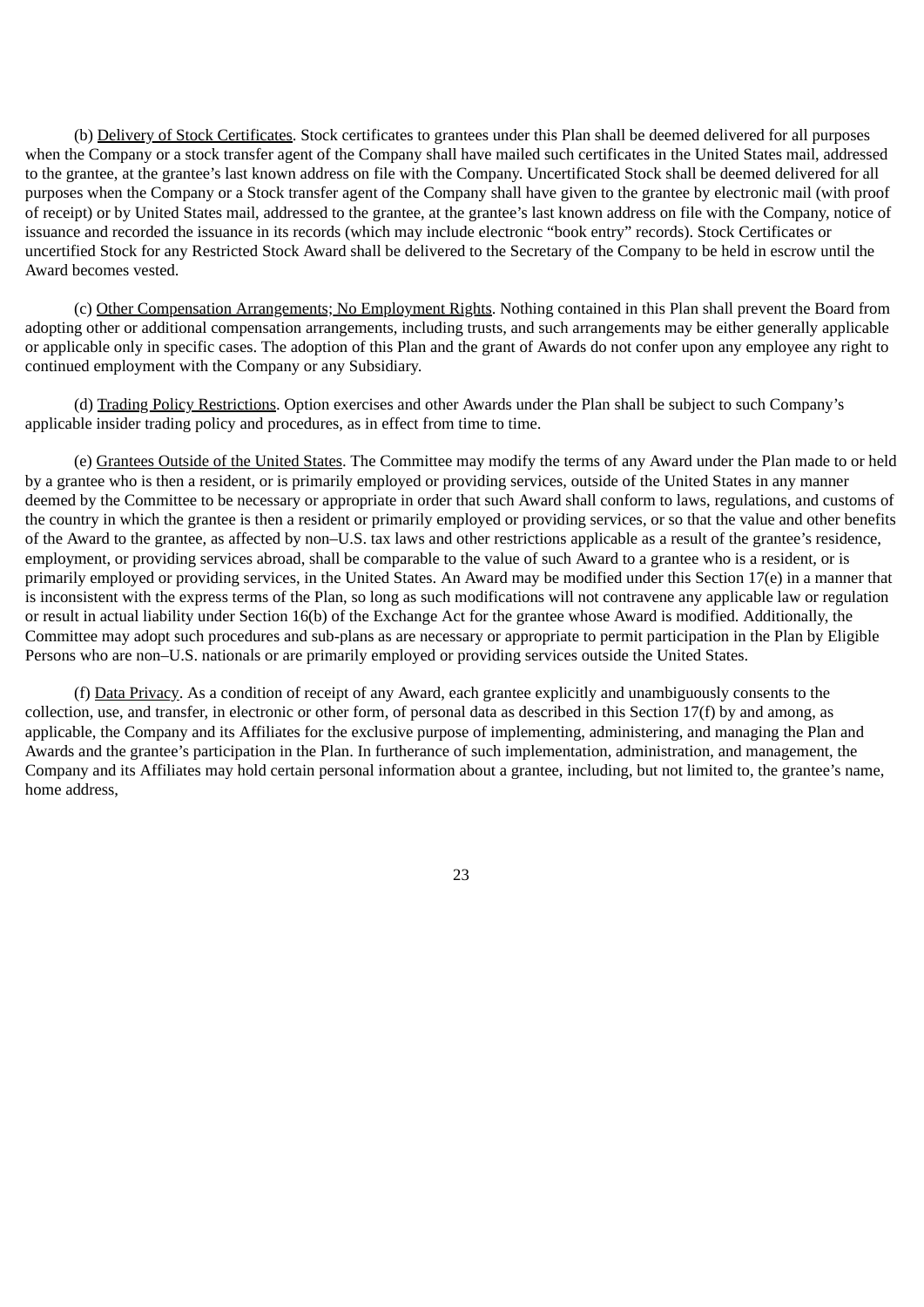telephone number, date of birth, social security or insurance number or other identification number, salary, nationality, job title(s), information regarding any securities of the Company or any of its Affiliates, and details of all Awards (the "Data"). In addition to transferring the Data amongst themselves as necessary for the purpose of implementation, administration, and management of the Plan and Awards and the grantee's participation in the Plan, the Company and its Affiliates may each transfer the Data to any third parties assisting the Company in the implementation, administration, and management of the Plan and Awards and the grantee's participation in the Plan. Recipients of the Data may be located in the grantee's country or elsewhere, and the grantee's country and any given recipient's country may have different data privacy laws and protections. By accepting an Award, each grantee authorizes such recipients to receive, possess, use, retain, and transfer the Data, in electronic or other form, for the purposes of assisting the Company in the implementation, administration, and management of the Plan and Awards and the grantee's participation in the Plan, including any requisite transfer of such Data as may be required to a broker or other third party with whom the Company or the grantee may elect to deposit any shares of Stock. The Data related to a grantee will be held only as long as is necessary to implement, administer, and manage the Plan and Awards and the grantee's participation in the Plan. A grantee may, at any time, view the Data held by the Company with respect to such grantee, request additional information about the storage and processing of the Data with respect to such grantee, recommend any necessary corrections to the Data with respect to the grantee, or refuse or withdraw the consents herein in writing, in any case without cost, by contacting his or her local human resources representative. The Company may cancel the grantee's eligibility to participate in the Plan, and in the Committee's discretion, the grantee may forfeit any outstanding Awards if the grantee refuses or withdraws the consents described herein. For more information on the consequences of refusal to consent or withdrawal of consent, grantees may contact their local human resources representative.

## SECTION 17. EFFECTIVE DATE OF PLAN

This Plan shall become effective upon approval by the holders of a majority of the votes cast at a meeting of shareholders at which a quorum is present. Subject to such approval by the shareholders and to the requirement that no Stock may be issued hereunder prior to such approval, Stock Options and other Awards may be granted hereunder on and after adoption of this Plan by the Board. No grants of Stock Options and other Awards may be made hereunder after July 23, 2028 and no grants of Incentive Stock Options may be made hereunder after the tenth (10th) anniversary of the date the Plan is approved by the Board.

## SECTION 18. GOVERNING LAW

This Plan and all Awards and actions taken thereunder shall be governed by, and construed in accordance with, the laws of the Commonwealth of Massachusetts, applied without regard to conflict of law principles.

DATE INITIALLY APPROVED BY BOARD OF DIRECTORS: July 23, 2018

DATE INITIALLY APPROVED BY SHAREHOLDERS: October 24, 2018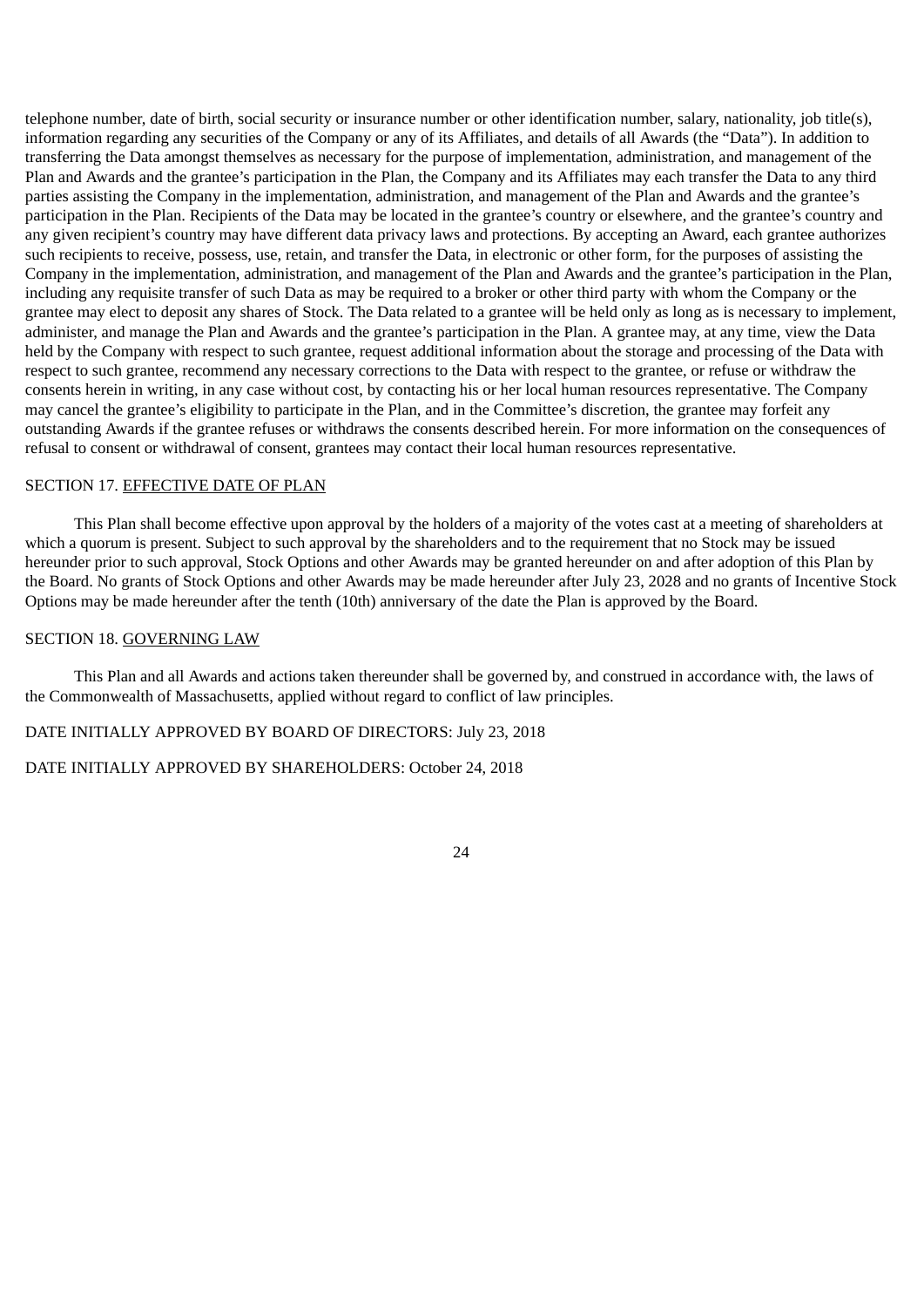DATE RESTATEMENT APPROVED BY BOARD OF DIRECTORS: January 22, 2019 DATE RESTATEMENT APPROVED BY BOARD OF DIRECTORS: August 31, 2020 DATE RESTATEMENT APPROVED BY SHAREHOLDERS: October 28, 2020 DATE RESTATEMENT APPROVED BY BOARD OF DIRECTORS: July 28, 2021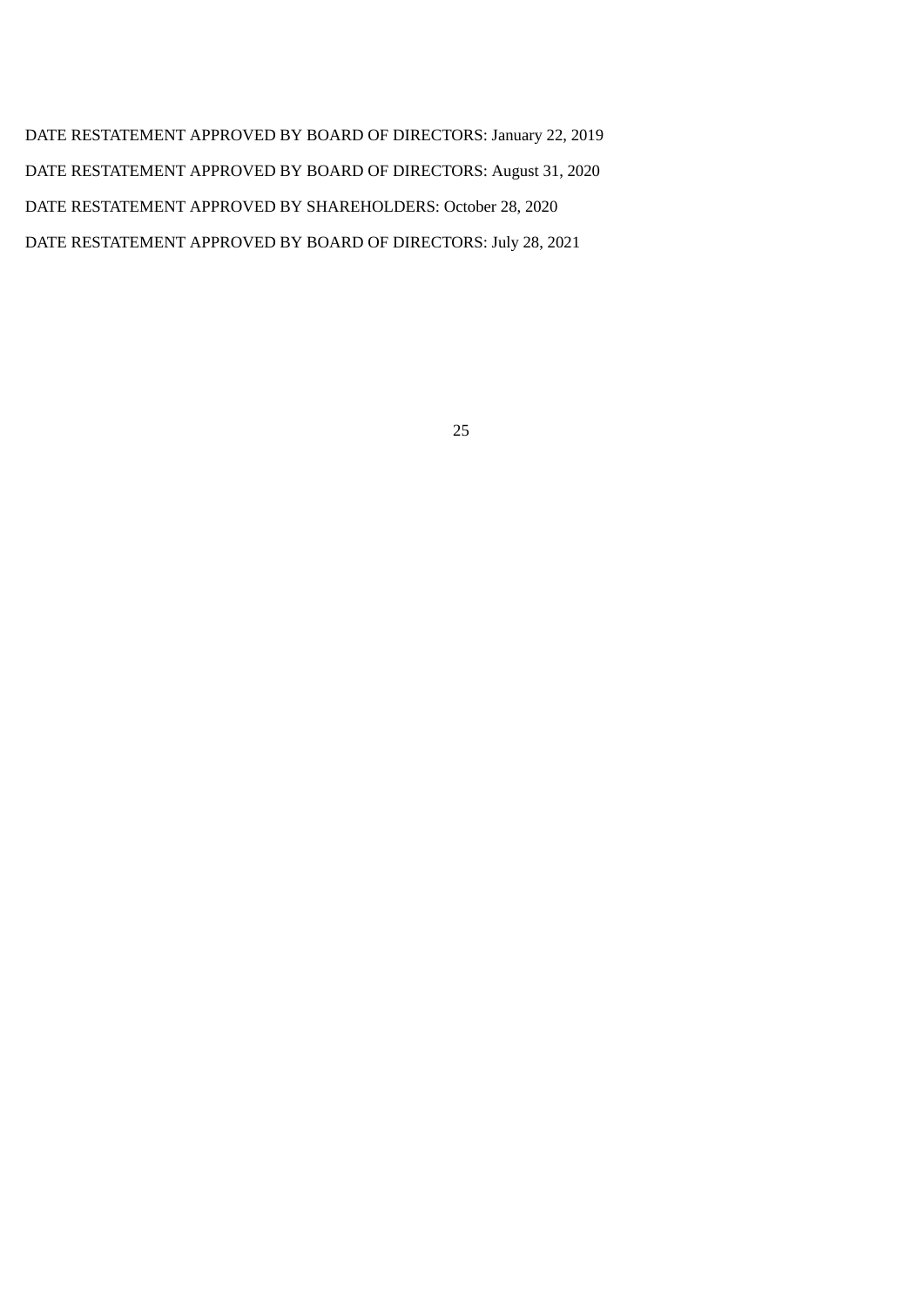## **MERCURY SYSTEMS, INC.**

#### **Compensation Policy for Non-Employee Directors**

## **Objective**

It is the objective of Mercury to compensate non-employee directors in a manner which will enable recruitment and retention of highly qualified directors and fairly compensate them for their services as a director.

### **Philosophy**

Board of Director compensation includes cash and equity. It is annually reviewed by the Compensation Committee with recommendations to the Board. This review includes:

- a market survey of Board compensation to peer companies at the  $50<sup>th</sup>$  and  $75<sup>th</sup>$  percentiles;
- a review of Board and Committee meeting frequency;
- Board member personal preparation time for Board and Committee meetings; and
- Board member responsibilities.

The Board targets its annual cash and equity compensation to the  $75<sup>th</sup>$  percentile of the market.

## Cash Compensation

Annual retainer for non-employee directors: \$65,000 per annum, paid quarterly

Additional annual retainers:

| Independent Chairman: | \$45,000 per annum, paid quarterly |  |
|-----------------------|------------------------------------|--|
|-----------------------|------------------------------------|--|

Chairman of the Audit Committee: \$25,000 per annum, paid quarterly

Chairman of the Compensation Committee: \$20,000 per annum, paid quarterly

Chairman of the N&G Committee: \$12,000 per annum, paid quarterly

Chairman of the M&A and Finance Committee: \$12,000 per annum, paid quarterly

Chairman of the Government Relations Committee: \$12,000 per annum, paid quarterly

Directors are entitled to be reimbursed for their reasonable expenses incurred in connection with attendance at Board and committee meetings.

1.1 1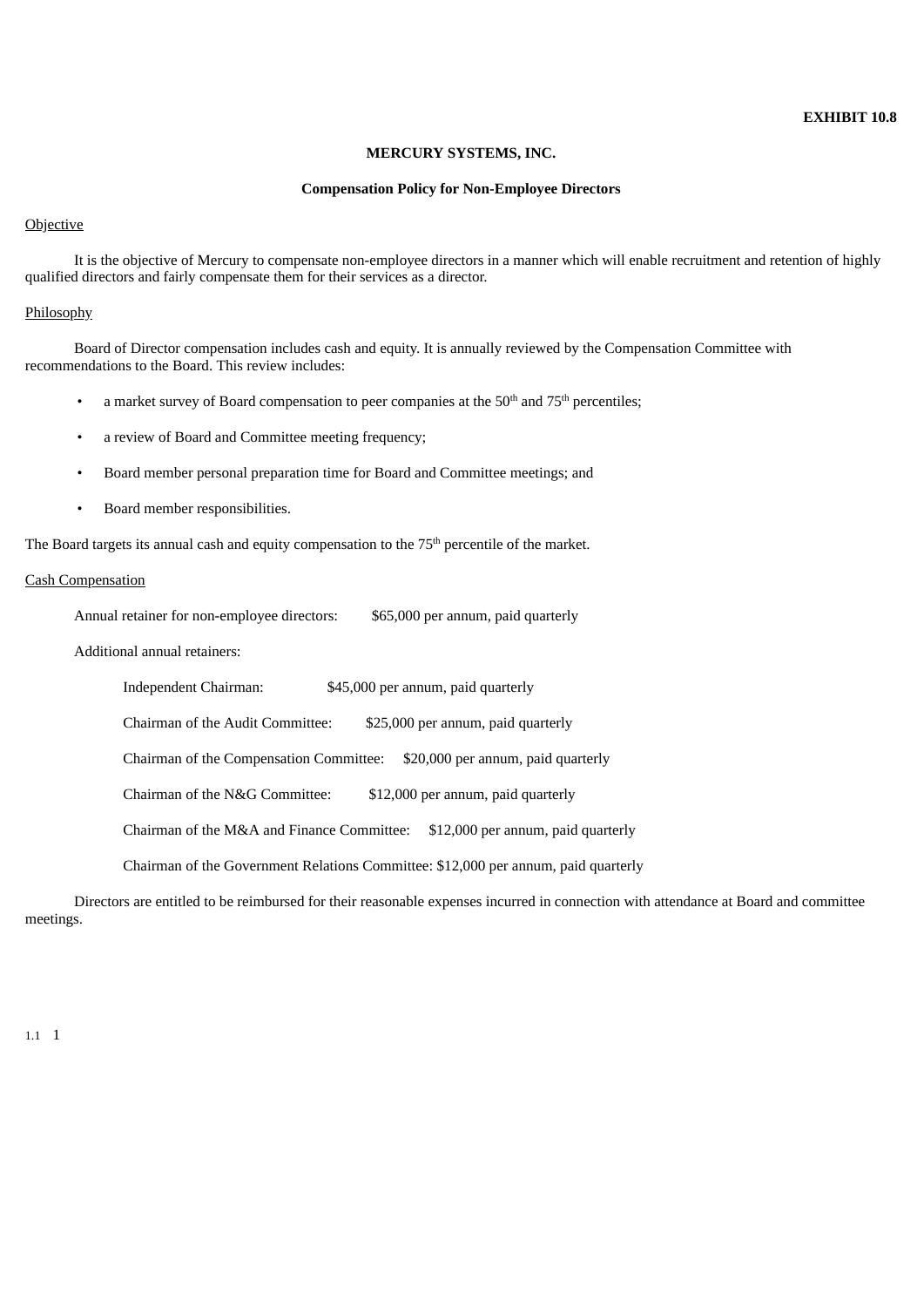Quarterly retainer payments shall be paid in arrears within 30 days following the end of each quarter. The full quarterly retainer shall be paid to each director who served on the Board during all or a portion of a quarter.

#### Equity Compensation

New non-employee directors will be granted equity awards in connection with their first election to the Board. These awards will be granted by the Board of Directors and will consist of shares of restricted stock for the number of shares of common stock equal to \$225,000 divided by the average closing price of the Company's common stock during the 30 calendar days prior to the date of grant. These awards will vest as to 50% of the covered shares on each of the first two anniversaries of the date of grant.

Non-employee directors may also receive annual restricted stock awards for the number of shares of common stock equal to \$175,000 divided by the average closing price of the Company's common stock during the 30 calendar days prior to the date of grant. These awards will vest on the first anniversary of the date of grant.

Non-employee directors will not be eligible to receive an annual restricted stock award for the fiscal year in which they are first elected.

Approved by the Board of Directors, as amended, on July 27, 2021.

1.1 2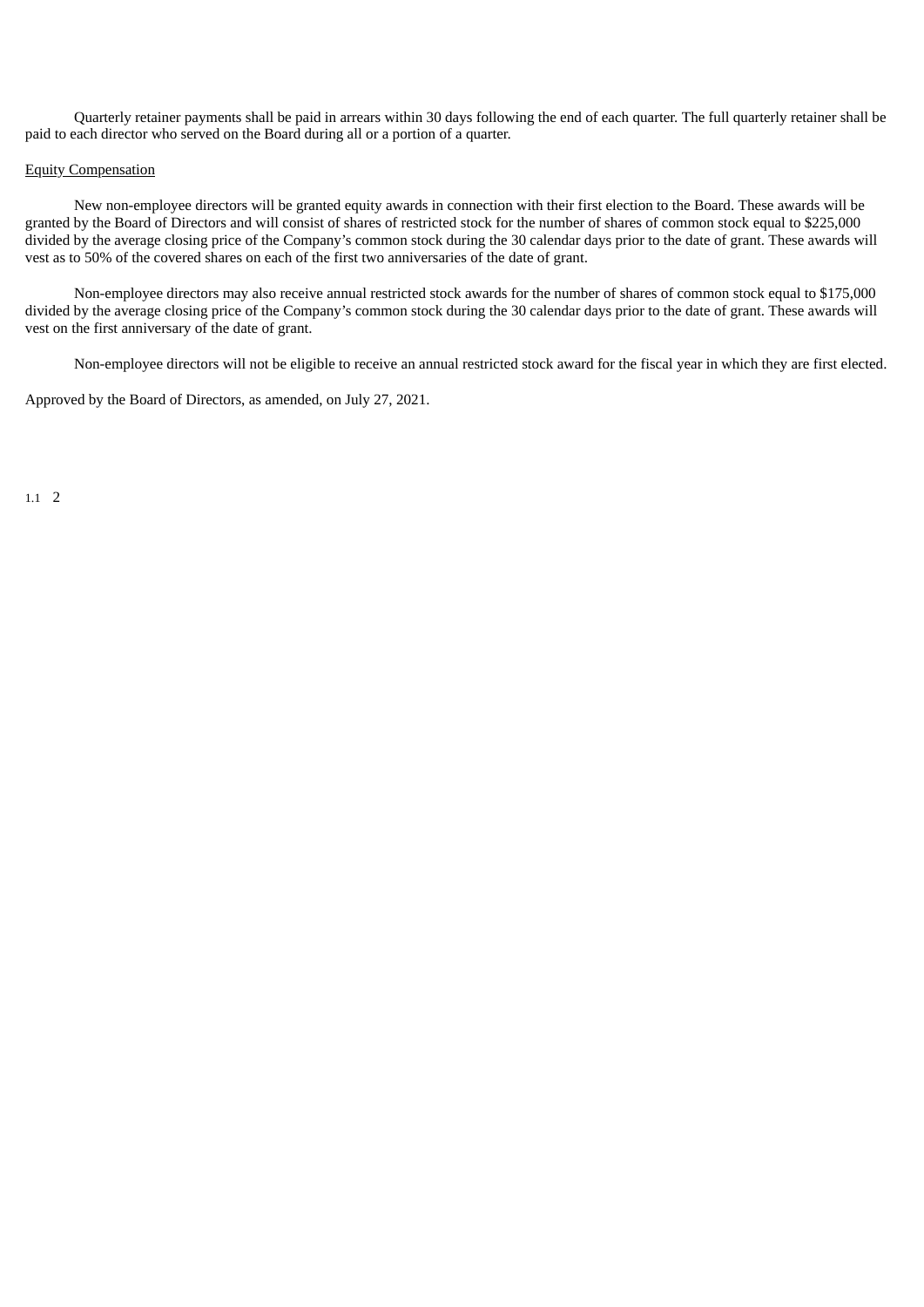# **SUBSIDIARIES OF THE REGISTRANT**

| <b>NAME</b>                                       | <b>JURISDICTION OF ORGANIZATION</b> |
|---------------------------------------------------|-------------------------------------|
| Mercury Mission Systems, LLC                      | Delaware                            |
| Pentek Systems, Inc.                              | New Jersey                          |
| Nihon Mercury Computer Systems K.K.               | Japan                               |
| Mercury Computer Systems Limited                  | <b>United Kingdom</b>               |
| Mercury Mission Systems Canada, Inc.              | Canada                              |
| Mercury Mission Systems International Holding, SA | Switzerland                         |
| Mercury Mission Systems International, SA         | Switzerland                         |
| Mercury Mission Systems Spain, SL                 | Spain                               |
| <b>Mercury Systems SARL</b>                       | France                              |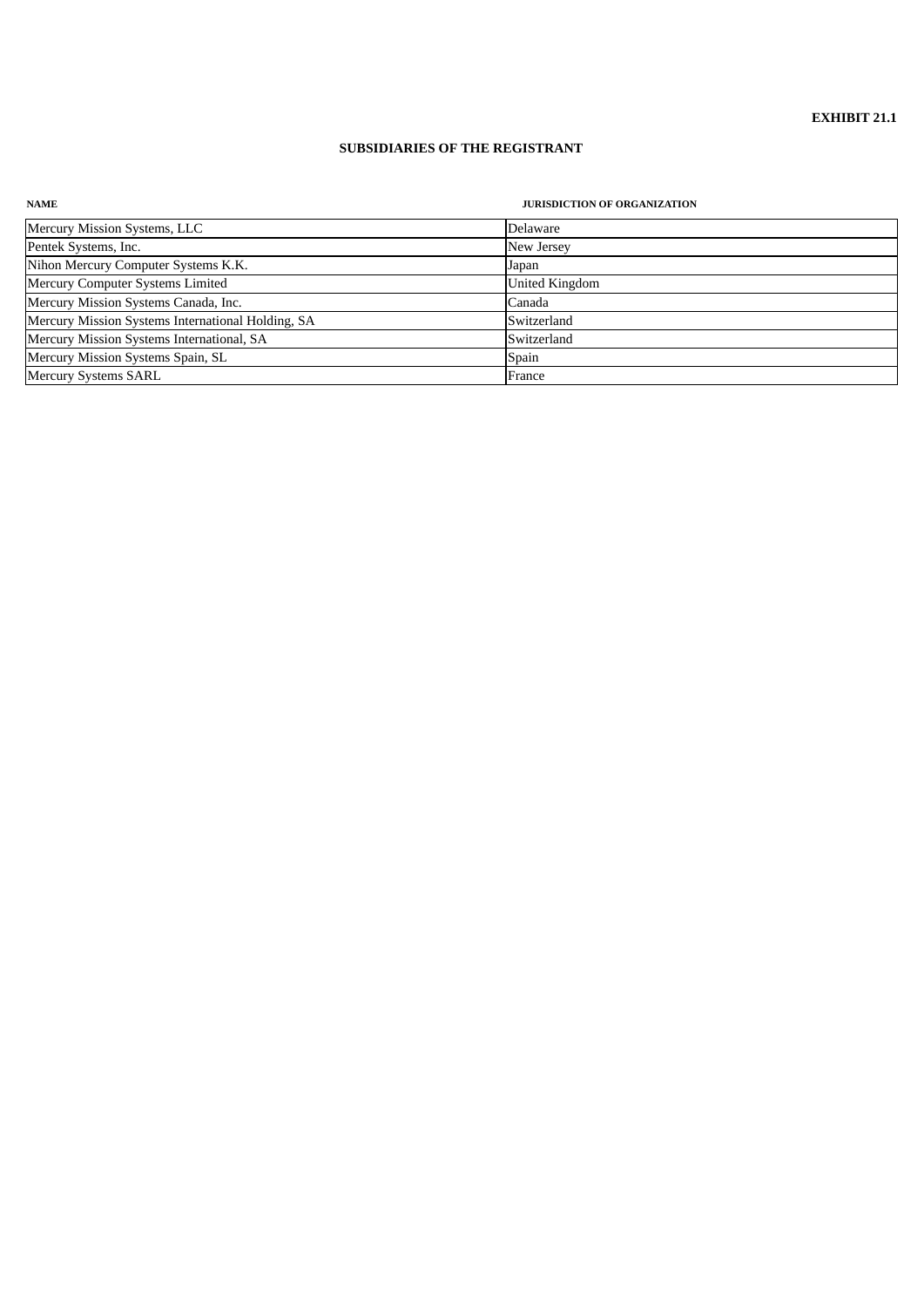#### **Consent of Independent Registered Public Accounting Firm**

#### The Board of Directors

#### Mercury Systems, Inc.:

We consent to the incorporation by reference in the registration statements (No. 333-53291, 333-129929, 333-139019, 333-139020, 333-149046, 333-156364, 333-163705, 333-163707, 333-172775, 333-177770, 333-177771, 333-184756, 333-192161, 333-199917, 333-209383, 333-209384, 333-212672, 333-217735, 333-228617, 333-234534, 333-250039, and 333-250040) on Form S-8 and the registration statement (No. 333-248783) on Form S-3ASR of Mercury Systems, Inc. (the Company) of our report dated August 17, 2021, with respect to the consolidated balance sheets of Mercury Systems, Inc. as of July 2, 2021 and July 3, 2020, the related consolidated statements of operations and comprehensive income, shareholders' equity, and cash flows for each of the fiscal years in the threeyear period ended July 2, 2021, and the related notes and financial statement schedule II (collectively, the consolidated financial statements), and the effectiveness of internal control over financial reporting as of July 2, 2021, which report appears in the July 2, 2021 annual report on Form 10‑K of Mercury Systems, Inc.

Our report dated August 17, 2021 on the effectiveness of internal control over financial reporting as of July 2, 2021, contains an explanatory paragraph that states that the Company acquired Physical Optics Corporation ("POC"), Pentek Technologies, LLC and Pentek Systems, Inc. (collectively, "Pentek") during fiscal year 2021, and management excluded from its assessment of the effectiveness of the Company's internal control over financial reporting as of July 2, 2021, POC's and Pentek's internal control over financial reporting associated with 22 percent of total consolidated assets (of which 16 percent represented goodwill and intangible assets included within the scope of the assessment) and 9 percent of total consolidated revenues included in the consolidated financial statements of the Company as of and for the fiscal year ended July 2, 2021. Our audit of internal control over financial reporting of the Company also excluded an evaluation of the internal control over financial reporting of POC and Pentek.

/s/ KPMG LLP

Boston, Massachusetts August 17, 2021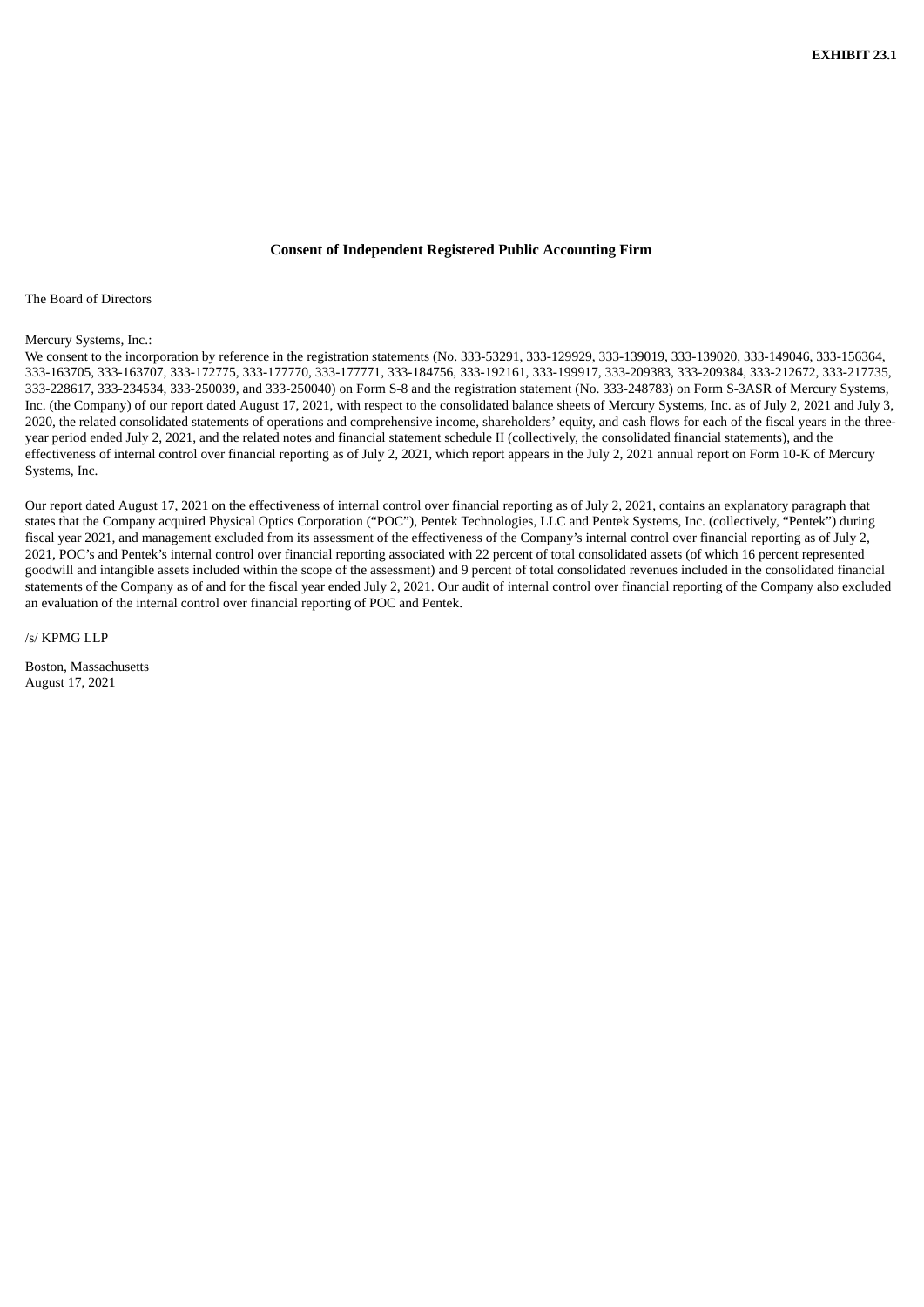#### **CERTIFICATION**

I, Mark Aslett, certify that:

- 1. I have reviewed this annual report on Form 10-K of Mercury Systems, Inc.;
- 2. Based on my knowledge, this report does not contain any untrue statement of a material fact or omit to state a material fact necessary to make the statements made, in light of the circumstances under which such statements were made, not misleading with respect to the period covered by this report;
- 3. Based on my knowledge, the financial statements, and other financial information included in this report, fairly present in all material respects the financial condition, results of operations and cash flows of the registrant as of, and for, the periods presented in this report;
- 4. The registrant's other certifying officer(s) and I are responsible for establishing and maintaining disclosure controls and procedures (as defined in Exchange Act Rules 13a-15(e) and 15d-15(e)) and internal control over financial reporting (as defined in Exchange Act Rules 13a-15(f) and 15d-15(f)) for the registrant and have:
	- a) Designed such disclosure controls and procedures, or caused such disclosure controls and procedures to be designed under our supervision, to ensure that material information relating to the registrant, including its consolidated subsidiaries, is made known to us by others within those entities, particularly during the period in which this report is being prepared;
	- b) Designed such internal control over financial reporting, or caused such internal control over financial reporting to be designed under our supervision, to provide reasonable assurance regarding the reliability of financial reporting and the preparation of financial statements for external purposes in accordance with generally accepted accounting principles;
	- c) Evaluated the effectiveness of the registrant's disclosure controls and procedures and presented in this report our conclusions about the effectiveness of the disclosure controls and procedures, as of the end of the period covered by this report based on such evaluation; and
	- d) Disclosed in this report any change in the registrant's internal control over financial reporting that occurred during the registrant's most recent fiscal quarter (the registrant's fourth fiscal quarter in the case of an annual report) that has materially affected, or is reasonably likely to materially affect, the registrant's internal control over financial reporting; and
- 5. The registrant's other certifying officer(s) and I have disclosed, based on our most recent evaluation of internal control over financial reporting, to the registrant's auditors and the audit committee of the registrant's board of directors (or persons performing the equivalent functions):
	- a) All significant deficiencies and material weaknesses in the design or operation of internal control over financial reporting which are reasonably likely to adversely affect the registrant's ability to record, process, summarize and report financial information; and
	- b) Any fraud, whether or not material, that involves management or other employees who have a significant role in the registrant's internal control over financial reporting.

Date: August 17, 2021

/s/ MARK ASLETT

**Mark Aslett PRESIDENT AND CHIEF EXECUTIVE OFFICER [PRINCIPAL EXECUTIVE OFFICER]**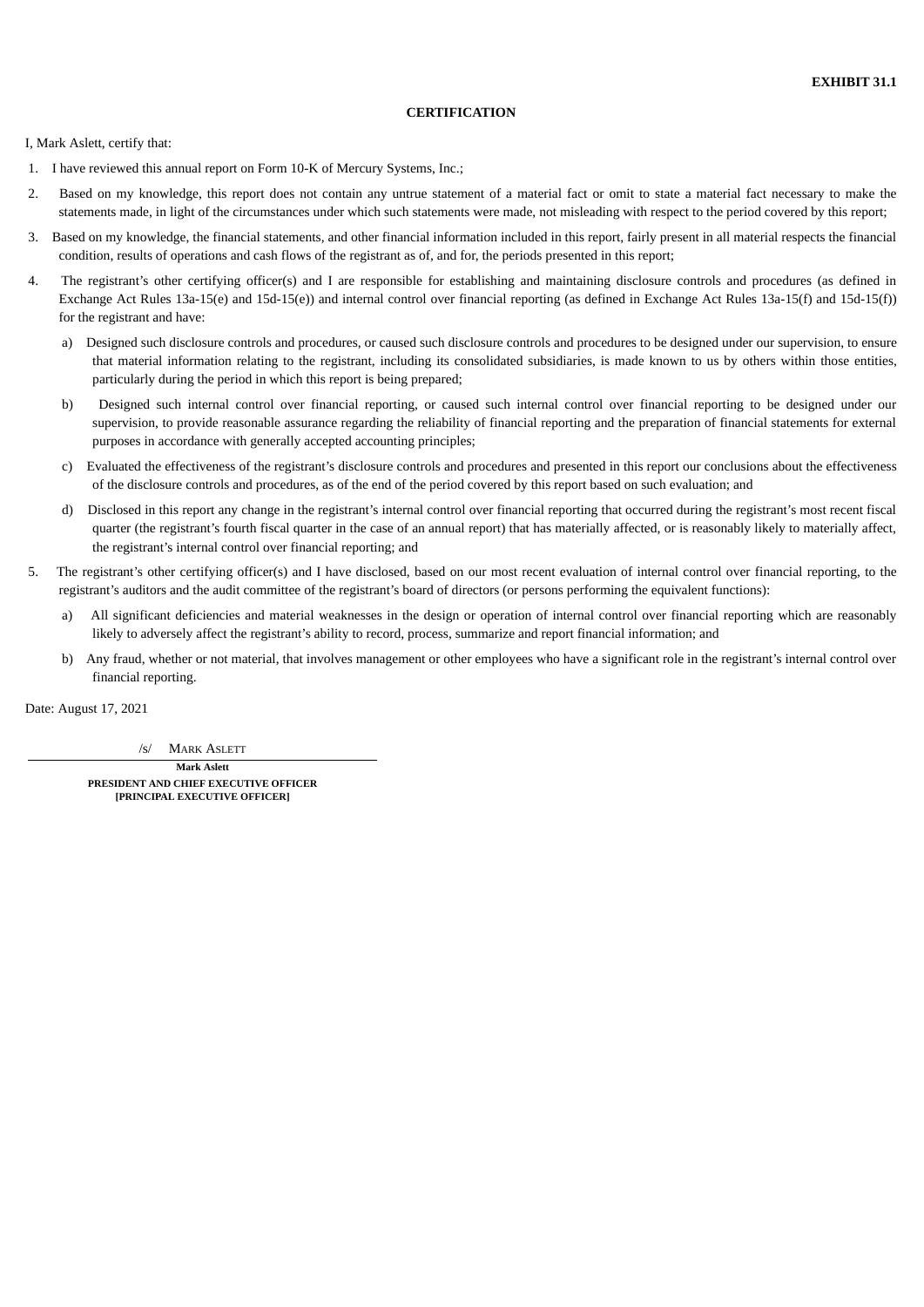#### **CERTIFICATION**

I, Michael D. Ruppert, certify that:

- 1. I have reviewed this annual report on Form 10-K of Mercury Systems, Inc.;
- 2. Based on my knowledge, this report does not contain any untrue statement of a material fact or omit to state a material fact necessary to make the statements made, in light of the circumstances under which such statements were made, not misleading with respect to the period covered by this report;
- 3. Based on my knowledge, the financial statements, and other financial information included in this report, fairly present in all material respects the financial condition, results of operations and cash flows of the registrant as of, and for, the periods presented in this report;
- 4. The registrant's other certifying officer(s) and I are responsible for establishing and maintaining disclosure controls and procedures (as defined in Exchange Act Rules 13a-15(e) and 15d-15(e)) and internal control over financial reporting (as defined in Exchange Act Rules 13a-15(f) and 15d-15(f)) for the registrant and have:
	- a) Designed such disclosure controls and procedures, or caused such disclosure controls and procedures to be designed under our supervision, to ensure that material information relating to the registrant, including its consolidated subsidiaries, is made known to us by others within those entities, particularly during the period in which this report is being prepared;
	- b) Designed such internal control over financial reporting, or caused such internal control over financial reporting to be designed under our supervision, to provide reasonable assurance regarding the reliability of financial reporting and the preparation of financial statements for external purposes in accordance with generally accepted accounting principles;
	- c) Evaluated the effectiveness of the registrant's disclosure controls and procedures and presented in this report our conclusions about the effectiveness of the disclosure controls and procedures, as of the end of the period covered by this report based on such evaluation; and
	- d) Disclosed in this report any change in the registrant's internal control over financial reporting that occurred during the registrant's most recent fiscal quarter (the registrant's fourth fiscal quarter in the case of an annual report) that has materially affected, or is reasonably likely to materially affect, the registrant's internal control over financial reporting; and
- 5. The registrant's other certifying officer(s) and I have disclosed, based on our most recent evaluation of internal control over financial reporting, to the registrant's auditors and the audit committee of the registrant's board of directors (or persons performing the equivalent functions):
	- a) All significant deficiencies and material weaknesses in the design or operation of internal control over financial reporting which are reasonably likely to adversely affect the registrant's ability to record, process, summarize and report financial information; and
	- b) Any fraud, whether or not material, that involves management or other employees who have a significant role in the registrant's internal control over financial reporting.

Date: August 17, 2021

/s/ MICHAEL D. RUPPERT

**Michael D. Ruppert EXECUTIVE VICE PRESIDENT, CHIEF FINANCIAL OFFICER, AND TREASURER [PRINCIPAL FINANCIAL OFFICER]**